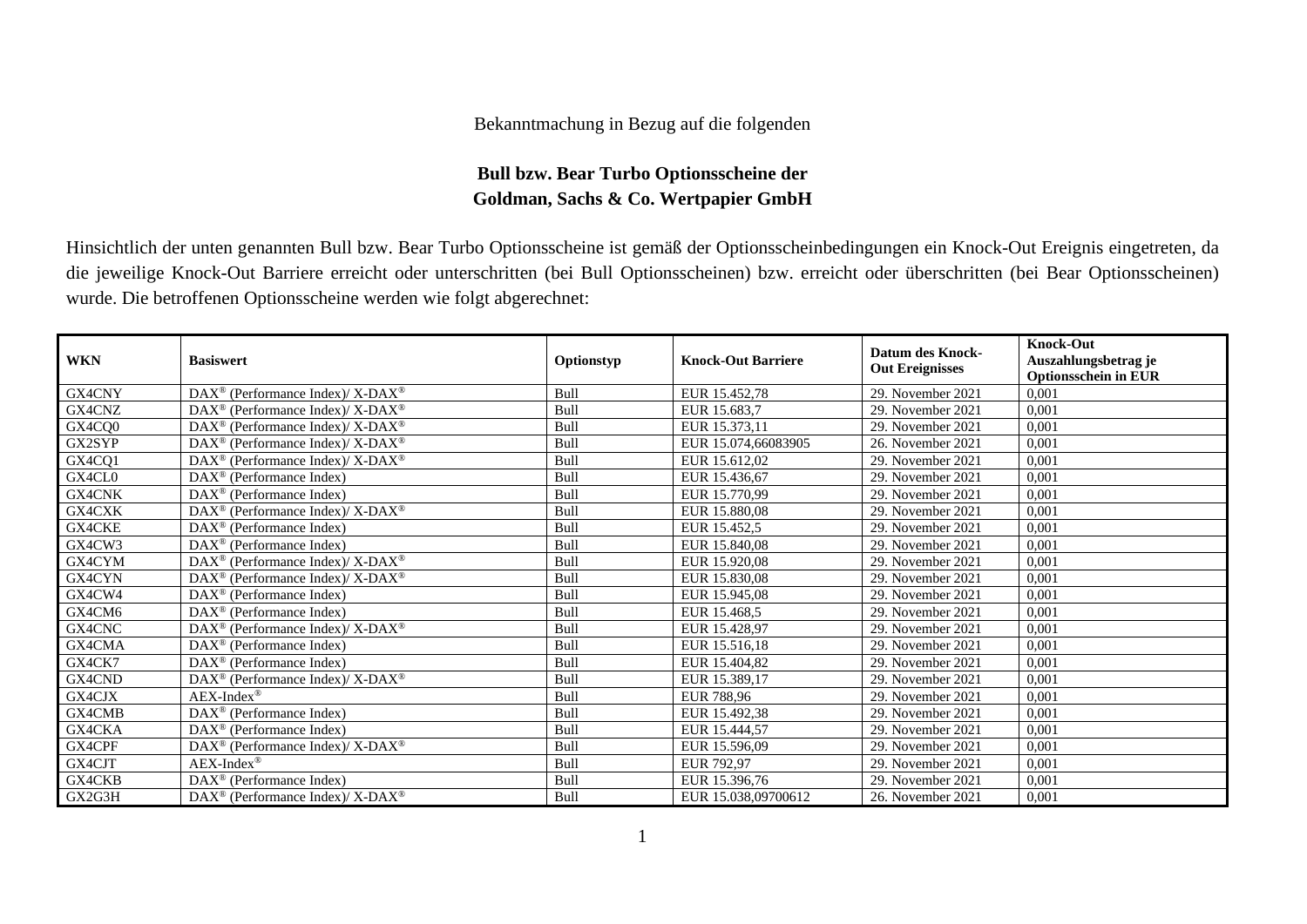| <b>WKN</b>    | <b>Basiswert</b>                                                   | Optionstyp | <b>Knock-Out Barriere</b> | <b>Datum des Knock-</b><br><b>Out Ereignisses</b> | <b>Knock-Out</b><br>Auszahlungsbetrag je<br><b>Optionsschein in EUR</b> |
|---------------|--------------------------------------------------------------------|------------|---------------------------|---------------------------------------------------|-------------------------------------------------------------------------|
| GX4CPE        | $\overline{\text{DAX}^{\textcircled{a}}}$ (Performance Index)      | Bull       | EUR 15.731,18             | 29. November 2021                                 | 0,001                                                                   |
| GX4CY1        | DAX <sup>®</sup> (Performance Index)/ X-DAX <sup>®</sup>           | Bull       | EUR 16.021,03             | 29. November 2021                                 | 0,001                                                                   |
| GX4CKC        | DAX <sup>®</sup> (Performance Index)                               | Bull       | EUR 15.380,79             | 29. November 2021                                 | 0,001                                                                   |
| GX4CLW        | $AEX-Index^{\circledR}$                                            | Bull       | EUR 790,56                | 29. November 2021                                 | 0,001                                                                   |
| GX4CWZ        | DAX <sup>®</sup> (Performance Index)                               | Bull       | EUR 15.783,82             | 29. November 2021                                 | 0,001                                                                   |
| GX2G5P        | DAX <sup>®</sup> (Performance Index)/ X-DAX <sup>®</sup>           | Bull       | EUR 15.053,31824971       | 26. November 2021                                 | 0,001                                                                   |
| GX4CY2        | DAX <sup>®</sup> (Performance Index)/ X-DAX <sup>®</sup>           | Bull       | EUR 15.797,27             | 29. November 2021                                 | 0,001                                                                   |
| GX4CLG        | $AEX-Index^{\circledR}$                                            | Bull       | EUR 792,17                | 29. November 2021                                 | 0,001                                                                   |
| GX4CKD        | DAX <sup>®</sup> (Performance Index)                               | Bull       | EUR 15.460,44             | 29. November 2021                                 | 0,001                                                                   |
| GX4CX0        | $\text{DAX}^{\textcircled{p}}$ (Performance Index)                 | Bull       | <b>EUR 15.804</b>         | 29. November 2021                                 | 0,001                                                                   |
| GX2SYS        | DAX <sup>®</sup> (Performance Index)/ X-DAX <sup>®</sup>           | Bull       | EUR 15.064,63112459       | 26. November 2021                                 | 0,001                                                                   |
| GX4R3N        | 1 Feinunze Palladium, Feinheit mind. 0,9995                        | Bull       | USD 1.831,173             | 29. November 2021                                 | 0,001                                                                   |
| GX4CZ3        | $\text{DAX}^{\circledast}$ (Performance Index)/ X-DAX <sup>®</sup> | Bull       | EUR 15.930,08             | 29. November 2021                                 | 0,001                                                                   |
| GX4CL9        | $AEX-Index^{\circledR}$                                            | Bull       | EUR 791,37                | 29. November 2021                                 | 0,001                                                                   |
| GX4CN2        | DAX <sup>®</sup> (Performance Index)                               | Bull       | EUR 15.579,93             | 29. November 2021                                 | 0,001                                                                   |
| GX4CM8        | DAX <sup>®</sup> (Performance Index)                               | Bull       | EUR 15.532,19             | 29. November 2021                                 | 0,001                                                                   |
| GX4CZ4        | DAX <sup>®</sup> (Performance Index)/X-DAX <sup>®</sup>            | Bull       | EUR 15.814,72             | 29. November 2021                                 | 0,001                                                                   |
| GX4R43        | 1 Feinunze Palladium. Feinheit mind. 0.9995                        | Bull       | <b>USD 1.817.122</b>      | 29. November 2021                                 | 0.001                                                                   |
| GX2Y1A        | 1 Feinunze Silber, Feinheit mind. 0,999                            | Bull       | USD 23,0458949            | 26. November 2021                                 | 0,001                                                                   |
| GX4CN3        | $\overline{\text{DAX}^{\otimes}}$ (Performance Index)              | Bull       | EUR 15.707,3              | 29. November 2021                                 | 0,001                                                                   |
| GX4CKP        | DAX <sup>®</sup> (Performance Index)                               | Bull       | EUR 15.420,7              | 29. November 2021                                 | 0,001                                                                   |
| GX4CKW        | $AEX-Index^{\circledR}$                                            | Bull       | EUR 789,76                | 29. November 2021                                 | 0,001                                                                   |
| GX4R3X        | 1 Feinunze Palladium, Feinheit mind. 0,9995                        | Bull       | <b>USD 1.849,91</b>       | 29. November 2021                                 | 0,001                                                                   |
| GX2Y1R        | 1 Feinunze Silber, Feinheit mind. 0,999                            | Bull       | USD 22,98700696           | 26. November 2021                                 | 0,001                                                                   |
| <b>GX4D05</b> | $\text{DAX}^{\circledast}$ (Performance Index)/ X-DAX <sup>®</sup> | Bull       | EUR 15.995,08             | 29. November 2021                                 | 0,001                                                                   |
| GX4CK8        | $\text{DAX}^{\textcircled{n}}$ (Performance Index)                 | Bull       | EUR 15.388,81             | 29. November 2021                                 | 0,001                                                                   |
| GX4CWP        | DAX <sup>®</sup> (Performance Index)                               | Bull       | EUR 15.990,08             | 29. November 2021                                 | 0,001                                                                   |
| GX4R3Y        | 1 Feinunze Palladium. Feinheit mind. 0.9995                        | Bull       | <b>USD 1.807,757</b>      | 29. November 2021                                 | 0,001                                                                   |
| GX4CP2        | $DAX^{\circledcirc}$ (Performance Index)/ X-DAX <sup>®</sup>       | Bull       | EUR 15.468,76             | 29. November 2021                                 | 0,001                                                                   |
| GX4CWQ        | $\text{DAX}^{\textcircled{p}}$ (Performance Index)                 | Bull       | EUR 16.021,03             | 29. November 2021                                 | 0,001                                                                   |
| GX4CK9        | $\text{DAX}^{\textcircled{p}}$ (Performance Index)                 | Bull       | EUR 15.428,66             | 29. November 2021                                 | 0,001                                                                   |
| GX4R3Z        | 1 Feinunze Palladium, Feinheit mind. 0,9995                        | Bull       | <b>USD 1.826,494</b>      | 29. November 2021                                 | 0,001                                                                   |
| GX4CP3        | $DAX^{\circledcirc}$ (Performance Index)/X-DAX <sup>®</sup>        | Bull       | EUR 15.675,72             | 29. November 2021                                 | 0,001                                                                   |
| GX4CXR        | DAX <sup>®</sup> (Performance Index)                               | Bull       | EUR 15.825,08             | 29. November 2021                                 | 0,001                                                                   |
| GX4R3R        | 1 Feinunze Palladium, Feinheit mind. 0,9995                        | Bull       | USD 1.821,805             | 29. November 2021                                 | 0,001                                                                   |
| GX4CJW        | DAX <sup>®</sup> (Performance Index)                               | Bull       | EUR 15.365,01             | 29. November 2021                                 | 0,001                                                                   |
| GX4CYS        | DAX <sup>®</sup> (Performance Index)/ X-DAX <sup>®</sup>           | Bull       | EUR 15.955,08             | 29. November 2021                                 | 0,001                                                                   |
| GX4CXS        | $\text{DAX}^{\textcircled{n}}$ (Performance Index)                 | Bull       | EUR 15.960,08             | 29. November 2021                                 | 0,001                                                                   |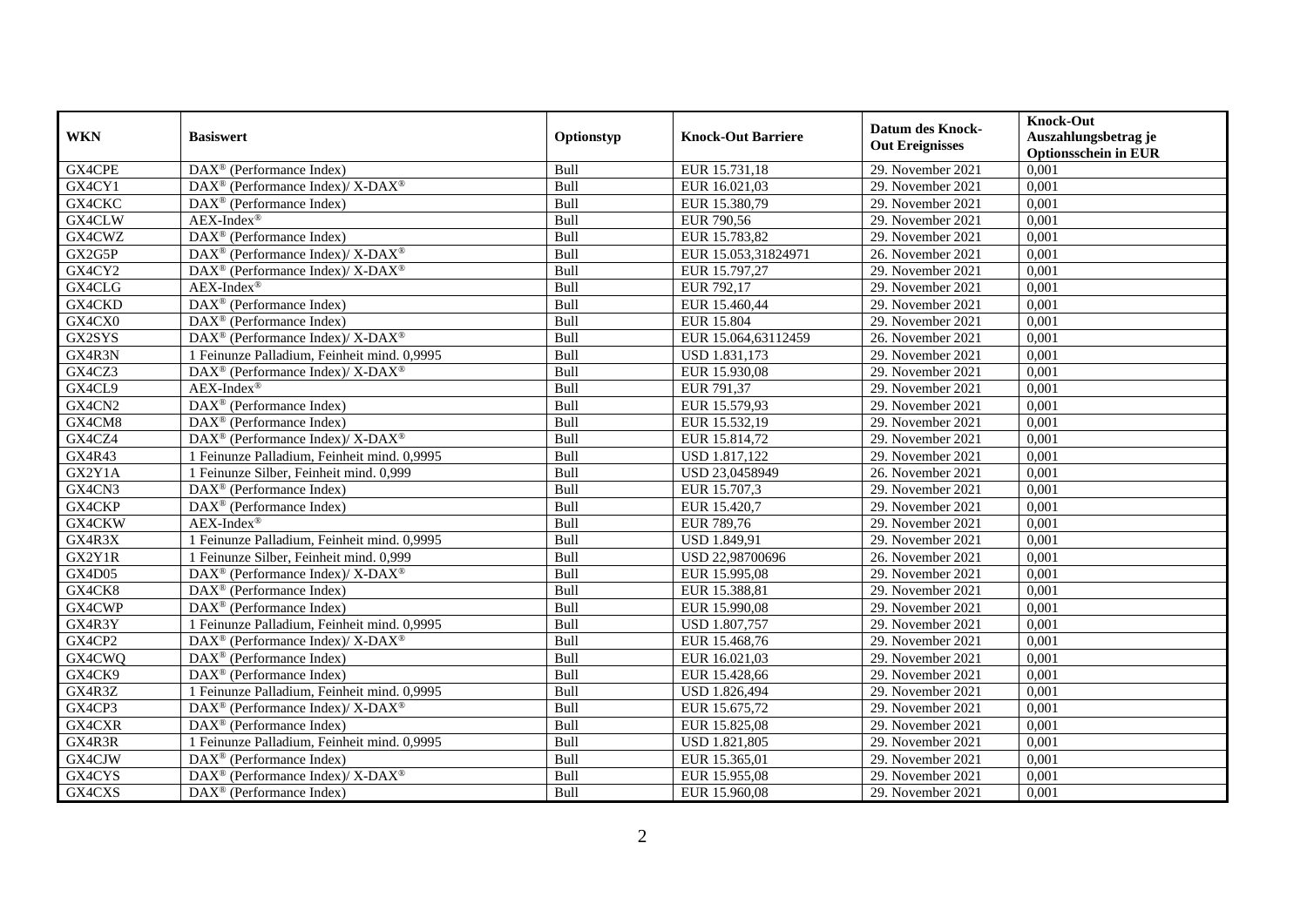| <b>WKN</b>    | <b>Basiswert</b>                                                  | Optionstyp | <b>Knock-Out Barriere</b> | <b>Datum des Knock-</b><br><b>Out Ereignisses</b> | <b>Knock-Out</b><br>Auszahlungsbetrag je<br><b>Optionsschein in EUR</b> |
|---------------|-------------------------------------------------------------------|------------|---------------------------|---------------------------------------------------|-------------------------------------------------------------------------|
| GX4CM0        | $\text{DAX}^{\circledR}$ (Performance Index)                      | Bull       | EUR 15.540,09             | 29. November 2021                                 | 0,001                                                                   |
| GX4R3V        | 1 Feinunze Palladium, Feinheit mind. 0,9995                       | Bull       | <b>USD 1.840,542</b>      | 29. November 2021                                 | 0,001                                                                   |
| GX4D0V        | $\text{DAX}^{\otimes}$ (Performance Index)/X-DAX <sup>®</sup>     | Bull       | EUR 16.050,41             | 29. November 2021                                 | 0,001                                                                   |
| GX4CYT        | $\text{DAX}^{\textcircled{n}}$ (Performance Index)                | Bull       | EUR 15.895,08             | 29. November 2021                                 | 0,001                                                                   |
| GX4R4C        | 1 Feinunze Palladium, Feinheit mind. 0,9995                       | Bull       | USD 1.803,086             | 29. November 2021                                 | 0,001                                                                   |
| GX4CN6        | $\text{DAX}^{\textcircled{p}}$ (Performance Index)                | Bull       | EUR 15.691,38             | 29. November 2021                                 | 0,001                                                                   |
| GX4CNN        | $\text{DAX}^{\circledR}$ (Performance Index)/ X-DAX <sup>®</sup>  | Bull       | EUR 15.381,16             | 29. November 2021                                 | 0,001                                                                   |
| <b>GX4R47</b> | 1 Feinunze Palladium, Feinheit mind. 0,9995                       | Bull       | USD 1.798,394             | 29. November 2021                                 | 0,001                                                                   |
| GX4CN8        | $\text{DAX}^{\textcircled{p}}$ (Performance Index)                | Bull       | EUR 15.659,52             | 29. November 2021                                 | 0,001                                                                   |
| GX4CNP        | $\text{DAX}^{\circledR}$ (Performance Index)/ X-DAX <sup>®</sup>  | Bull       | EUR 15.397,11             | 29. November 2021                                 | 0,001                                                                   |
| GX4CM1        | $\overline{\text{DAX}^{\textcircled{a}}}$ (Performance Index)     | Bull       | EUR 15.476,42             | 29. November 2021                                 | 0,001                                                                   |
| <b>GX4R45</b> | 1 Feinunze Palladium, Feinheit mind. 0,9995                       | Bull       | USD 1.845,228             | 29. November 2021                                 | 0,001                                                                   |
| GX4CPA        | $\text{DAX}^{\circledast}$ (Performance Index)                    | Bull       | EUR 15.683,41             | 29. November 2021                                 | 0,001                                                                   |
| GX4CPQ        | $\text{DAX}^{\otimes}$ (Performance Index)/X-DAX <sup>®</sup>     | Bull       | EUR 15.699,62             | 29. November 2021                                 | 0,001                                                                   |
| GX4R3T        | 1 Feinunze Palladium, Feinheit mind. 0,9995                       | Bull       | <b>USD 1.835,86</b>       | 29. November 2021                                 | 0,001                                                                   |
| <b>GX4CVR</b> | DAX <sup>®</sup> (Performance Index)                              | Bull       | EUR 15.830,08             | 29. November 2021                                 | 0,001                                                                   |
| GX4CPR        | DAX <sup>®</sup> (Performance Index)/ X-DAX <sup>®</sup>          | Bull       | EUR 15.707,56             | 29. November 2021                                 | 0,001                                                                   |
| GX4R3P        | 1 Feinunze Palladium, Feinheit mind. 0,9995                       | Bull       | <b>USD 1.812,445</b>      | 29. November 2021                                 | 0,001                                                                   |
| GX4CVT        | $\text{DAX}^{\textcircled{n}}$ (Performance Index)                | Bull       | EUR 15.820,08             | 29. November 2021                                 | 0,001                                                                   |
| GX4CYB        | DAX <sup>®</sup> (Performance Index)/ X-DAX <sup>®</sup>          | Bull       | EUR 16.034,36             | 29. November 2021                                 | 0,001                                                                   |
| GX4CWT        | $\text{DAX}^{\textcircled{n}}$ (Performance Index)                | Bull       | EUR 15.905,08             | 29. November 2021                                 | 0,001                                                                   |
| GX4CZD        | $\text{DAX}^{\circledast}$ (Performance Index)/X-DAX <sup>®</sup> | Bull       | EUR 16.098,5              | 29. November 2021                                 | 0,001                                                                   |
| GX4CWU        | $\overline{\text{DAX}}^{\textcirc}$ (Performance Index)           | Bull       | EUR 15.875,08             | 29. November 2021                                 | 0,001                                                                   |
| GX4CZE        | $DAX^{\circledcirc}$ (Performance Index)/ X-DAX <sup>®</sup>      | Bull       | EUR 15.980,08             | 29. November 2021                                 | 0,001                                                                   |
| GX4CXV        | $\text{DAX}^{\textcircled{p}}$ (Performance Index)                | Bull       | EUR 16.059,8              | 29. November 2021                                 | 0,001                                                                   |
| GX4CNW        | $\text{DAX}^{\circledR}$ (Performance Index)/ X-DAX <sup>®</sup>  | Bull       | EUR 15.532,38             | 29. November 2021                                 | 0,001                                                                   |
| GX4D36        | DAX <sup>®</sup> (Performance Index)                              | Bull       | EUR 15.790,55             | 29. November 2021                                 | 0,001                                                                   |
| GX4CN9        | $\overline{\text{DAX}^{\otimes}}$ (Performance Index)             | Bull       | EUR 15.667,49             | 29. November 2021                                 | 0,001                                                                   |
| GX4CPZ        | $\text{DAX}^{\circledR}$ (Performance Index)/ X-DAX <sup>®</sup>  | Bull       | EUR 15.548,31             | 29. November 2021                                 | 0,001                                                                   |
| GX4CVU        | $DAX^{\circledR}$ (Performance Index)                             | Bull       | EUR 15.915,08             | 29. November 2021                                 | 0,001                                                                   |
| GX4CYK        | $\text{DAX}^{\circledR}$ (Performance Index)/ X-DAX <sup>®</sup>  | Bull       | EUR 15.783,82             | 29. November 2021                                 | 0,001                                                                   |
| GX4CVV        | $\text{DAX}^{\textcircled{p}}$ (Performance Index)                | Bull       | EUR 15.925,08             | 29. November 2021                                 | 0,001                                                                   |
| <b>GX4CYL</b> | DAX <sup>®</sup> (Performance Index)/ X-DAX <sup>®</sup>          | Bull       | EUR 15.905,08             | 29. November 2021                                 | 0,001                                                                   |
| GX4CZN        | $\text{DAX}^{\circledR}$ (Performance Index)/ X-DAX <sup>®</sup>  | Bull       | EUR 15.965,08             | 29. November 2021                                 | 0,001                                                                   |
| GX4CWW        | DAX <sup>®</sup> (Performance Index)                              | Bull       | EUR 16.005,08             | 29. November 2021                                 | 0,001                                                                   |
| GX4D2U        | $\text{DAX}^{\otimes}$ (Performance Index)/X-DAX <sup>®</sup>     | Bull       | EUR 15.850,08             | 29. November 2021                                 | 0,001                                                                   |
| GX4CWX        | $\text{DAX}^{\circledast}$ (Performance Index)                    | Bull       | EUR 15.950,08             | 29. November 2021                                 | 0,001                                                                   |
| GX4CNQ        | $\text{DAX}^{\otimes}$ (Performance Index)/X-DAX <sup>®</sup>     | Bull       | EUR 15.524,45             | 29. November 2021                                 | 0,001                                                                   |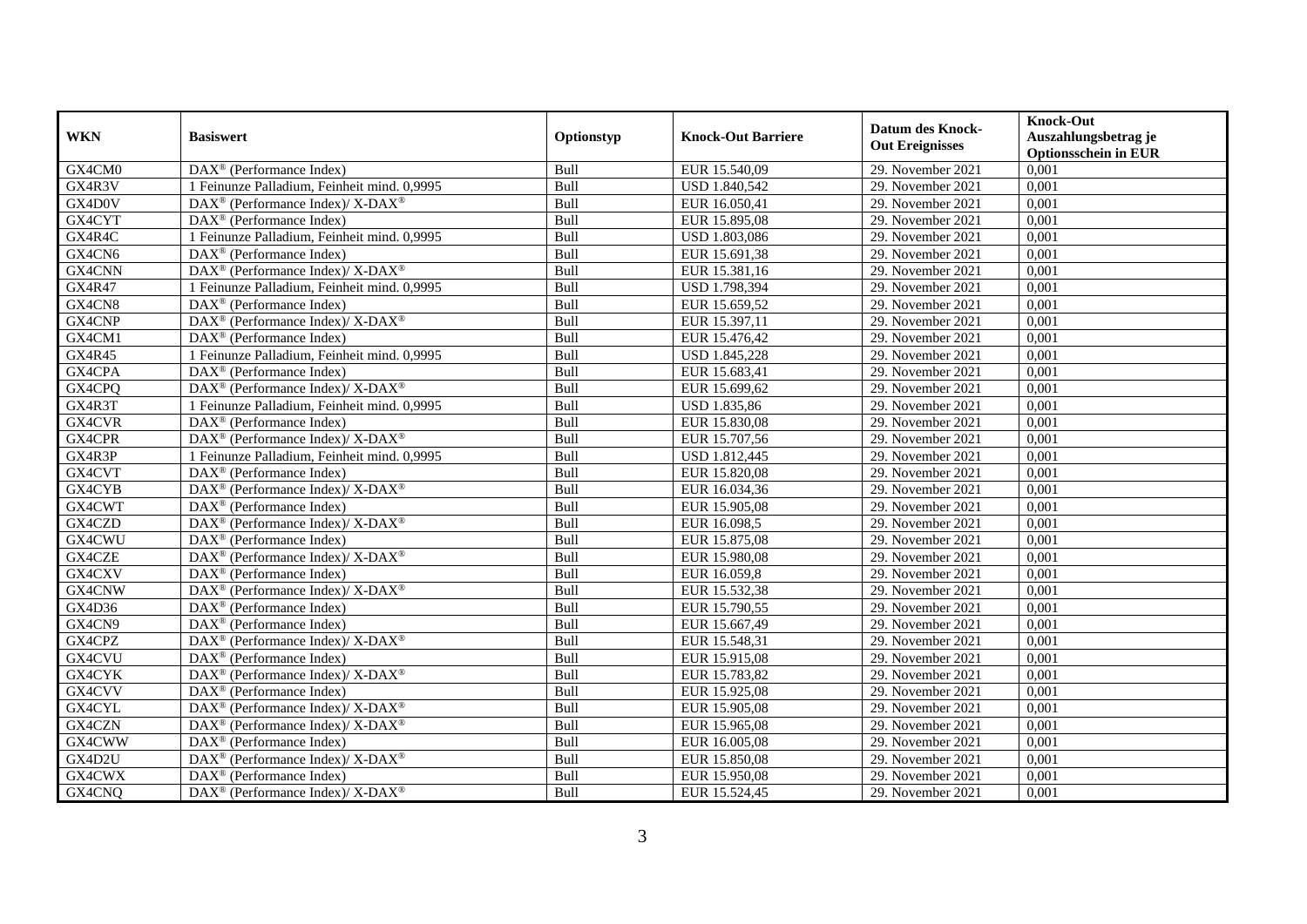| <b>WKN</b> | <b>Basiswert</b>                                                                        | Optionstyp | <b>Knock-Out Barriere</b> | <b>Datum des Knock-</b><br><b>Out Ereignisses</b> | <b>Knock-Out</b><br>Auszahlungsbetrag je<br><b>Optionsschein in EUR</b> |
|------------|-----------------------------------------------------------------------------------------|------------|---------------------------|---------------------------------------------------|-------------------------------------------------------------------------|
| GX4CWY     | $\overline{\text{DAX}^{\otimes}}$ (Performance Index)                                   | Bull       | EUR 15.940,08             | 29. November 2021                                 | 0,001                                                                   |
| GX4CNR     | DAX <sup>®</sup> (Performance Index)/ X-DAX <sup>®</sup>                                | Bull       | EUR 15.412,96             | 29. November 2021                                 | 0,001                                                                   |
| GX4CXY     | $DAX^{\circledR}$ (Performance Index)                                                   | Bull       | EUR 15.885,08             | 29. November 2021                                 | 0,001                                                                   |
| GX4CPS     | DAX <sup>®</sup> (Performance Index)/X-DAX <sup>®</sup>                                 | Bull       | EUR 15.715,53             | 29. November 2021                                 | 0,001                                                                   |
| GX4CXZ     | DAX <sup>®</sup> (Performance Index)                                                    | Bull       | EUR 15.975,08             | 29. November 2021                                 | 0,001                                                                   |
| GX4CPT     | DAX <sup>®</sup> (Performance Index)/X-DAX <sup>®</sup>                                 | Bull       | EUR 15.747,38             | 29. November 2021                                 | 0,001                                                                   |
| GX4CY0     | $DAX^{\circledast}$ (Performance Index)                                                 | Bull       | EUR 16.157,13             | 29. November 2021                                 | 0,001                                                                   |
| GX4CWA     | DAX <sup>®</sup> (Performance Index)/X-DAX <sup>®</sup>                                 | Bull       | EUR 16.010,39             | 29. November 2021                                 | 0,001                                                                   |
| GX4D26     | $DAX^{\circledR}$ (Performance Index)                                                   | Bull       | EUR 15.980,08             | 29. November 2021                                 | 0,001                                                                   |
| GX4CYE     | DAX <sup>®</sup> (Performance Index)/ X-DAX <sup>®</sup>                                | Bull       | EUR 15.925,08             | 29. November 2021                                 | 0,001                                                                   |
| GX4D39     | $\overline{\text{DAX}}^{\textcirc}$ (Performance Index)                                 | Bull       | EUR 15.920,08             | 29. November 2021                                 | 0,001                                                                   |
| GX4D0H     | DAX <sup>®</sup> (Performance Index)/X-DAX <sup>®</sup>                                 | Bull       | <b>EUR 15.804</b>         | 29. November 2021                                 | 0,001                                                                   |
| GX4CMY     | $DAX^{\circledast}$ (Performance Index)                                                 | Bull       | EUR 15.500,28             | 29. November 2021                                 | 0,001                                                                   |
| GX4D2N     | DAX <sup>®</sup> (Performance Index)/ X-DAX <sup>®</sup>                                | Bull       | EUR 15.890,08             | 29. November 2021                                 | 0,001                                                                   |
| GX4CP0     | DAX <sup>®</sup> (Performance Index)                                                    | Bull       | EUR 15.739,16             | 29. November 2021                                 | 0,001                                                                   |
| GX4CP8     | $\text{DAX}^{\circledast}$ (Performance Index)/ $\overline{\text{X-DAX}^{\circledast}}$ | Bull       | EUR 15.484,67             | 29. November 2021                                 | 0,001                                                                   |
| GX4CXM     | DAX <sup>®</sup> (Performance Index)                                                    | Bull       | EUR 15.910,08             | 29. November 2021                                 | 0,001                                                                   |
| GX4CP9     | $\text{DAX}^{\circledast}$ (Performance Index)/ $\overline{\text{X-DAX}^{\circledast}}$ | Bull       | EUR 15.635,9              | 29. November 2021                                 | 0,001                                                                   |
| GX4CXN     | $DAX^{\circledast}$ (Performance Index)                                                 | Bull       | EUR 16.050,41             | 29. November 2021                                 | 0,001                                                                   |
| GX4CYX     | DAX <sup>®</sup> (Performance Index)/ X-DAX <sup>®</sup>                                | Bull       | EUR 16.059,8              | 29. November 2021                                 | 0,001                                                                   |
| GX4CYQ     | DAX <sup>®</sup> (Performance Index)                                                    | Bull       | EUR 15.845,08             | $29.$ November 2021                               | 0,001                                                                   |
| GX4CYY     | DAX <sup>®</sup> (Performance Index)/X-DAX <sup>®</sup>                                 | Bull       | EUR 15.809,36             | 29. November 2021                                 | 0,001                                                                   |
| GX4D00     | $DAX^{\circledast}$ (Performance Index)/ X-DAX <sup>®</sup>                             | Bull       | EUR 15.774,31             | 29. November 2021                                 | 0,001                                                                   |
| GX4CMU     | DAX <sup>®</sup> (Performance Index)                                                    | Bull       | EUR 15.563,97             | 29. November 2021                                 | 0,001                                                                   |
| GX4D01     | $DAX^{\circledast}$ (Performance Index)/ X-DAX <sup>®</sup>                             | Bull       | EUR 15.915,08             | 29. November 2021                                 | 0,001                                                                   |
| GX4CMV     | $DAX^{\circledast}$ (Performance Index)                                                 | Bull       | EUR 15.755,08             | 29. November 2021                                 | 0,001                                                                   |
| GX4CNG     | DAX <sup>®</sup> (Performance Index)/X-DAX <sup>®</sup>                                 | Bull       | EUR 15.421,01             | 29. November 2021                                 | 0,001                                                                   |
| GX4CNX     | $DAX^{\circledR}$ (Performance Index)                                                   | Bull       | EUR 15.723,23             | 29. November 2021                                 | 0,001                                                                   |
| GX4CNH     | DAX <sup>®</sup> (Performance Index)/ X-DAX <sup>®</sup>                                | Bull       | EUR 15.404,99             | 29. November 2021                                 | 0,001                                                                   |
| GX4CWF     | DAX <sup>®</sup> (Performance Index)                                                    | Bull       | EUR 15.809,36             | 29. November 2021                                 | 0,001                                                                   |
| GX4CPJ     | DAX <sup>®</sup> (Performance Index)/ X-DAX <sup>®</sup>                                | Bull       | EUR 15.564,29             | 29. November 2021                                 | 0,001                                                                   |
| GX4CXH     | DAX <sup>®</sup> (Performance Index)                                                    | Bull       | EUR 15.850,08             | 29. November 2021                                 | 0,001                                                                   |
| GX4CPK     | DAX <sup>®</sup> (Performance Index)/X-DAX <sup>®</sup>                                 | Bull       | EUR 15.739,43             | 29. November 2021                                 | 0,001                                                                   |
| GX4CXJ     | DAX <sup>®</sup> (Performance Index)                                                    | Bull       | EUR 15.955,08             | 29. November 2021                                 | 0,001                                                                   |
| GX4CX3     | DAX <sup>®</sup> (Performance Index)/X-DAX <sup>®</sup>                                 | Bull       | EUR 16.000,08             | 29. November 2021                                 | 0,001                                                                   |
| GX4CME     | $DAX^{\circledast}$ (Performance Index)                                                 | Bull       | EUR 15.524,15             | 29. November 2021                                 | 0,001                                                                   |
| GX4CY5     | DAX <sup>®</sup> (Performance Index)/ X-DAX <sup>®</sup>                                | Bull       | EUR 16.157,13             | 29. November 2021                                 | 0,001                                                                   |
| GX4CMF     | $DAX^{\circledast}$ (Performance Index)                                                 | Bull       | EUR 15.484,43             | 29. November 2021                                 | 0,001                                                                   |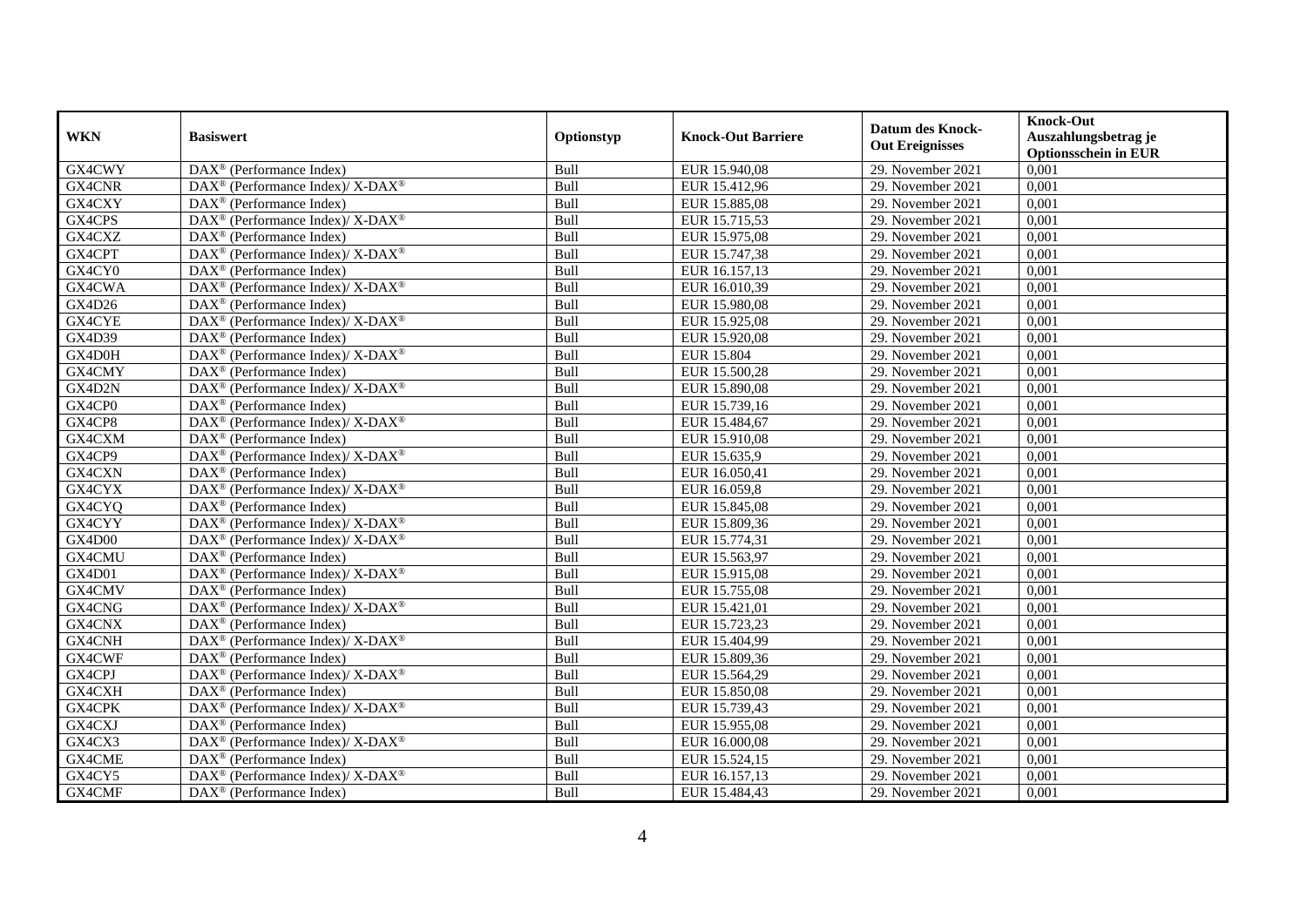| <b>WKN</b>    | <b>Basiswert</b>                                                                        | Optionstyp | <b>Knock-Out Barriere</b> | <b>Datum des Knock-</b><br><b>Out Ereignisses</b> | <b>Knock-Out</b><br>Auszahlungsbetrag je<br><b>Optionsschein in EUR</b> |
|---------------|-----------------------------------------------------------------------------------------|------------|---------------------------|---------------------------------------------------|-------------------------------------------------------------------------|
| GX4CZ7        | $\text{DAX}^{\circledR}$ (Performance Index)/ X-DAX <sup>®</sup>                        | Bull       | EUR 15.865,08             | 29. November 2021                                 | 0,001                                                                   |
| GX4CZ8        | $\text{DAX}^{\circledR}$ (Performance Index)/ X-DAX <sup>®</sup>                        | Bull       | EUR 15.925,08             | 29. November 2021                                 | 0,001                                                                   |
| GX4CX4        | DAX <sup>®</sup> (Performance Index)                                                    | Bull       | EUR 16.027,69             | 29. November 2021                                 | 0,001                                                                   |
| GX4CNJ        | DAX <sup>®</sup> (Performance Index)/ X-DAX <sup>®</sup>                                | Bull       | EUR 15.365,2              | 29. November 2021                                 | 0,001                                                                   |
| GX4CN0        | DAX <sup>®</sup> (Performance Index)                                                    | Bull       | EUR 15.699,34             | 29. November 2021                                 | 0,001                                                                   |
| GX4CPL        | $DAX^{\circledast}$ (Performance Index)/ X-DAX <sup>®</sup>                             | Bull       | EUR 15.572,21             | 29. November 2021                                 | 0,001                                                                   |
| GX4CN1        | $\overline{\text{DAX}}^{\textcircled{}}$ (Performance Index)                            | Bull       | EUR 15.747,11             | 29. November 2021                                 | 0,001                                                                   |
| GX4CPM        | DAX <sup>®</sup> (Performance Index)/ X-DAX <sup>®</sup>                                | Bull       | EUR 15.755,34             | 29. November 2021                                 | 0,001                                                                   |
| GX4CWM        | $DAX^{\circledR}$ (Performance Index)                                                   | Bull       | EUR 15.900,08             | 29. November 2021                                 | 0,001                                                                   |
| GX4CY7        | DAX <sup>®</sup> (Performance Index)/ X-DAX <sup>®</sup>                                | Bull       | EUR 15.895,08             | 29. November 2021                                 | 0,001                                                                   |
| GX4CXP        | $\text{DAX}^{\circledast}$ (Performance Index)                                          | Bull       | EUR 15.985,08             | 29. November 2021                                 | 0,001                                                                   |
| GX4CZ9        | DAX <sup>®</sup> (Performance Index)/ X-DAX <sup>®</sup>                                | Bull       | EUR 16.027,69             | 29. November 2021                                 | 0,001                                                                   |
| GX4CYR        | $\text{DAX}^{\circledast}$ (Performance Index)                                          | Bull       | EUR 16.015,71             | 29. November 2021                                 | 0,001                                                                   |
| GX4CZA        | $\text{DAX}^{\otimes}$ (Performance Index)/X-DAX <sup>®</sup>                           | Bull       | EUR 15.855,08             | 29. November 2021                                 | 0,001                                                                   |
| GX4CML        | DAX <sup>®</sup> (Performance Index)                                                    | Bull       | EUR 15.603,77             | 29. November 2021                                 | 0,001                                                                   |
| GX4D0C        | $\text{DAX}^{\circledast}$ (Performance Index)/X-DAX <sup>®</sup>                       | Bull       | EUR 15.835,08             | 29. November 2021                                 | 0,001                                                                   |
| GX4CW8        | $\text{DAX}^{\textcircled{p}}$ (Performance Index)                                      | Bull       | EUR 16.000,08             | 29. November 2021                                 | 0,001                                                                   |
| <b>GX4CNU</b> | DAX <sup>®</sup> (Performance Index)/ X-DAX <sup>®</sup>                                | Bull       | EUR 15.492,62             | 29. November 2021                                 | 0,001                                                                   |
| GX4CX9        | $\text{DAX}^{\textcircled{n}}$ (Performance Index)                                      | Bull       | EUR 15.965,08             | 29. November 2021                                 | 0,001                                                                   |
| GX4CNV        | DAX <sup>®</sup> (Performance Index)/ X-DAX <sup>®</sup>                                | Bull       | EUR 15.508,55             | 29. November 2021                                 | 0,001                                                                   |
| GX4CPX        | $\text{DAX}^{\circledast}$ (Performance Index)/ X-DAX <sup>®</sup>                      | Bull       | EUR 15.643,87             | 29. November 2021                                 | 0,001                                                                   |
| GX4CXA        | $\overline{\text{DAX}^{\otimes}}$ (Performance Index)                                   | Bull       | EUR 15.814,72             | 29. November 2021                                 | 0,001                                                                   |
| GX4CYC        | DAX <sup>®</sup> (Performance Index)                                                    | Bull       | EUR 16.069,19             | 29. November 2021                                 | 0,001                                                                   |
| GX4CYJ        | DAX <sup>®</sup> (Performance Index)/ X-DAX <sup>®</sup>                                | Bull       | EUR 15.960,08             | 29. November 2021                                 | 0,001                                                                   |
| GX4CZK        | $DAX^{\circledcirc}$ (Performance Index)/X-DAX <sup>®</sup>                             | Bull       | EUR 16.127,81             | 29. November 2021                                 | 0,001                                                                   |
| GX4CMS        | $\text{DAX}^{\textcircled{n}}$ (Performance Index)                                      | Bull       | EUR 15.571,97             | 29. November 2021                                 | 0,001                                                                   |
| GX4CNF        | $\text{DAX}^{\circledast}$ (Performance Index)/ $\overline{\text{X-DAX}^{\circledast}}$ | Bull       | EUR 15.357,26             | 29. November 2021                                 | 0,001                                                                   |
| GX4CMT        | $\text{DAX}^{\circledast}$ (Performance Index)                                          | Bull       | EUR 15.556,01             | 29. November 2021                                 | 0,001                                                                   |
| GX4CPG        | DAX <sup>®</sup> (Performance Index)/ X-DAX <sup>®</sup>                                | Bull       | EUR 15.763,31             | 29. November 2021                                 | 0,001                                                                   |
| GX4CPW        | $DAX^{\circledR}$ (Performance Index)                                                   | Bull       | EUR 15.412,8              | 29. November 2021                                 | 0,001                                                                   |
| GX4CPH        | DAX <sup>®</sup> (Performance Index)/ X-DAX <sup>®</sup>                                | Bull       | EUR 15.604,09             | 29. November 2021                                 | 0,001                                                                   |
| GX4CWD        | $\text{DAX}^{\textcircled{p}}$ (Performance Index)                                      | Bull       | EUR 15.855,08             | 29. November 2021                                 | 0,001                                                                   |
| GX4CY3        | DAX <sup>®</sup> (Performance Index)/X-DAX <sup>®</sup>                                 | Bull       | EUR 15.790,55             | 29. November 2021                                 | 0,001                                                                   |
| GX4CXF        | $\overline{\text{DAX}^{\textcircled{a}}}$ (Performance Index)                           | Bull       | EUR 15.865,08             | 29. November 2021                                 | 0,001                                                                   |
| GX4CY4        | DAX <sup>®</sup> (Performance Index)/ X-DAX <sup>®</sup>                                | Bull       | EUR 15.900,08             | 29. November 2021                                 | 0,001                                                                   |
| GX4CZ5        | $\text{DAX}^{\otimes}$ (Performance Index)/X-DAX <sup>®</sup>                           | Bull       | EUR 15.990,08             | 29. November 2021                                 | 0,001                                                                   |
| GX4CXG        | $\text{DAX}^{\otimes}$ (Performance Index)                                              | Bull       | EUR 15.935,08             | 29. November 2021                                 | 0,001                                                                   |
| GX4CZ6        | $\text{DAX}^{\otimes}$ (Performance Index)/X-DAX <sup>®</sup>                           | Bull       | EUR 15.870,08             | 29. November 2021                                 | 0,001                                                                   |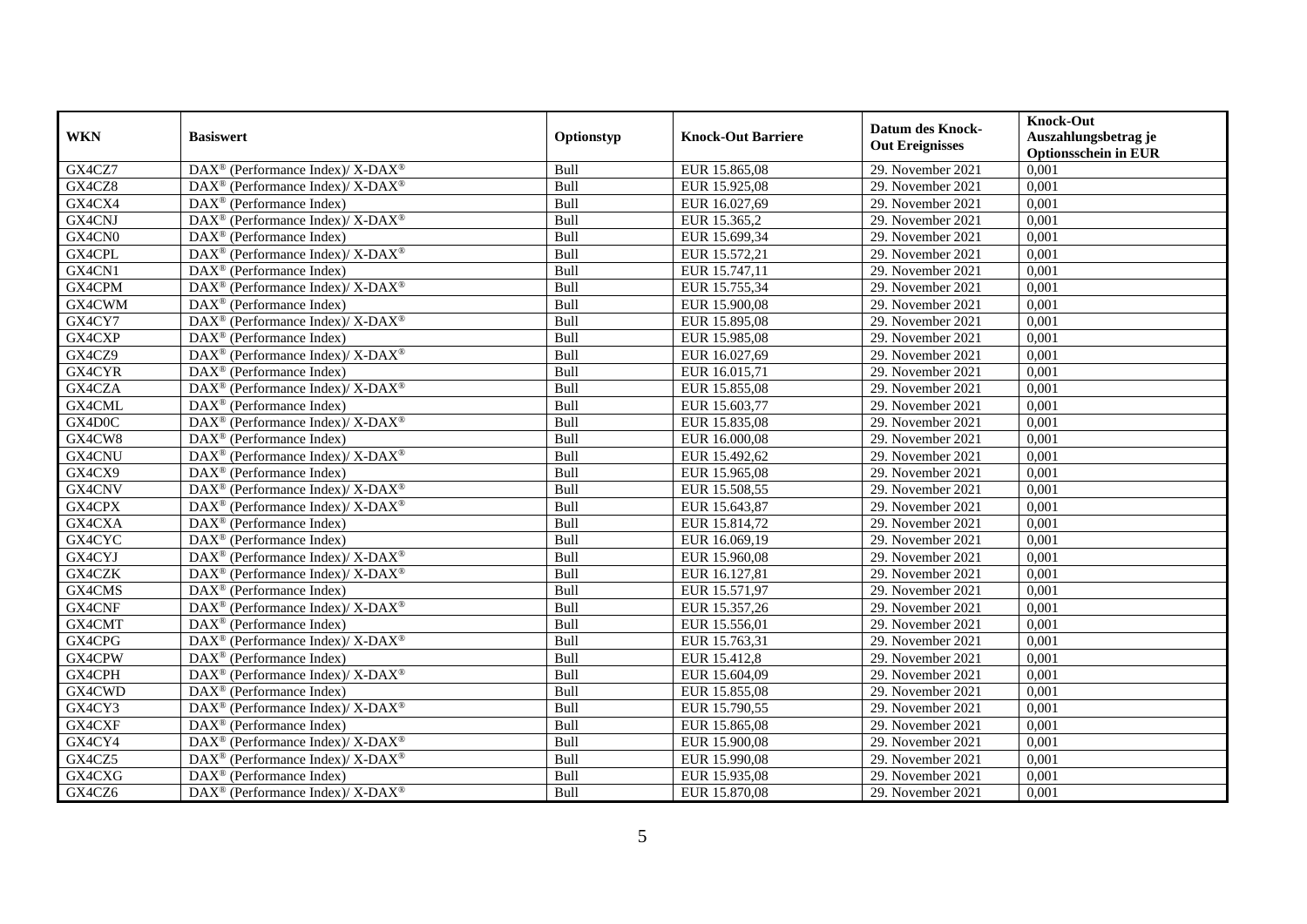| <b>WKN</b>    | <b>Basiswert</b>                                                                        | Optionstyp | <b>Knock-Out Barriere</b> | <b>Datum des Knock-</b><br><b>Out Ereignisses</b> | <b>Knock-Out</b><br>Auszahlungsbetrag je<br><b>Optionsschein in EUR</b> |
|---------------|-----------------------------------------------------------------------------------------|------------|---------------------------|---------------------------------------------------|-------------------------------------------------------------------------|
| GX4CYH        | DAX <sup>®</sup> (Performance Index)                                                    | Bull       | EUR 15.890,08             | 29. November 2021                                 | 0,001                                                                   |
| <b>GX4D08</b> | DAX <sup>®</sup> (Performance Index)/ X-DAX <sup>®</sup>                                | Bull       | EUR 15.875,08             | 29. November 2021                                 | 0,001                                                                   |
| GX4CMC        | $DAX^{\circledast}$ (Performance Index)                                                 | Bull       | EUR 15.651,55             | 29. November 2021                                 | 0,001                                                                   |
| GX4CNS        | DAX <sup>®</sup> (Performance Index)/X-DAX <sup>®</sup>                                 | Bull       | EUR 15.500,62             | 29. November 2021                                 | 0,001                                                                   |
| GX4CMD        | DAX <sup>®</sup> (Performance Index)                                                    | Bull       | EUR 15.643,63             | 29. November 2021                                 | 0,001                                                                   |
| GX4CNT        | DAX <sup>®</sup> (Performance Index)/X-DAX <sup>®</sup>                                 | Bull       | EUR 15.540,37             | 29. November 2021                                 | 0,001                                                                   |
| <b>GX4CNE</b> | $DAX^{\circledR}$ (Performance Index)                                                   | Bull       | EUR 15.675,45             | 29. November 2021                                 | 0,001                                                                   |
| GX4CPU        | $\text{DAX}^{\circledast}$ (Performance Index)/ $\overline{\text{X-DAX}^{\circledast}}$ | Bull       | EUR 15.659,83             | 29. November 2021                                 | 0,001                                                                   |
| GX4CVZ        | $DAX^{\circledR}$ (Performance Index)                                                   | Bull       | EUR 16.098,5              | 29. November 2021                                 | 0,001                                                                   |
| GX4CPV        | DAX <sup>®</sup> (Performance Index)/ X-DAX <sup>®</sup>                                | Bull       | EUR 15.723,51             | 29. November 2021                                 | 0,001                                                                   |
| GX4CW0        | DAX <sup>®</sup> (Performance Index)                                                    | Bull       | EUR 16.041,02             | 29. November 2021                                 | 0,001                                                                   |
| GX4CYF        | DAX <sup>®</sup> (Performance Index)/ X-DAX <sup>®</sup>                                | Bull       | EUR 16.041,02             | 29. November 2021                                 | 0,001                                                                   |
| GX4CX1        | $DAX^{\circledast}$ (Performance Index)                                                 | Bull       | EUR 15.797,27             | 29. November 2021                                 | 0,001                                                                   |
| GX4CYG        | $DAX^{\circledcirc}$ (Performance Index)/ X-DAX <sup>®</sup>                            | Bull       | EUR 15.915,08             | 29. November 2021                                 | 0,001                                                                   |
| GX4CZH        | DAX <sup>®</sup> (Performance Index)/ X-DAX <sup>®</sup>                                | Bull       | EUR 15.860,08             | 29. November 2021                                 | 0,001                                                                   |
| GX4CMQ        | DAX <sup>®</sup> (Performance Index)                                                    | Bull       | EUR 15.587,89             | 29. November 2021                                 | 0,001                                                                   |
| GX4CZJ        | DAX <sup>®</sup> (Performance Index)/ X-DAX <sup>®</sup>                                | Bull       | EUR 15.840,08             | 29. November 2021                                 | 0,001                                                                   |
| GX4CMR        | $\overline{\text{DAX}^{\otimes}}$ (Performance Index)                                   | Bull       | EUR 15.595,82             | 29. November 2021                                 | 0,001                                                                   |
| GX4CP6        | $DAX^{\circledast}$ (Performance Index)/X-DAX <sup>®</sup>                              | Bull       | EUR 15.627,96             | 29. November 2021                                 | 0,001                                                                   |
| GX4CMW        | $DAX^{\circledast}$ (Performance Index)                                                 | Bull       | EUR 15.548,04             | 29. November 2021                                 | 0,001                                                                   |
| GX4CP7        | DAX <sup>®</sup> (Performance Index)/ X-DAX <sup>®</sup>                                | Bull       | EUR 15.620,03             | 29. November 2021                                 | 0,001                                                                   |
| GX4CMX        | $DAX^{\circledR}$ (Performance Index)                                                   | Bull       | EUR 15.635,64             | 29. November 2021                                 | 0,001                                                                   |
| GX4CVP        | DAX <sup>®</sup> (Performance Index)/ X-DAX <sup>®</sup>                                | Bull       | EUR 15.885,08             | 29. November 2021                                 | 0,001                                                                   |
| GX4CXL        | $DAX^{\circledast}$ (Performance Index)                                                 | Bull       | EUR 16.127,81             | 29. November 2021                                 | 0,001                                                                   |
| GX4CYV        | DAX <sup>®</sup> (Performance Index)/X-DAX <sup>®</sup>                                 | Bull       | EUR 15.955,08             | 29. November 2021                                 | 0,001                                                                   |
| GX4D2V        | DAX <sup>®</sup> (Performance Index)                                                    | Bull       | EUR 15.774,31             | 29. November 2021                                 | 0,001                                                                   |
| GX4CYW        | DAX <sup>®</sup> (Performance Index)/X-DAX <sup>®</sup>                                 | Bull       | EUR 15.825,08             | 29. November 2021                                 | 0,001                                                                   |
| GX4CMN        | $\overline{\text{DAX}^{\otimes}}$ (Performance Index)                                   | Bull       | EUR 15.627,68             | 29. November 2021                                 | 0,001                                                                   |
| GX4CZX        | DAX <sup>®</sup> (Performance Index)/ X-DAX <sup>®</sup>                                | Bull       | EUR 15.910,08             | 29. November 2021                                 | 0,001                                                                   |
| GX4CZY        | $DAX^{\circledcirc}$ (Performance Index)/ X-DAX <sup>®</sup>                            | Bull       | EUR 16.015,71             | 29. November 2021                                 | 0,001                                                                   |
| GX4CMP        | $DAX^{\circledast}$ (Performance Index)                                                 | Bull       | EUR 15.611,78             | 29. November 2021                                 | 0,001                                                                   |
| GX4CP1        | $\text{DAX}^{\circledast}$ (Performance Index)/ $\overline{\text{X-DAX}^{\circledast}}$ | Bull       | EUR 15.476,67             | 29. November 2021                                 | 0,001                                                                   |
| GX4CXC        | $DAX^{\circledast}$ (Performance Index)                                                 | Bull       | EUR 15.835,08             | 29. November 2021                                 | 0,001                                                                   |
| GX4CQ2        | DAX <sup>®</sup> (Performance Index)/ X-DAX <sup>®</sup>                                | Bull       | EUR 15.516,5              | 29. November 2021                                 | 0,001                                                                   |
| GX4CYD        | DAX <sup>®</sup> (Performance Index)                                                    | Bull       | EUR 15.970,08             | 29. November 2021                                 | 0,001                                                                   |
| GX4CQ3        | $DAX^{\circledast}$ (Performance Index)/X-DAX <sup>®</sup>                              | Bull       | EUR 15.731,46             | 29. November 2021                                 | 0,001                                                                   |
| GX4CMJ        | $DAX^{\circledast}$ (Performance Index)                                                 | Bull       | EUR 15.372,92             | 29. November 2021                                 | 0,001                                                                   |
| GX4CWK        | $DAX^{\circledast}$ (Performance Index)/X-DAX <sup>®</sup>                              | Bull       | EUR 16.005,08             | 29. November 2021                                 | 0,001                                                                   |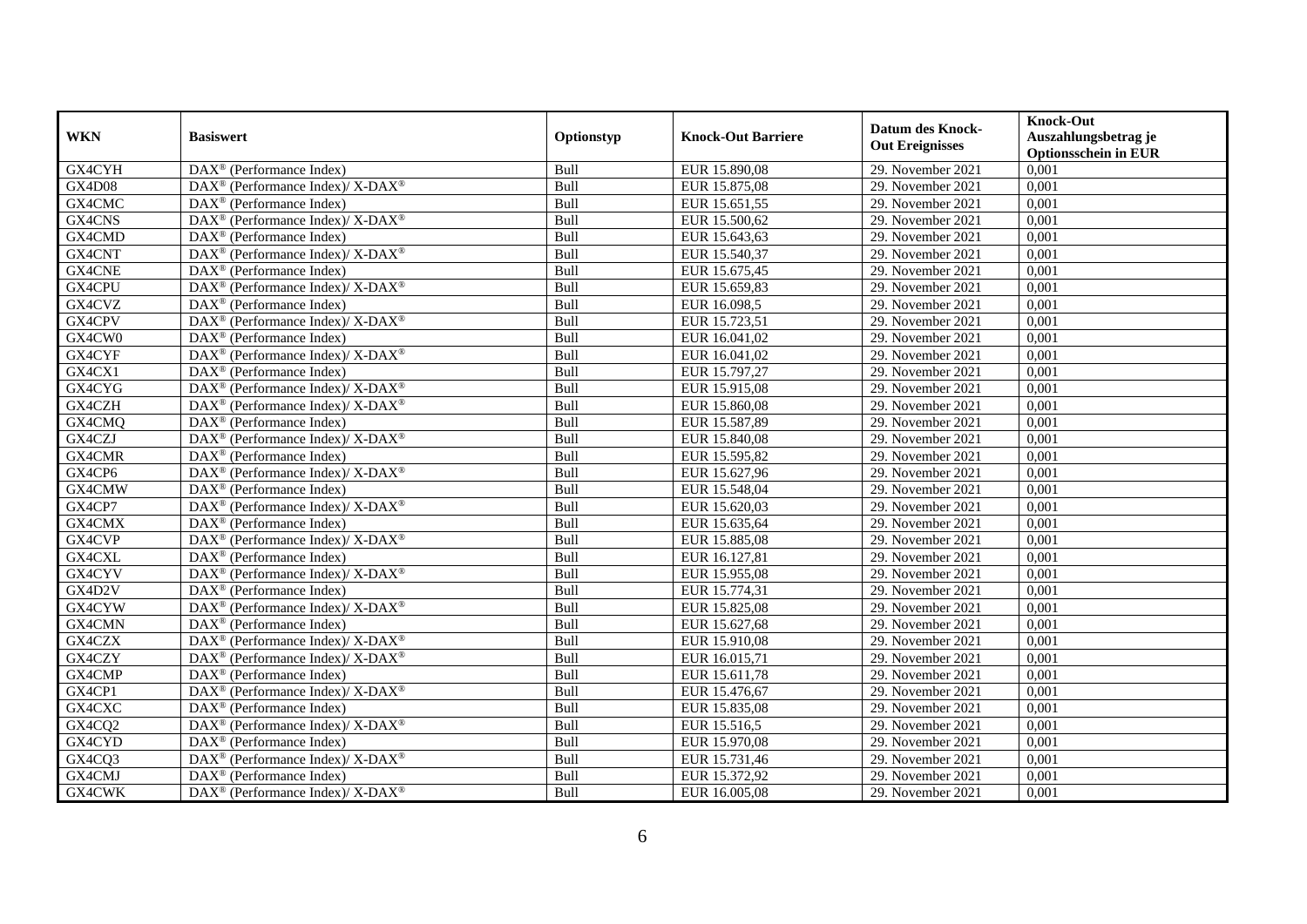| <b>WKN</b> | <b>Basiswert</b>                                                                        | Optionstyp | <b>Knock-Out Barriere</b> | <b>Datum des Knock-</b><br><b>Out Ereignisses</b> | <b>Knock-Out</b><br>Auszahlungsbetrag je<br><b>Optionsschein in EUR</b> |
|------------|-----------------------------------------------------------------------------------------|------------|---------------------------|---------------------------------------------------|-------------------------------------------------------------------------|
| GX4CMK     | $\overline{\text{DAX}^{\otimes}}$ (Performance Index)                                   | Bull       | EUR 15.619,74             | 29. November 2021                                 | 0,001                                                                   |
| GX4CZR     | DAX <sup>®</sup> (Performance Index)/ X-DAX <sup>®</sup>                                | Bull       | EUR 15.970,08             | 29. November 2021                                 | 0,001                                                                   |
| GX4CNM     | $DAX^{\circledR}$ (Performance Index)                                                   | Bull       | EUR 15.763,04             | 29. November 2021                                 | 0,001                                                                   |
| GX4CNL     | DAX <sup>®</sup> (Performance Index)/X-DAX <sup>®</sup>                                 | Bull       | EUR 15.556,35             | 29. November 2021                                 | 0,001                                                                   |
| GX4CW5     | DAX <sup>®</sup> (Performance Index)                                                    | Bull       | EUR 15.995,08             | 29. November 2021                                 | 0,001                                                                   |
| GX4CPN     | DAX <sup>®</sup> (Performance Index)/X-DAX <sup>®</sup>                                 | Bull       | EUR 15.580,23             | 29. November 2021                                 | 0,001                                                                   |
| GX4CW6     | $DAX^{\circledast}$ (Performance Index)                                                 | Bull       | EUR 15.860,08             | 29. November 2021                                 | 0,001                                                                   |
| GX4CPP     | $\text{DAX}^{\circledast}$ (Performance Index)/ $\overline{\text{X-DAX}^{\circledast}}$ | Bull       | EUR 15.691,65             | 29. November 2021                                 | 0,001                                                                   |
| GX4CZB     | DAX <sup>®</sup> (Performance Index)/ X-DAX <sup>®</sup>                                | Bull       | EUR 15.985,08             | 29. November 2021                                 | 0,001                                                                   |
| GX4CY9     | $DAX^{\circledast}$ (Performance Index)                                                 | Bull       | EUR 15.880,08             | 29. November 2021                                 | 0,001                                                                   |
| GX4CZC     | DAX <sup>®</sup> (Performance Index)/X-DAX <sup>®</sup>                                 | Bull       | EUR 15.845,08             | 29. November 2021                                 | 0,001                                                                   |
| GX4CYA     | $\overline{\text{DAX}^{\otimes}}$ (Performance Index)                                   | Bull       | EUR 16.010,39             | 29. November 2021                                 | 0,001                                                                   |
| GX4D0D     | DAX <sup>®</sup> (Performance Index)/ X-DAX <sup>®</sup>                                | Bull       | EUR 15.950,08             | 29. November 2021                                 | 0,001                                                                   |
| GX4CN4     | $DAX^{\circledR}$ (Performance Index)                                                   | Bull       | EUR 15.508,22             | 29. November 2021                                 | 0,001                                                                   |
| GX4CNA     | DAX <sup>®</sup> (Performance Index)/X-DAX <sup>®</sup>                                 | Bull       | EUR 15.444,86             | 29. November 2021                                 | 0,001                                                                   |
| GX4CN5     | DAX <sup>®</sup> (Performance Index)                                                    | Bull       | EUR 15.715,26             | 29. November 2021                                 | 0,001                                                                   |
| GX4CNB     | DAX <sup>®</sup> (Performance Index)/X-DAX <sup>®</sup>                                 | Bull       | EUR 15.436,82             | 29. November 2021                                 | 0,001                                                                   |
| GX4CVQ     | $DAX^{\circledR}$ (Performance Index)                                                   | Bull       | EUR 15.930.08             | 29. November 2021                                 | 0,001                                                                   |
| GX4CPB     | DAX <sup>®</sup> (Performance Index)/ X-DAX <sup>®</sup>                                | Bull       | EUR 15.651,83             | 29. November 2021                                 | 0,001                                                                   |
| GX4CWR     | $\overline{\text{DAX}}^{\textcirc}$ (Performance Index)                                 | Bull       | EUR 15.870,08             | 29. November 2021                                 | 0,001                                                                   |
| GX4CPC     | DAX <sup>®</sup> (Performance Index)/X-DAX <sup>®</sup>                                 | Bull       | EUR 15.588,17             | 29. November 2021                                 | 0,001                                                                   |
| GX4CXU     | $DAX^{\circledast}$ (Performance Index)                                                 | Bull       | EUR 16.034,36             | 29. November 2021                                 | 0,001                                                                   |
| GX4CPD     | DAX <sup>®</sup> (Performance Index)/ X-DAX <sup>®</sup>                                | Bull       | EUR 15.771,27             | 29. November 2021                                 | 0,001                                                                   |
| GX4CZ0     | DAX <sup>®</sup> (Performance Index)/X-DAX <sup>®</sup>                                 | Bull       | EUR 15.940,08             | 29. November 2021                                 | 0,001                                                                   |
| GX4CZ1     | $DAX^{\circledast}$ (Performance Index)/ X-DAX <sup>®</sup>                             | Bull       | EUR 16.069,19             | 29. November 2021                                 | 0,001                                                                   |
| GX4CZ2     | DAX <sup>®</sup> (Performance Index)/ X-DAX <sup>®</sup>                                | Bull       | EUR 15.935,08             | 29. November 2021                                 | 0,001                                                                   |
| GX4CP4     | DAX <sup>®</sup> (Performance Index)/X-DAX <sup>®</sup>                                 | Bull       | EUR 15.667,78             | 29. November 2021                                 | 0,001                                                                   |
| GX4CP5     | $DAX^{\circledcirc}$ (Performance Index)/ X-DAX <sup>®</sup>                            | Bull       | EUR 15.460,71             | 29. November 2021                                 | 0,001                                                                   |
| GX4CYU     | DAX <sup>®</sup> (Performance Index)/X-DAX <sup>®</sup>                                 | Bull       | EUR 15.820,08             | 29. November 2021                                 | 0,001                                                                   |
| GX4D0Y     | DAX <sup>®</sup> (Performance Index)/X-DAX <sup>®</sup>                                 | Bull       | EUR 15.975,08             | 29. November 2021                                 | 0,001                                                                   |
| GX4D32     | DAX <sup>®</sup> (Performance Index)/ X-DAX <sup>®</sup>                                | Bull       | EUR 15.945,08             | 29. November 2021                                 | 0,001                                                                   |
| GX4CW7     | DAX <sup>®</sup> (Performance Index)                                                    | Bull       | EUR 15.925,08             | 29. November 2021                                 | 0,001                                                                   |
| GX2YUD     | Continental AG                                                                          | Bull       | EUR 94,63759174           | 29. November 2021                                 | $0,\overline{001}$                                                      |
| GX4CWC     | DAX <sup>®</sup> (Performance Index)                                                    | Bull       | EUR 15.915,08             | 29. November 2021                                 | 0,001                                                                   |
| GX2YTV     | Continental AG                                                                          | Bull       | EUR 93,64478451           | 29. November 2021                                 | 0,001                                                                   |
| GX2R5E     | Intesa Sanpaolo S.p.A.                                                                  | Bull       | EUR 2,15001061            | 29. November 2021                                 | 0,001                                                                   |
| GX2CCH     | Bayer AG                                                                                | Bull       | EUR 45,38149468           | 29. November 2021                                 | 0,001                                                                   |
| GX4CX7     | DAX <sup>®</sup> (Performance Index)                                                    | Bull       | EUR 15.955,08             | 29. November 2021                                 | 0,001                                                                   |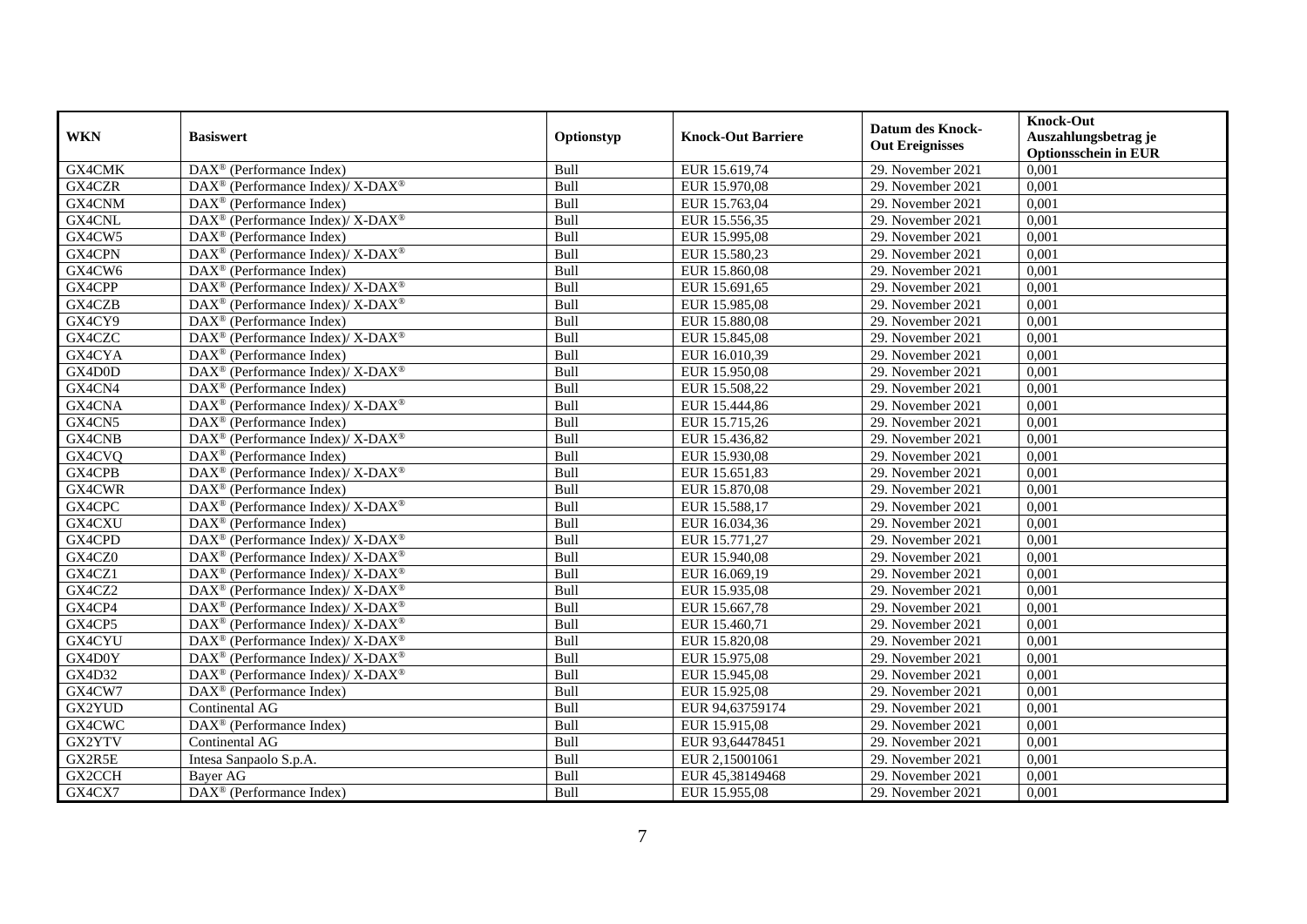| <b>WKN</b>    | <b>Basiswert</b>                                        | Optionstyp | <b>Knock-Out Barriere</b> | <b>Datum des Knock-</b><br><b>Out Ereignisses</b> | <b>Knock-Out</b><br>Auszahlungsbetrag je<br><b>Optionsschein in EUR</b> |
|---------------|---------------------------------------------------------|------------|---------------------------|---------------------------------------------------|-------------------------------------------------------------------------|
| GX2YU7        | Continental AG                                          | Bull       | EUR 94,13617393           | 29. November 2021                                 | 0,001                                                                   |
| GF2JTQ        | Koninklijke Philips N.V.                                | Bull       | EUR 32,52948053           | 29. November 2021                                 | 0,001                                                                   |
| GX2KBJ        | Lanxess AG                                              | Bull       | EUR 51,56570936           | 29. November 2021                                 | 0,001                                                                   |
| GX2KJJ        | MTU Aero Engines AG                                     | Bull       | EUR 164,96475264          | 29. November 2021                                 | 0,001                                                                   |
| <b>GX40F7</b> | Rheinmetall AG                                          | Bull       | EUR 78,80950903           | 29. November 2021                                 | 0,001                                                                   |
| <b>GX1FGH</b> | Siemens Gamesa Renewable Energy, S.A.                   | Bear       | EUR 24,02790307           | 29. November 2021                                 | 0,001                                                                   |
| GX35AP        | Evotec AG                                               | Bear       | EUR 43,56354286           | 29. November 2021                                 | 0,001                                                                   |
| <b>GH1PKU</b> | HeidelbergCement AG                                     | Bull       | EUR 60,07913505           | 29. November 2021                                 | 0,001                                                                   |
| GX39GR        | Deutsche Telekom AG                                     | Bull       | EUR 16,0412711            | 29. November 2021                                 | 0,001                                                                   |
| GX38LZ        | Bayerische Motoren Werke AG (BMW)                       | Bull       | EUR 85,41491525           | 29. November 2021                                 | 0,001                                                                   |
| GH1W9A        | <b>RWE AG</b>                                           | Bear       | EUR 35,09278095           | 29. November 2021                                 | 0,001                                                                   |
| GX39LT        | Temenos Group AG                                        | Bull       | CHF 121,7371227           | 29. November 2021                                 | 0,001                                                                   |
| GX2R4C        | Renault S.A.                                            | Bull       | EUR 29,230749             | 29. November 2021                                 | 0,001                                                                   |
| GX39GM        | Deutsche Telekom AG                                     | Bull       | EUR 16,12142736           | 29. November 2021                                 | 0,001                                                                   |
| <b>GH077J</b> | Covestro AG                                             | Bull       | EUR 50,94588063           | 29. November 2021                                 | 0,001                                                                   |
| GX40G6        | <b>Rheinmetall AG</b>                                   | Bull       | EUR 78,38790679           | 29. November 2021                                 | 0,001                                                                   |
| GF67L6        | MTU Aero Engines AG                                     | Bull       | EUR 164,24233361          | 29. November 2021                                 | 0,001                                                                   |
| GH077L        | Covestro AG                                             | Bull       | EUR 50,66405703           | 29. November 2021                                 | 0,001                                                                   |
| GX45G3        | MTU Aero Engines AG                                     | Bull       | EUR 162,77773945          | 29. November 2021                                 | 0,001                                                                   |
| GF71HC        | Novartis AG                                             | Bull       | CHF 74,36770481           | 29. November 2021                                 | 0,001                                                                   |
| GF67L4        | MTU Aero Engines AG                                     | Bull       | EUR 165,88108633          | 29. November 2021                                 | 0,001                                                                   |
| GX45GM        | MTU Aero Engines AG                                     | Bull       | EUR 166,52125608          | 29. November 2021                                 | 0,001                                                                   |
| GX4CKJ        | $AEX-Index^{\circledR}$                                 | Bull       | EUR 786,55                | 29. November 2021                                 | 0,001                                                                   |
| GF7RRF        | EUR/JPY (WM-Fixing)                                     | Bull       | JPY 127,71069889          | 29. November 2021                                 | 0,001                                                                   |
| GX4CPY        | DAX <sup>®</sup> (Performance Index)/X-DAX <sup>®</sup> | Bull       | EUR 15.349,31             | 29. November 2021                                 | 0,001                                                                   |
| <b>GX2P84</b> | Just Eat Takeaway.com N.V.                              | Bull       | EUR 58,3902817            | 29. November 2021                                 | 0,001                                                                   |
| GX2KE1        | Novartis AG                                             | Bull       | CHF 73,96776704           | 29. November 2021                                 | 0,001                                                                   |
| <b>GX1R02</b> | <b>RWE AG</b>                                           | Bear       | EUR 35,3680971            | 29. November 2021                                 | 0,001                                                                   |
| GX3ZDK        | Advanced Micro Devices, Inc.                            | Bear       | USD 159,84648549          | 29. November 2021                                 | 0,001                                                                   |
| GX4B4A        | PayPal Holdings, Inc.                                   | Bull       | USD 185,78720892          | 29. November 2021                                 | 0.001                                                                   |
| <b>GX25R8</b> | <b>Bristol-Myers Squibb Company</b>                     | Bull       | USD 55,71788446           | 29. November 2021                                 | 0,001                                                                   |
| GX4D1Z        | NASDAQ-100 Index®                                       | Bear       | USD 16.311,38             | 29. November 2021                                 | 0,001                                                                   |
| GX0V5R        | <b>BioNTech SE - ADR</b>                                | Bear       | USD 374,13520665          | 29. November 2021                                 | 0,001                                                                   |
| GX3YT5        | Accenture plc                                           | Bear       | USD 363,68076177          | 29. November 2021                                 | 0,001                                                                   |
| GX2ES4        | Moderna Inc                                             | Bear       | USD 356,15205061          | 29. November 2021                                 | 0,001                                                                   |
| GX3ZD6        | Advanced Micro Devices, Inc.                            | Bear       | USD 159,11704913          | 29. November 2021                                 | 0,001                                                                   |
| GX0J5D        | Pfizer Inc.                                             | Bear       | USD 54,98655848           | 29. November 2021                                 | 0,001                                                                   |
| GH0Y4E        | Cummins Inc.                                            | Bull       | USD 216,51131325          | 29. November 2021                                 | 0,001                                                                   |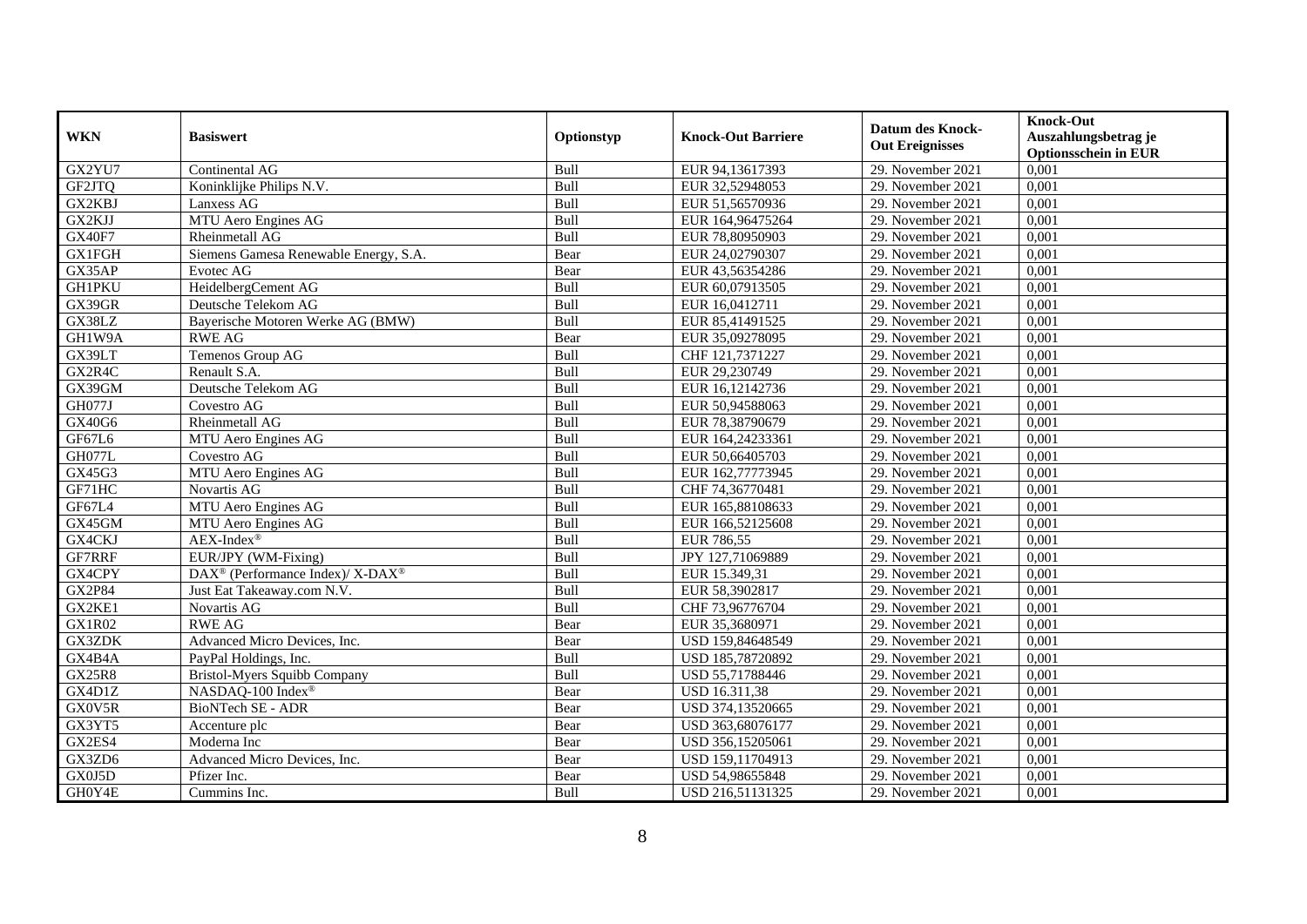| <b>WKN</b>         | <b>Basiswert</b>                    | Optionstyp | <b>Knock-Out Barriere</b> | <b>Datum des Knock-</b><br><b>Out Ereignisses</b> | <b>Knock-Out</b><br>Auszahlungsbetrag je<br><b>Optionsschein in EUR</b> |
|--------------------|-------------------------------------|------------|---------------------------|---------------------------------------------------|-------------------------------------------------------------------------|
| GX25RC             | <b>Bristol-Myers Squibb Company</b> | Bull       | USD 55,21444334           | 29. November 2021                                 | 0,001                                                                   |
| GX3YV3             | PayPal Holdings, Inc.               | Bull       | USD 184,77260016          | 29. November 2021                                 | 0,001                                                                   |
| GX4D20             | NASDAQ-100 Index®                   | Bear       | <b>USD 16.289,48</b>      | 29. November 2021                                 | 0,001                                                                   |
| GX2PD2             | Deutsche Bank AG                    | Bull       | EUR 10,69425062           | 29. November 2021                                 | 0,001                                                                   |
| GX0V6H             | BioNTech SE - ADR                   | Bear       | USD 372,35300423          | 29. November 2021                                 | 0,001                                                                   |
| GX3Z71             | Cancom SE                           | Bear       | EUR 62,20800557           | 29. November 2021                                 | 0,001                                                                   |
| GH1PM6             | HeidelbergCement AG                 | Bull       | EUR 59,40867813           | 29. November 2021                                 | 0,001                                                                   |
| GX2ET6             | Moderna Inc                         | Bear       | USD 353,68910323          | 29. November 2021                                 | 0,001                                                                   |
| GX3ZF2             | Advanced Micro Devices, Inc.        | Bear       | USD 158,38761277          | 29. November 2021                                 | 0,001                                                                   |
| GX0J5G             | Pfizer Inc.                         | Bear       | USD 55,50371965           | 29. November 2021                                 | 0,001                                                                   |
| GX4D31             | NASDAQ-100 Index®                   | Bear       | USD 16.306,13             | 29. November 2021                                 | 0,001                                                                   |
| <b>GX4B02</b>      | Peloton Interactive Inc.            | Bull       | USD 43,32904709           | 29. November 2021                                 | 0,001                                                                   |
| GX2EQV             | Moderna Inc                         | Bear       | USD 360,56565241          | 29. November 2021                                 | 0,001                                                                   |
| GX2KGA             | Randstad Holding N.V.               | Bull       | EUR 56,12752501           | 29. November 2021                                 | 0,001                                                                   |
| GX4D38             | NASDAQ-100 Index®                   | Bear       | USD 16.202,77             | 29. November 2021                                 | 0,001                                                                   |
| GX2EPA             | Alibaba Group Holding Limited       | Bull       | <b>USD 130,892</b>        | 29. November 2021                                 | 0,001                                                                   |
| GC3CZ2             | FleetCor Technologies, Inc.         | Bull       | <b>USD 213,216</b>        | 29. November 2021                                 | 0,001                                                                   |
| <b>GX2ERD</b>      | Moderna Inc                         | Bear       | USD 368,07271623          | 29. November 2021                                 | 0,001                                                                   |
| GX4D2D             | NASDAQ-100 Index®                   | Bull       | USD 16.631,49             | 29. November 2021                                 | 0,001                                                                   |
| GX0X0C             | FleetCor Technologies, Inc.         | Bull       | <b>USD 212,962</b>        | 29. November 2021                                 | 0,001                                                                   |
| GX4D1V             | NASDAQ-100 Index®                   | Bear       | USD 16.184,45             | 29. November 2021                                 | 0,001                                                                   |
| GF61VJ             | PayPal Holdings, Inc.               | Bull       | USD 184,17067809          | 29. November 2021                                 | $0,\overline{001}$                                                      |
| GF7H6K             | Electronic Arts Inc.                | Bull       | USD 124,26810412          | 29. November 2021                                 | 0,001                                                                   |
| GX4D1W             | NASDAQ-100 Index®                   | Bull       | USD 16.456,38             | 29. November 2021                                 | 0,001                                                                   |
| GX3E9J             | <b>Barrick Gold Corporation</b>     | Bull       | USD 18,95222288           | 29. November 2021                                 | 0,001                                                                   |
| GF61VK             | PayPal Holdings, Inc.               | Bull       | USD 182,69235048          | 29. November 2021                                 | 0,001                                                                   |
| GX4D1T             | NASDAQ-100 Index®                   | Bull       | USD 16.466,38             | 29. November 2021                                 | 0,001                                                                   |
| GX33ZU             | Waste Management, Inc.              | Bear       | USD 166,29413383          | 29. November 2021                                 | 0,001                                                                   |
| GX3ZC9             | Tesla Inc                           | Bear       | USD 1.136,09252105        | 29. November 2021                                 | 0,001                                                                   |
| GF4NQV             | Mercadolibre Inc.                   | Bull       | USD 1.238,86858281        | 29. November 2021                                 | 0,001                                                                   |
| GF7H6G             | Electronic Arts Inc.                | Bull       | USD 124,80801243          | 29. November 2021                                 | 0,001                                                                   |
| GX2GRU             | Merck & Co., Inc.                   | Bull       | USD 76,11914137           | 29. November 2021                                 | 0,001                                                                   |
| GX4D1U             | NASDAQ-100 Index®                   | Bear       | USD 16.166,14             | 29. November 2021                                 | 0,001                                                                   |
| <b>GX341Y</b>      | Waste Management, Inc.              | Bear       | USD 167,13259167          | 29. November 2021                                 | 0,001                                                                   |
| GX3ZDQ             | Tesla Inc                           | Bear       | USD 1.130,65762771        | 29. November 2021                                 | 0,001                                                                   |
| GC <sub>26TL</sub> | Bristol-Myers Squibb Company        | Bull       | USD 55,23494965           | 29. November 2021                                 | 0,001                                                                   |
| GX2GRW             | Merck & Co., Inc.                   | Bull       | USD 75,66778268           | 29. November 2021                                 | 0,001                                                                   |
| GH7ZJC             | Philip Morris International Inc.    | Bull       | USD 87,7652618            | 29. November 2021                                 | 0,001                                                                   |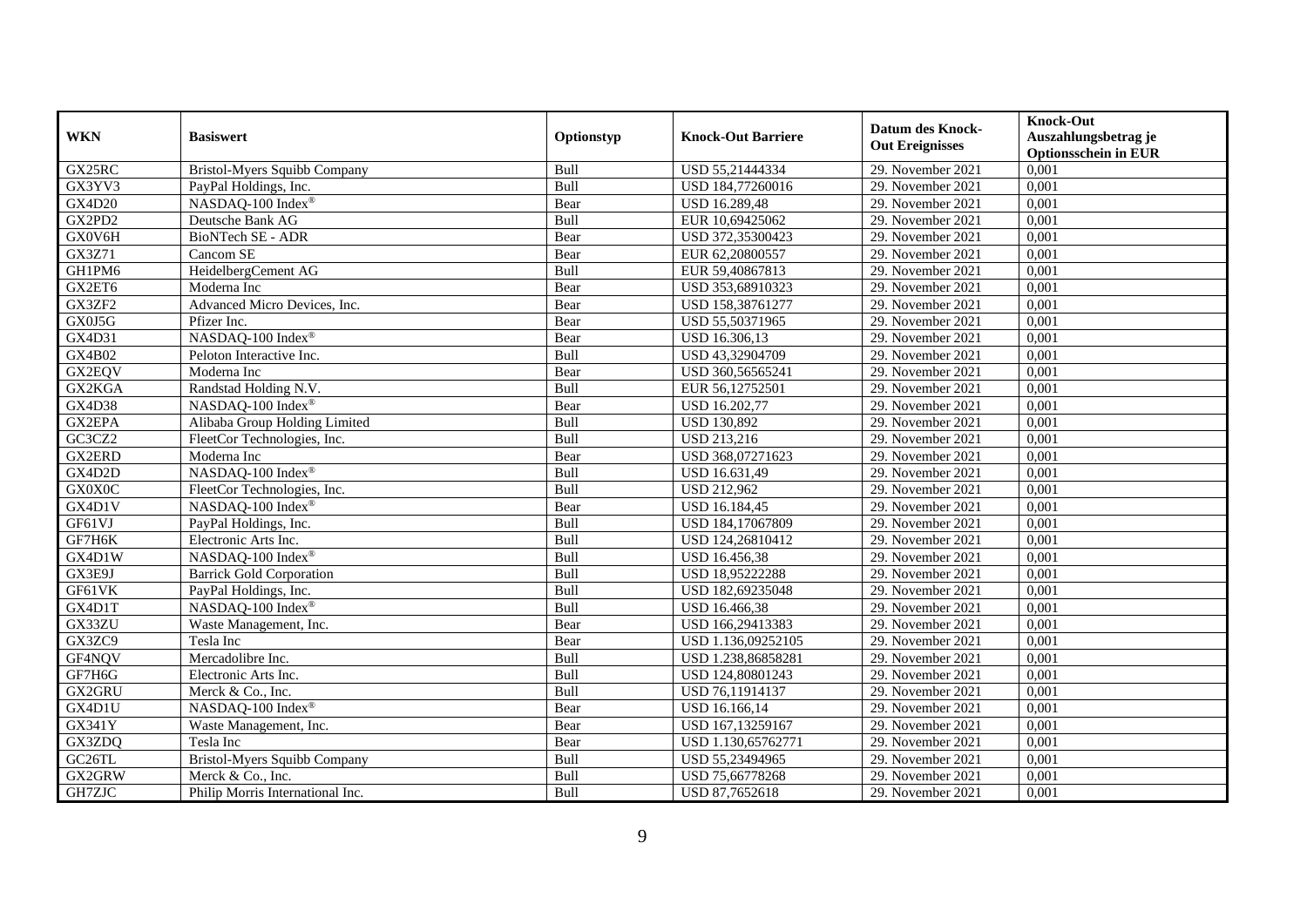| <b>WKN</b>    | <b>Basiswert</b>                 | Optionstyp  | <b>Knock-Out Barriere</b> | <b>Datum des Knock-</b><br><b>Out Ereignisses</b> | <b>Knock-Out</b><br>Auszahlungsbetrag je<br><b>Optionsschein in EUR</b> |
|---------------|----------------------------------|-------------|---------------------------|---------------------------------------------------|-------------------------------------------------------------------------|
| GX4D2M        | NASDAQ-100 Index®                | Bear        | <b>USD 16.221,08</b>      | 29. November 2021                                 | 0,001                                                                   |
| GX2KHD        | AT&T Inc.                        | Bull        | USD 23,88491382           | 29. November 2021                                 | 0,001                                                                   |
| GX3ZC5        | Tesla Inc                        | Bear        | USD 1.125,23272498        | 29. November 2021                                 | 0,001                                                                   |
| GX4D0R        | NASDAQ-100 Index®                | Bull        | USD 16.565,92             | 29. November 2021                                 | 0,001                                                                   |
| GX2GRY        | Merck & Co., Inc.                | Bull        | USD 76,57050007           | 29. November 2021                                 | 0,001                                                                   |
| GX4D29        | NASDAQ-100 Index®                | Bear        | USD 16.131,07             | 29. November 2021                                 | 0,001                                                                   |
| GX3ZC3        | Tesla Inc                        | Bear        | USD 1.114,39291013        | 29. November 2021                                 | 0,001                                                                   |
| <b>GX4D06</b> | NASDAQ-100 Index®                | Bull        | USD 16.532,02             | 29. November 2021                                 | 0,001                                                                   |
| GH7ZJD        | Philip Morris International Inc. | Bull        | USD 87,02409464           | 29. November 2021                                 | 0,001                                                                   |
| GX2GRZ        | Merck & Co., Inc.                | Bull        | USD 77,02185881           | 29. November 2021                                 | 0,001                                                                   |
| GX3ZC0        | Tesla Inc                        | Bear        | USD 1.108,9680074         | 29. November 2021                                 | 0,001                                                                   |
| GX4D17        | NASDAQ-100 Index®                | Bull        | USD 16.416,38             | 29. November 2021                                 | 0,001                                                                   |
| GX4D2A        | NASDAQ-100 Index®                | Bear        | USD 16.269,44             | 29. November 2021                                 | 0,001                                                                   |
| GX4D3B        | NASDAQ-100 Index®                | Bear        | USD 16.243,01             | 29. November 2021                                 | 0,001                                                                   |
| GX4D18        | NASDAQ-100 Index®                | Bull        | USD 16.411,38             | 29. November 2021                                 | 0,001                                                                   |
| GX3ZDM        | Tesla Inc                        | Bear        | USD 1.119,81781286        | 29. November 2021                                 | 0,001                                                                   |
| GX4D25        | NASDAQ-100 Index®                | Bear        | USD 16.283,33             | 29. November 2021                                 | 0,001                                                                   |
| GX4D0W        | NASDAQ-100 Index®                | <b>Bull</b> | <b>USD 16.441.38</b>      | 29. November 2021                                 | 0,001                                                                   |
| GX4D0F        | NASDAQ-100 Index®                | Bull        | USD 16.521,38             | 29. November 2021                                 | 0,001                                                                   |
| GX4D35        | NASDAQ-100 Index®                | Bear        | USD 16.261,7              | 29. November 2021                                 | 0,001                                                                   |
| GX4D1H        | NASDAQ-100 Index®                | Bull        | USD 16.491,38             | 29. November 2021                                 | 0,001                                                                   |
| GX4D37        | NASDAQ-100 Index®                | Bull        | USD 16.516,38             | 29. November 2021                                 | 0,001                                                                   |
| GX4D1J        | NASDAQ-100 Index®                | Bull        | USD 16.496,38             | 29. November 2021                                 | 0,001                                                                   |
| GX4D1X        | NASDAQ-100 Index®                | Bear        | USD 16.060,95             | 29. November 2021                                 | 0,001                                                                   |
| GX4D1R        | NASDAQ-100 Index®                | Bull        | USD 16.461,38             | 29. November 2021                                 | 0,001                                                                   |
| GX3ZHQ        | NASDAQ-100 Index®                | Bear        | USD 16.298,97             | 29. November 2021                                 | 0,001                                                                   |
| GX4D1Y        | NASDAQ-100 Index®                | Bear        | USD 16.295,62             | 29. November 2021                                 | 0,001                                                                   |
| GX4D1S        | NASDAQ-100 Index®                | Bull        | USD 16.471,38             | 29. November 2021                                 | 0,001                                                                   |
| GX3ZH9        | NASDAQ-100 Index®                | Bear        | USD 16.298,97             | 29. November 2021                                 | 0,001                                                                   |
| GX4D2Z        | NASDAQ-100 Index®                | Bear        | USD 16.253,97             | 29. November 2021                                 | 0,001                                                                   |
| GX3ZJN        | NASDAQ-100 Index®                | Bear        | USD 16.307,17             | 29. November 2021                                 | 0,001                                                                   |
| <b>GX4D30</b> | NASDAQ-100 Index®                | Bull        | USD 16.451,38             | 29. November 2021                                 | 0,001                                                                   |
| GX4BF6        | NASDAQ-100 Index®                | Bear        | USD 16.303,73             | 29. November 2021                                 | 0,001                                                                   |
| GX4D2L        | NASDAQ-100 Index®                | Bear        | USD 16.096,01             | 29. November 2021                                 | 0,001                                                                   |
| GX4D1K        | NASDAQ-100 Index®                | Bull        | USD 16.501,38             | 29. November 2021                                 | 0,001                                                                   |
| GX4D21        | NASDAQ-100 Index®                | Bear        | USD 16.277,18             | 29. November 2021                                 | 0,001                                                                   |
| GX4D11        | NASDAQ-100 Index®                | Bull        | USD 16.558,38             | 29. November 2021                                 | 0,001                                                                   |
| GX4D22        | NASDAQ-100 Index®                | Bear        | USD 16.300,88             | 29. November 2021                                 | 0,001                                                                   |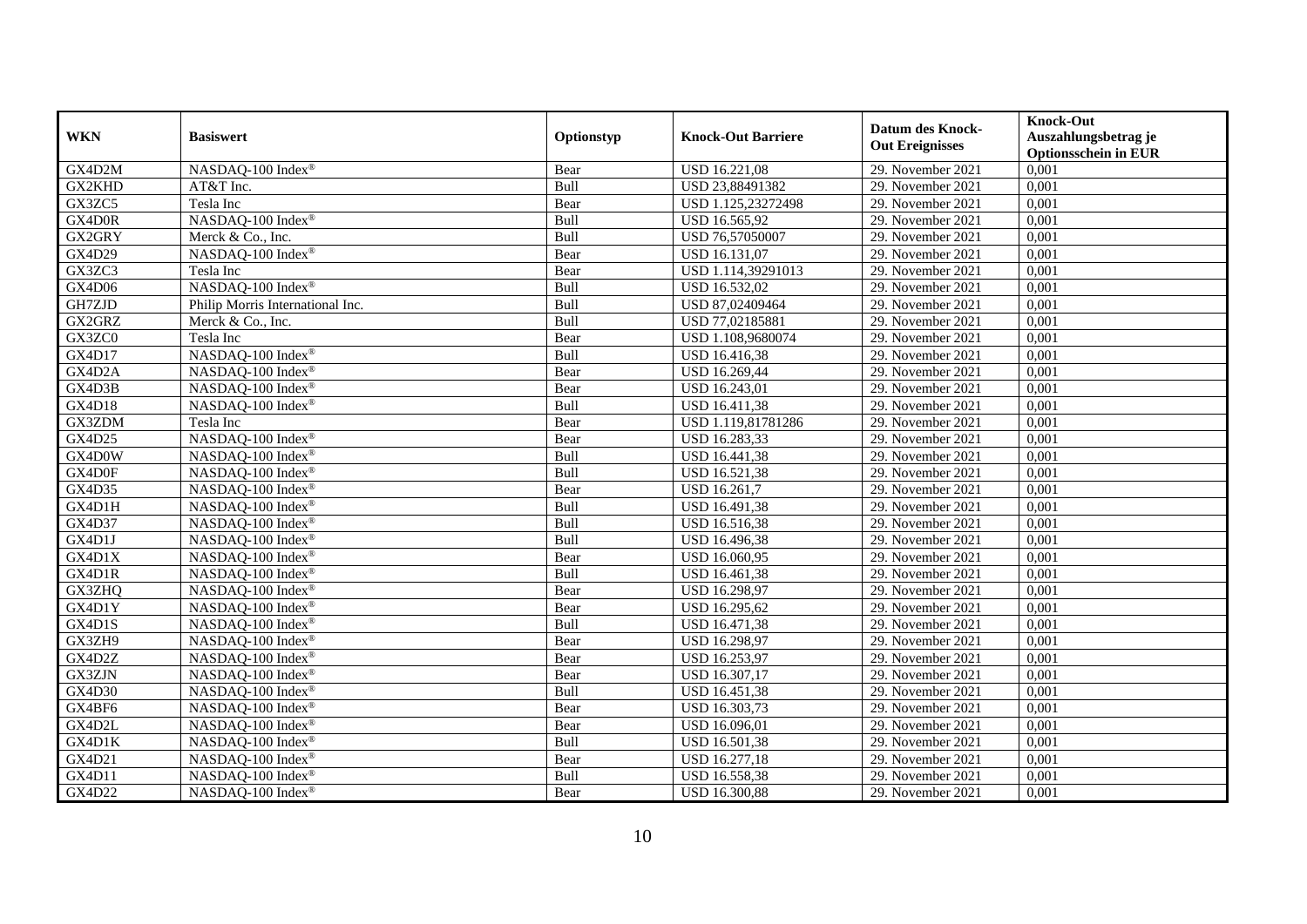|            |                                            |             |                           |                         | <b>Knock-Out</b>            |
|------------|--------------------------------------------|-------------|---------------------------|-------------------------|-----------------------------|
| <b>WKN</b> | <b>Basiswert</b>                           | Optionstyp  | <b>Knock-Out Barriere</b> | <b>Datum des Knock-</b> | Auszahlungsbetrag je        |
|            |                                            |             |                           | <b>Out Ereignisses</b>  | <b>Optionsschein in EUR</b> |
| GX4D12     | NASDAQ-100 Index®                          | Bull        | USD 16.446,38             | 29. November 2021       | 0,001                       |
| GX4D2J     | NASDAQ-100 Index®                          | Bear        | USD 16.232,05             | 29. November 2021       | 0,001                       |
| GX4D13     | NASDAQ-100 Index <sup>®</sup>              | Bull        | USD 16.431,38             | 29. November 2021       | 0,001                       |
| GX4BF0     | $NASDAQ-100$ Index <sup>®</sup>            | Bear        | USD 16.308,73             | 29. November 2021       | 0,001                       |
| GX4D0B     | NASDAQ-100 Index®                          | Bull        | USD 16.526,38             | 29. November 2021       | 0,001                       |
| GX4D1D     | NASDAQ-100 Index®                          | Bull        | USD 16.511,38             | 29. November 2021       | 0,001                       |
| GX4D1E     | NASDAQ-100 Index®                          | Bull        | USD 16.506,38             | 29. November 2021       | 0,001                       |
| GX4D1P     | NASDAQ-100 Index®                          | Bull        | USD 16.598,24             | 29. November 2021       | 0,001                       |
| GX4D1Q     | NASDAQ-100 Index®                          | Bull        | USD 16.587,47             | 29. November 2021       | 0,001                       |
| GX4D19     | NASDAQ-100 Index®                          | Bull        | USD 16.421,38             | 29. November 2021       | 0,001                       |
| GX4D1A     | NASDAQ-100 Index®                          | Bull        | USD 16.664,74             | 29. November 2021       | 0,001                       |
| GX4D1M     | NASDAQ-100 Index®                          | Bull        | USD 16.476,38             | 29. November 2021       | 0,001                       |
| GX4D1N     | NASDAQ-100 Index®                          | Bull        | USD 16.486,38             | 29. November 2021       | 0,001                       |
| GX4D0Z     | NASDAQ-100 Index <sup>®</sup>              | Bull        | USD 16.576,7              | 29. November 2021       | 0,001                       |
| GX4D10     | NASDAQ-100 Index®                          | Bull        | USD 16.550,84             | 29. November 2021       | 0,001                       |
| GX4D0T     | NASDAQ-100 Index®                          | Bull        | USD 16.436,38             | 29. November 2021       | 0,001                       |
| GX4D1G     | NASDAQ-100 Index®                          | Bull        | USD 16.481,38             | 29. November 2021       | 0,001                       |
| GX4D14     | NASDAQ-100 Index <sup>®</sup>              | <b>Bull</b> | <b>USD 16.426.38</b>      | 29. November 2021       | 0,001                       |
| GX4D15     | NASDAQ-100 Index <sup>®</sup>              | Bull        | USD 16.543,3              | 29. November 2021       | 0,001                       |
| GX4D16     | NASDAQ-100 Index®                          | Bull        | USD 16.537,66             | 29. November 2021       | 0,001                       |
| GX4BFL     | NASDAQ-100 Index®                          | Bear        | USD 16.298,74             | 29. November 2021       | 0,001                       |
| GX4D0X     | NASDAQ-100 Index®                          | Bull        | USD 16.697,99             | 29. November 2021       | 0,001                       |
| GX2KB4     | Lanxess AG                                 | Bull        | EUR 51,15278083           | 29. November 2021       | 0,001                       |
| GX2CCK     | Bayer AG                                   | Bull        | EUR 45,14990507           | 29. November 2021       | 0,001                       |
| GX2PF7     | Continental AG                             | Bull        | EUR 92,98675117           | 29. November 2021       | 0,001                       |
| GX0J91     | Henkel AG & Co KGaA                        | Bull        | EUR 71,45407671           | 29. November 2021       | 0,001                       |
| GX1FF3     | Banco Bilbao Vizcaya Argentaria S.A.       | Bull        | EUR 4,82224635            | 29. November 2021       | 0,001                       |
| GH8FLP     | Beiersdorf AG                              | Bull        | EUR 89,36616081           | 29. November 2021       | 0,001                       |
| GF71Y6     | The Walt Disney Company                    | Bull        | USD 144,86774824          | 29. November 2021       | 0,001                       |
| GX3BD6     | $\text{DAX}^{\otimes}$ (Performance Index) | Bull        | EUR 15.240                | 29. November 2021       | 0,001                       |
| GX3BD5     | DAX <sup>®</sup> (Performance Index)       | Bull        | EUR 15.240                | 29. November 2021       | 0,001                       |
| GX2UUQ     | DAX <sup>®</sup> (Performance Index)       | Bull        | EUR 15.242,20121256       | 29. November 2021       | 0.001                       |
| GX3YTQ     | <b>QUALCOMM</b> Incorporated               | Bear        | USD 182,08993045          | 29. November 2021       | 0,001                       |
| GX3YVJ     | Accenture plc                              | Bear        | USD 365,47017508          | 29. November 2021       | 0,001                       |
| GH4VQB     | Medtronic, PLC                             | Bull        | USD 110,47093409          | 29. November 2021       | 0,001                       |
| GX3ZAH     | <b>Lam Research Corporation</b>            | Bear        | USD 661,09299486          | 29. November 2021       | 0,001                       |
| GX2Y1D     | 1 Feinunze Silber, Feinheit mind. 0,999    | Bull        | USD 22,81695099           | 29. November 2021       | 0,001                       |
| GX2Y17     | 1 Feinunze Silber, Feinheit mind. 0,999    | Bull        | USD 22,87581953           | 29. November 2021       | 0,001                       |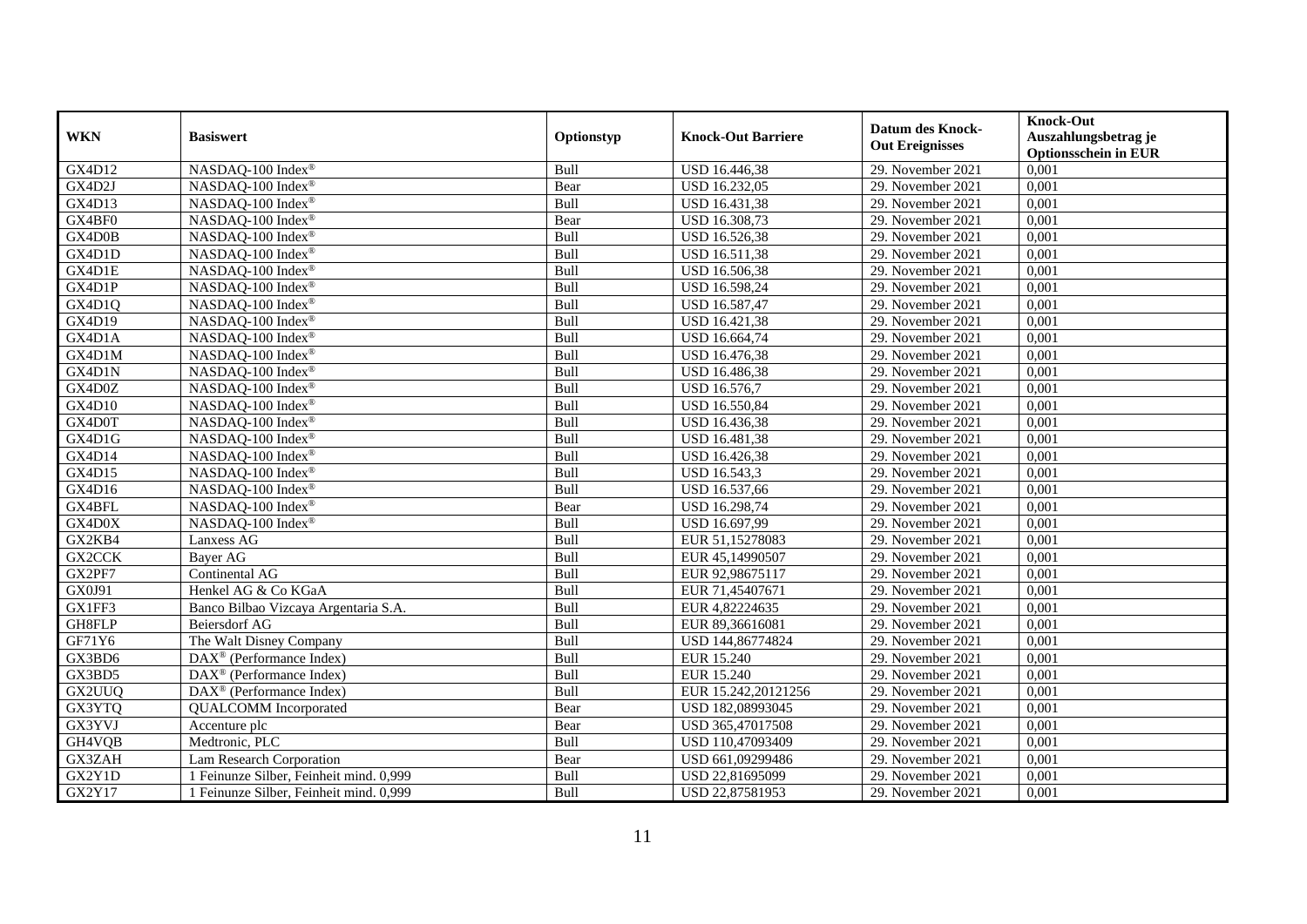|               |                                     |            |                           | <b>Datum des Knock-</b> | <b>Knock-Out</b>            |
|---------------|-------------------------------------|------------|---------------------------|-------------------------|-----------------------------|
| <b>WKN</b>    | <b>Basiswert</b>                    | Optionstyp | <b>Knock-Out Barriere</b> | <b>Out Ereignisses</b>  | Auszahlungsbetrag je        |
|               |                                     |            |                           |                         | <b>Optionsschein in EUR</b> |
| GX4D2Y        | NASDAQ-100 Index®                   | Bear       | USD 16.326,38             | 29. November 2021       | 0,001                       |
| GX4BEY        | NASDAQ-100 Index®                   | Bear       | USD 16.313,73             | 29. November 2021       | 0,001                       |
| GX3ZH8        | NASDAQ-100 Index®                   | Bear       | USD 16.315,38             | 29. November 2021       | 0,001                       |
| GX3ZJG        | NASDAQ-100 Index®                   | Bear       | USD 16.323,59             | 29. November 2021       | 0,001                       |
| GX4D2W        | NASDAQ-100 Index®                   | Bear       | USD 16.316,38             | 29. November 2021       | 0,001                       |
| GX4D3C        | NASDAQ-100 Index®                   | Bear       | USD 16.321,38             | 29. November 2021       | 0,001                       |
| GX3YTK        | Accenture plc                       | Bear       | USD 367,26958512          | 29. November 2021       | 0,001                       |
| GX3ZJB        | NASDAQ-100 Index®                   | Bear       | USD 16.341,99             | 29. November 2021       | 0,001                       |
| <b>GX3ZJP</b> | NASDAQ-100 Index®                   | Bear       | USD 16.332,79             | 29. November 2021       | 0,001                       |
| GX4D2T        | NASDAQ-100 Index®                   | Bear       | USD 16.341,38             | 29. November 2021       | 0,001                       |
| GX3YUC        | <b>QUALCOMM</b> Incorporated        | Bear       | USD 182,98948549          | 29. November 2021       | 0,001                       |
| GX4D2R        | NASDAQ-100 Index®                   | Bear       | USD 16.336,38             | 29. November 2021       | 0,001                       |
| GX4D2S        | NASDAQ-100 Index®                   | Bear       | USD 16.331,38             | 29. November 2021       | 0,001                       |
| GX3WQK        | <b>Costco Wholesale Corporation</b> | Bear       | USD 556,9996024           | 29. November 2021       | 0,001                       |
| GX3ZHR        | NASDAQ-100 Index®                   | Bear       | USD 16.361,89             | 29. November 2021       | 0,001                       |
| GX4D2Q        | NASDAQ-100 Index®                   | Bear       | USD 16.346,38             | 29. November 2021       | 0,001                       |
| GX3ZUH        | NASDAQ-100 Index®                   | Bear       | USD 16.383,31             | 29. November 2021       | 0,001                       |
| GX3ZCY        | Nvidia Corporation                  | Bear       | USD 328,38104913          | 29. November 2021       | 0,001                       |
| GX4AZS        | Peloton Interactive Inc.            | Bull       | USD 42,9788123            | 29. November 2021       | 0,001                       |
| GX4D1F        | NASDAQ-100 Index®                   | Bear       | USD 16.386,38             | 29. November 2021       | 0,001                       |
| GX4D2X        | NASDAQ-100 Index®                   | Bear       | USD 16.376,38             | 29. November 2021       | 0,001                       |
| GX3ZJ0        | NASDAQ-100 Index®                   | Bear       | USD 16.372,61             | 29. November 2021       | 0,001                       |
| GX2GRT        | Merck & Co., Inc.                   | Bull       | USD 75,21642394           | 29. November 2021       | 0,001                       |
| GF6DRY        | <b>BIOGEN INC.</b>                  | Bull       | USD 237,66495576          | 29. November 2021       | 0,001                       |
| GX4D2F        | NASDAQ-100 Index®                   | Bear       | USD 16.361,38             | 29. November 2021       | 0,001                       |
| GX3ZA1        | Lam Research Corporation            | Bear       | USD 667,56979116          | 29. November 2021       | 0,001                       |
| GX3ZCV        | Nvidia Corporation                  | Bear       | USD 329,93011063          | 29. November 2021       | 0,001                       |
| GX3ZHD        | NASDAQ-100 Index®                   | Bear       | USD 16.351,18             | 29. November 2021       | 0,001                       |
| GX4D2G        | NASDAQ-100 Index®                   | Bear       | USD 16.381,38             | 29. November 2021       | 0,001                       |
| GX4D2B        | NASDAQ-100 Index®                   | Bear       | USD 16.371,38             | 29. November 2021       | 0,001                       |
| GX4D2K        | NASDAQ-100 Index®                   | Bear       | USD 16.351,38             | 29. November 2021       | 0,001                       |
| GX4D34        | NASDAQ-100 Index®                   | Bear       | USD 16.356,38             | 29. November 2021       | 0,001                       |
| GX4D2H        | NASDAQ-100 Index®                   | Bear       | USD 16.366,38             | 29. November 2021       | 0,001                       |
| GX4D27        | NASDAQ-100 Index®                   | Bear       | USD 16.391,38             | 29. November 2021       | 0,001                       |
| GX0Q9L        | NextEra Energy, Inc.                | Bear       | USD 88,50105573           | 29. November 2021       | 0,001                       |
| GX3WQN        | Costco Wholesale Corporation        | Bear       | USD 560,06783749          | 29. November 2021       | 0,001                       |
| GX3ZUY        | NASDAQ-100 Index®                   | Bear       | USD 16.396,6              | 29. November 2021       | 0,001                       |
| GX2GRV        | Merck & Co., Inc.                   | Bull       | USD 74,76506519           | 29. November 2021       | 0,001                       |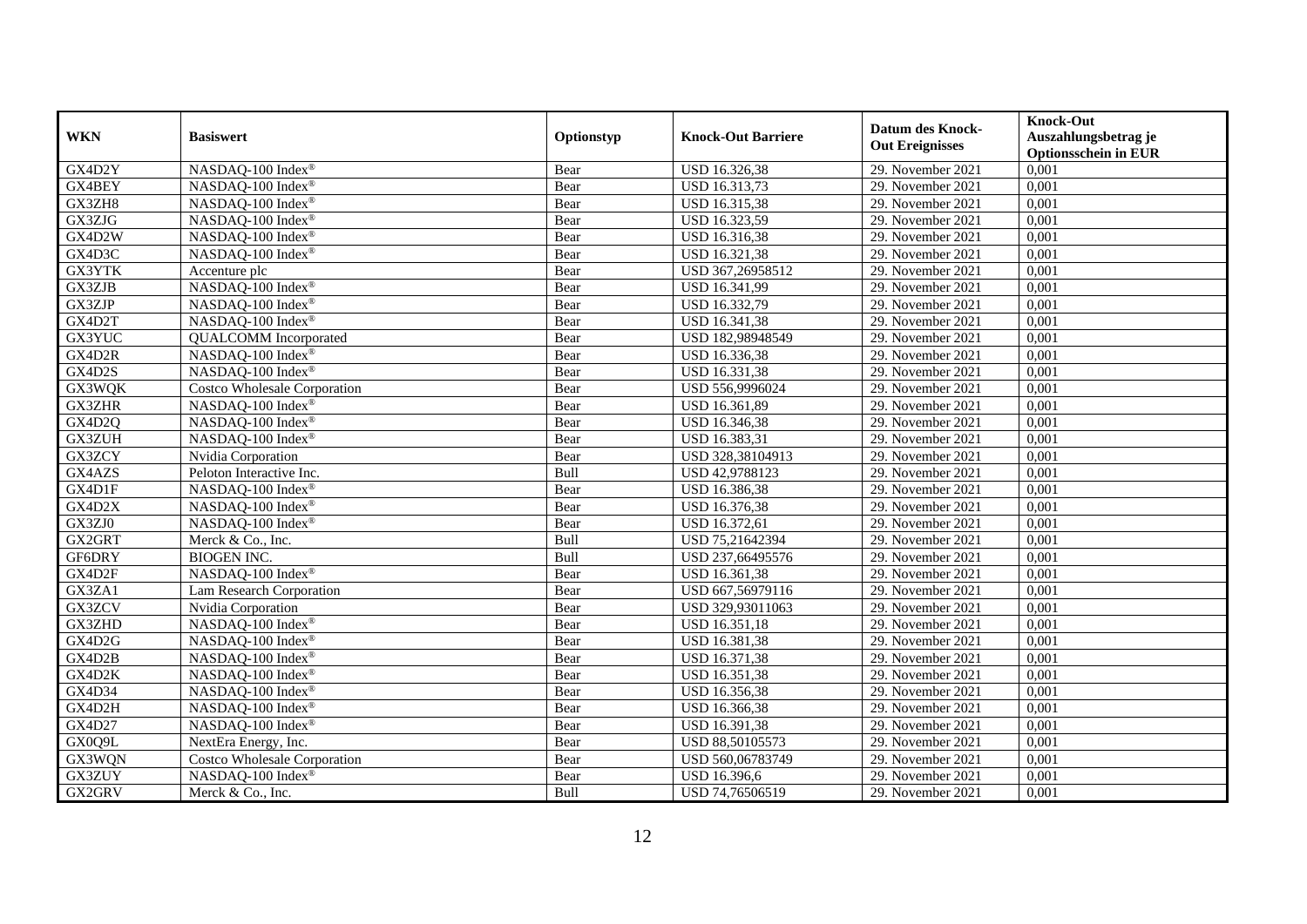| <b>WKN</b>    | <b>Basiswert</b>                                                         | Optionstyp  | <b>Knock-Out Barriere</b> | <b>Datum des Knock-</b><br><b>Out Ereignisses</b> | <b>Knock-Out</b><br>Auszahlungsbetrag je<br><b>Optionsschein in EUR</b> |
|---------------|--------------------------------------------------------------------------|-------------|---------------------------|---------------------------------------------------|-------------------------------------------------------------------------|
| GX3ZC6        | Tesla Inc                                                                | Bear        | USD 1.141,49744256        | 29. November 2021                                 | 0,001                                                                   |
| GX4D3A        | NASDAQ-100 Index®                                                        | Bear        | <b>USD 16.406,38</b>      | 29. November 2021                                 | 0,001                                                                   |
| GX4D24        | NASDAQ-100 Index®                                                        | Bear        | USD 16.401,38             | 29. November 2021                                 | 0,001                                                                   |
| GX4D33        | NASDAQ-100 Index®                                                        | Bear        | USD 16.396,38             | 29. November 2021                                 | 0,001                                                                   |
| GX3XDQ        | NASDAQ-100 Index®                                                        | Bear        | USD 16.416,32             | 29. November 2021                                 | 0,001                                                                   |
| GX3YUY        | Accenture plc                                                            | Bear        | USD 369,06899515          | 29. November 2021                                 | 0,001                                                                   |
| GX33ZF        | Waste Management, Inc.                                                   | Bear        | USD 167,9810311           | 29. November 2021                                 | 0,001                                                                   |
| GX4D2C        | NASDAQ-100 Index®                                                        | Bear        | USD 16.411,38             | 29. November 2021                                 | 0,001                                                                   |
| GX3ZA4        | Fortinet, Inc.                                                           | Bear        | <b>USD 343,62</b>         | 29. November 2021                                 | 0,001                                                                   |
| GX2GRX        | Merck & Co., Inc.                                                        | Bull        | USD 74,31370647           | 29. November 2021                                 | 0,001                                                                   |
| GX3ZA8        | Lam Research Corporation                                                 | Bear        | USD 674,04658745          | 29. November 2021                                 | 0,001                                                                   |
| GX3ZUF        | NASDAQ-100 Index®                                                        | Bear        | USD 16.409,88             | 29. November 2021                                 | 0,001                                                                   |
| GX3XDL        | NASDAO-100 Index®                                                        | Bear        | <b>USD 16.428,8</b>       | 29. November 2021                                 | 0,001                                                                   |
| GX3ZD9        | Advanced Micro Devices, Inc.                                             | Bear        | USD 160,57592185          | 29. November 2021                                 | 0,001                                                                   |
| GX3ZDA        | Advanced Micro Devices, Inc.                                             | Bear        | USD 161,30535821          | 29. November 2021                                 | 0,001                                                                   |
| GX3K8E        | Twitter, Inc.                                                            | Bull        | USD 45,86397592           | 29. November 2021                                 | 0,001                                                                   |
| GX3ZAT        | Lam Research Corporation                                                 | Bear        | USD 680,53337881          | 29. November 2021                                 | 0,001                                                                   |
| GX3ZCU        | Nvidia Corporation                                                       | Bear        | USD 333,03822757          | 29. November 2021                                 | 0,001                                                                   |
| GX3RM7        | Microchip Technology Incorporated                                        | Bear        | USD 84,53496283           | 29. November 2021                                 | 0,001                                                                   |
| GX3YV2        | <b>QUALCOMM</b> Incorporated                                             | Bear        | USD 183,88904053          | 29. November 2021                                 | 0,001                                                                   |
| GX3ZDD        | Nvidia Corporation                                                       | Bear        | USD 331,48916607          | 29. November 2021                                 | 0,001                                                                   |
| GX2GTA        | The Hartford Financial Services Group, Inc.                              | Bull        | USD 68,58705137           | 29. November 2021                                 | 0,001                                                                   |
| GX21E6        | 1 Feinunze Platin, Feinheit mind. 0,9995                                 | Bull        | USD 949,715               | 30. November 2021                                 | 0,001                                                                   |
| <b>GX1J28</b> | NYMEX Light, Sweet Crude Oil Future (Generic Front<br>Month Future)      | Bull        | <b>USD 67,22</b>          | 30. November 2021                                 | 0,001                                                                   |
| <b>GX4F57</b> | DAX <sup>®</sup> (Performance Index)/ X-DAX <sup>®</sup>                 | Bull        | EUR 15.641,41             | 30. November 2021                                 | 0,001                                                                   |
| GX21DV        | 1 Feinunze Platin, Feinheit mind. 0,9995                                 | Bull        | USD 944,673               | 30. November 2021                                 | 0,001                                                                   |
| GX4F6R        | $\text{DAX}^{\otimes}$ (Performance Index)/X-DAX <sup>®</sup>            | <b>Bull</b> | EUR 15.544,53             | 30. November 2021                                 | 0,001                                                                   |
| GX4F6G        | DAX <sup>®</sup> (Performance Index)/ X-DAX <sup>®</sup>                 | Bull        | EUR 15.595,64             | 30. November 2021                                 | 0,001                                                                   |
| <b>GX4F79</b> | DAX <sup>®</sup> (Performance Index)/ X-DAX <sup>®</sup>                 | Bear        | EUR 14.514,53             | 30. November 2021                                 | 0,001                                                                   |
| GX4F56        | $\overline{\text{DAX}^{\otimes}}$ (Performance Index)/X-DAX <sup>®</sup> | Bull        | EUR 15.774,54             | 30. November 2021                                 | 0,001                                                                   |
| GX4F6L        | DAX <sup>®</sup> (Performance Index)/ X-DAX <sup>®</sup>                 | Bear        | EUR 14.604,79             | 30. November 2021                                 | 0,001                                                                   |
| <b>GX4F51</b> | $\text{DAX}^{\otimes}$ (Performance Index)/X-DAX <sup>®</sup>            | Bull        | EUR 15.389,44             | 30. November 2021                                 | 0,001                                                                   |
| GX4F5P        | DAX <sup>®</sup> (Performance Index)/X-DAX <sup>®</sup>                  | Bull        | EUR 15.794,31             | 30. November 2021                                 | 0,001                                                                   |
| GX4F7U        | DAX <sup>®</sup> (Performance Index)/ X-DAX <sup>®</sup>                 | Bear        | EUR 14.785,3              | $30.$ November 2021                               | 0,001                                                                   |
| GX4F68        | $\text{DAX}^{\otimes}$ (Performance Index)/X-DAX <sup>®</sup>            | Bull        | EUR 15.344,74             | 30. November 2021                                 | 0,001                                                                   |
| GX4F6H        | DAX <sup>®</sup> (Performance Index)/X-DAX <sup>®</sup>                  | Bull        | EUR 15.335,58             | 30. November 2021                                 | 0,001                                                                   |
| GX4F5F        | $\text{DAX}^{\circledast}$ (Performance Index)/ X-DAX <sup>®</sup>       | Bull        | EUR 15.398,32             | 30. November 2021                                 | 0,001                                                                   |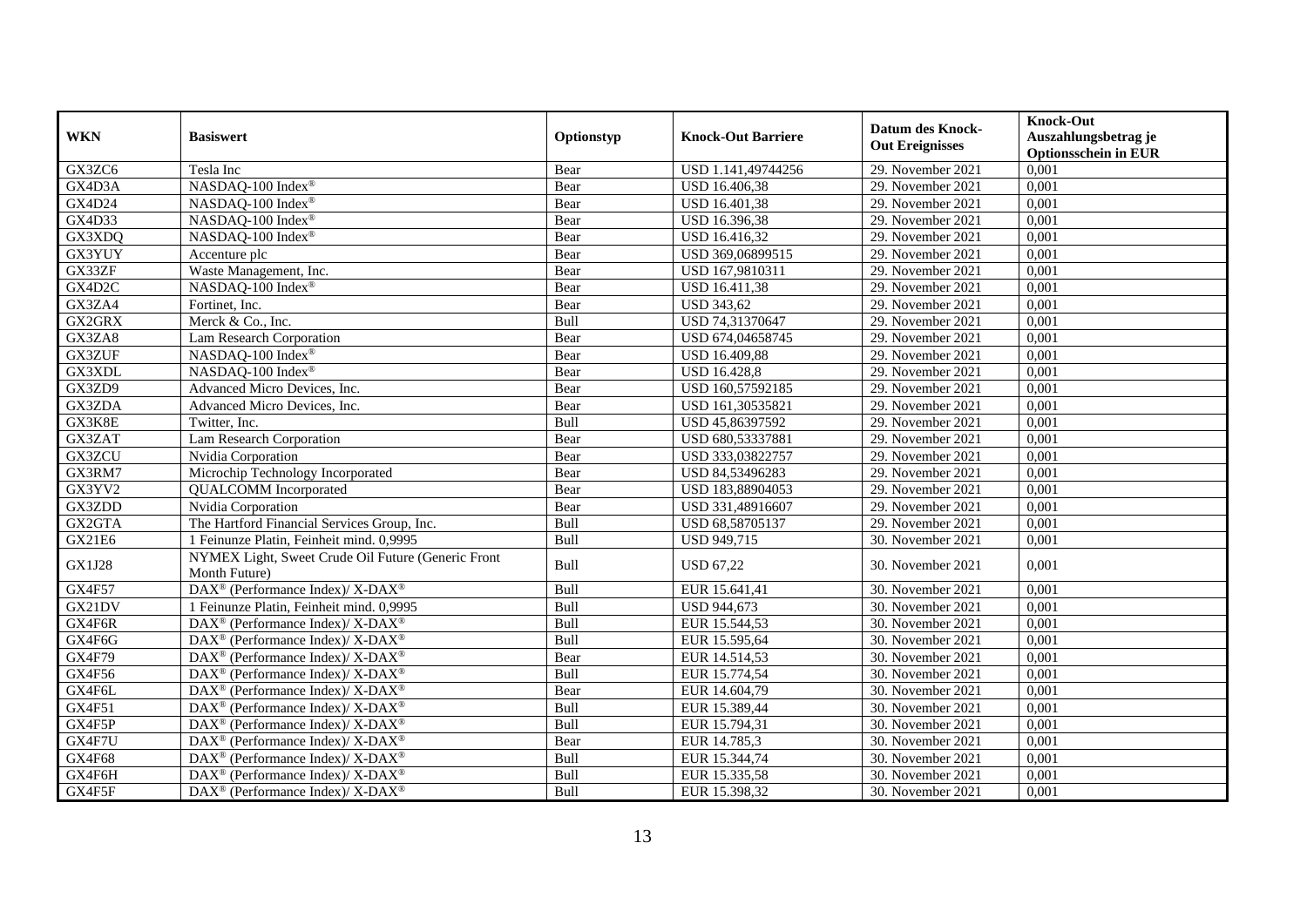| <b>WKN</b>    | <b>Basiswert</b>                                             | Optionstyp | <b>Knock-Out Barriere</b> | <b>Datum des Knock-</b><br><b>Out Ereignisses</b> | <b>Knock-Out</b><br>Auszahlungsbetrag je<br><b>Optionsschein in EUR</b> |
|---------------|--------------------------------------------------------------|------------|---------------------------|---------------------------------------------------|-------------------------------------------------------------------------|
| GX4F4M        | DAX <sup>®</sup> (Performance Index)/ X-DAX <sup>®</sup>     | Bull       | EUR 15.618,01             | 30. November 2021                                 | 0,001                                                                   |
| GX4F63        | DAX <sup>®</sup> (Performance Index)/ X-DAX <sup>®</sup>     | Bull       | EUR 15.478,56             | 30. November 2021                                 | 0,001                                                                   |
| GX4F67        | $DAX^{\circledast}$ (Performance Index)/X-DAX <sup>®</sup>   | Bull       | EUR 15.307,82             | 30. November 2021                                 | 0,001                                                                   |
| GX3SNY        | EUR/GBP (WM-Fixing)                                          | Bear       | GBP 0,84966               | 30. November 2021                                 | 0,001                                                                   |
| GX4F65        | DAX <sup>®</sup> (Performance Index)/ X-DAX <sup>®</sup>     | Bull       | EUR 15.564,32             | 30. November 2021                                 | 0,001                                                                   |
| GX21EU        | 1 Feinunze Platin, Feinheit mind. 0,9995                     | Bull       | <b>USD 947,207</b>        | 30. November 2021                                 | 0,001                                                                   |
| GX4F5D        | DAX <sup>®</sup> (Performance Index)/ X-DAX <sup>®</sup>     | Bull       | EUR 15.534,64             | 30. November 2021                                 | 0,001                                                                   |
| GX4F4U        | DAX <sup>®</sup> (Performance Index)/X-DAX <sup>®</sup>      | Bull       | EUR 15.515,66             | 30. November 2021                                 | 0,001                                                                   |
| GX4F5Q        | DAX <sup>®</sup> (Performance Index)/ X-DAX <sup>®</sup>     | Bull       | EUR 15.754,77             | 30. November 2021                                 | 0,001                                                                   |
| GX4F7K        | DAX <sup>®</sup> (Performance Index)/X-DAX <sup>®</sup>      | Bull       | EUR 15.983,17             | 30. November 2021                                 | 0,001                                                                   |
| GX4F5J        | $DAX^{\circledast}$ (Performance Index)/X-DAX <sup>®</sup>   | Bull       | EUR 16.068,79             | 30. November 2021                                 | 0,001                                                                   |
| GX4F7F        | DAX <sup>®</sup> (Performance Index)/ X-DAX <sup>®</sup>     | Bear       | EUR 15.011,39             | 30. November 2021                                 | 0,001                                                                   |
| <b>GX4F88</b> | DAX <sup>®</sup> (Performance Index)/X-DAX <sup>®</sup>      | Bear       | EUR 15.102,8              | 30. November 2021                                 | 0,001                                                                   |
| GX4F6F        | DAX <sup>®</sup> (Performance Index)/ X-DAX <sup>®</sup>     | Bull       | EUR 15.841,9              | 30. November 2021                                 | 0,001                                                                   |
| GX4F6J        | DAX <sup>®</sup> (Performance Index)/ X-DAX <sup>®</sup>     | Bear       | EUR 14.983,18             | 30. November 2021                                 | 0,001                                                                   |
| GX4F7Y        | DAX <sup>®</sup> (Performance Index)/X-DAX <sup>®</sup>      | Bear       | EUR 14.954,96             | 30. November 2021                                 | 0,001                                                                   |
| GX4F4N        | DAX <sup>®</sup> (Performance Index)/X-DAX <sup>®</sup>      | Bull       | EUR 15.754,77             | 30. November 2021                                 | 0,001                                                                   |
| GX4F4Z        | DAX <sup>®</sup> (Performance Index)/X-DAX <sup>®</sup>      | Bull       | EUR 15.249,18             | 30. November 2021                                 | 0,001                                                                   |
| <b>GX4F55</b> | $DAX^{\circledast}$ (Performance Index)/X-DAX <sup>®</sup>   | Bull       | EUR 15.629,2              | 30. November 2021                                 | 0,001                                                                   |
| GX4F53        | DAX <sup>®</sup> (Performance Index)/X-DAX <sup>®</sup>      | Bull       | EUR 15.665,84             | 30. November 2021                                 | 0,001                                                                   |
| GX4F5R        | DAX <sup>®</sup> (Performance Index)/ X-DAX <sup>®</sup>     | Bull       | EUR 15.288,96             | 30. November 2021                                 | 0,001                                                                   |
| GX4F4S        | DAX <sup>®</sup> (Performance Index)/X-DAX <sup>®</sup>      | Bull       | EUR 15.496,96             | 30. November 2021                                 | 0,001                                                                   |
| GX4F5N        | DAX <sup>®</sup> (Performance Index)/ X-DAX <sup>®</sup>     | Bull       | EUR 15.554,43             | 30. November 2021                                 | 0,001                                                                   |
| GX4F5X        | DAX <sup>®</sup> (Performance Index)/ X-DAX <sup>®</sup>     | Bull       | EUR 15.451,54             | 30. November 2021                                 | 0,001                                                                   |
| GX4F4K        | DAX <sup>®</sup> (Performance Index)/X-DAX <sup>®</sup>      | Bull       | EUR 15.371,68             | 30. November 2021                                 | 0,001                                                                   |
| GX4F4W        | DAX <sup>®</sup> (Performance Index)/ X-DAX <sup>®</sup>     | Bull       | EUR 15.380,56             | $30.$ November 2021                               | 0,001                                                                   |
| GX4F6U        | DAX <sup>®</sup> (Performance Index)/X-DAX <sup>®</sup>      | Bull       | EUR 15.869,72             | 30. November 2021                                 | 0,001                                                                   |
| GX4F5E        | DAX <sup>®</sup> (Performance Index)/X-DAX <sup>®</sup>      | Bull       | EUR 15.269,33             | 30. November 2021                                 | 0,001                                                                   |
| GX4F60        | DAX <sup>®</sup> (Performance Index)/X-DAX <sup>®</sup>      | Bull       | EUR 15.442,65             | 30. November 2021                                 | 0,001                                                                   |
| GX4F6V        | $DAX^{\circledcirc}$ (Performance Index)/ X-DAX <sup>®</sup> | Bull       | EUR 15.738,82             | 30. November 2021                                 | 0,001                                                                   |
| <b>GX4F66</b> | DAX <sup>®</sup> (Performance Index)/X-DAX <sup>®</sup>      | Bull       | EUR 15.693,23             | 30. November 2021                                 | 0,001                                                                   |
| GX4F6A        | DAX <sup>®</sup> (Performance Index)/ X-DAX <sup>®</sup>     | Bull       | EUR 15.469,55             | 30. November 2021                                 | 0,001                                                                   |
| GX4F62        | DAX <sup>®</sup> (Performance Index)/X-DAX <sup>®</sup>      | Bull       | EUR 15.317,26             | 30. November 2021                                 | 0,001                                                                   |
| GX1J2E        | ICE Brent Crude Oil Future (Generic Front Month<br>Future)   | Bull       | <b>USD 70,82</b>          | 30. November 2021                                 | 0,001                                                                   |
| GX4F6D        | DAX <sup>®</sup> (Performance Index)/X-DAX <sup>®</sup>      | Bull       | EUR 15.506,17             | 30. November 2021                                 | 0,001                                                                   |
| GX4F5M        | DAX <sup>®</sup> (Performance Index)/X-DAX <sup>®</sup>      | Bull       | EUR 15.298,39             | 30. November 2021                                 | 0,001                                                                   |
| GX4F5H        | $DAX^{\circledast}$ (Performance Index)/X-DAX <sup>®</sup>   | Bull       | EUR 15.897,54             | 30. November 2021                                 | 0,001                                                                   |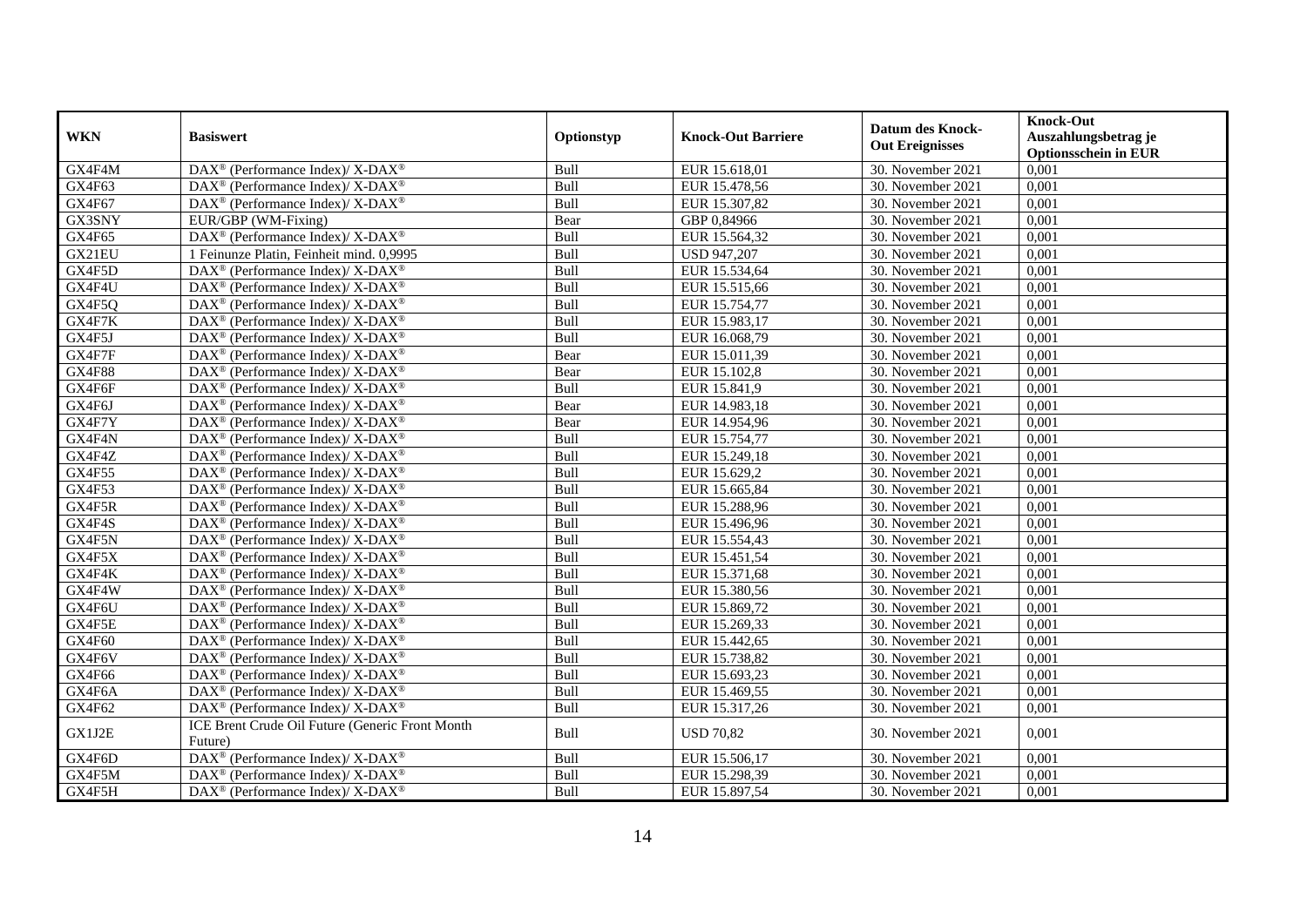| <b>WKN</b>    | <b>Basiswert</b>                                                         | Optionstyp | <b>Knock-Out Barriere</b> | <b>Datum des Knock-</b><br><b>Out Ereignisses</b> | <b>Knock-Out</b><br>Auszahlungsbetrag je<br><b>Optionsschein in EUR</b> |
|---------------|--------------------------------------------------------------------------|------------|---------------------------|---------------------------------------------------|-------------------------------------------------------------------------|
| GX4F5L        | $\text{DAX}^{\circledR}$ (Performance Index)/ X-DAX <sup>®</sup>         | Bull       | EUR 16.154,41             | 30. November 2021                                 | 0,001                                                                   |
| GX4F6E        | $\text{DAX}^{\circledast}$ (Performance Index)/ X-DAX <sup>®</sup>       | Bull       | EUR 15.722,87             | 30. November 2021                                 | 0,001                                                                   |
| GX4F50        | DAX <sup>®</sup> (Performance Index)/ X-DAX <sup>®</sup>                 | Bull       | EUR 15.362,7              | 30. November 2021                                 | 0,001                                                                   |
| GX4F6Q        | $\text{DAX}^{\otimes}$ (Performance Index)/X-DAX <sup>®</sup>            | Bull       | EUR 15.585,2              | 30. November 2021                                 | 0,001                                                                   |
| GX4F54        | DAX <sup>®</sup> (Performance Index)/ X-DAX <sup>®</sup>                 | Bull       | EUR 15.407,16             | 30. November 2021                                 | 0,001                                                                   |
| GX4F6N        | $\text{DAX}^{\otimes}$ (Performance Index)/X-DAX <sup>®</sup>            | Bull       | EUR 15.487,76             | 30. November 2021                                 | 0,001                                                                   |
| GX4F5V        | DAX <sup>®</sup> (Performance Index)/ X-DAX <sup>®</sup>                 | Bull       | EUR 15.326,42             | 30. November 2021                                 | 0,001                                                                   |
| GX4F6C        | DAX <sup>®</sup> (Performance Index)/ X-DAX <sup>®</sup>                 | Bull       | EUR 15.460,54             | 30. November 2021                                 | 0,001                                                                   |
| <b>GX4F82</b> | $\text{DAX}^{\otimes}$ (Performance Index)/X-DAX <sup>®</sup>            | Bear       | EUR 14.695,04             | 30. November 2021                                 | 0,001                                                                   |
| GX4F5S        | DAX <sup>®</sup> (Performance Index)/ X-DAX <sup>®</sup>                 | Bull       | EUR 15.814,08             | 30. November 2021                                 | 0,001                                                                   |
| <b>GX4F52</b> | DAX <sup>®</sup> (Performance Index)/ X-DAX <sup>®</sup>                 | Bull       | EUR 15.665,84             | 30. November 2021                                 | 0,001                                                                   |
| GX4F7E        | $\text{DAX}^{\otimes}$ (Performance Index)/X-DAX <sup>®</sup>            | Bear       | EUR 15.118,63             | 30. November 2021                                 | 0,001                                                                   |
| GX4F4V        | $\text{DAX}^{\otimes}$ (Performance Index)/X-DAX <sup>®</sup>            | Bull       | EUR 15.259.51             | 30. November 2021                                 | 0,001                                                                   |
| GX4F8Z        | DAX <sup>®</sup> (Performance Index)/ X-DAX <sup>®</sup>                 | Bear       | EUR 15.051,23             | 30. November 2021                                 | 0,001                                                                   |
| GX4F61        | DAX <sup>®</sup> (Performance Index)/ X-DAX <sup>®</sup>                 | Bull       | EUR 15.679,54             | 30. November 2021                                 | 0,001                                                                   |
| GX1J2F        | ICE Brent Crude Oil Future (Generic Front Month<br>Future)               | Bull       | <b>USD 70,32</b>          | 30. November 2021                                 | 0,001                                                                   |
| GX4F5B        | $\overline{\text{DAX}^{\otimes}}$ (Performance Index)/X-DAX <sup>®</sup> | Bull       | EUR 15.534,64             | 30. November 2021                                 | 0.001                                                                   |
| GX4F8F        | DAX <sup>®</sup> (Performance Index)/X-DAX <sup>®</sup>                  | Bear       | EUR 14.832,45             | 30. November 2021                                 | 0,001                                                                   |
| <b>GX4F72</b> | $\text{DAX}^{\otimes}$ (Performance Index)/X-DAX <sup>®</sup>            | Bear       | EUR 15.132,15             | 30. November 2021                                 | 0,001                                                                   |
| GX4F6P        | $\text{DAX}^{\circledast}$ (Performance Index)/ X-DAX <sup>®</sup>       | Bull       | EUR 15.353,72             | 30. November 2021                                 | 0,001                                                                   |
| GX4F8D        | DAX <sup>®</sup> (Performance Index)/ X-DAX <sup>®</sup>                 | Bear       | EUR 15.086,97             | 30. November 2021                                 | 0,001                                                                   |
| GX4F6Y        | $\text{DAX}^{\otimes}$ (Performance Index)/X-DAX <sup>®</sup>            | Bull       | EUR 15.478,56             | 30. November 2021                                 | 0,001                                                                   |
| GX4F5T        | $\text{DAX}^{\circledR}$ (Performance Index)/ X-DAX <sup>®</sup>         | Bull       | EUR 15.416,01             | 30. November 2021                                 | 0,001                                                                   |
| GX4F5G        | DAX <sup>®</sup> (Performance Index)/ X-DAX <sup>®</sup>                 | Bull       | EUR 15.525,15             | 30. November 2021                                 | 0,001                                                                   |
| GX4F64        | $\text{DAX}^{\otimes}$ (Performance Index)/X-DAX <sup>®</sup>            | Bull       | EUR 15.433,75             | 30. November 2021                                 | 0,001                                                                   |
| GX4F59        | DAX <sup>®</sup> (Performance Index)/ X-DAX <sup>®</sup>                 | Bull       | EUR 15.653,63             | 30. November 2021                                 | 0,001                                                                   |
| <b>GX4F80</b> | $\text{DAX}^{\otimes}$ (Performance Index)/X-DAX <sup>®</sup>            | Bear       | EUR 15.071,14             | 30. November 2021                                 | 0,001                                                                   |
| GX4F6T        | DAX <sup>®</sup> (Performance Index)/ X-DAX <sup>®</sup>                 | Bull       | EUR 15.606,83             | 30. November 2021                                 | 0,001                                                                   |
| GX4F8P        | DAX <sup>®</sup> (Performance Index)/ X-DAX <sup>®</sup>                 | Bear       | EUR 15.031,31             | 30. November 2021                                 | 0,001                                                                   |
| GX4F6B        | $\overline{\text{DAX}^{\otimes}}$ (Performance Index)/X-DAX <sup>®</sup> | Bull       | EUR 15.595,64             | 30. November 2021                                 | 0,001                                                                   |
| GX4F7L        | DAX <sup>®</sup> (Performance Index)/ X-DAX <sup>®</sup>                 | Bear       | EUR 14.926,75             | 30. November 2021                                 | 0,001                                                                   |
| GX4F4X        | DAX <sup>®</sup> (Performance Index)/ X-DAX <sup>®</sup>                 | Bull       | EUR 15.897,54             | 30. November 2021                                 | 0,001                                                                   |
| GX4F5U        | $\text{DAX}^{\circledR}$ (Performance Index)/ X-DAX <sup>®</sup>         | Bull       | EUR 15.424,86             | 30. November 2021                                 | 0,001                                                                   |
| GX4F5W        | DAX <sup>®</sup> (Performance Index)/ X-DAX <sup>®</sup>                 | Bull       | EUR 15.706,93             | 30. November 2021                                 | 0,001                                                                   |
| <b>GX4F58</b> | $\text{DAX}^{\otimes}$ (Performance Index)/X-DAX <sup>®</sup>            | Bull       | EUR 15.279,14             | 30. November 2021                                 | 0,001                                                                   |
| GX4F69        | DAX <sup>®</sup> (Performance Index)/X-DAX <sup>®</sup>                  | Bull       | EUR 15.814,08             | 30. November 2021                                 | 0,001                                                                   |
| GX4F5Z        | $\text{DAX}^{\circledast}$ (Performance Index)/ X-DAX <sup>®</sup>       | Bull       | EUR 15.574,76             | 30. November 2021                                 | 0,001                                                                   |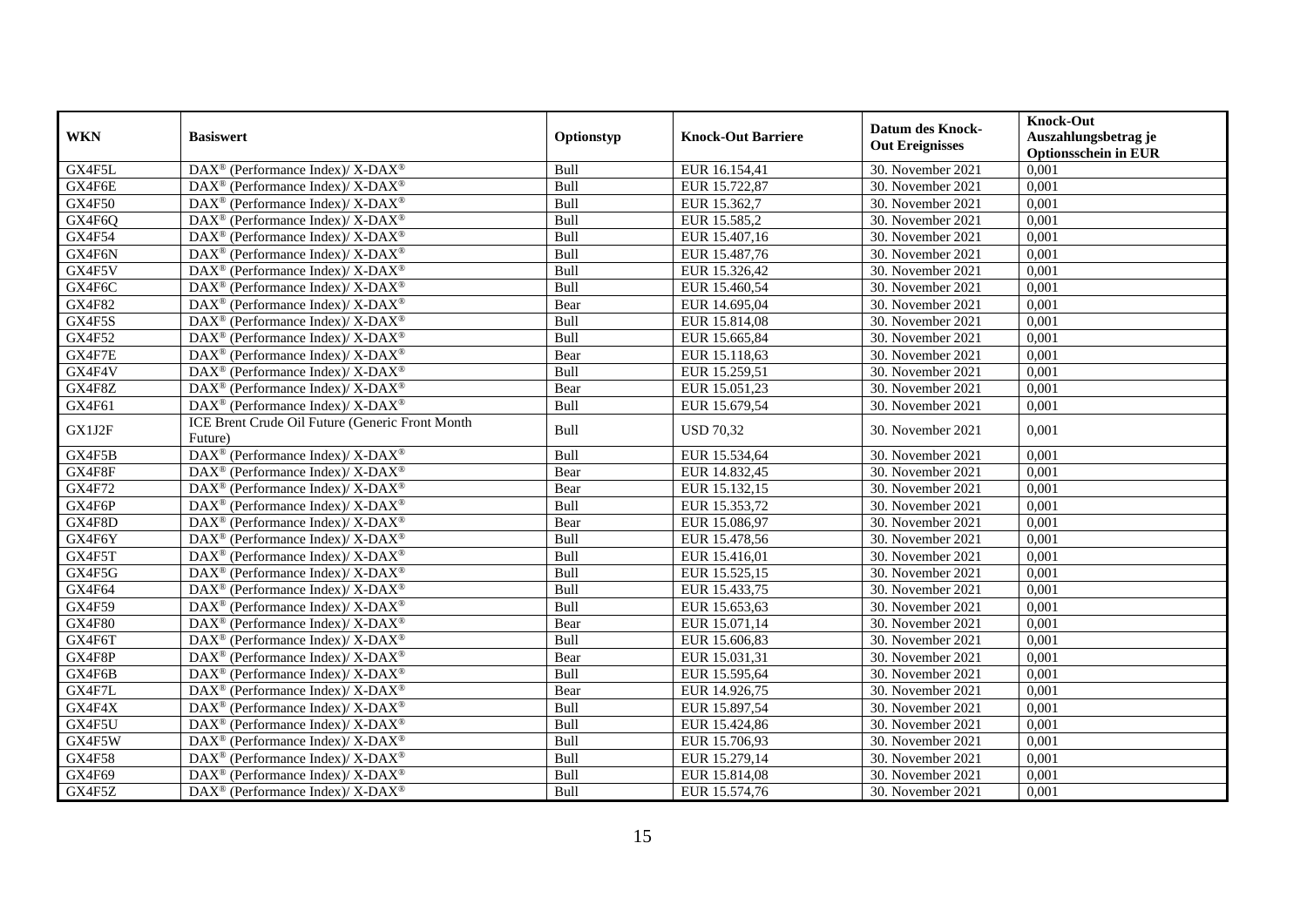| <b>WKN</b>          | <b>Basiswert</b>                                                | Optionstyp  | <b>Knock-Out Barriere</b> | <b>Datum des Knock-</b><br><b>Out Ereignisses</b> | <b>Knock-Out</b><br>Auszahlungsbetrag je<br><b>Optionsschein in EUR</b> |
|---------------------|-----------------------------------------------------------------|-------------|---------------------------|---------------------------------------------------|-------------------------------------------------------------------------|
| GX4F5Y              | DAX <sup>®</sup> (Performance Index)/ X-DAX <sup>®</sup>        | Bull        | EUR 15.451,54             | 30. November 2021                                 | 0,001                                                                   |
| <b>GX4F71</b>       | $\text{DAX}^{\circledR}$ (Performance Index)/X-DAX <sup>®</sup> | Bear        | EUR 14.879,6              | 30. November 2021                                 | 0,001                                                                   |
| GX4F1B              | $DAX^{\circledcirc}$ (Performance Index)                        | Bull        | EUR 15.525,15             | 30. November 2021                                 | $0,\overline{001}$                                                      |
| GX4F1G              | $DAX^{\circledast}$ (Performance Index)                         | Bull        | EUR 15.706,93             | 30. November 2021                                 | 0,001                                                                   |
| GX4F3F              | DAX <sup>®</sup> (Performance Index)                            | Bull        | EUR 16.068,79             | 30. November 2021                                 | 0,001                                                                   |
| GX2UPY              | $DAX^{\circledast}$ (Performance Index)                         | Bull        | EUR 15.140                | 30. November 2021                                 | 0,001                                                                   |
| GX4F4H              | DAX <sup>®</sup> (Performance Index)                            | Bear        | EUR 14.695,04             | 30. November 2021                                 | 0,001                                                                   |
| GX4F3A              | DAX <sup>®</sup> (Performance Index)                            | Bull        | EUR 15.307,82             | 30. November 2021                                 | 0,001                                                                   |
| GX2UQC              | $DAX^{\circledR}$ (Performance Index)                           | Bull        | EUR 15.120                | 30. November 2021                                 | 0,001                                                                   |
| GX4EH5              | EURO STOXX <sup>®</sup> Banks (Price EUR) Index                 | Bull        | <b>EUR 93,98</b>          | 30. November 2021                                 | 0,001                                                                   |
| GX4EJD              | $AEX-Index^{\circledR}$                                         | Bull        | <b>EUR 791,8</b>          | 30. November 2021                                 | 0,001                                                                   |
| <b>GX4EHB</b>       | EURO STOXX <sup>®</sup> Banks (Price EUR) Index                 | Bull        | <b>EUR 92,92</b>          | 30. November 2021                                 | 0,001                                                                   |
| <b>GX4F25</b>       | $\overline{\text{DAX}^{\textcircled{a}}}$ (Performance Index)   | Bear        | EUR 14.785,3              | 30. November 2021                                 | 0,001                                                                   |
| GX2UQD              | $DAX^{\circledast}$ (Performance Index)                         | Bull        | EUR 15.120                | 30. November 2021                                 | 0,001                                                                   |
| GX4F2S              | DAX <sup>®</sup> (Performance Index)                            | Bull        | EUR 15.595,64             | 30. November 2021                                 | 0,001                                                                   |
| GX4EK9              | $AEX-Index^{\circledR}$                                         | Bull        | <b>EUR 788,57</b>         | 30. November 2021                                 | 0,001                                                                   |
| GX4F19              | DAX <sup>®</sup> (Performance Index)                            | Bear        | EUR 14.604,79             | 30. November 2021                                 | 0,001                                                                   |
| GX4F2K              | $DAX^{\circledcirc}$ (Performance Index)                        | <b>Bull</b> | EUR 15.416.01             | 30. November 2021                                 | 0,001                                                                   |
| GX2UQ6              | $\overline{\text{DAX}}^{\textcirc}$ (Performance Index)         | Bull        | EUR 15.125                | 30. November 2021                                 | 0,001                                                                   |
| GX4EH7              | EURO STOXX <sup>®</sup> Banks (Price EUR) Index                 | Bull        | EUR 93,31                 | 30. November 2021                                 | 0,001                                                                   |
| GX4F4L              | DAX <sup>®</sup> (Performance Index)                            | Bear        | EUR 15.086,97             | 30. November 2021                                 | 0,001                                                                   |
| GX4F36              | DAX <sup>®</sup> (Performance Index)                            | Bull        | EUR 15.983,17             | 30. November 2021                                 | 0,001                                                                   |
| GX4F1A              | $\overline{\text{DAX}^{\otimes}}$ (Performance Index)           | Bull        | EUR 15.774,54             | 30. November 2021                                 | 0,001                                                                   |
| GX2UQ7              | $\overline{\text{DAX}}^{\textcirc}$ (Performance Index)         | Bull        | EUR 15.125                | 30. November 2021                                 | 0,001                                                                   |
| $G\overline{X4EJ2}$ | $AEX-Index^{\circledR}$                                         | Bull        | EUR 796,65                | 30. November 2021                                 | 0,001                                                                   |
| GX4EJ6              | $AEX-Index^{\circledR}$                                         | Bull        | EUR 792,61                | 30. November 2021                                 | 0,001                                                                   |
| GX4F1R              | DAX <sup>®</sup> (Performance Index)                            | Bull        | EUR 15.451,54             | 30. November 2021                                 | 0,001                                                                   |
| GX4F1L              | $\text{DAX}^{\textcircled{}}$ (Performance Index)               | Bull        | EUR 15.380,56             | 30. November 2021                                 | 0,001                                                                   |
| GX2UQJ              | DAX <sup>®</sup> (Performance Index)                            | Bull        | EUR 15.110                | 30. November 2021                                 | 0,001                                                                   |
| <b>GX4EHN</b>       | EURO STOXX <sup>®</sup> Banks (Price EUR) Index                 | Bull        | EUR 92,35                 | 30. November 2021                                 | 0,001                                                                   |
| GX2UQK              | DAX <sup>®</sup> (Performance Index)                            | Bull        | EUR 15.110                | 30. November 2021                                 | 0,001                                                                   |
| GX4F11              | DAX <sup>®</sup> (Performance Index)                            | Bull        | EUR 15.478,56             | 30. November 2021                                 | 0,001                                                                   |
| <b>GX2UPX</b>       | $\overline{\text{DAX}^{\otimes}}$ (Performance Index)           | Bull        | EUR 15.140                | 30. November 2021                                 | 0,001                                                                   |
| GX4F1K              | $\overline{\text{DAX}^{\otimes}}$ (Performance Index)           | Bull        | EUR 15.298,39             | 30. November 2021                                 | 0,001                                                                   |
| <b>GX2UPS</b>       | $\text{DAX}^{\textcircled{}}$ (Performance Index)               | Bull        | EUR 15.150                | 30. November 2021                                 | 0,001                                                                   |
| GX4EHA              | EURO STOXX <sup>®</sup> Banks (Price EUR) Index                 | Bull        | EUR 93,21                 | 30. November 2021                                 | 0,001                                                                   |
| GX2UPL              | DAX <sup>®</sup> (Performance Index)                            | Bull        | EUR 15.160                | 30. November 2021                                 | 0,001                                                                   |
| GX4EJC              | $AEX-Index^{\circledR}$                                         | Bull        | EUR 793,42                | 30. November 2021                                 | 0,001                                                                   |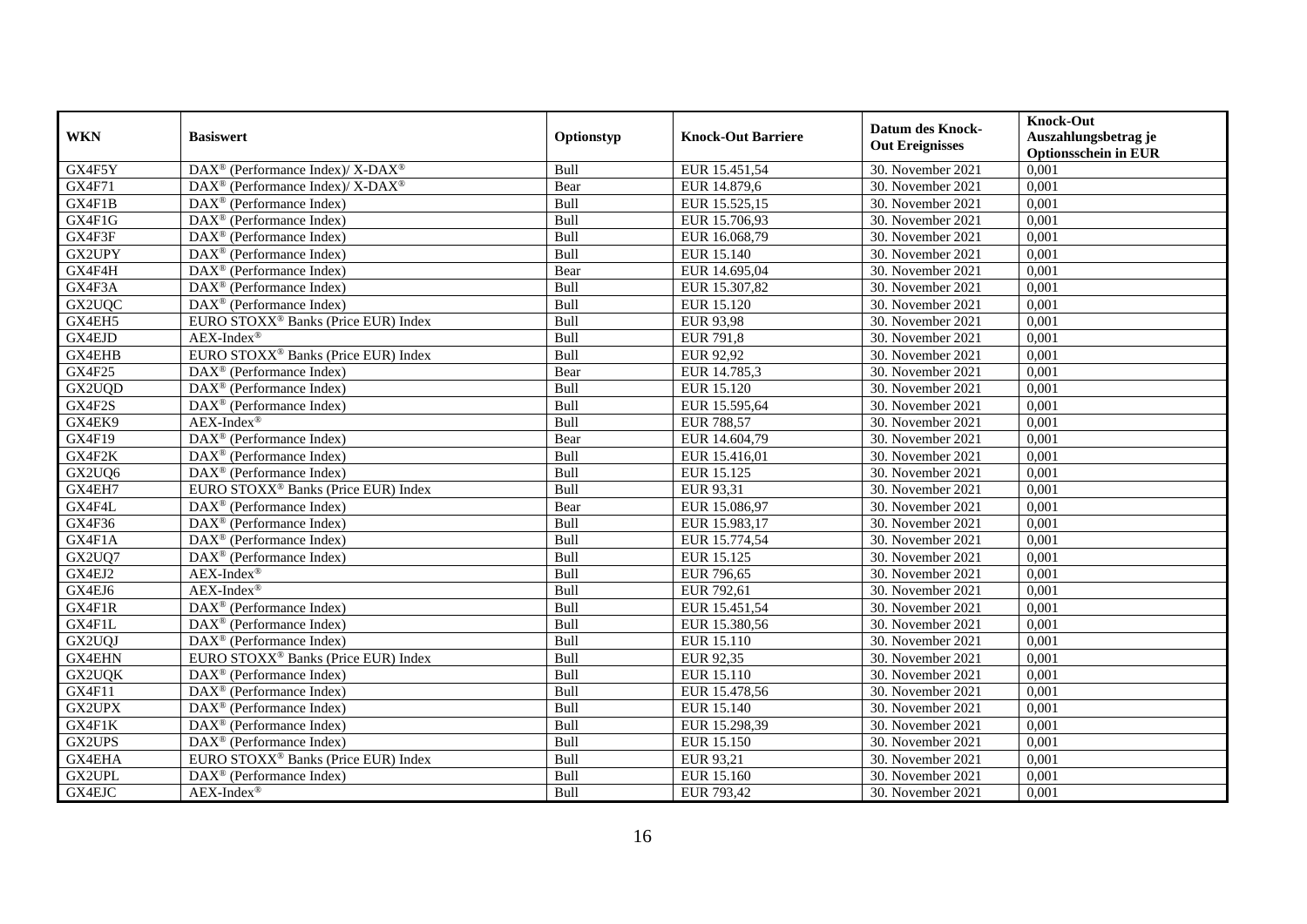|               |                                                              |            |                           | <b>Datum des Knock-</b> | <b>Knock-Out</b>            |
|---------------|--------------------------------------------------------------|------------|---------------------------|-------------------------|-----------------------------|
| <b>WKN</b>    | <b>Basiswert</b>                                             | Optionstyp | <b>Knock-Out Barriere</b> | <b>Out Ereignisses</b>  | Auszahlungsbetrag je        |
|               |                                                              |            |                           |                         | <b>Optionsschein in EUR</b> |
| <b>GX2UPR</b> | DAX <sup>®</sup> (Performance Index)                         | Bull       | EUR 15.150                | 30. November 2021       | 0,001                       |
| GX4EHP        | EURO STOXX <sup>®</sup> Banks (Price EUR) Index              | Bull       | EUR 92,45                 | 30. November 2021       | 0,001                       |
| GX4F4Y        | $DAX^{\circledR}$ (Performance Index)                        | Bear       | EUR 15.102,8              | 30. November 2021       | 0,001                       |
| GX4EHG        | EURO STOXX <sup>®</sup> Banks (Price EUR) Index              | Bull       | EUR 92,73                 | 30. November 2021       | 0,001                       |
| GX4EH6        | EURO STOXX <sup>®</sup> Banks (Price EUR) Index              | Bull       | EUR 93,69                 | 30. November 2021       | 0,001                       |
| GX37KN        | Daimler AG                                                   | Bull       | EUR 81,70195753           | 30. November 2021       | 0,001                       |
| GX37KE        | Daimler AG                                                   | Bull       | EUR 82,13302305           | 30. November 2021       | 0,001                       |
| GX37KF        | Daimler AG                                                   | Bull       | EUR 81,2608672            | 30. November 2021       | 0,001                       |
| GX33VX        | $AEX-Index^{\circledR}$                                      | Bull       | EUR 778,7225047           | 30. November 2021       | 0,001                       |
| <b>GX4F29</b> | DAX <sup>®</sup> (Performance Index)                         | Bull       | EUR 15.398,32             | 30. November 2021       | 0,001                       |
| GX33VU        | $AEX-Index^{\circledR}$                                      | Bull       | EUR 779,53403509          | 30. November 2021       | 0,001                       |
| <b>GX2UNE</b> | DAX <sup>®</sup> (Performance Index)                         | Bull       | EUR 15.220                | 30. November 2021       | 0,001                       |
| GX2UNY        | $\text{DAX}^{\textcircled{n}}$ (Performance Index)           | Bull       | EUR 15.190                | 30. November 2021       | 0,001                       |
| GX4F2Y        | DAX <sup>®</sup> (Performance Index)                         | Bull       | EUR 15.279,14             | 30. November 2021       | 0.001                       |
| GX2UP7        | $DAX^{\otimes}$ (Performance Index)                          | Bull       | EUR 15.175                | 30. November 2021       | 0,001                       |
| <b>GX4F37</b> | DAX <sup>®</sup> (Performance Index)                         | Bull       | EUR 15.653,63             | 30. November 2021       | 0,001                       |
| GX4EHJ        | EURO STOXX <sup>®</sup> Banks (Price EUR) Index              | Bull       | <b>EUR 92,64</b>          | 30. November 2021       | 0,001                       |
| GX2UND        | $\text{DAX}^{\textcircled{n}}$ (Performance Index)           | Bull       | EUR 15.220                | 30. November 2021       | 0,001                       |
| GX4CJK        | $AEX-Index^{\circledR}$                                      | Bull       | EUR 780,9826477           | 30. November 2021       | 0,001                       |
| GX4EJK        | $AEX-Index^{\circledR}$                                      | Bull       | EUR 790,19                | 30. November 2021       | 0,001                       |
| GX2UPE        | DAX <sup>®</sup> (Performance Index)                         | Bull       | EUR 15.170                | 30. November 2021       | 0,001                       |
| GX4F3M        | $\overline{\text{DAX}^{\otimes}(\text{Performance Index})}$  | Bull       | EUR 15.515,66             | 30. November 2021       | 0,001                       |
| GX4F3K        | $\text{DAX}^{\textcircled{p}}$ (Performance Index)           | Bull       | EUR 15.693,23             | 30. November 2021       | 0,001                       |
| GX4CJP        | $AEX-Index^{\circledR}$                                      | Bull       | EUR 784,19286411          | 30. November 2021       | 0,001                       |
| GX4F15        | $\overline{\text{DAX}^{\otimes}}$ (Performance Index)        | Bear       | EUR 14.983,18             | 30. November 2021       | 0,001                       |
| GX2UNS        | DAX <sup>®</sup> (Performance Index)                         | Bull       | <b>EUR 15.200</b>         | 30. November 2021       | 0,001                       |
| GX3WQS        | Pernod Ricard SA                                             | Bull       | EUR 204,89658404          | 30. November 2021       | 0,001                       |
| GX4EHQ        | EURO STOXX <sup>®</sup> Banks (Price EUR) Index              | Bull       | EUR 92,16                 | 30. November 2021       | 0,001                       |
| GX4F4P        | $\text{DAX}^{\textcircled{n}}$ (Performance Index)           | Bull       | EUR 15.460,54             | 30. November 2021       | 0,001                       |
| GX4CKR        | $AEX-Index^{\circledR}$                                      | Bull       | EUR 785,79297198          | 30. November 2021       | 0,001                       |
| GX2UNT        | $\overline{\text{DAX}}^{\textcirc}$ (Performance Index)      | Bull       | <b>EUR 15.200</b>         | 30. November 2021       | 0,001                       |
| GX4F14        | DAX <sup>®</sup> (Performance Index)                         | Bull       | EUR 15.754,77             | 30. November 2021       | 0,001                       |
| GX4EH1        | EURO STOXX <sup>®</sup> Banks (Price EUR) Index              | Bull       | EUR 94,36                 | 30. November 2021       | 0,001                       |
| GX4F2V        | $\overline{\text{DAX}}^{\textcircled{}}$ (Performance Index) | Bull       | EUR 15.606,83             | 30. November 2021       | 0,001                       |
| GX4EJF        | $AEX-Index^{\circledR}$                                      | Bull       | <b>EUR 791</b>            | 30. November 2021       | 0,001                       |
| GX4CJQ        | $AEX-Index^{\circledR}$                                      | Bull       | EUR 784,99291804          | 30. November 2021       | 0,001                       |
| GX2UN6        | DAX <sup>®</sup> (Performance Index)                         | Bull       | EUR 15.225                | 30. November 2021       | 0,001                       |
| GH8ZTM        | Koninklijke Philips N.V.                                     | Bull       | EUR 31,5623321            | 30. November 2021       | 0,001                       |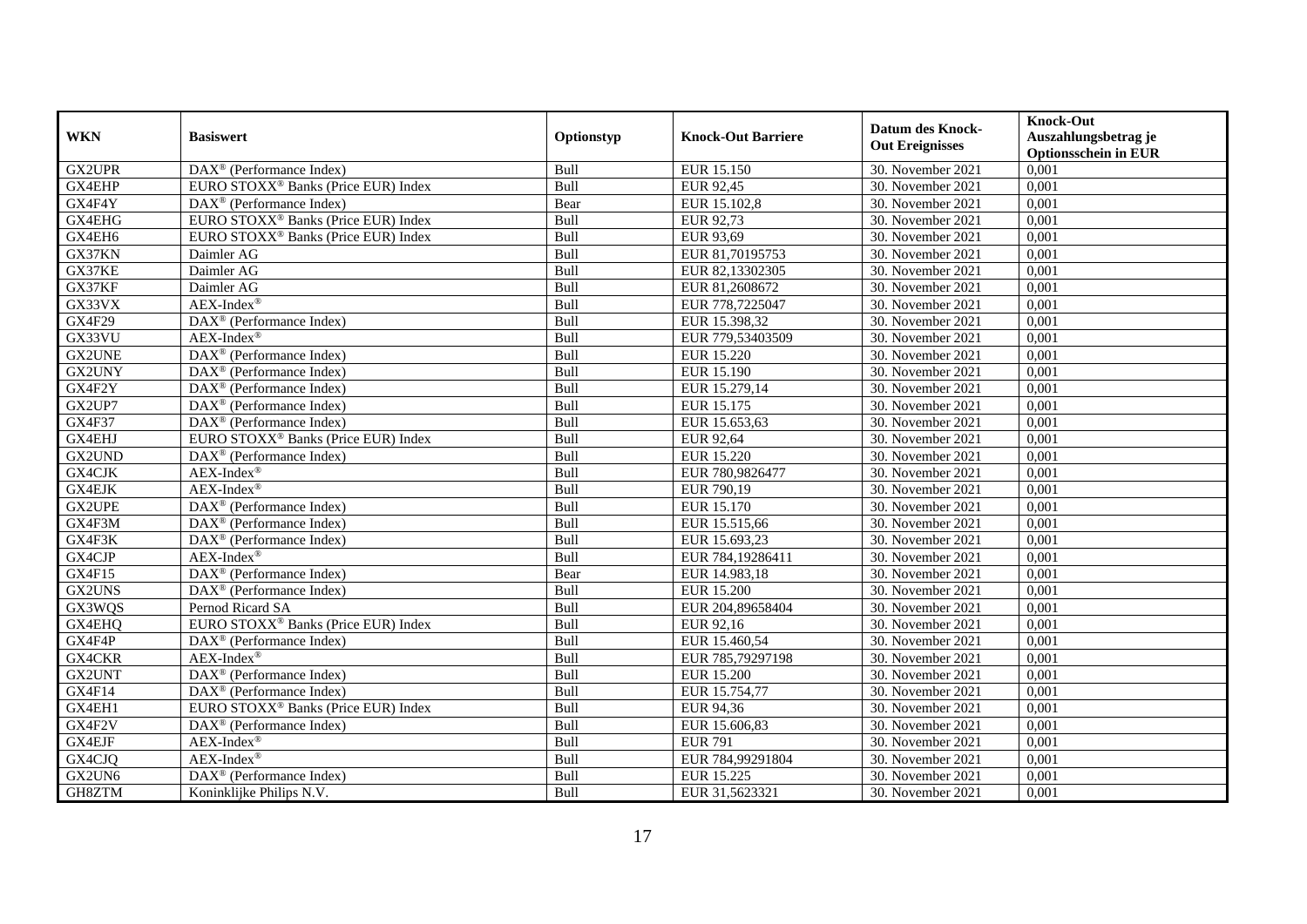| <b>WKN</b>    | <b>Basiswert</b>                                             | Optionstyp  | <b>Knock-Out Barriere</b> | <b>Datum des Knock-</b><br><b>Out Ereignisses</b> | <b>Knock-Out</b><br>Auszahlungsbetrag je<br><b>Optionsschein in EUR</b> |
|---------------|--------------------------------------------------------------|-------------|---------------------------|---------------------------------------------------|-------------------------------------------------------------------------|
| GX4F16        | $\text{DAX}^{\textcircled{p}}$ (Performance Index)           | Bull        | EUR 15.469,55             | 30. November 2021                                 | 0,001                                                                   |
| GX4F3Y        | $\text{DAX}^{\circledR}$ (Performance Index)                 | Bull        | EUR 15.564,32             | 30. November 2021                                 | 0,001                                                                   |
| GX4EJ4        | $AEX-Index^{\circledR}$                                      | Bull        | EUR 795,84                | 30. November 2021                                 | 0,001                                                                   |
| GX2UN7        | DAX <sup>®</sup> (Performance Index)                         | Bull        | EUR 15.225                | 30. November 2021                                 | 0,001                                                                   |
| GX4F13        | DAX <sup>®</sup> (Performance Index)                         | Bull        | EUR 15.897,54             | 30. November 2021                                 | 0,001                                                                   |
| GX4CK3        | $AEX-Index^{\circledR}$                                      | Bull        | EUR 783,39281018          | 30. November 2021                                 | 0,001                                                                   |
| GX3WQU        | Pernod Ricard SA                                             | Bull        | EUR 203,73592363          | 30. November 2021                                 | 0,001                                                                   |
| GX4EJ5        | EURO STOXX <sup>®</sup> Banks (Price EUR) Index              | Bull        | EUR 93,59                 | 30. November 2021                                 | 0,001                                                                   |
| GX4CM7        | $AEX-Index^{\circledR}$                                      | Bull        | EUR 780,18259377          | 30. November 2021                                 | 0,001                                                                   |
| GX2UP8        | DAX <sup>®</sup> (Performance Index)                         | Bull        | EUR 15.175                | 30. November 2021                                 | 0,001                                                                   |
| GX4F1H        | $\overline{\text{DAX}^{\otimes}(\text{Performance Index})}$  | Bull        | EUR 15.424,86             | 30. November 2021                                 | 0,001                                                                   |
| GX4F2P        | $\overline{\text{DAX}^{\otimes}}$ (Performance Index)        | Bull        | EUR 15.433,75             | 30. November 2021                                 | 0,001                                                                   |
| GX2UNL        | $\text{DAX}^{\circledR}$ (Performance Index)                 | Bull        | <b>EUR 15.210</b>         | 30. November 2021                                 | 0,001                                                                   |
| GX4CLR        | $AEX-Index^{\circledR}$                                      | Bull        | EUR 781,78270164          | 30. November 2021                                 | 0,001                                                                   |
| GX4F1D        | DAX <sup>®</sup> (Performance Index)                         | Bull        | EUR 15.869,72             | 30. November 2021                                 | 0,001                                                                   |
| GX4EHH        | EURO STOXX <sup>®</sup> Banks (Price EUR) Index              | Bull        | EUR 92,54                 | 30. November 2021                                 | 0,001                                                                   |
| GX4F1J        | DAX <sup>®</sup> (Performance Index)                         | Bull        | EUR 15.554,43             | 30. November 2021                                 | 0,001                                                                   |
| GX4EJA        | $AEX-Index^{\circledR}$                                      | <b>Bull</b> | EUR 795,03                | 30. November 2021                                 | 0.001                                                                   |
| GX2UNM        | DAX <sup>®</sup> (Performance Index)                         | Bull        | EUR 15.210                | 30. November 2021                                 | 0,001                                                                   |
| GX4F3E        | DAX <sup>®</sup> (Performance Index)                         | Bull        | EUR 15.487,76             | 30. November 2021                                 | 0,001                                                                   |
| GX4EJV        | AEX-Index®                                                   | Bull        | EUR 789,38                | 30. November 2021                                 | 0,001                                                                   |
| GX4F2U        | DAX <sup>®</sup> (Performance Index)                         | Bull        | EUR 15.249,18             | 30. November 2021                                 | $0,\overline{001}$                                                      |
| GX4EH3        | EURO STOXX <sup>®</sup> Banks (Price EUR) Index              | Bull        | EUR 94,46                 | 30. November 2021                                 | 0,001                                                                   |
| GX2UNZ        | DAX <sup>®</sup> (Performance Index)                         | Bull        | EUR 15.190                | 30. November 2021                                 | 0,001                                                                   |
| GX4F4G        | $\text{DAX}^{\textcircled{p}}$ (Performance Index)           | Bear        | EUR 15.071,14             | 30. November 2021                                 | 0,001                                                                   |
| GX4EHD        | EURO STOXX <sup>®</sup> Banks (Price EUR) Index              | Bull        | EUR 93,79                 | 30. November 2021                                 | 0,001                                                                   |
| GX4CKH        | $AEX-Index^{\circledR}$                                      | Bull        | EUR 782,59275624          | 30. November 2021                                 | 0,001                                                                   |
| <b>GX2UPK</b> | $\text{DAX}^{\textcircled{p}}$ (Performance Index)           | Bull        | EUR 15.160                | 30. November 2021                                 | 0,001                                                                   |
| GX4F1Q        | $\text{DAX}^{\textcircled{p}}$ (Performance Index)           | Bull        | EUR 15.496,96             | 30. November 2021                                 | 0,001                                                                   |
| GX4F39        | $\text{DAX}^{\textcircled{p}}$ (Performance Index)           | Bull        | EUR 15.534,64             | 30. November 2021                                 | 0,001                                                                   |
| GX4F2C        | $\text{DAX}^{\textcircled{p}}$ (Performance Index)           | Bull        | EUR 15.738,82             | 30. November 2021                                 | 0,001                                                                   |
| GX4F3Z        | DAX <sup>®</sup> (Performance Index)                         | Bull        | EUR 15.259,51             | 30. November 2021                                 | 0,001                                                                   |
| GX2UPD        | DAX <sup>®</sup> (Performance Index)                         | Bull        | <b>EUR 15.170</b>         | 30. November 2021                                 | 0,001                                                                   |
| GX4F3R        | $\overline{\text{DAX}^{\otimes}}$ (Performance Index)        | Bear        | EUR 15.051,23             | 30. November 2021                                 | 0,001                                                                   |
| GX4EHF        | EURO STOXX <sup>®</sup> Banks (Price EUR) Index              | Bull        | EUR 92,25                 | 30. November 2021                                 | 0,001                                                                   |
| GX4EJQ        | $AEX-Index^{\circledR}$                                      | Bull        | <b>EUR 787,77</b>         | 30. November 2021                                 | 0,001                                                                   |
| GX2YPT        | Société Générale S.A.                                        | Bull        | EUR 26,82552625           | 30. November 2021                                 | 0,001                                                                   |
| GX4F12        | $\overline{\text{DAX}}^{\textcircled{}}$ (Performance Index) | Bull        | EUR 15.344,74             | 30. November 2021                                 | 0,001                                                                   |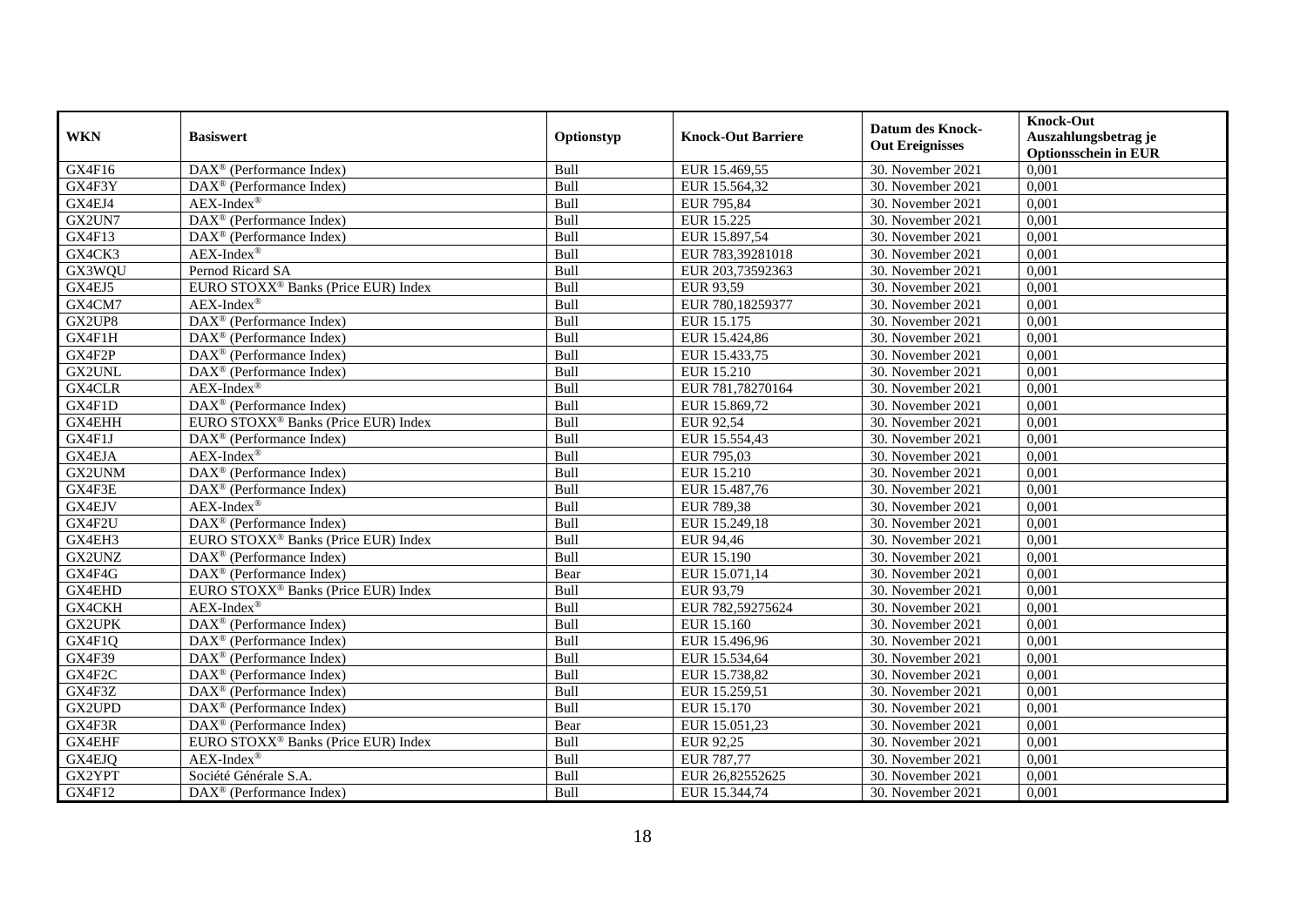| <b>WKN</b>    | <b>Basiswert</b>                                              | Optionstyp  | <b>Knock-Out Barriere</b> | <b>Datum des Knock-</b><br><b>Out Ereignisses</b> | <b>Knock-Out</b><br>Auszahlungsbetrag je<br><b>Optionsschein in EUR</b> |
|---------------|---------------------------------------------------------------|-------------|---------------------------|---------------------------------------------------|-------------------------------------------------------------------------|
| GX4F30        | $\overline{\text{DAX}^{\textcircled{a}}}$ (Performance Index) | Bull        | EUR 15.442,65             | 30. November 2021                                 | 0,001                                                                   |
| <b>GX4F47</b> | $\overline{\text{DAX}}^{\textcircled{}}$ (Performance Index)  | Bear        | EUR 14.926,75             | 30. November 2021                                 | 0,001                                                                   |
| GX2YQQ        | Société Générale S.A.                                         | Bull        | EUR 26,25284651           | 30. November 2021                                 | 0,001                                                                   |
| GX2RAC        | Julius Baer Group Ltd                                         | Bull        | CHF 56,17911123           | 30. November 2021                                 | 0,001                                                                   |
| GX2R4E        | Renault S.A.                                                  | Bull        | EUR 28,45944672           | 30. November 2021                                 | 0,001                                                                   |
| GX4F3J        | DAX <sup>®</sup> (Performance Index)                          | Bull        | EUR 15.317,26             | 30. November 2021                                 | 0,001                                                                   |
| GX4F34        | $\text{DAX}^{\textcircled{p}}$ (Performance Index)            | Bull        | EUR 15.353,72             | 30. November 2021                                 | 0,001                                                                   |
| GX2YQZ        | Société Générale S.A.                                         | Bull        | EUR 26,53416288           | 30. November 2021                                 | 0,001                                                                   |
| GX4EH8        | EURO STOXX <sup>®</sup> Banks (Price EUR) Index               | Bull        | <b>EUR 93,4</b>           | 30. November 2021                                 | 0,001                                                                   |
| GX4EK3        | $AEX-Index^{\circledR}$                                       | Bull        | EUR 797,46                | 30. November 2021                                 | 0,001                                                                   |
| GX4F1E        | DAX <sup>®</sup> (Performance Index)                          | Bear        | EUR 15.011,39             | 30. November 2021                                 | 0,001                                                                   |
| GX3456        | AXA S.A.                                                      | Bull        | EUR 24,09543984           | 30. November 2021                                 | 0,001                                                                   |
| GX40HF        | Rheinmetall AG                                                | Bull        | EUR 77,54204496           | 30. November 2021                                 | 0,001                                                                   |
| GX2YR1        | Société Générale S.A.                                         | Bull        | EUR 26,67482106           | 30. November 2021                                 | 0.001                                                                   |
| GX341J        | Anheuser-Busch InBev SA/NV                                    | Bull        | EUR 49,53183979           | 30. November 2021                                 | 0,001                                                                   |
| <b>GX4EME</b> | Accor S.A.                                                    | Bull        | <b>EUR 26,56</b>          | 30. November 2021                                 | 0,001                                                                   |
| GX4EHM        | EURO STOXX <sup>®</sup> Banks (Price EUR) Index               | Bull        | EUR 92,83                 | 30. November 2021                                 | 0,001                                                                   |
| GX2YUC        | Société Générale S.A.                                         | Bull        | EUR 26,96618444           | 30. November 2021                                 | 0,001                                                                   |
| GX40F0        | Rheinmetall AG                                                | Bull        | EUR 77,11036348           | 30. November 2021                                 | 0,001                                                                   |
| GX33ZT        | Anheuser-Busch InBev SA/NV                                    | Bull        | EUR 49,83264043           | 30. November 2021                                 | 0,001                                                                   |
| GX4EK6        | $AEX-Index^{\circledR}$                                       | Bull        | <b>EUR 786,96</b>         | 30. November 2021                                 | 0,001                                                                   |
| GX4F2F        | DAX <sup>®</sup> (Performance Index)                          | Bull        | EUR 15.574,76             | 30. November 2021                                 | 0,001                                                                   |
| GX2YNV        | Société Générale S.A.                                         | Bull        | EUR 26,39350467           | 30. November 2021                                 | 0,001                                                                   |
| GX40GA        | Rheinmetall AG                                                | Bull        | EUR 77,96368738           | 30. November 2021                                 | 0,001                                                                   |
| GX4EJ1        | EURO STOXX <sup>®</sup> Banks (Price EUR) Index               | Bull        | <b>EUR 93,88</b>          | 30. November 2021                                 | 0,001                                                                   |
| GX2YPK        | Société Générale S.A.                                         | Bull        | EUR 27,10684264           | 30. November 2021                                 | 0,001                                                                   |
| GX4EH0        | EURO STOXX <sup>®</sup> Banks (Price EUR) Index               | Bull        | EUR 94,55                 | 30. November 2021                                 | 0,001                                                                   |
| GX2KC4        | Lanxess AG                                                    | Bull        | EUR 50,7367238            | 30. November 2021                                 | 0,001                                                                   |
| <b>GX4EHE</b> | EURO STOXX <sup>®</sup> Banks (Price EUR) Index               | Bull        | EUR 93,02                 | 30. November 2021                                 | 0,001                                                                   |
| GX45FE        | KBC Groep N.V.                                                | Bull        | EUR 71,60113808           | 30. November 2021                                 | 0,001                                                                   |
| GX4F4B        | $\text{DAX}^{\textcircled{p}}$ (Performance Index)            | Bear        | EUR 14.832,45             | 30. November 2021                                 | 0,001                                                                   |
| <b>GX4EHR</b> | EURO STOXX <sup>®</sup> Banks (Price EUR) Index               | <b>Bull</b> | EUR 94,17                 | 30. November 2021                                 | 0,001                                                                   |
| GX4AF6        | EUR/USD (WM-Fixing)                                           | Bear        | <b>USD 1,13331</b>        | 30. November 2021                                 | 0,001                                                                   |
| GX4F3N        | DAX <sup>®</sup> (Performance Index)                          | Bull        | EUR 15.335,58             | 30. November 2021                                 | 0,001                                                                   |
| GX4EH2        | EURO STOXX <sup>®</sup> Banks (Price EUR) Index               | Bull        | EUR 94,07                 | 30. November 2021                                 | 0,001                                                                   |
| GX4EH4        | EURO STOXX <sup>®</sup> Banks (Price EUR) Index               | Bull        | EUR 94,26                 | 30. November 2021                                 | 0,001                                                                   |
| GX4EH9        | EURO STOXX <sup>®</sup> Banks (Price EUR) Index               | Bull        | EUR 93,5                  | 30. November 2021                                 | 0,001                                                                   |
| GX2PEU        | Continental AG                                                | Bull        | EUR 92,52143261           | 30. November 2021                                 | 0,001                                                                   |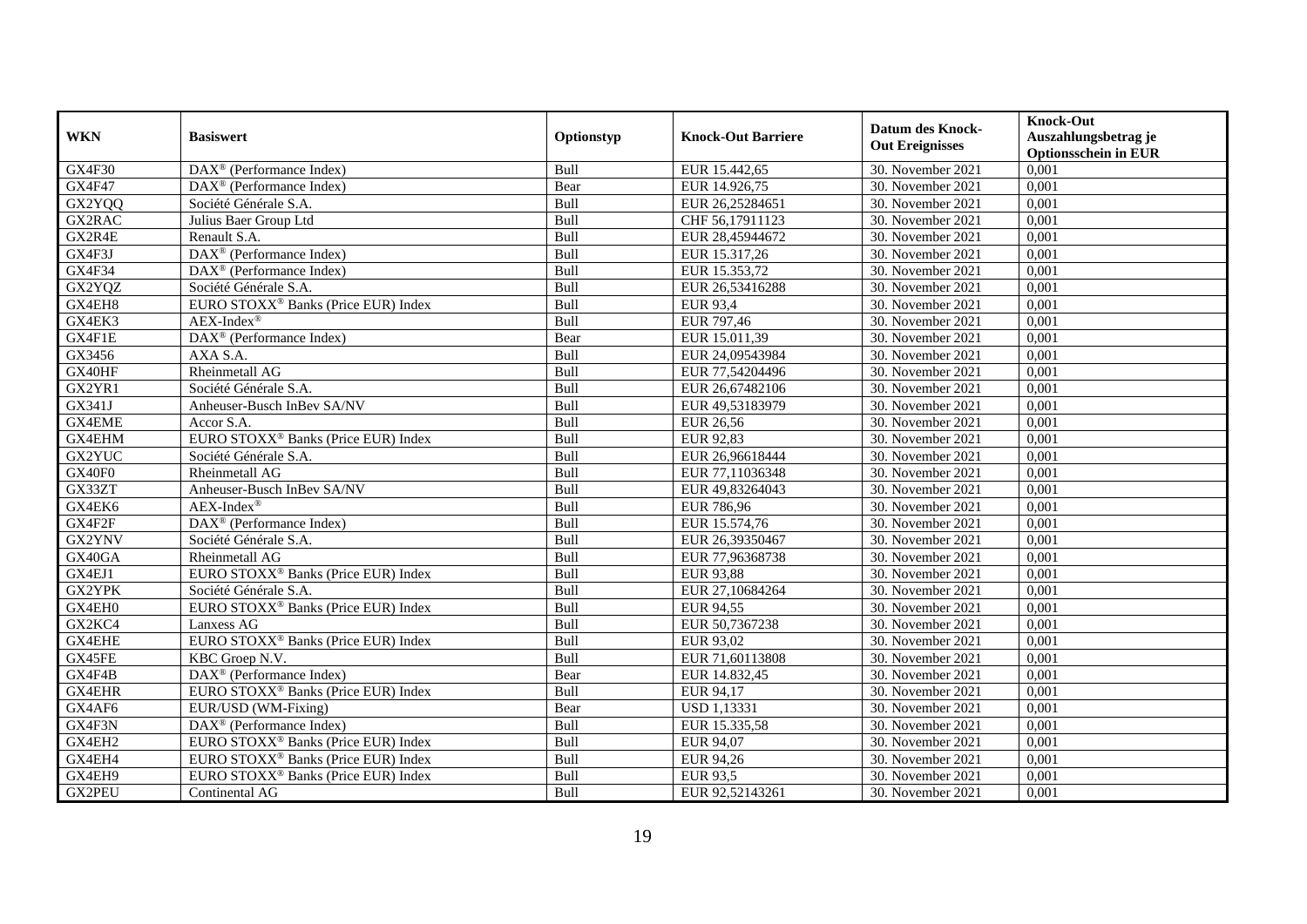|                     |                                                    |            |                           | <b>Datum des Knock-</b> | <b>Knock-Out</b>            |
|---------------------|----------------------------------------------------|------------|---------------------------|-------------------------|-----------------------------|
| <b>WKN</b>          | <b>Basiswert</b>                                   | Optionstyp | <b>Knock-Out Barriere</b> | <b>Out Ereignisses</b>  | Auszahlungsbetrag je        |
|                     |                                                    |            |                           |                         | <b>Optionsschein in EUR</b> |
| GX2R4J              | Industria de Diseno Textil, S.A. (Inditex)         | Bull       | EUR 28,17311809           | 30. November 2021       | 0,001                       |
| GX4EP0              | Edenred S.A.                                       | Bull       | EUR 39,94                 | 30. November 2021       | 0,001                       |
| $GX2R\overline{4S}$ | Industria de Diseno Textil, S.A. (Inditex)         | Bull       | EUR 28,50137036           | 30. November 2021       | 0,001                       |
| GX4ESB              | MTU Aero Engines AG                                | Bull       | EUR 164,3                 | 30. November 2021       | 0,001                       |
| GX2KF5              | Novartis AG                                        | Bull       | CHF 73,4193723            | 30. November 2021       | 0,001                       |
| <b>GX2PEN</b>       | Continental AG                                     | Bull       | EUR 92,04984522           | 30. November 2021       | 0,001                       |
| GX2R4P              | Industria de Diseno Textil, S.A. (Inditex)         | Bull       | EUR 28,81967558           | 30. November 2021       | 0,001                       |
| <b>GX4EMK</b>       | Julius Baer Group Ltd                              | Bull       | CHF 57,37                 | 30. November 2021       | 0,001                       |
| GX2SWS              | DAX <sup>®</sup> (Performance Index)               | Bull       | EUR 15.133,9044842        | 30. November 2021       | 0,001                       |
| GX2UT2              | $\text{DAX}^{\textcircled{p}}$ (Performance Index) | Bull       | EUR 15.203,10183132       | 30. November 2021       | 0,001                       |
| GX2UV5              | DAX <sup>®</sup> (Performance Index)               | Bull       | EUR 15.218,14944118       | 30. November 2021       | 0,001                       |
| GH1G6W              | Accor S.A.                                         | Bull       | EUR 25,90517665           | 30. November 2021       | 0,001                       |
| GX38MC              | L'Oréal S.A.                                       | Bull       | EUR 399,44267139          | 30. November 2021       | 0,001                       |
| GX2SZ5              | $\text{DAX}^{\textcircled{p}}$ (Performance Index) | Bull       | EUR 15.153,96932276       | 30. November 2021       | 0.001                       |
| GF6DE5              | Bayer AG                                           | Bull       | EUR 44,63750623           | 30. November 2021       | 0,001                       |
| <b>GX38P0</b>       | L'Oréal S.A.                                       | Bull       | EUR 397,40924707          | 30. November 2021       | 0,001                       |
| GX25M5              | Adecco Group AG                                    | Bull       | CHF 43,54331562           | 30. November 2021       | 0,001                       |
| GX2UUM              | DAX <sup>®</sup> (Performance Index)               | Bull       | EUR 15.233,19705104       | 30. November 2021       | 0,001                       |
| GX2CCJ              | Bayer AG                                           | Bull       | EUR 44,91376885           | 30. November 2021       | 0,001                       |
| GX39GG              | Deutsche Telekom AG                                | Bull       | EUR 15,96241258           | 30. November 2021       | 0,001                       |
| GX2UV1              | DAX <sup>®</sup> (Performance Index)               | Bull       | EUR 15.208,11770129       | 30. November 2021       | 0,001                       |
| GX3YUU              | Volkswagen AG                                      | Bull       | EUR 160,91657899          | 30. November 2021       | 0,001                       |
| GX39GN              | Deutsche Telekom AG                                | Bull       | EUR 15,87222946           | 30. November 2021       | 0,001                       |
| <b>GH8ZKK</b>       | Galapagos N.V                                      | Bull       | EUR 42,2636933            | 30. November 2021       | 0,001                       |
| GX2UTA              | $\text{DAX}^{\textcircled{p}}$ (Performance Index) | Bull       | EUR 15.162,97487166       | 30. November 2021       | 0,001                       |
| GX3YUP              | Volkswagen AG                                      | Bull       | EUR 161,80700275          | 30. November 2021       | 0,001                       |
| GX2UUZ              | DAX <sup>®</sup> (Performance Index)               | Bull       | EUR 15.238,21292099       | 30. November 2021       | 0,001                       |
| GH947Q              | Grifols SA                                         | Bull       | EUR 16,64804745           | 30. November 2021       | 0,001                       |
| GX4ER9              | <b>TUI AG</b>                                      | Bull       | <b>EUR 2,37</b>           | 30. November 2021       | 0,001                       |
| GX4EHC              | EURO STOXX <sup>®</sup> Banks (Price EUR) Index    | Bull       | EUR 93,12                 | 30. November 2021       | 0,001                       |
| GX4ERW              | HeidelbergCement AG                                | Bull       | EUR 60,01                 | 30. November 2021       | 0,001                       |
| GX4EU5              | Koninklijke Philips N.V.                           | Bull       | <b>EUR 31,4</b>           | 30. November 2021       | 0,001                       |
| <b>GX4EJE</b>       | $AEX-Index^{\circledR}$                            | Bull       | EUR 794,23                | 30. November 2021       | 0,001                       |
| GX2CFA              | Deutsche Bank AG                                   | Bull       | EUR 10,43288457           | 30. November 2021       | 0,001                       |
| <b>GX4EUA</b>       | Koninklijke Philips N.V.                           | Bull       | EUR 32,3                  | 30. November 2021       | 0,001                       |
| GX2N1X              | DAX <sup>®</sup> (Performance Index)               | Bull       | EUR 15.148,95311316       | 30. November 2021       | 0,001                       |
| <b>GX2UTE</b>       | $\text{DAX}^{\circledR}$ (Performance Index)       | Bull       | EUR 15.173,00661161       | 30. November 2021       | 0,001                       |
| GX2UTU              | $\text{DAX}^{\circledR}$ (Performance Index)       | Bull       | EUR 15.198,08596136       | 30. November 2021       | 0,001                       |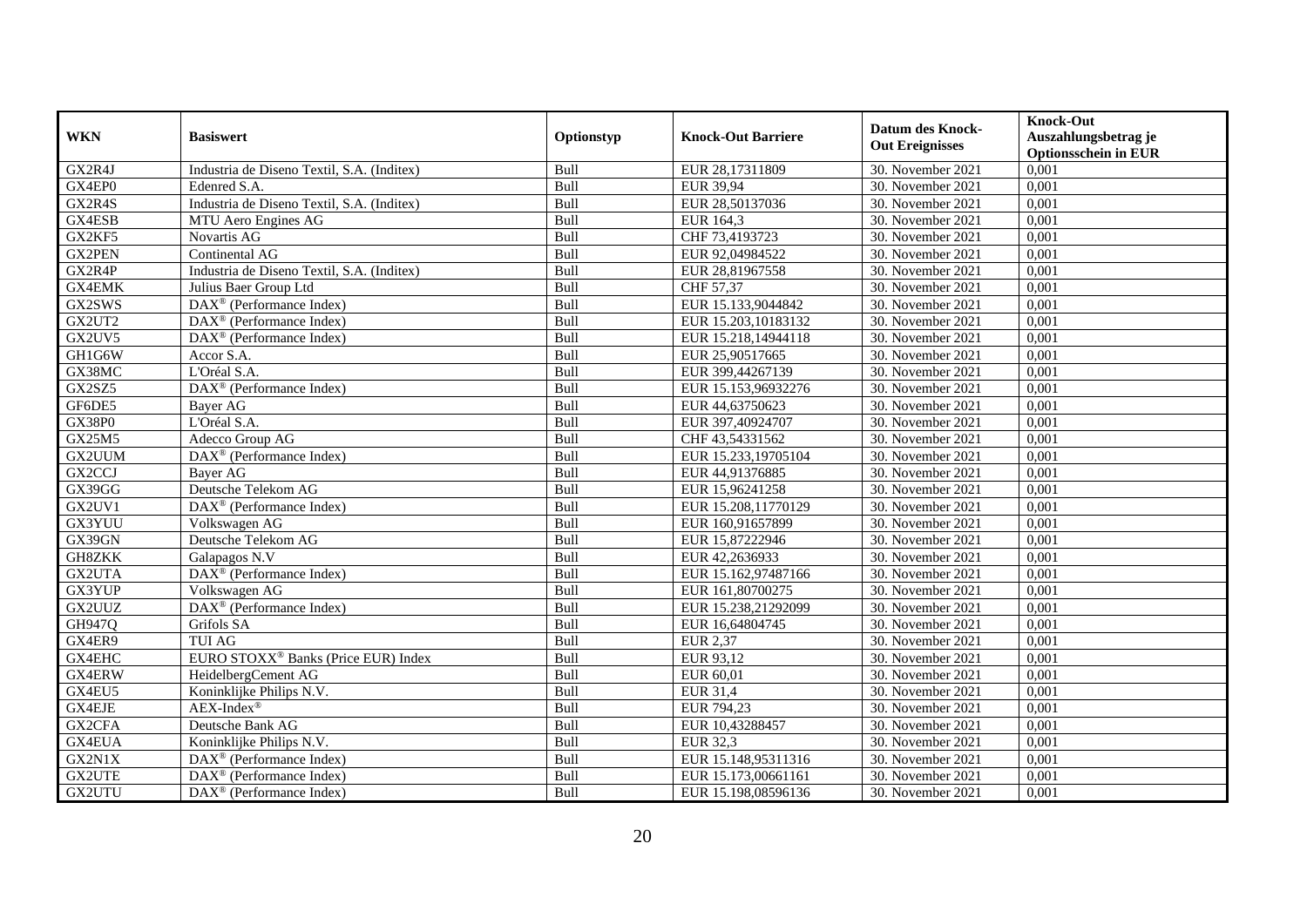|               |                                                    |            |                           | <b>Datum des Knock-</b> | <b>Knock-Out</b>            |
|---------------|----------------------------------------------------|------------|---------------------------|-------------------------|-----------------------------|
| <b>WKN</b>    | <b>Basiswert</b>                                   | Optionstyp | <b>Knock-Out Barriere</b> | <b>Out Ereignisses</b>  | Auszahlungsbetrag je        |
|               |                                                    |            |                           |                         | <b>Optionsschein in EUR</b> |
| GX4EZ0        | Veolia Environnement S.A.                          | Bull       | EUR 27,99                 | 30. November 2021       | 0,001                       |
| GH6NEY        | $\text{DAX}^{\textcircled{p}}$ (Performance Index) | Bull       | EUR 15.123,87206493       | 30. November 2021       | 0,001                       |
| GH7WQ4        | ArcelorMittal S.A.                                 | Bull       | EUR 24,12452606           | 30. November 2021       | 0,001                       |
| GH7WPN        | ArcelorMittal S.A.                                 | Bull       | EUR 24,00217005           | 30. November 2021       | 0,001                       |
| GX4EUP        | <b>TUI AG</b>                                      | Bull       | <b>EUR 2,31</b>           | 30. November 2021       | 0,001                       |
| GX2CDJ        | Deutsche Bank AG                                   | Bull       | EUR 10,49330668           | 30. November 2021       | $0,\overline{001}$          |
| GX2R65        | Safran S.A.                                        | Bull       | EUR 98,77974313           | 30. November 2021       | 0,001                       |
| GH7WPP        | ArcelorMittal S.A.                                 | Bull       | EUR 23,74726172           | 30. November 2021       | 0,001                       |
| GH7WPS        | ArcelorMittal S.A.                                 | Bull       | EUR 23,35980104           | 30. November 2021       | 0,001                       |
| GX4EQW        | <b>TUI AG</b>                                      | Bull       | <b>EUR 2,35</b>           | 30. November 2021       | 0,001                       |
| GX4EU2        | Koninklijke Philips N.V.                           | Bull       | EUR 31,1                  | 30. November 2021       | 0,001                       |
| GH7WPU        | ArcelorMittal S.A.                                 | Bull       | EUR 23,11508904           | 30. November 2021       | 0,001                       |
| GH7WQ7        | ArcelorMittal S.A.                                 | Bull       | EUR 23,61470937           | 30. November 2021       | 0,001                       |
| GH1W5J        | Fresenius SE & Co KGaA                             | Bull       | EUR 33,21192761           | 30. November 2021       | 0.001                       |
| <b>GX4EWK</b> | Danone S.A.                                        | Bull       | EUR 53,64                 | 30. November 2021       | 0,001                       |
| GH7WPQ        | ArcelorMittal S.A.                                 | Bull       | EUR 23,49235334           | 30. November 2021       | 0,001                       |
| <b>GH0KLE</b> | adidas AG                                          | Bull       | EUR 251,54576079          | 30. November 2021       | 0,001                       |
| GH1W5D        | Fresenius SE & Co KGaA                             | Bull       | EUR 33,3967892            | 30. November 2021       | 0,001                       |
| GH9UAR        | Henkel AG & Co KGaA                                | Bull       | EUR 70,33957931           | 30. November 2021       | 0,001                       |
| GH7WPR        | ArcelorMittal S.A.                                 | Bull       | EUR 23,86961773           | 30. November 2021       | 0,001                       |
| <b>GH0KLG</b> | adidas AG                                          | Bull       | EUR 250,13359119          | 30. November 2021       | 0,001                       |
| GH2SJS        | Volkswagen AG                                      | Bull       | EUR 162,87152607          | 30. November 2021       | 0,001                       |
| GX44QV        | Henkel AG & Co KGaA                                | Bull       | EUR 70,83247183           | 30. November 2021       | 0,001                       |
| <b>GX39E1</b> | Zurich Insurance Group AG                          | Bull       | CHF 377,40868708          | 30. November 2021       | 0,001                       |
| GH1G4Y        | Volkswagen AG                                      | Bull       | EUR 160,08950162          | 30. November 2021       | 0,001                       |
| GX4ERZ        | HeidelbergCement AG                                | Bull       | EUR 58,76                 | 30. November 2021       | 0,001                       |
| GX38P4        | Bayerische Motoren Werke AG (BMW)                  | Bull       | EUR 84,52090193           | 30. November 2021       | 0,001                       |
| <b>GX38N9</b> | Bayerische Motoren Werke AG (BMW)                  | Bull       | EUR 84,9719741            | 30. November 2021       | 0,001                       |
| GF8YHL        | Covestro AG                                        | Bull       | EUR 50,31390802           | 30. November 2021       | 0,001                       |
| <b>GH0KLK</b> | adidas AG                                          | Bull       | EUR 248,57605121          | 30. November 2021       | 0,001                       |
| GX39M6        | Temenos Group AG                                   | Bull       | CHF 120,35627787          | 30. November 2021       | 0,001                       |
| GX4EU3        | Koninklijke Philips N.V.                           | Bull       | <b>EUR 32</b>             | 30. November 2021       | 0,001                       |
| <b>GX0VUQ</b> | Porsche Automobil Holding SE                       | Bull       | EUR 73,87469735           | 30. November 2021       | 0,001                       |
| GX4ES7        | HeidelbergCement AG                                | Bull       | <b>EUR 58,45</b>          | 30. November 2021       | 0,001                       |
| GX4ENM        | Julius Baer Group Ltd                              | Bull       | CHF 56,47                 | 30. November 2021       | 0,001                       |
| GX4F3G        | DAX <sup>®</sup> (Performance Index)               | Bull       | EUR 15.326,42             | 30. November 2021       | 0,001                       |
| GX4F1Z        | DAX <sup>®</sup> (Performance Index)               | Bull       | EUR 15.288,96             | 30. November 2021       | 0,001                       |
| GX4F3B        | $\text{DAX}^{\circledR}$ (Performance Index)       | Bull       | EUR 15.371,68             | 30. November 2021       | 0,001                       |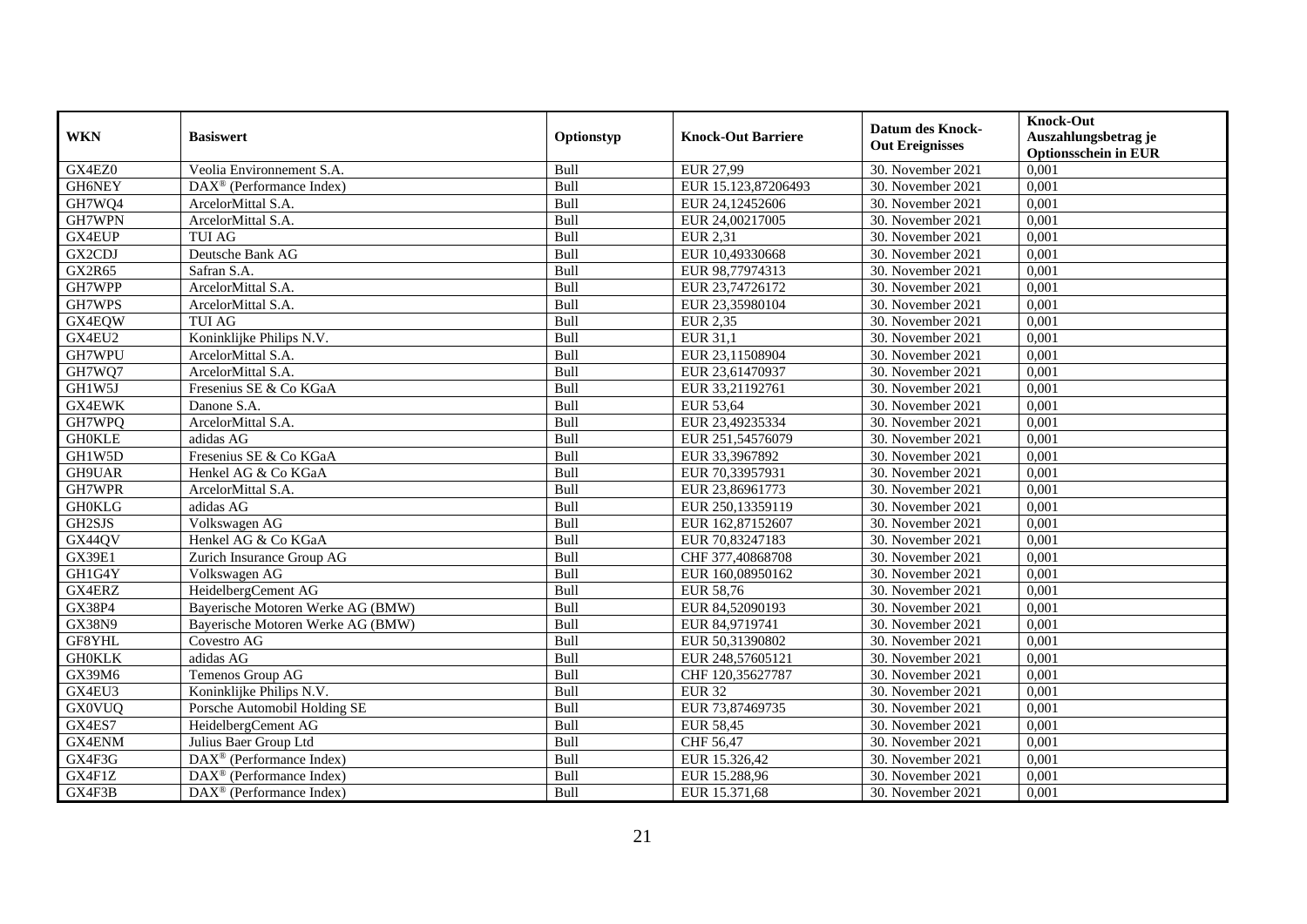| <b>WKN</b>    | <b>Basiswert</b>                                        | Optionstyp  | <b>Knock-Out Barriere</b> | <b>Datum des Knock-</b><br><b>Out Ereignisses</b> | <b>Knock-Out</b><br>Auszahlungsbetrag je<br><b>Optionsschein in EUR</b> |
|---------------|---------------------------------------------------------|-------------|---------------------------|---------------------------------------------------|-------------------------------------------------------------------------|
| GX4F3C        | $\overline{\text{DAX}}^{\textcirc}$ (Performance Index) | Bull        | EUR 15.814,08             | 30. November 2021                                 | 0,001                                                                   |
| <b>GX4F27</b> | $DAX^{\circledR}$ (Performance Index)                   | Bull        | EUR 15.618,01             | 30. November 2021                                 | 0,001                                                                   |
| GX4F2J        | $DAX^{\circledR}$ (Performance Index)                   | Bull        | EUR 15.389,44             | 30. November 2021                                 | $0,\overline{001}$                                                      |
| <b>GX4F28</b> | $DAX^{\circledast}$ (Performance Index)                 | Bear        | EUR 14.879,6              | 30. November 2021                                 | 0,001                                                                   |
| GX4F2H        | DAX <sup>®</sup> (Performance Index)                    | Bull        | EUR 16.154,41             | 30. November 2021                                 | 0,001                                                                   |
| GX4F3D        | $DAX^{\circledast}$ (Performance Index)                 | Bear        | EUR 15.132,15             | 30. November 2021                                 | 0,001                                                                   |
| GX4F26        | $DAX^{\circledast}$ (Performance Index)                 | Bull        | EUR 15.362,7              | 30. November 2021                                 | 0,001                                                                   |
| GX4F2D        | DAX <sup>®</sup> (Performance Index)                    | Bull        | EUR 15.629,2              | 30. November 2021                                 | 0,001                                                                   |
| GX4F2G        | $DAX^{\circledR}$ (Performance Index)                   | Bull        | EUR 15.794,31             | 30. November 2021                                 | 0,001                                                                   |
| GX4F4C        | DAX <sup>®</sup> (Performance Index)                    | Bull        | EUR 15.544,53             | 30. November 2021                                 | 0,001                                                                   |
| GX4F4F        | DAX <sup>®</sup> (Performance Index)                    | Bull        | EUR 15.269,33             | 30. November 2021                                 | 0,001                                                                   |
| GX4F2Z        | $\overline{\text{DAX}^{\otimes}}$ (Performance Index)   | Bull        | EUR 15.679,54             | 30. November 2021                                 | 0,001                                                                   |
| GX4F4T        | DAX <sup>®</sup> (Performance Index)                    | Bear        | EUR 14.954,96             | 30. November 2021                                 | 0,001                                                                   |
| GX4F1U        | $DAX^{\circledast}$ (Performance Index)                 | Bear        | EUR 14.514,53             | 30. November 2021                                 | 0,001                                                                   |
| GX2PJ5        | DAX <sup>®</sup> (Performance Index)                    | Bull        | EUR 15.113,83964561       | 30. November 2021                                 | 0,001                                                                   |
| GX4F3U        | $DAX^{\circledast}$ (Performance Index)                 | Bear        | EUR 15.118,63             | 30. November 2021                                 | 0,001                                                                   |
| GX4F2W        | $\text{DAX}^{\textcircled{}}$ (Performance Index)       | Bull        | EUR 15.722,87             | 30. November 2021                                 | 0,001                                                                   |
| GX4F2R        | $DAX^{\circledR}$ (Performance Index)                   | <b>Bull</b> | EUR 15.665,84             | 30. November 2021                                 | 0,001                                                                   |
| GX4F2Q        | DAX <sup>®</sup> (Performance Index)                    | Bull        | EUR 15.841,9              | 30. November 2021                                 | 0,001                                                                   |
| GX4F2N        | DAX <sup>®</sup> (Performance Index)                    | Bull        | EUR 15.407,16             | 30. November 2021                                 | 0,001                                                                   |
| GX4F23        | $DAX^{\circledR}$ (Performance Index)                   | Bear        | EUR 15.031,31             | 30. November 2021                                 | 0,001                                                                   |
| GX2UVM        | DAX <sup>®</sup> (Performance Index)                    | Bull        | EUR 15.183,0383515        | 30. November 2021                                 | 0,001                                                                   |
| GX4F3Q        | $\overline{\text{DAX}^{\otimes}}$ (Performance Index)   | Bull        | EUR 15.641,41             | 30. November 2021                                 | 0,001                                                                   |
| GX4F3P        | $\overline{\text{DAX}^{\otimes}}$ (Performance Index)   | Bull        | EUR 15.506,17             | 30. November 2021                                 | 0,001                                                                   |
| GX2SWH        | $DAX^{\circledR}$ (Performance Index)                   | Bull        | EUR 15.103,80722637       | 30. November 2021                                 | 0,001                                                                   |
| GX4F2T        | DAX <sup>®</sup> (Performance Index)                    | Bull        | EUR 15.585,2              | 30. November 2021                                 | 0,001                                                                   |
| GX2PHP        | Continental AG                                          | Bull        | EUR 91,57825786           | 30. November 2021                                 | 0,001                                                                   |
| GX4ES0        | Heidelberg Cement AG                                    | Bull        | EUR 58,14                 | 30. November 2021                                 | 0,001                                                                   |
| GX4ESM        | <b>TUI AG</b>                                           | Bull        | <b>EUR 2,33</b>           | 30. November 2021                                 | 0,001                                                                   |
| GX2PBF        | <b>Allianz SE</b>                                       | Bull        | EUR 189,86911047          | 30. November 2021                                 | 0,001                                                                   |
| GF8YK9        | HeidelbergCement AG                                     | Bull        | EUR 57,8448439            | 30. November 2021                                 | 0,001                                                                   |
| GX2CC7        | Bayer AG                                                | Bull        | EUR 44,44046228           | 30. November 2021                                 | 0,001                                                                   |
| GX4ES3        | HeidelbergCement AG                                     | Bull        | EUR 60,63                 | 30. November 2021                                 | 0,001                                                                   |
| <b>GX4ERX</b> | HeidelbergCement AG                                     | Bull        | EUR 60,32                 | 30. November 2021                                 | 0,001                                                                   |
| GX4EPF        | Umicore N.V.                                            | Bull        | <b>EUR 42,3</b>           | 30. November 2021                                 | 0,001                                                                   |
| GX4ES4        | HeidelbergCement AG                                     | Bull        | <b>EUR 57,83</b>          | 30. November 2021                                 | 0,001                                                                   |
| GX2PBC        | <b>Allianz SE</b>                                       | Bull        | EUR 190,87248791          | 30. November 2021                                 | 0,001                                                                   |
| GX4EQU        | HeidelbergCement AG                                     | Bull        | <b>EUR 57,52</b>          | 30. November 2021                                 | 0,001                                                                   |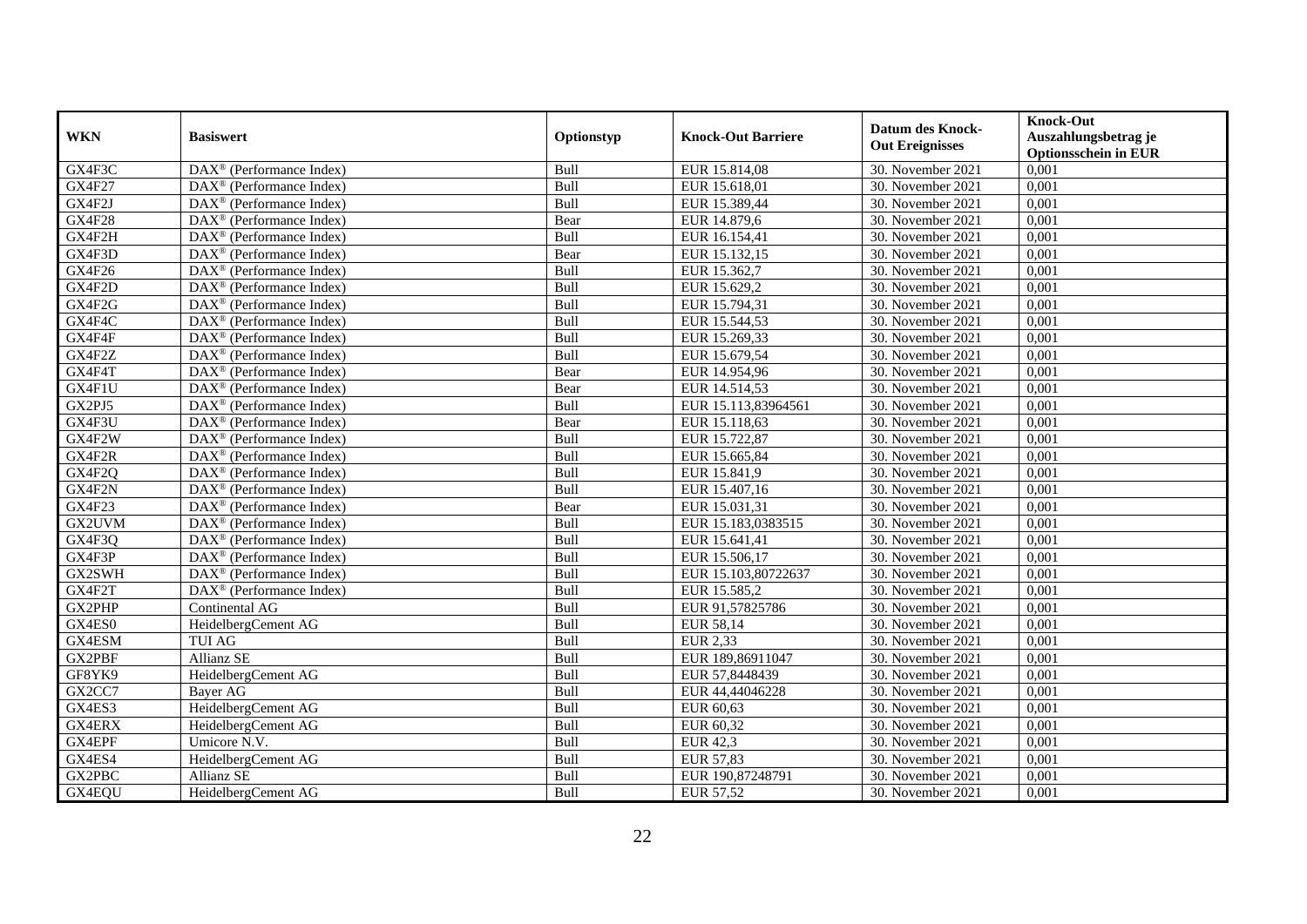|               |                                                                  |             |                                        | <b>Datum des Knock-</b>                | <b>Knock-Out</b>                     |
|---------------|------------------------------------------------------------------|-------------|----------------------------------------|----------------------------------------|--------------------------------------|
| <b>WKN</b>    | <b>Basiswert</b>                                                 | Optionstyp  | <b>Knock-Out Barriere</b>              | <b>Out Ereignisses</b>                 | Auszahlungsbetrag je                 |
| GX4ES8        | HeidelbergCement AG                                              | Bull        | EUR 57,21                              | 30. November 2021                      | <b>Optionsschein in EUR</b><br>0,001 |
| GF8YKB        | HeidelbergCement AG                                              | Bull        | EUR 58,40536148                        | 30. November 2021                      | 0,001                                |
| GX4ETZ        | <b>TUI AG</b>                                                    | Bull        | <b>EUR 2,29</b>                        | 30. November 2021                      | 0,001                                |
| GX3Z5Y        | Eckert & Ziegler Strahlen- und Medizintechnik AG                 | Bull        | EUR 96,38924782                        | 30. November 2021                      | 0,001                                |
| GX3Z65        | Eckert & Ziegler Strahlen- und Medizintechnik AG                 | Bull        | EUR 96,88955533                        | 30. November 2021                      | 0,001                                |
| GF8YK8        | HeidelbergCement AG                                              | Bull        | EUR 58,68562024                        | 30. November 2021                      | 0,001                                |
| GF8YKS        | HeidelbergCement AG                                              | Bull        | EUR 57,56458519                        | 30. November 2021                      | 0,001                                |
| <b>GX370L</b> | LINDE PLC                                                        | Bull        | EUR 279,15948936                       | 30. November 2021                      | 0,001                                |
| GX3W4R        |                                                                  | Bull        |                                        |                                        | 0,001                                |
| GX2G39        | CRH plc<br>DAX <sup>®</sup> (Performance Index)                  | Bull        | GBP 36,02182672<br>EUR 15.042,15248466 | 30. November 2021<br>30. November 2021 | 0,001                                |
|               | $AEX-Index^{\circledR}$                                          |             |                                        |                                        |                                      |
| GX33VF        |                                                                  | Bull        | EUR 777,08942499                       | 30. November 2021                      | 0,001                                |
| GX4F1P        | DAX <sup>®</sup> (Performance Index)                             | Bear        | EUR 15.145,66                          | 30. November 2021                      | 0,001                                |
| <b>GX4F73</b> | $\text{DAX}^{\circledR}$ (Performance Index)/ X-DAX <sup>®</sup> | Bear        | EUR 15.145,66                          | 30. November 2021                      | 0,001                                |
| GX2SVL        | DAX <sup>®</sup> (Performance Index)                             | <b>Bull</b> | EUR 15.088,75859745                    | 30. November 2021                      | 0.001                                |
| GX33W0        | $AEX-Index^{\circledR}$                                          | Bull        | EUR 777,90095539                       | 30. November 2021                      | 0,001                                |
| GX2SWG        | DAX <sup>®</sup> (Performance Index)                             | Bull        | EUR 15.073,7099685                     | 30. November 2021                      | 0,001                                |
| GX33VH        | $AEX-Index^{\circledR}$                                          | Bull        | EUR 776,27789458                       | 30. November 2021                      | 0,001                                |
| GX2H4C        | DAX <sup>®</sup> (Performance Index)                             | Bull        | EUR 15.063,67754923                    | 30. November 2021                      | 0,001                                |
| GX44MB        | $\text{DAX}^{\textcircled{n}}$ (Performance Index)               | Bull        | EUR 15.054,26939226                    | 30. November 2021                      | 0,001                                |
| <b>GX2R52</b> | Intesa Sanpaolo S.p.A.                                           | Bull        | EUR 2,11003816                         | 30. November 2021                      | 0,001                                |
| GX2R4G        | Renault S.A.                                                     | Bull        | EUR 28,85233816                        | 30. November 2021                      | 0,001                                |
| GX3WU3        | Aegon N.V.                                                       | Bull        | EUR 3,8533154                          | 30. November 2021                      | 0,001                                |
| GX4F33        | $\overline{\text{DAX}^{\textcircled{a}}}$ (Performance Index)    | Bull        | EUR 15.478,56                          | 30. November 2021                      | 0,001                                |
| GX2CDH        | Deutsche Bank AG                                                 | Bull        | EUR 10,54365841                        | 30. November 2021                      | 0,001                                |
| GX4F2A        | $\text{DAX}^{\textcircled{D}}$ (Performance Index)               | Bull        | EUR 15.814,08                          | 30. November 2021                      | 0,001                                |
| GX4F1V        | $\text{DAX}^{\textcircled{}}$ (Performance Index)                | Bull        | EUR 15.897,54                          | 30. November 2021                      | 0,001                                |
| GH7WPT        | ArcelorMittal S.A.                                               | Bull        | EUR 23,23744502                        | 30. November 2021                      | 0,001                                |
| GX4F2B        | DAX <sup>®</sup> (Performance Index)                             | Bull        | EUR 15.595,64                          | 30. November 2021                      | 0,001                                |
| GH1PL9        | HeidelbergCement AG                                              | Bull        | EUR 59,07471827                        | 30. November 2021                      | 0,001                                |
| GX4F4A        | $\text{DAX}^{\textcircled{D}}$ (Performance Index)               | Bull        | EUR 15.665,84                          | 30. November 2021                      | 0,001                                |
| GX1FF4        | Banco Bilbao Vizcaya Argentaria S.A.                             | Bull        | EUR 4,71193832                         | 30. November 2021                      | 0,001                                |
| GX4F2L        | DAX <sup>®</sup> (Performance Index)                             | Bull        | EUR 15.534,64                          | 30. November 2021                      | 0,001                                |
| GX2CDF        | Deutsche Bank AG                                                 | Bull        | EUR 10,60408054                        | 30. November 2021                      | 0,001                                |
| GX4F3H        | DAX <sup>®</sup> (Performance Index)                             | Bull        | EUR 15.451,54                          | 30. November 2021                      | 0,001                                |
| GX4F2M        | $\text{DAX}^{\circledR}$ (Performance Index)                     | Bull        | EUR 15.754,77                          | 30. November 2021                      | 0,001                                |
| GX3A3Y        | TechnipFMC PLC                                                   | Bull        | EUR 5,136                              | 30. November 2021                      | 0,001                                |
| GX3Z7J        | Eckert & Ziegler Strahlen- und Medizintechnik AG                 | Bull        | EUR 95,89894644                        | 30. November 2021                      | 0,001                                |
| <b>GX0QFN</b> | Sartorius AG                                                     | Bear        | EUR 618,917                            | 30. November 2021                      | 0,001                                |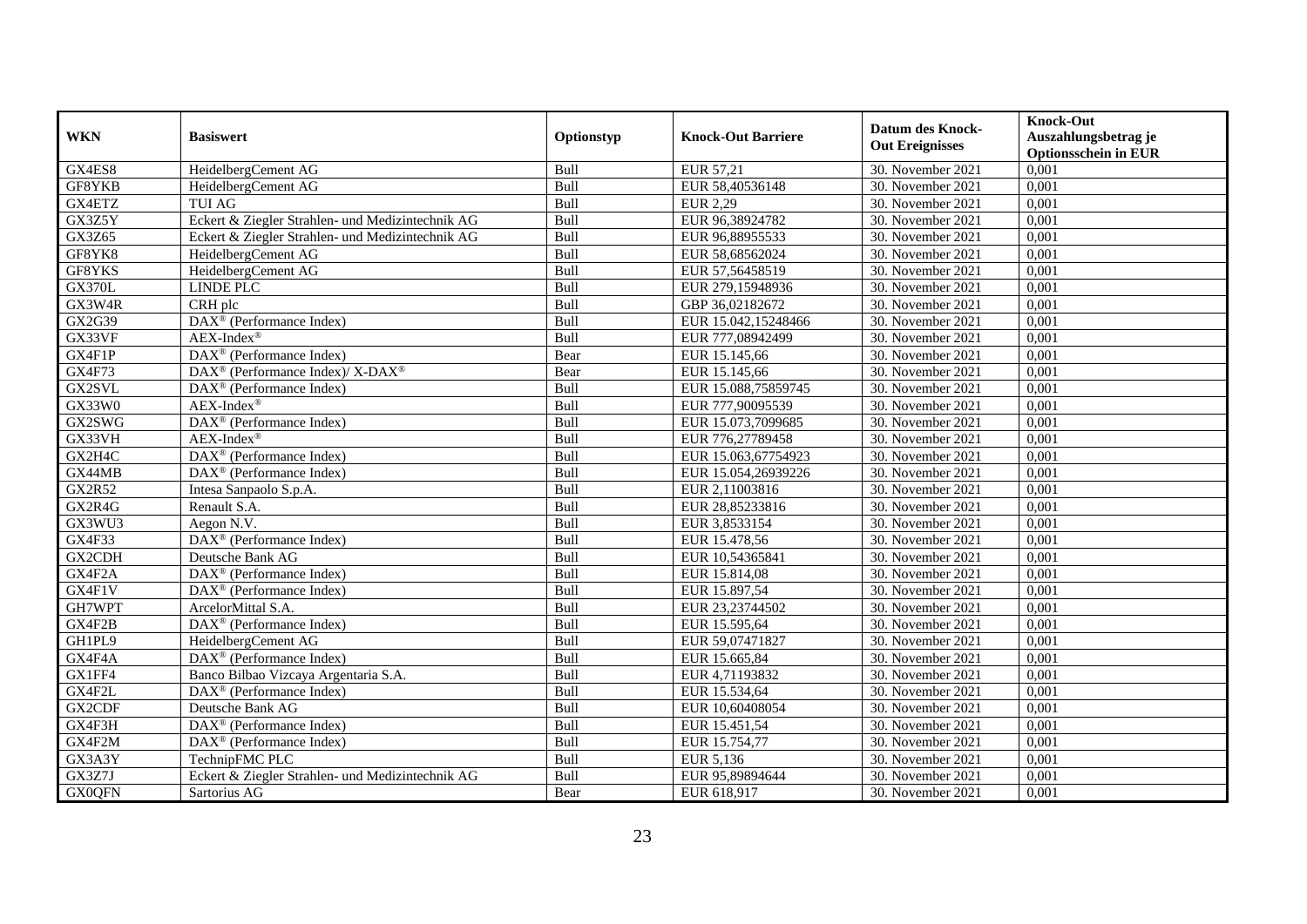| <b>WKN</b>    | <b>Basiswert</b>                     | Optionstyp | <b>Knock-Out Barriere</b> | Datum des Knock-<br><b>Out Ereignisses</b> | <b>Knock-Out</b><br>Auszahlungsbetrag je<br><b>Optionsschein in EUR</b> |
|---------------|--------------------------------------|------------|---------------------------|--------------------------------------------|-------------------------------------------------------------------------|
| GX38NU        | L'Oréal S.A.                         | Bull       | EUR 395,37582271          | 30. November 2021                          | 0,001                                                                   |
| GH7WR6        | Shop Apotheke Europe NV              | Bear       | EUR 165,288               | 30. November 2021                          | 0,001                                                                   |
| GX4EMX        | <b>NESTE OYJ</b>                     | Bull       | EUR 41,95                 | 30. November 2021                          | 0,001                                                                   |
| GX39LX        | Temenos Group AG                     | Bull       | CHF 118,96261556          | 30. November 2021                          | 0,001                                                                   |
| GX25K4        | Adecco Group AG                      | Bull       | CHF 42,56696296           | 30. November 2021                          | 0,001                                                                   |
| GX4EV3        | Erste Group Bank AG                  | Bull       | EUR 37,14                 | 30. November 2021                          | 0,001                                                                   |
| GX4EV5        | Erste Group Bank AG                  | Bull       | <b>EUR 37,98</b>          | 30. November 2021                          | 0,001                                                                   |
| <b>GX343T</b> | Kone OYJ                             | Bull       | EUR 57,69118121           | 30. November 2021                          | 0,001                                                                   |
| <b>GX370N</b> | <b>LINDE PLC</b>                     | Bull       | EUR 277,7465056           | 30. November 2021                          | 0,001                                                                   |
| GX3DXF        | Sartorius AG                         | Bear       | EUR 592,325               | 30. November 2021                          | 0,001                                                                   |
| GF6DE7        | Bayer AG                             | Bull       | EUR 44,33352634           | 30. November 2021                          | 0,001                                                                   |
| GX4EWJ        | Danone S.A.                          | Bull       | EUR 53,22                 | 30. November 2021                          | 0,001                                                                   |
| GX38NQ        | L'Oréal S.A.                         | Bull       | EUR 393.34239837          | 30. November 2021                          | 0,001                                                                   |
| GX4ERJ        | MTU Aero Engines AG                  | Bull       | EUR 162,63                | 30. November 2021                          | 0,001                                                                   |
| GX38M2        | Bayerische Motoren Werke AG (BMW)    | Bull       | EUR 84,06982972           | 30. November 2021                          | 0,001                                                                   |
| GX3Z74        | Cancom SE                            | Bear       | EUR 62,62714885           | 30. November 2021                          | 0,001                                                                   |
| GH15YB        | Fresenius Medical Care AG & Co. KGaA | Bull       | EUR 52,35623302           | 30. November 2021                          | 0,001                                                                   |
| GF8YCB        | Rheinmetall AG                       | Bull       | EUR 76,65597498           | 30. November 2021                          | 0,001                                                                   |
| <b>GX0HNS</b> | Sartorius AG                         | Bear       | EUR 622,009               | 30. November 2021                          | 0,001                                                                   |
| GX39GD        | Deutsche Telekom AG                  | Bull       | EUR 15,79206668           | 30. November 2021                          | 0,001                                                                   |
| GH9RQ9        | Sartorius AG                         | Bear       | EUR 614,789               | 30. November 2021                          | 0,001                                                                   |
| GH6RAQ        | Just Eat Takeaway.com N.V.           | Bull       | EUR 56,93163405           | 30. November 2021                          | 0,001                                                                   |
| GF6DUN        | Safran S.A.                          | Bull       | EUR 98,25509741           | 30. November 2021                          | 0,001                                                                   |
| GF7W0A        | <b>BASF SE</b>                       | Bull       | EUR 57,46263476           | 30. November 2021                          | 0,001                                                                   |
| <b>GX2R45</b> | Renault S.A.                         | Bull       | EUR 28,06655524           | 30. November 2021                          | 0,001                                                                   |
| GX3DXM        | Sartorius AG                         | Bear       | EUR 595,122               | 30. November 2021                          | 0,001                                                                   |
| GX3DNS        | Enel S.p.A.                          | Bull       | EUR 6,64940746            | 30. November 2021                          | 0,001                                                                   |
| GX3RP4        | <b>SGS SA</b>                        | Bull       | CHF 2.808,92035098        | 30. November 2021                          | 0,001                                                                   |
| <b>GH882Q</b> | Shop Apotheke Europe NV              | Bear       | EUR 164,492               | 30. November 2021                          | 0,001                                                                   |
| <b>GX0HNA</b> | Sartorius AG                         | Bear       | EUR 610,504               | 30. November 2021                          | 0,001                                                                   |
| GX3RN9        | <b>SGS SA</b>                        | Bull       | CHF 2.794,4068635         | 30. November 2021                          | 0,001                                                                   |
| GX3DXD        | Sartorius AG                         | Bear       | EUR 597,908               | 30. November 2021                          | 0,001                                                                   |
| <b>GH882V</b> | Shop Apotheke Europe NV              | Bear       | EUR 163,736               | 30. November 2021                          | 0,001                                                                   |
| <b>GX0TPB</b> | Sartorius AG                         | Bear       | EUR 625,387               | 30. November 2021                          | 0,001                                                                   |
| GH1TY4        | Aena S.M.E., S.A.                    | Bull       | EUR 127,25229046          | 30. November 2021                          | 0,001                                                                   |
| GX0HM3        | Sartorius AG                         | Bear       | EUR 607,453               | 30. November 2021                          | 0,001                                                                   |
| GX2CG8        | Hochtief Aktiengesellschaft          | Bull       | EUR 65,48895811           | 30. November 2021                          | 0,001                                                                   |
| GX3RN0        | <b>SGS SA</b>                        | Bull       | CHF 2.823,43383847        | 30. November 2021                          | 0,001                                                                   |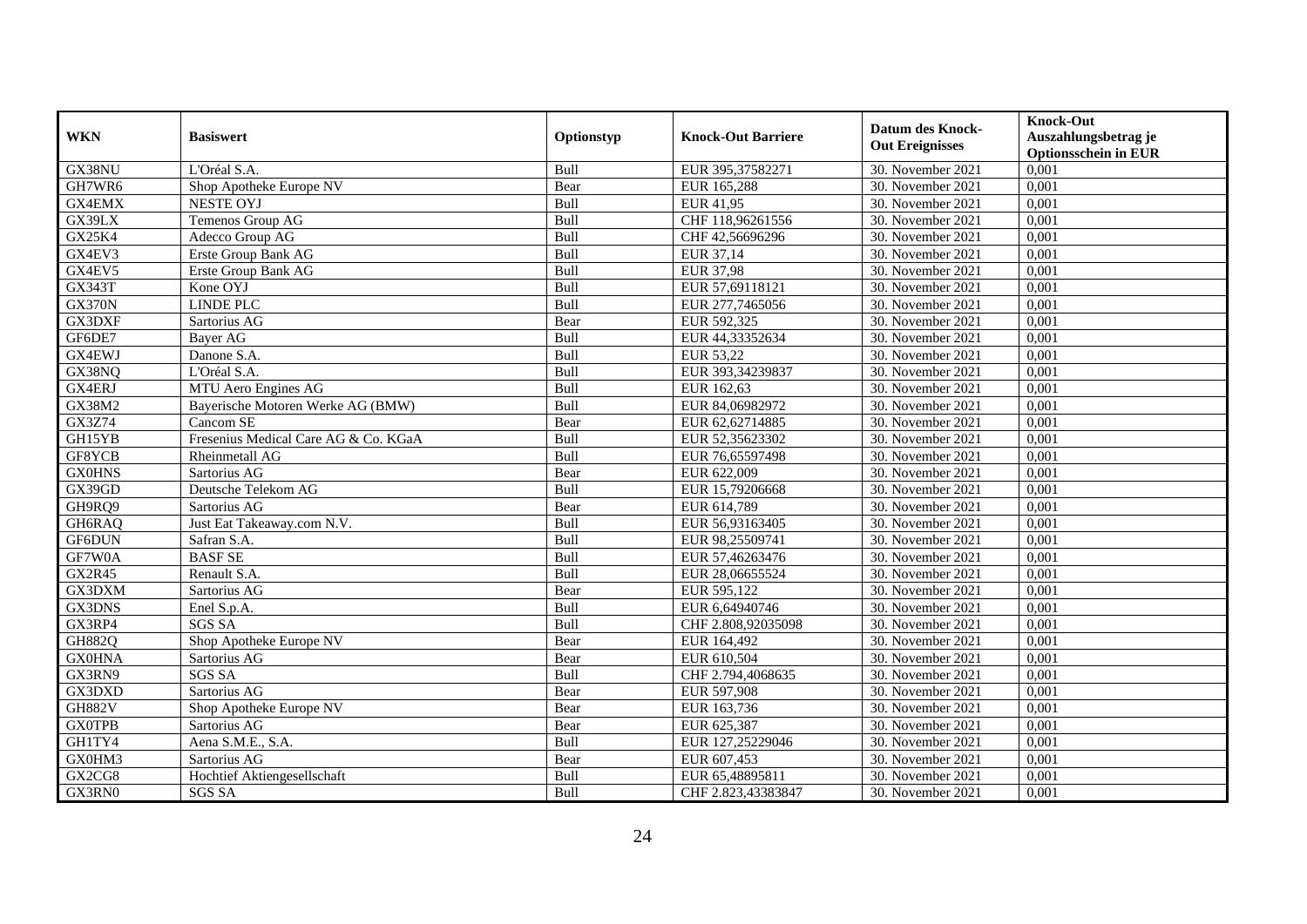| <b>WKN</b>    | <b>Basiswert</b>                                             | Optionstyp  | <b>Knock-Out Barriere</b> | <b>Datum des Knock-</b><br><b>Out Ereignisses</b> | <b>Knock-Out</b><br>Auszahlungsbetrag je<br><b>Optionsschein in EUR</b> |
|---------------|--------------------------------------------------------------|-------------|---------------------------|---------------------------------------------------|-------------------------------------------------------------------------|
| <b>GX4EVC</b> | Erste Group Bank AG                                          | Bull        | EUR 37,56                 | 30. November 2021                                 | 0,001                                                                   |
| GX2CGF        | Hochtief Aktiengesellschaft                                  | Bull        | EUR 65,83162115           | 30. November 2021                                 | 0,001                                                                   |
| GX2YHN        | <b>SAP SE</b>                                                | Bull        | EUR 114,82906071          | 30. November 2021                                 | 0,001                                                                   |
| GX4ET9        | MTU Aero Engines AG                                          | Bull        | EUR 163,46                | 30. November 2021                                 | 0,001                                                                   |
| GH4Y2Q        | Sartorius AG                                                 | Bear        | EUR 603,185               | 30. November 2021                                 | 0,001                                                                   |
| GH9ZD3        | <b>BAE</b> Systems plc                                       | Bull        | GBP 5,35932329            | 30. November 2021                                 | 0,001                                                                   |
| GX3A81        | Daimler AG                                                   | Bull        | EUR 80,47108189           | 30. November 2021                                 | 0,001                                                                   |
| GX33ZV        | Anheuser-Busch InBev SA/NV                                   | Bull        | EUR 49,22101244           | 30. November 2021                                 | 0,001                                                                   |
| GX2YR9        | Bayerische Motoren Werke AG (BMW)                            | Bull        | EUR 83,53121344           | 30. November 2021                                 | 0,001                                                                   |
| GX4EST        | MTU Aero Engines AG                                          | Bull        | <b>EUR 161,8</b>          | 30. November 2021                                 | 0,001                                                                   |
| GF7W0E        | <b>BASF SE</b>                                               | Bull        | EUR 57,18458295           | 30. November 2021                                 | 0,001                                                                   |
| GF8YHN        | Covestro AG                                                  | Bull        | EUR 49,84233943           | 30. November 2021                                 | 0,001                                                                   |
| GX4AFD        | EUR/USD (WM-Fixing)                                          | Bear        | <b>USD</b> 1,13611        | 30. November 2021                                 | 0,001                                                                   |
| GX2US4        | $\text{DAX}^{\textcircled{p}}$ (Performance Index)           | Bull        | EUR 15.025                | 30. November 2021                                 | 0,001                                                                   |
| GH9PQ5        | Sartorius AG                                                 | Bear        | EUR 629,509               | 30. November 2021                                 | 0,001                                                                   |
| GX2G4Q        | DAX <sup>®</sup> (Performance Index)                         | Bull        | EUR 15.026,92713623       | 30. November 2021                                 | 0,001                                                                   |
| GF8HPP        | Covestro AG                                                  | Bull        | EUR 49,57262971           | 30. November 2021                                 | 0,001                                                                   |
| GX49MN        | $DAX^{\circledcirc}$ (Performance Index)/ X-DAX <sup>®</sup> | <b>Bull</b> | EUR 15.015.77706857       | 30. November 2021                                 | 0.001                                                                   |
| <b>GX2URB</b> | $\overline{\text{DAX}}^{\textcircled{}}$ (Performance Index) | Bull        | EUR 15.070                | 30. November 2021                                 | 0,001                                                                   |
| GX2URJ        | $\text{DAX}^{\textcircled{p}}$ (Performance Index)           | Bull        | <b>EUR 15.060</b>         | 30. November 2021                                 | 0,001                                                                   |
| GX2G5Z        | $\text{DAX}^{\textcircled{p}}$ (Performance Index)           | Bull        | EUR 15.019,30944375       | 30. November 2021                                 | 0,001                                                                   |
| GX2UQW        | $\text{DAX}^{\textcircled{p}}$ (Performance Index)           | Bull        | <b>EUR 15.090</b>         | 30. November 2021                                 | $0,\overline{001}$                                                      |
| GX2UQX        | $\text{DAX}^{\circledR}$ (Performance Index)                 | Bull        | EUR 15.090                | 30. November 2021                                 | 0,001                                                                   |
| GX33UU        | $AEX-Index^{\circledR}$                                      | Bull        | EUR 774,64481491          | 30. November 2021                                 | 0,001                                                                   |
| GX2USA        | DAX <sup>®</sup> (Performance Index)                         | Bull        | EUR 15.020                | 30. November 2021                                 | 0,001                                                                   |
| GX33VM        | $AEX-Index^{\circledR}$                                      | Bull        | EUR 775,45634528          | 30. November 2021                                 | 0,001                                                                   |
| GX2USB        | DAX <sup>®</sup> (Performance Index)                         | Bull        | EUR 15.020                | 30. November 2021                                 | 0,001                                                                   |
| GX2G44        | $DAX^{\circledast}$ (Performance Index)/ X-DAX <sup>®</sup>  | Bull        | EUR 15.026,92713623       | 30. November 2021                                 | 0,001                                                                   |
| GX2UR6        | $\text{DAX}^{\textcircled{p}}$ (Performance Index)           | Bull        | EUR 15.075                | 30. November 2021                                 | 0,001                                                                   |
| <b>GX2URW</b> | $\text{DAX}^{\textcircled{p}}$ (Performance Index)           | Bull        | <b>EUR 15.040</b>         | 30. November 2021                                 | 0,001                                                                   |
| GX2URC        | $\text{DAX}^{\textcircled{p}}$ (Performance Index)           | Bull        | <b>EUR 15.070</b>         | 30. November 2021                                 | 0,001                                                                   |
| GX2URQ        | DAX <sup>®</sup> (Performance Index)                         | Bull        | <b>EUR 15.050</b>         | 30. November 2021                                 | 0,001                                                                   |
| GX2UQQ        | $\text{DAX}^{\textcircled{p}}$ (Performance Index)           | Bull        | <b>EUR 15.100</b>         | 30. November 2021                                 | 0,001                                                                   |
| GX2UQR        | $\overline{\text{DAX}}^{\textcircled{}}$ (Performance Index) | Bull        | <b>EUR 15.100</b>         | 30. November 2021                                 | 0,001                                                                   |
| GX2UR5        | $\text{DAX}^{\circledR}$ (Performance Index)                 | Bull        | EUR 15.075                | 30. November 2021                                 | 0,001                                                                   |
| GX2US5        | DAX <sup>®</sup> (Performance Index)                         | Bull        | EUR 15.025                | 30. November 2021                                 | 0,001                                                                   |
| GX2URP        | $\text{DAX}^{\circledR}$ (Performance Index)                 | Bull        | <b>EUR 15.050</b>         | 30. November 2021                                 | 0,001                                                                   |
| GX2URH        | $\text{DAX}^{\circledR}$ (Performance Index)                 | Bull        | EUR 15.060                | 30. November 2021                                 | 0,001                                                                   |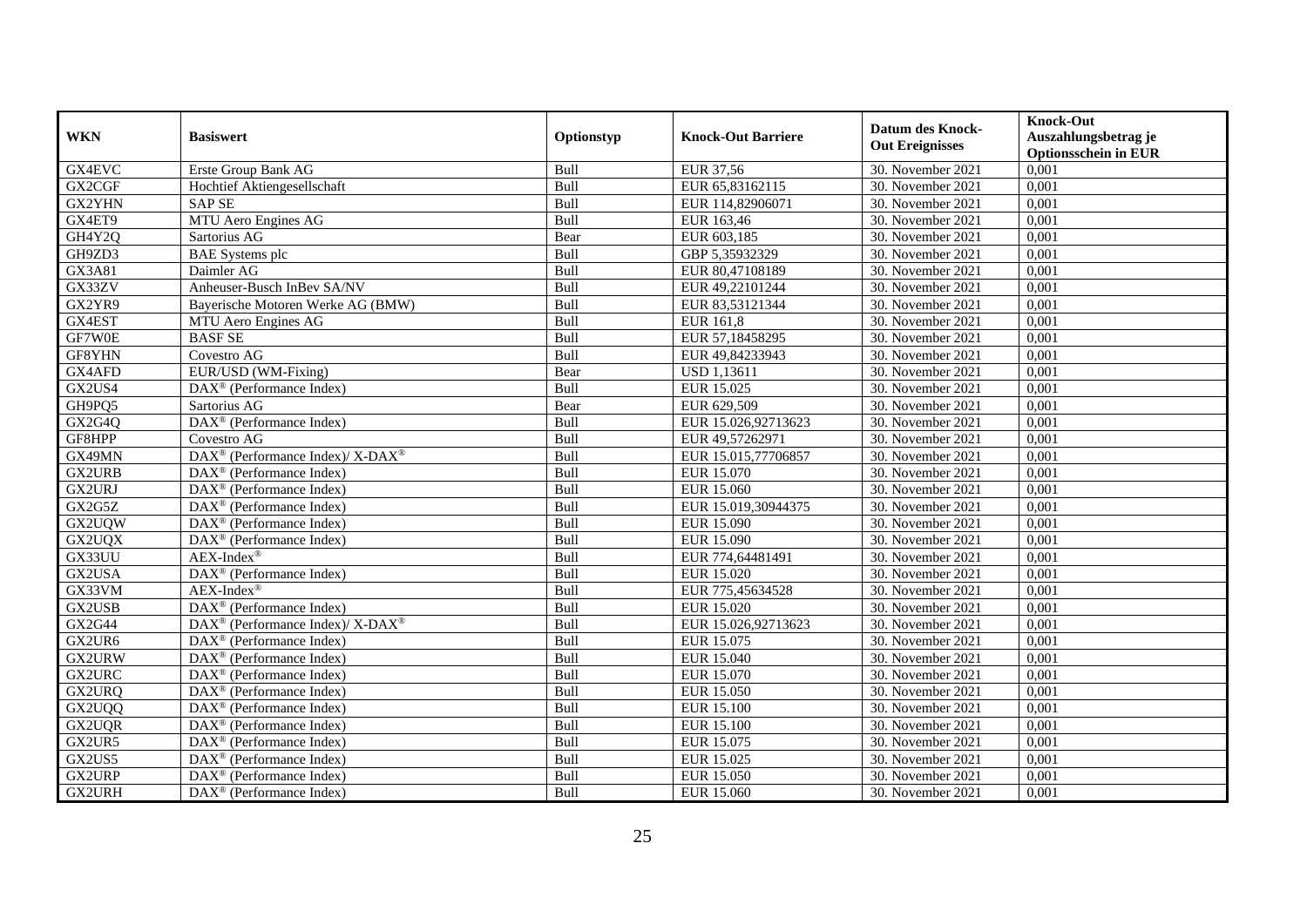| <b>WKN</b>    | <b>Basiswert</b>                                                   | Optionstyp | <b>Knock-Out Barriere</b> | <b>Datum des Knock-</b><br><b>Out Ereignisses</b> | <b>Knock-Out</b><br>Auszahlungsbetrag je<br><b>Optionsschein in EUR</b> |
|---------------|--------------------------------------------------------------------|------------|---------------------------|---------------------------------------------------|-------------------------------------------------------------------------|
| GX2URV        | DAX <sup>®</sup> (Performance Index)                               | Bull       | EUR 15.040                | 30. November 2021                                 | 0,001                                                                   |
| GX3Z6Y        | Cancom SE                                                          | Bear       | EUR 63,04679471           | 30. November 2021                                 | 0,001                                                                   |
| <b>GH1W70</b> | Banco Santander S.A.                                               | Bull       | EUR 2,71799028            | 30. November 2021                                 | 0,001                                                                   |
| GF8HPQ        | Covestro AG                                                        | Bull       | EUR 49,34173858           | 30. November 2021                                 | 0,001                                                                   |
| GX4EXE        | Danone S.A.                                                        | Bull       | <b>EUR 52,8</b>           | 30. November 2021                                 | 0,001                                                                   |
| GX3WQV        | Pernod Ricard SA                                                   | Bull       | EUR 202,57526323          | 30. November 2021                                 | 0,001                                                                   |
| GX3446        | Vinci S.A.                                                         | Bull       | EUR 82,98682801           | 30. November 2021                                 | 0,001                                                                   |
| GA93ZM        | Grifols SA                                                         | Bull       | EUR 15,983                | 30. November 2021                                 | 0,001                                                                   |
| GX4F0W        | <b>Barclays PLC</b>                                                | Bear       | GBP 1,84                  | 30. November 2021                                 | 0,001                                                                   |
| GX3Z6X        | Cancom SE                                                          | Bear       | EUR 63,46644057           | 30. November 2021                                 | 0,001                                                                   |
| GX2R4R        | Industria de Diseno Textil, S.A. (Inditex)                         | Bull       | EUR 27,84486582           | 30. November 2021                                 | 0,001                                                                   |
| GX4F8C        | DAX <sup>®</sup> (Performance Index)/ X-DAX <sup>®</sup>           | Bear       | EUR 15.217,45             | 30. November 2021                                 | 0,001                                                                   |
| GX4F5K        | $\text{DAX}^{\textcircled{n}}$ (Performance Index)                 | Bear       | EUR 15.206,4              | 30. November 2021                                 | 0,001                                                                   |
| GX4F20        | DAX <sup>®</sup> (Performance Index)                               | Bear       | EUR 15.159,18             | 30. November 2021                                 | 0,001                                                                   |
| GX4FAU        | NASDAQ-100 Index®                                                  | Bear       | <b>USD 15.746,8</b>       | 30. November 2021                                 | 0,001                                                                   |
| GX4F18        | DAX <sup>®</sup> (Performance Index)                               | Bear       | EUR 15.238,84             | 30. November 2021                                 | 0,001                                                                   |
| GX4F40        | $\overline{\text{DA}}X^{\textcircled{a}}$ (Performance Index)      | Bear       | EUR 15.183,29             | 30. November 2021                                 | 0,001                                                                   |
| GX4F8J        | NASDAQ-100 Index®                                                  | Bull       | <b>USD 16.473,6</b>       | 30. November 2021                                 | 0,001                                                                   |
| GX4ELF        | NASDAQ-100 Index®                                                  | Bear       | USD 16.072,5              | 30. November 2021                                 | 0,001                                                                   |
| GX4F8K        | NASDAQ-100 Index®                                                  | Bull       | USD 16.489,94             | 30. November 2021                                 | 0,001                                                                   |
| GX4F7J        | $\text{DAX}^{\circledR}$ (Performance Index)/ X-DAX <sup>®</sup>   | Bear       | EUR 15.183,29             | 30. November 2021                                 | 0,001                                                                   |
| GX4F8H        | $\text{DAX}^{\otimes}$ (Performance Index)/X-DAX <sup>®</sup>      | Bear       | EUR 15.159,18             | 30. November 2021                                 | 0,001                                                                   |
| GX4FBA        | NASDAQ-100 Index®                                                  | Bear       | <b>USD 16.142,98</b>      | 30. November 2021                                 | 0,001                                                                   |
| GX4F8G        | NASDAQ-100 Index®                                                  | Bull       | USD 16.506,29             | 30. November 2021                                 | 0,001                                                                   |
| GX4F6K        | DAX <sup>®</sup> (Performance Index)/ X-DAX <sup>®</sup>           | Bear       | EUR 15.238,84             | 30. November 2021                                 | 0,001                                                                   |
| <b>GX4F87</b> | $\text{DAX}^{\circledast}$ (Performance Index)/ X-DAX <sup>®</sup> | Bear       | EUR 15.195,34             | 30. November 2021                                 | 0,001                                                                   |
| <b>GX4ELL</b> | NASDAQ-100 Index®                                                  | Bear       | USD 16.176,14             | 30. November 2021                                 | 0,001                                                                   |
| <b>GX4ELC</b> | NASDAQ-100 Index®                                                  | Bear       | USD 16.048,68             | 30. November 2021                                 | 0,001                                                                   |
| GX4F3T        | DAX <sup>®</sup> (Performance Index)                               | Bear       | EUR 15.171,24             | 30. November 2021                                 | 0,001                                                                   |
| GX4EL6        | NASDAQ-100 Index®                                                  | Bear       | USD 16.218,19             | 30. November 2021                                 | 0,001                                                                   |
| <b>GX4F85</b> | $\text{DAX}^{\circledR}$ (Performance Index)/ X-DAX <sup>®</sup>   | Bear       | EUR 15.228,5              | 30. November 2021                                 | 0,001                                                                   |
| GX4EM3        | NASDAQ-100 Index®                                                  | Bear       | USD 16.079,59             | 30. November 2021                                 | 0,001                                                                   |
| <b>GX4F92</b> | DAX <sup>®</sup> (Performance Index)/X-DAX <sup>®</sup>            | Bear       | EUR 15.171,24             | 30. November 2021                                 | 0,001                                                                   |
| GX4ELJ        | NASDAQ-100 Index®                                                  | Bear       | USD 16.202,56             | 30. November 2021                                 | 0,001                                                                   |
| GX4F9A        | NASDAQ-100 Index®                                                  | Bull       | USD 16.556,59             | 30. November 2021                                 | 0,001                                                                   |
| GX4F3V        | DAX <sup>®</sup> (Performance Index)                               | Bear       | EUR 15.195,34             | 30. November 2021                                 | 0,001                                                                   |
| GX4EM1        | NASDAQ-100 Index®                                                  | Bear       | USD 15.693,77             | 30. November 2021                                 | 0,001                                                                   |
| GX4F7Z        | DAX <sup>®</sup> (Performance Index)/ X-DAX <sup>®</sup>           | Bear       | EUR 15.206,4              | 30. November 2021                                 | 0,001                                                                   |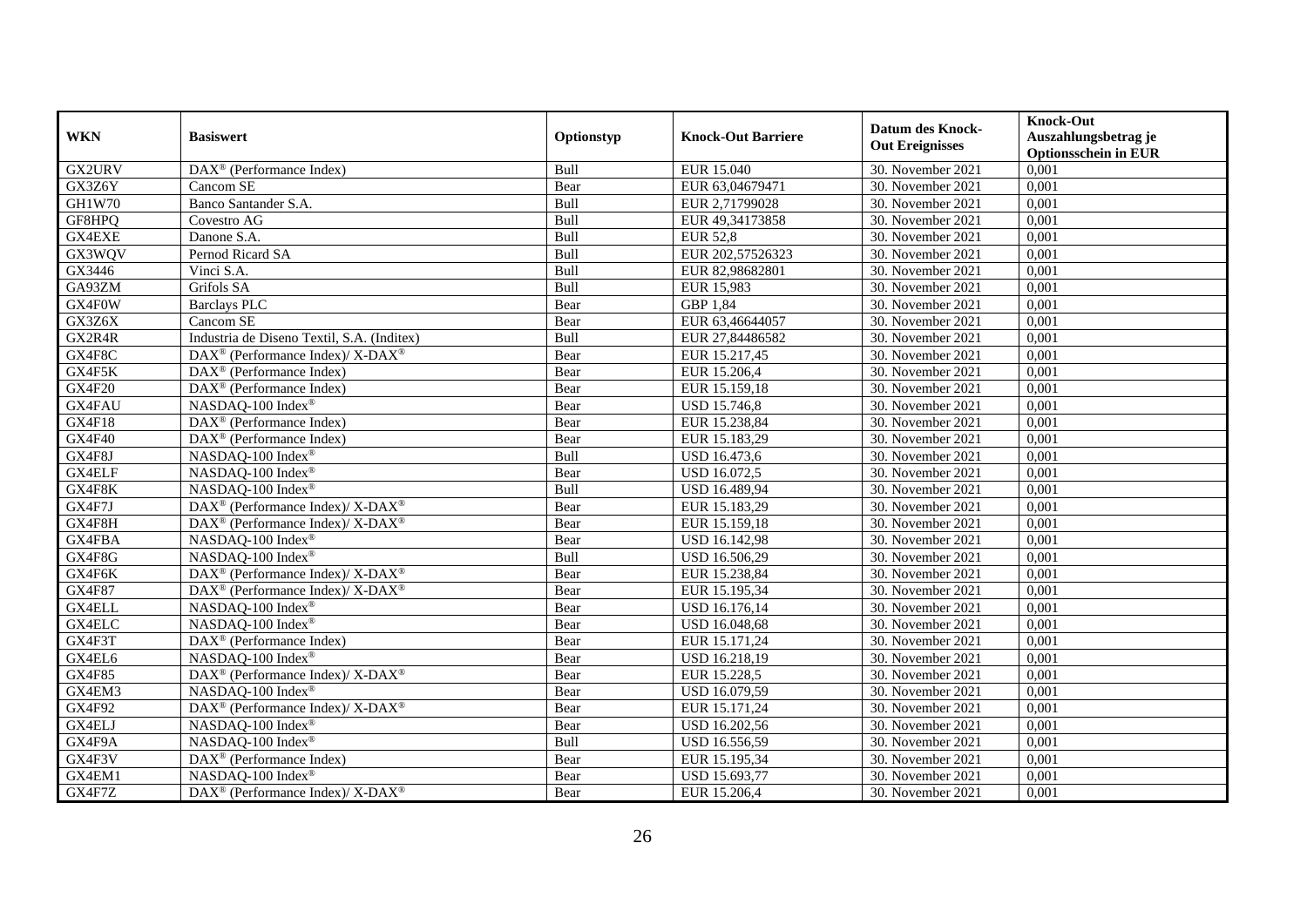|               |                                                            |            |                           | <b>Datum des Knock-</b> | <b>Knock-Out</b>            |
|---------------|------------------------------------------------------------|------------|---------------------------|-------------------------|-----------------------------|
| <b>WKN</b>    | <b>Basiswert</b>                                           | Optionstyp | <b>Knock-Out Barriere</b> | <b>Out Ereignisses</b>  | Auszahlungsbetrag je        |
|               |                                                            |            |                           |                         | <b>Optionsschein in EUR</b> |
| GX4F48        | DAX <sup>®</sup> (Performance Index)                       | Bear       | EUR 15.217,45             | 30. November 2021       | 0,001                       |
| <b>GX4ELX</b> | NASDAQ-100 Index®                                          | Bear       | USD 15.852,85             | 30. November 2021       | 0,001                       |
| <b>GX4ELY</b> | NASDAQ-100 Index®                                          | Bear       | USD 15.969,1              | 30. November 2021       | 0,001                       |
| GX4F8V        | NASDAQ-100 Index®                                          | Bull       | USD 16.413,04             | 30. November 2021       | 0,001                       |
| GX4F4R        | DAX <sup>®</sup> (Performance Index)                       | Bear       | EUR 15.228,5              | 30. November 2021       | 0,001                       |
| GX4F8X        | NASDAQ-100 Index®                                          | Bull       | USD 16.403,67             | 30. November 2021       | 0,001                       |
| <b>GX4ELN</b> | NASDAQ-100 Index®                                          | Bear       | USD 16.186,79             | 30. November 2021       | 0,001                       |
| GX4ELB        | NASDAQ-100 Index®                                          | Bear       | USD 15.952,53             | 30. November 2021       | 0,001                       |
| GX4FB5        | NASDAQ-100 Index®                                          | Bear       | USD 16.009,08             | 30. November 2021       | 0,001                       |
| GX4ELW        | NASDAQ-100 Index®                                          | Bear       | USD 16.197,35             | 30. November 2021       | 0,001                       |
| GX4FB9        | NASDAQ-100 Index®                                          | Bull       | USD 16.370,17             | 30. November 2021       | 0,001                       |
| GX4FB6        | NASDAQ-100 Index®                                          | Bear       | <b>USD 16.148,75</b>      | 30. November 2021       | 0,001                       |
| GX4F95        | NASDAQ-100 Index®                                          | Bull       | USD 16.606,89             | 30. November 2021       | 0,001                       |
| GX4FB0        | NASDAQ-100 Index®                                          | Bull       | USD 16.355,81             | 30. November 2021       | 0,001                       |
| GX4F8M        | NASDAQ-100 Index®                                          | Bull       | USD 16.457,25             | 30. November 2021       | 0,001                       |
| GX4EM5        | NASDAQ-100 Index®                                          | Bear       | USD 16.159,83             | 30. November 2021       | 0,001                       |
| GX21DS        | 1 Feinunze Platin, Feinheit mind. 0,9995                   | Bull       | USD 942,136               | 30. November 2021       | 0,001                       |
| <b>GX4ELV</b> | NASDAO-100 Index <sup>®</sup>                              | Bear       | <b>USD 16.119.3</b>       | 30. November 2021       | 0,001                       |
| GX1J2G        | ICE Brent Crude Oil Future (Generic Front Month<br>Future) | Bull       | <b>USD 69,82</b>          | 30. November 2021       | 0,001                       |
| <b>GX4FAX</b> | NASDAQ-100 Index®                                          | Bull       | USD 16.362,99             | 30. November 2021       | 0,001                       |
| GX4EM0        | NASDAQ-100 Index®                                          | Bear       | USD 16.113,23             | 30. November 2021       | 0,001                       |
| GX4F8U        | NASDAQ-100 Index®                                          | Bull       | USD 16.422,41             | 30. November 2021       | 0,001                       |
| GX4EL7        | NASDAQ-100 Index®                                          | Bear       | USD 16.125,38             | 30. November 2021       | 0,001                       |
| <b>GX4ELH</b> | NASDAQ-100 Index®                                          | Bear       | USD 16.170,75             | 30. November 2021       | 0,001                       |
| <b>GX4ELM</b> | NASDAQ-100 Index®                                          | Bear       | USD 16.086,67             | 30. November 2021       | 0,001                       |
| <b>GX4ELG</b> | NASDAQ-100 Index®                                          | Bear       | USD 16.212,99             | 30. November 2021       | 0,001                       |
| GX4EL8        | NASDAQ-100 Index®                                          | Bear       | USD 15.985,68             | 30. November 2021       | 0,001                       |
| GX4FAG        | NASDAQ-100 Index®                                          | Bull       | USD 16.335,49             | 30. November 2021       | 0,001                       |
| GX4ELT        | NASDAQ-100 Index®                                          | Bear       | USD 15.799,82             | 30. November 2021       | 0,001                       |
| GX4ESF        | The Walt Disney Company                                    | Bull       | <b>USD 146,79</b>         | 30. November 2021       | 0,001                       |
| GX4FAY        | NASDAO-100 Index®                                          | Bull       | USD 16.348,64             | 30. November 2021       | 0,001                       |
| <b>GX1KXH</b> | Alibaba Group Holding Limited                              | Bull       | <b>USD 129,793</b>        | 30. November 2021       | 0,001                       |
| <b>GX2ALM</b> | Kinder Morgan Inc.                                         | Bull       | USD 15,77136072           | 30. November 2021       | 0,001                       |
| <b>GX4ELE</b> | NASDAQ-100 Index®                                          | Bear       | USD 16.093,75             | 30. November 2021       | 0,001                       |
| GX13BN        | Baxter International Inc.                                  | Bull       | USD 75,82292552           | 30. November 2021       | 0,001                       |
| GX4EW2        | Danone S.A.                                                | Bull       | EUR 51,96                 | 30. November 2021       | 0,001                       |
| GX4F09        | TransDigm Group Incorporated                               | Bear       | <b>USD 577,61</b>         | 30. November 2021       | 0,001                       |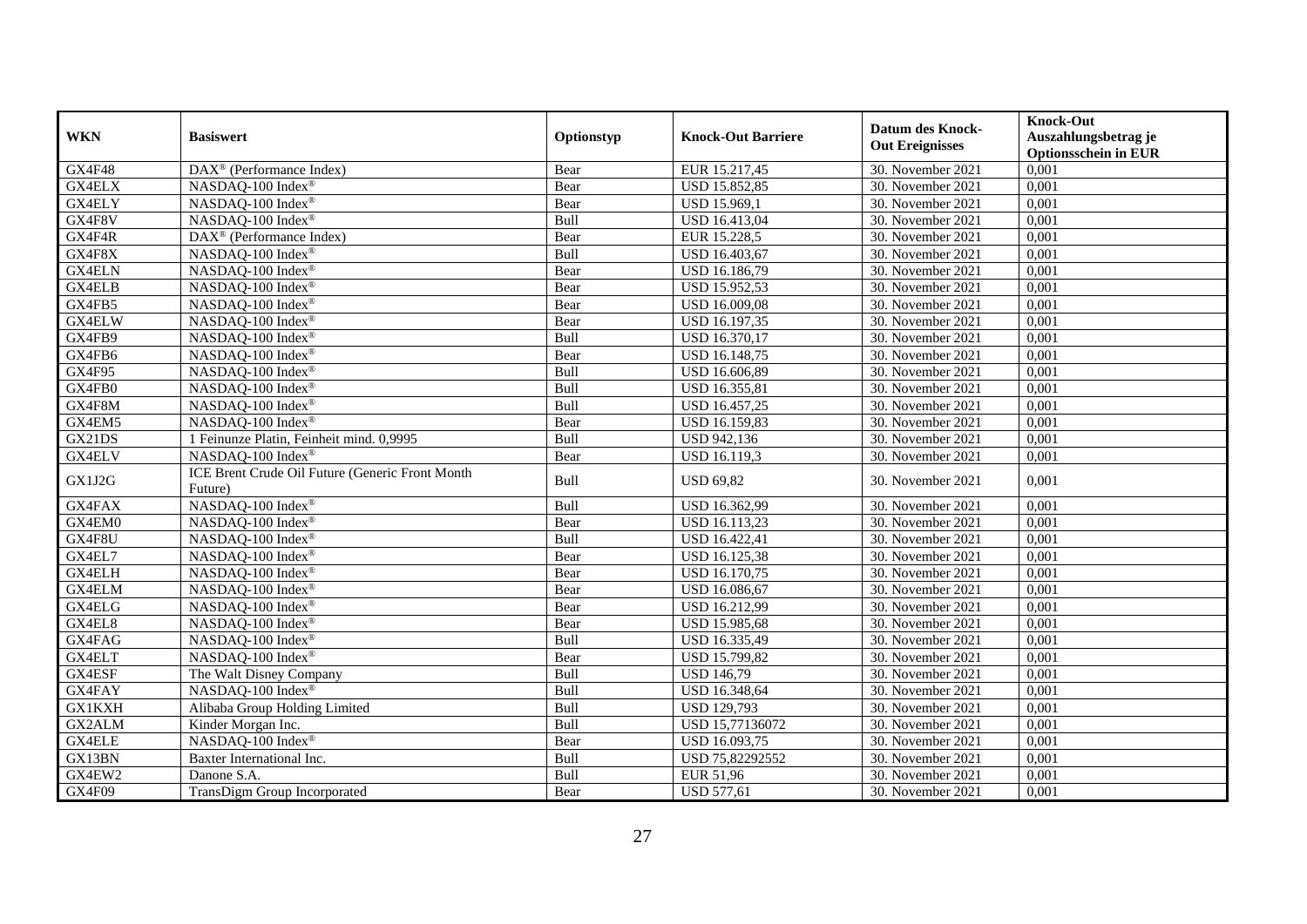| <b>WKN</b>    | <b>Basiswert</b>                    | Optionstyp | <b>Knock-Out Barriere</b> | <b>Datum des Knock-</b><br><b>Out Ereignisses</b> | <b>Knock-Out</b><br>Auszahlungsbetrag je<br><b>Optionsschein in EUR</b> |
|---------------|-------------------------------------|------------|---------------------------|---------------------------------------------------|-------------------------------------------------------------------------|
| GX4EM2        | NASDAQ-100 Index®                   | Bear       | USD 16.064,56             | 30. November 2021                                 | 0,001                                                                   |
| GX4FAV        | NASDAQ-100 Index®                   | Bull       | USD 16.342,06             | 30. November 2021                                 | 0,001                                                                   |
| <b>GX4ELS</b> | NASDAQ-100 Index®                   | Bear       | USD 16.100,24             | 30. November 2021                                 | $0,\overline{001}$                                                      |
| <b>GX4ELK</b> | NASDAQ-100 Index®                   | Bear       | USD 16.181,52             | 30. November 2021                                 | 0,001                                                                   |
| GX4F8N        | NASDAQ-100 Index®                   | Bull       | USD 16.445,64             | 30. November 2021                                 | 0,001                                                                   |
| GX4FB3        | NASDAQ-100 Index®                   | Bear       | USD 16.020,78             | 30. November 2021                                 | 0,001                                                                   |
| GX4ELR        | NASDAQ-100 Index®                   | Bear       | USD 16.207,78             | 30. November 2021                                 | 0,001                                                                   |
| GX3W7F        | FleetCor Technologies, Inc.         | Bull       | <b>USD 210,999</b>        | 30. November 2021                                 | 0,001                                                                   |
| GX4ETF        | Caterpillar Inc.                    | Bull       | <b>USD 194,58</b>         | 30. November 2021                                 | 0,001                                                                   |
| GX4ET2        | Caterpillar Inc.                    | Bull       | <b>USD 195,64</b>         | 30. November 2021                                 | 0,001                                                                   |
| <b>GX4EVW</b> | Danone S.A.                         | Bull       | <b>EUR 52,38</b>          | 30. November 2021                                 | 0,001                                                                   |
| GH07HH        | Danone S.A.                         | Bull       | EUR 52,14872676           | 30. November 2021                                 | 0,001                                                                   |
| GX4EL9        | NASDAQ-100 Index®                   | Bear       | USD 16.106,74             | 30. November 2021                                 | 0,001                                                                   |
| GX4ELQ        | NASDAQ-100 Index®                   | Bear       | USD 15.935,95             | 30. November 2021                                 | 0,001                                                                   |
| GX27K6        | Cummins Inc.                        | Bull       | USD 216,05484204          | 30. November 2021                                 | 0,001                                                                   |
| GX4EM4        | NASDAQ-100 Index®                   | Bear       | USD 15.997,38             | 30. November 2021                                 | 0,001                                                                   |
| GX4EQA        | PayPal Holdings, Inc.               | Bull       | <b>USD 189,24</b>         | 30. November 2021                                 | 0,001                                                                   |
| <b>GX4ELZ</b> | NASDAO-100 Index®                   | Bear       | <b>USD 16.192.07</b>      | 30. November 2021                                 | 0,001                                                                   |
| GX3ZAS        | Global Payments Inc.                | Bull       | <b>USD 119,269</b>        | 30. November 2021                                 | 0,001                                                                   |
| GX1T2X        | MasterCard Incorporated             | Bull       | USD 314,05834645          | 30. November 2021                                 | 0,001                                                                   |
| GX4ELA        | NASDAQ-100 Index®                   | Bear       | USD 16.039,38             | 30. November 2021                                 | 0,001                                                                   |
| GX4EL5        | NASDAQ-100 Index®                   | Bear       | <b>USD 16.030,08</b>      | 30. November 2021                                 | 0,001                                                                   |
| GX4FAS        | NASDAQ-100 Index®                   | Bear       | USD 16.131,45             | 30. November 2021                                 | 0,001                                                                   |
| GX4EQH        | PayPal Holdings, Inc.               | Bull       | <b>USD 188,28</b>         | 30. November 2021                                 | 0,001                                                                   |
| GX4FB4        | NASDAQ-100 Index®                   | Bear       | USD 16.154,29             | 30. November 2021                                 | 0,001                                                                   |
| GX4ENQ        | DENTSPLY SIRONA Inc.                | Bull       | <b>USD 49,01</b>          | 30. November 2021                                 | 0,001                                                                   |
| GX4ELU        | NASDAQ-100 Index®                   | Bear       | USD 16.056,62             | 30. November 2021                                 | 0,001                                                                   |
| GX4ELP        | NASDAQ-100 Index®                   | Bear       | USD 16.165,37             | 30. November 2021                                 | 0,001                                                                   |
| GX4FB1        | NASDAQ-100 Index®                   | Bear       | USD 16.137,21             | 30. November 2021                                 | 0,001                                                                   |
| GX25RB        | <b>Bristol-Myers Squibb Company</b> | Bull       | USD 54,20358943           | 30. November 2021                                 | 0,001                                                                   |
| GX37BN        | MasterCard Incorporated             | Bull       | USD 318,25020605          | 30. November 2021                                 | 0,001                                                                   |
| GX4FB7        | NASDAQ-100 Index®                   | Bull       | USD 16.328,92             | 30. November 2021                                 | 0,001                                                                   |
| GX4F9M        | NASDAQ-100 Index®                   | Bull       | USD 16.657,2              | 30. November 2021                                 | 0,001                                                                   |
| <b>GX4F81</b> | NASDAQ-100 Index®                   | Bull       | USD 16.386,26             | 30. November 2021                                 | 0,001                                                                   |
| GX4F8Y        | NASDAQ-100 Index®                   | Bull       | USD 16.394,3              | 30. November 2021                                 | 0,001                                                                   |
| GX4ET7        | The Walt Disney Company             | Bull       | <b>USD 146,05</b>         | 30. November 2021                                 | 0,001                                                                   |
| GX4F03        | Geberit AG                          | Bear       | CHF 706,55                | 30. November 2021                                 | 0,001                                                                   |
| GH07HJ        | Danone S.A.                         | Bull       | EUR 51,87175335           | 30. November 2021                                 | 0,001                                                                   |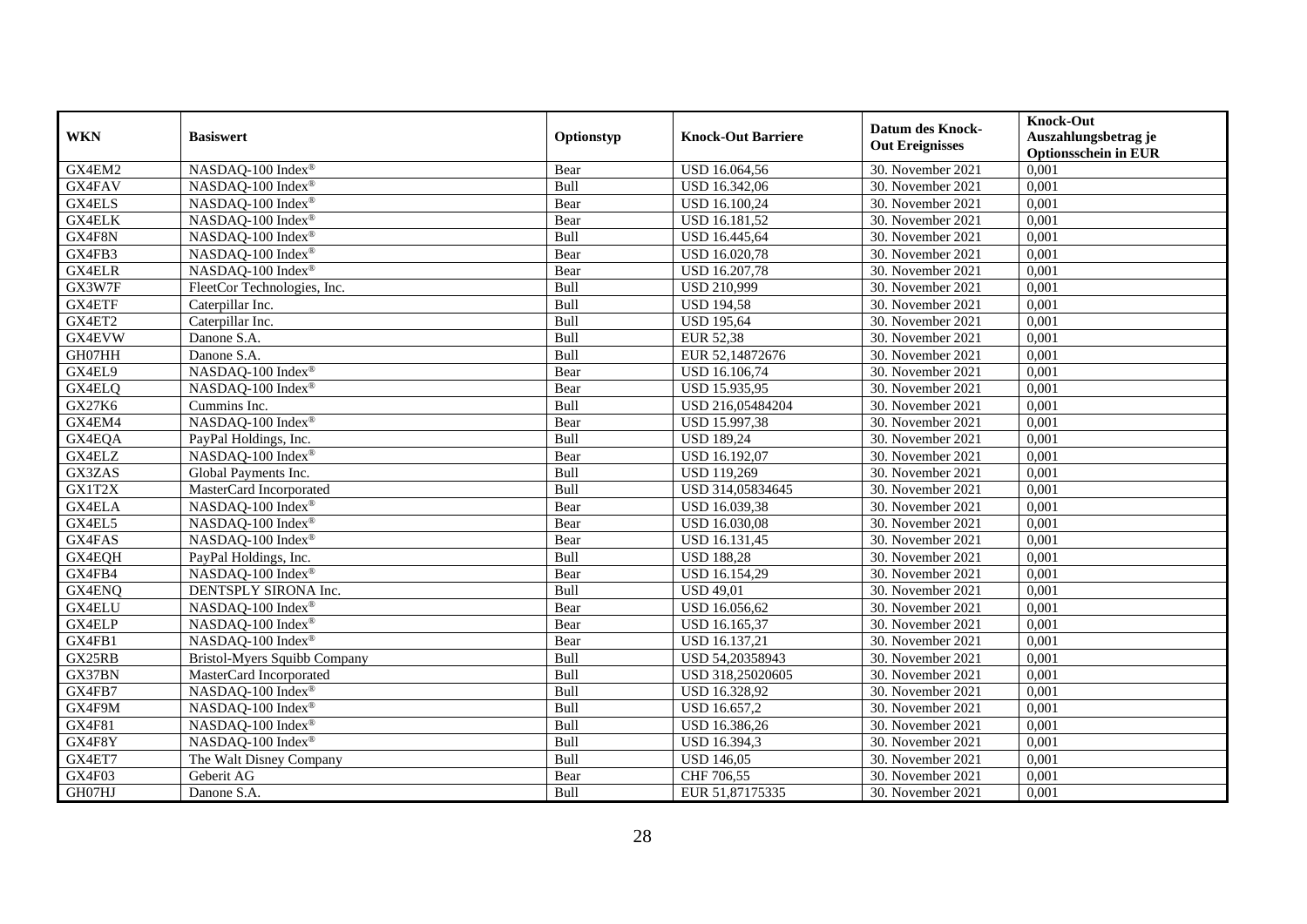| <b>WKN</b>    | <b>Basiswert</b>                                        | Optionstyp | <b>Knock-Out Barriere</b> | <b>Datum des Knock-</b><br><b>Out Ereignisses</b> | <b>Knock-Out</b><br>Auszahlungsbetrag je<br><b>Optionsschein in EUR</b> |
|---------------|---------------------------------------------------------|------------|---------------------------|---------------------------------------------------|-------------------------------------------------------------------------|
| GX4ETY        | Caterpillar Inc.                                        | Bull       | <b>USD 196,69</b>         | 30. November 2021                                 | 0,001                                                                   |
| GX4F8W        | NASDAQ-100 Index®                                       | Bull       | USD 16.434,02             | 30. November 2021                                 | 0,001                                                                   |
| GX4ELD        | NASDAQ-100 Index®                                       | Bear       | USD 15.908,25             | 30. November 2021                                 | 0,001                                                                   |
| GX4FAW        | NASDAQ-100 Index®                                       | Bull       | USD 16.370,17             | 30. November 2021                                 | 0,001                                                                   |
| GX4FB2        | NASDAQ-100 Index®                                       | Bear       | USD 15.880,55             | 30. November 2021                                 | 0,001                                                                   |
| GX4FAT        | NASDAQ-100 Index®                                       | Bull       | USD 16.378,21             | 30. November 2021                                 | 0,001                                                                   |
| <b>GX4EYC</b> | Citigroup Inc.                                          | Bull       | <b>USD 65,25</b>          | 30. November 2021                                 | 0,001                                                                   |
| GX4ER0        | The Walt Disney Company                                 | Bull       | <b>USD 147,54</b>         | 30. November 2021                                 | 0,001                                                                   |
| <b>GX344X</b> | <b>State Street Corporation</b>                         | Bull       | USD 91,51779759           | 30. November 2021                                 | 0,001                                                                   |
| GX4EYE        | Citigroup Inc.                                          | Bull       | <b>USD 64,54</b>          | 30. November 2021                                 | 0,001                                                                   |
| GX3ZC4        | Tesla Inc                                               | Bear       | USD 1.146,6631254         | 30. November 2021                                 | 0,001                                                                   |
| GX4ETT        | Caterpillar Inc.                                        | Bull       | <b>USD 197,75</b>         | 30. November 2021                                 | 0,001                                                                   |
| GX3ZCB        | Tesla Inc                                               | Bear       | USD 1.152,07676651        | 30. November 2021                                 | 0,001                                                                   |
| GX4EYJ        | Delta Air Lines, Inc.                                   | Bull       | <b>USD 36.06</b>          | 30. November 2021                                 | 0,001                                                                   |
| GX36Y4        | Twitter, Inc.                                           | Bull       | USD 45,13157271           | 30. November 2021                                 | 0,001                                                                   |
| GX2GTB        | The Hartford Financial Services Group, Inc.             | Bull       | USD 67,74070461           | 30. November 2021                                 | 0,001                                                                   |
| GX4EQF        | PayPal Holdings, Inc.                                   | Bull       | <b>USD 187,32</b>         | 30. November 2021                                 | 0,001                                                                   |
| <b>GX3RTF</b> | Advanced Micro Devices, Inc.                            | Bear       | USD 162,55290961          | 30. November 2021                                 | 0,001                                                                   |
| GX2KFY        | AT&T Inc.                                               | Bull       | USD 23,38468898           | 30. November 2021                                 | 0,001                                                                   |
| GX3ZCK        | Tesla Inc                                               | Bear       | USD 1.157,5303607         | 30. November 2021                                 | 0,001                                                                   |
| GH9F69        | DTE Energy Company                                      | Bull       | USD 109,91534137          | 30. November 2021                                 | 0,001                                                                   |
| GX4F2E        | DAX <sup>®</sup> (Performance Index)                    | Bear       | EUR 15.249,18             | 30. November 2021                                 | 0,001                                                                   |
| <b>GX4F77</b> | DAX <sup>®</sup> (Performance Index)/X-DAX <sup>®</sup> | Bear       | EUR 15.249,18             | 30. November 2021                                 | 0,001                                                                   |
| GX3YT2        | <b>QUALCOMM</b> Incorporated                            | Bear       | USD 184,76575364          | 30. November 2021                                 | 0,001                                                                   |
| <b>GX3ZEA</b> | Apple Inc.                                              | Bear       | USD 162,46341547          | 30. November 2021                                 | 0,001                                                                   |
| GX4MK4        | Chipotle Mexican Grill, Inc.                            | Bull       | USD 1.666,88574362        | 30. November 2021                                 | 0,001                                                                   |
| GX3ZAE        | Lam Research Corporation                                | Bear       | USD 686,91525919          | 30. November 2021                                 | 0,001                                                                   |
| GX3ZCZ        | Tesla Inc                                               | Bear       | USD 1.162,94400181        | 30. November 2021                                 | 0,001                                                                   |
| GX2GT3        | The Hartford Financial Services Group, Inc.             | Bull       | USD 67,16809286           | 30. November 2021                                 | 0,001                                                                   |
| GH6REX        | <b>Discover Financial Services</b>                      | Bull       | USD 110,88452639          | 30. November 2021                                 | 0,001                                                                   |
| GH8LSN        | Advanced Micro Devices, Inc.                            | Bear       | USD 163,8886121           | 30. November 2021                                 | 0,001                                                                   |
| <b>GX0FAN</b> | Emerson Electric Co.                                    | Bull       | USD 89,67315687           | 30. November 2021                                 | 0,001                                                                   |
| GF6B21        | MasterCard Incorporated                                 | Bull       | USD 317,4714301           | 30. November 2021                                 | 0,001                                                                   |
| GX3XDV        | NASDAQ-100 Index®                                       | Bear       | <b>USD 16.436,07</b>      | 30. November 2021                                 | 0,001                                                                   |
| GX3ZEJ        | Apple Inc.                                              | Bear       | USD 161,66374321          | 30. November 2021                                 | 0,001                                                                   |
| GH5LBL        | Altria Group, Inc.                                      | Bull       | USD 42,98289149           | 30. November 2021                                 | 0,001                                                                   |
| GH4VQA        | Medtronic, PLC                                          | Bull       | USD 108,68625166          | 30. November 2021                                 | 0,001                                                                   |
| GX3RMD        | Microchip Technology Incorporated                       | Bear       | USD 85,48309026           | 30. November 2021                                 | 0,001                                                                   |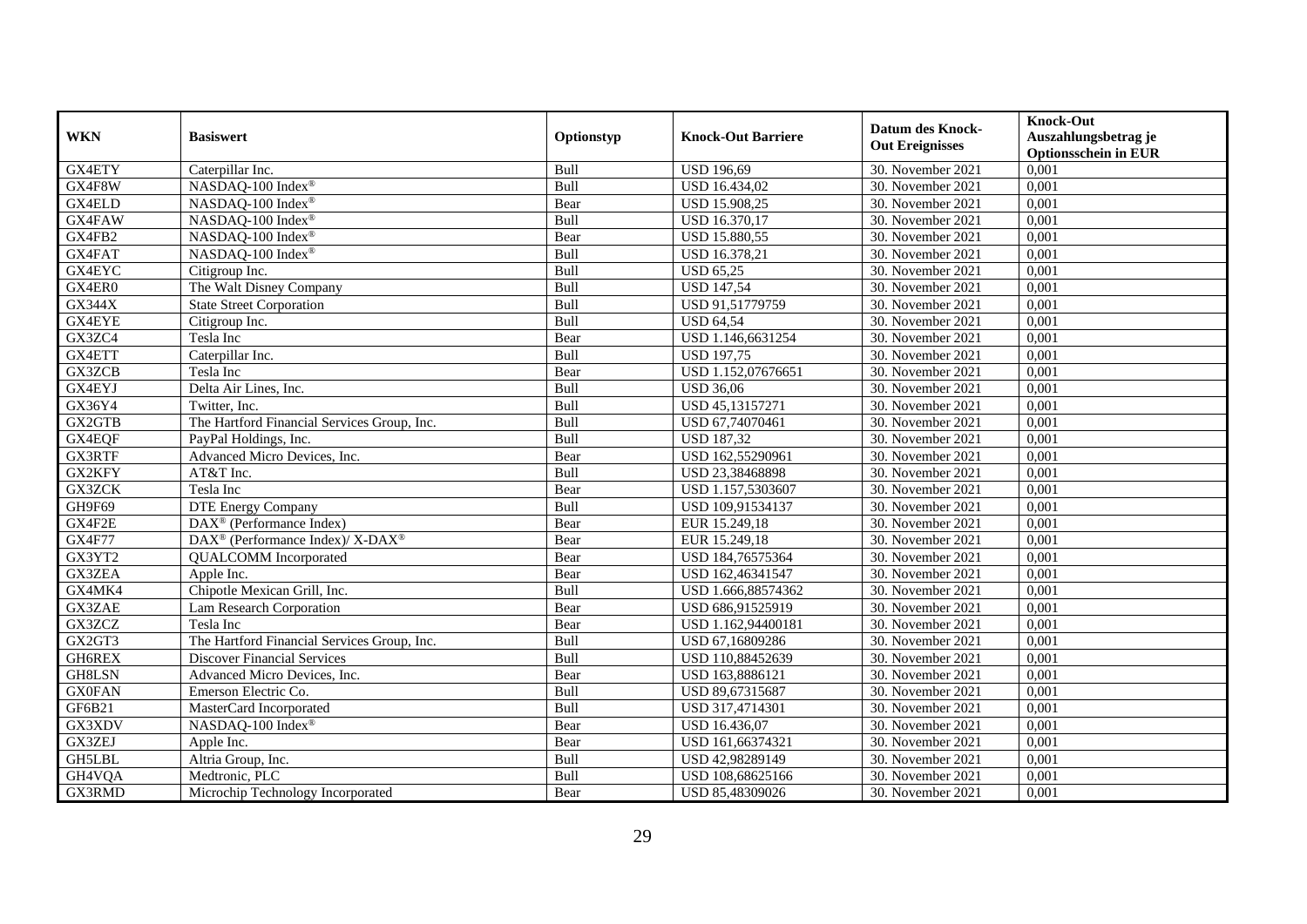| <b>WKN</b>    | <b>Basiswert</b>                                         | Optionstyp | <b>Knock-Out Barriere</b> | <b>Datum des Knock-</b><br><b>Out Ereignisses</b> | <b>Knock-Out</b><br>Auszahlungsbetrag je<br><b>Optionsschein in EUR</b> |
|---------------|----------------------------------------------------------|------------|---------------------------|---------------------------------------------------|-------------------------------------------------------------------------|
| GX3Z90        | Palo Alto Networks, Inc.                                 | Bear       | USD 555,43933402          | 30. November 2021                                 | 0,001                                                                   |
| GC26TM        | Bristol-Myers Squibb Company                             | Bull       | USD 54,06575106           | 30. November 2021                                 | 0,001                                                                   |
| GF71J5        | AT&T Inc.                                                | Bull       | USD 23,4894628            | 30. November 2021                                 | 0,001                                                                   |
| GX3UY1        | Hermes International                                     | Bear       | EUR 1.672,01781524        | 30. November 2021                                 | 0,001                                                                   |
| GX0M5W        | Cigna Corporation                                        | Bull       | USD 194,20128814          | 30. November 2021                                 | 0,001                                                                   |
| GX4F1M        | DAX <sup>®</sup> (Performance Index)                     | Bear       | EUR 15.259,51             | 30. November 2021                                 | 0,001                                                                   |
| GX3XDT        | NASDAQ-100 Index®                                        | Bear       | <b>USD 16.444,9</b>       | 30. November 2021                                 | 0,001                                                                   |
| <b>GX4F78</b> | DAX <sup>®</sup> (Performance Index)/ X-DAX <sup>®</sup> | Bear       | EUR 15.259,51             | 30. November 2021                                 | 0,001                                                                   |
| GX3XDY        | NASDAQ-100 Index®                                        | Bear       | USD 16.453,72             | 30. November 2021                                 | 0,001                                                                   |
| GX3ZG4        | ASML Holding N.V.                                        | Bear       | EUR 720,98181052          | 30. November 2021                                 | 0,001                                                                   |
| GX37CR        | MasterCard Incorporated                                  | Bull       | USD 311,64567493          | 30. November 2021                                 | 0,001                                                                   |
| GX27KD        | Cummins Inc.                                             | Bull       | USD 213,50958677          | 30. November 2021                                 | 0,001                                                                   |
| GX3LYS        | Beyond Meat, Inc.                                        | Bull       | USD 72,42756024           | 30. November 2021                                 | 0,001                                                                   |
| GX39LL        | Activision Blizzard, Inc.                                | Bull       | USD 59,62744823           | 30. November 2021                                 | 0,001                                                                   |
| GX4ET4        | The Walt Disney Company                                  | Bull       | <b>USD 145,3</b>          | 30. November 2021                                 | 0,001                                                                   |
| <b>GX3ZEK</b> | Apple Inc.                                               | Bear       | USD 164,06275999          | 30. November 2021                                 | 0,001                                                                   |
| <b>GX244S</b> | Zimmer Biomet Holdings Inc                               | Bull       | USD 122,10997818          | 30. November 2021                                 | 0,001                                                                   |
| GX3YU4        | <b>QUALCOMM</b> Incorporated                             | Bear       | USD 186,56464134          | 30. November 2021                                 | 0,001                                                                   |
| GX4B2X        | Church & Dwight Co.                                      | Bull       | USD 92,06630342           | 30. November 2021                                 | 0,001                                                                   |
| <b>GX3RJR</b> | Xilinx Inc.                                              | Bear       | USD 237,55829709          | 30. November 2021                                 | 0,001                                                                   |
| GX4EY6        | Citigroup Inc.                                           | Bull       | <b>USD 63,84</b>          | 30. November 2021                                 | 0,001                                                                   |
| GH9F4L        | <b>Synchrony Financial</b>                               | Bull       | USD 45,35891385           | 30. November 2021                                 | 0,001                                                                   |
| GF620Z        | Twitter, Inc.                                            | Bull       | USD 44,79156016           | 30. November 2021                                 | 0,001                                                                   |
| GX3YTT        | <b>QUALCOMM</b> Incorporated                             | Bear       | USD 185,66519749          | 30. November 2021                                 | 0,001                                                                   |
| GF6B23        | MasterCard Incorporated                                  | Bull       | USD 312,07686565          | 30. November 2021                                 | 0,001                                                                   |
| GX3ZEB        | Apple Inc.                                               | Bear       | USD 163,26308774          | 30. November 2021                                 | 0,001                                                                   |
| GX2438        | <b>Sysco Corporation</b>                                 | Bull       | USD 71,49137754           | 30. November 2021                                 | 0,001                                                                   |
| GH6R5A        | Charter Communications, Inc.                             | Bull       | USD 660,99183676          | 30. November 2021                                 | 0,001                                                                   |
| GF6DRZ        | <b>BIOGEN INC.</b>                                       | Bull       | USD 231,75949259          | 30. November 2021                                 | 0,001                                                                   |
| <b>GX1NYM</b> | <b>BHP Group PLC</b>                                     | Bear       | GBP 20.70540268           | 30. November 2021                                 | 0,001                                                                   |
| GX4EN8        | Keysight Technologies, Inc                               | Bear       | <b>USD 196,62</b>         | 30. November 2021                                 | 0,001                                                                   |
| GX4F1C        | DAX <sup>®</sup> (Performance Index)                     | Bear       | EUR 15.269,33             | 30. November 2021                                 | 0,001                                                                   |
| GX4F1N        | $\overline{\text{DAX}^{\otimes}}$ (Performance Index)    | Bear       | EUR 15.279,14             | 30. November 2021                                 | 0,001                                                                   |
| GX4F6X        | DAX <sup>®</sup> (Performance Index)/ X-DAX <sup>®</sup> | Bear       | EUR 15.269,33             | 30. November 2021                                 | 0,001                                                                   |
| GX4F7C        | DAX <sup>®</sup> (Performance Index)/ X-DAX <sup>®</sup> | Bear       | EUR 15.279,14             | 30. November 2021                                 | 0,001                                                                   |
| GX4FAF        | NASDAQ-100 Index®                                        | Bull       | USD 16.233,81             | 30. November 2021                                 | 0,001                                                                   |
| GX4F9E        | NASDAQ-100 Index®                                        | Bull       | USD 16.148,75             | 30. November 2021                                 | 0,001                                                                   |
| GX3AMU        | Dow Jones Industrial Average <sup>®</sup> Index          | Bull       | USD 34.614,55059889       | 30. November 2021                                 | 0,001                                                                   |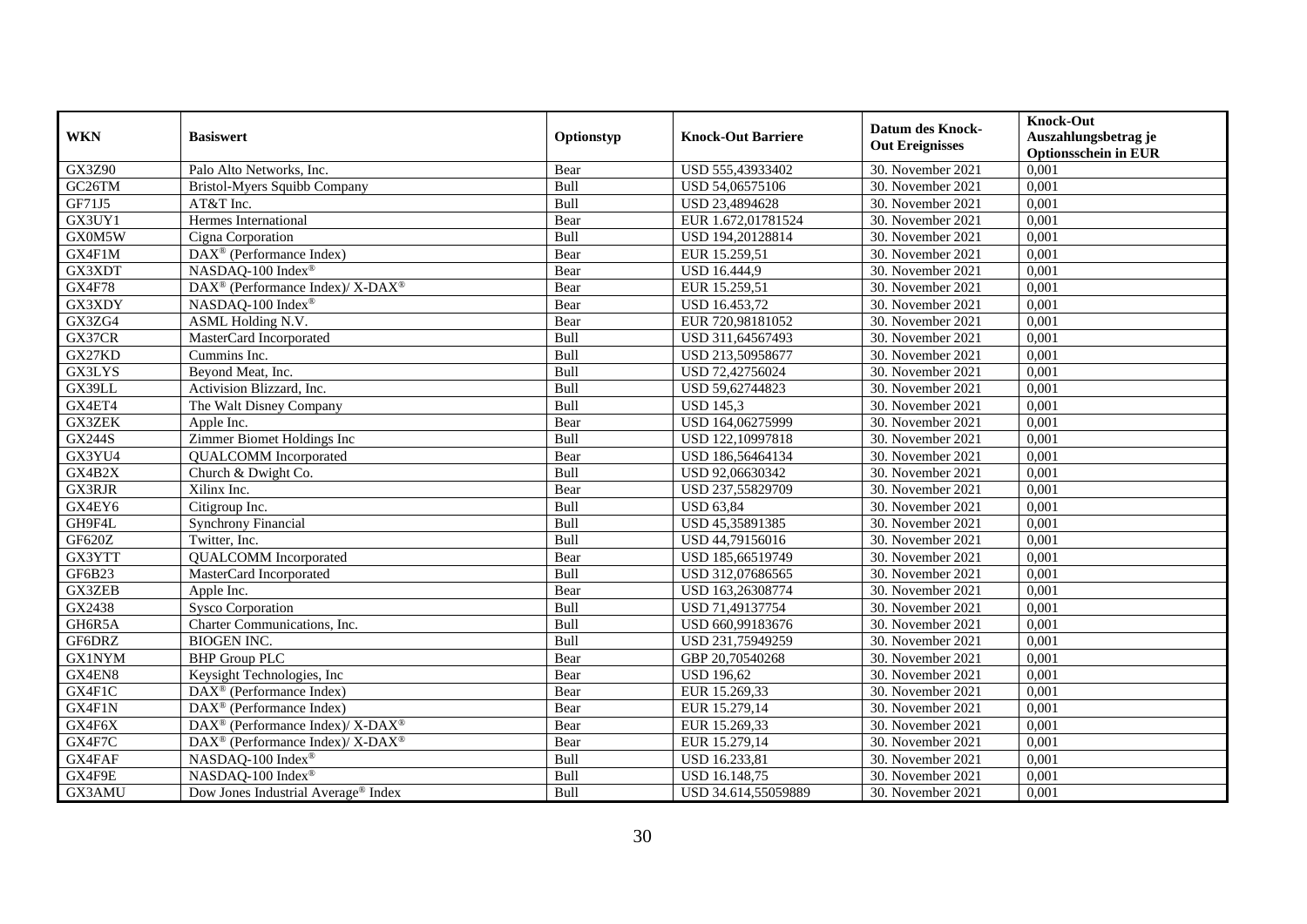|            |                                     |            |                           | <b>Datum des Knock-</b> | <b>Knock-Out</b>            |
|------------|-------------------------------------|------------|---------------------------|-------------------------|-----------------------------|
| <b>WKN</b> | <b>Basiswert</b>                    | Optionstyp | <b>Knock-Out Barriere</b> | <b>Out Ereignisses</b>  | Auszahlungsbetrag je        |
|            |                                     |            |                           |                         | <b>Optionsschein in EUR</b> |
| GX4FAE     | NASDAQ-100 Index®                   | Bull       | USD 16.244,26             | 30. November 2021       | 0,001                       |
| GX4FAR     | NASDAQ-100 Index®                   | Bull       | USD 16.293,08             | 30. November 2021       | 0,001                       |
| GX4F9P     | NASDAQ-100 Index®                   | Bull       | USD 16.218,19             | 30. November 2021       | 0,001                       |
| GX4F9X     | $NASDAQ-100$ Index <sup>®</sup>     | Bull       | USD 16.192,07             | 30. November 2021       | 0,001                       |
| GX4F9S     | NASDAQ-100 Index®                   | Bull       | USD 16.228,59             | 30. November 2021       | 0,001                       |
| GX4F9W     | NASDAQ-100 Index®                   | Bull       | <b>USD 16.207,78</b>      | 30. November 2021       | 0,001                       |
| GX4FAZ     | NASDAQ-100 Index®                   | Bull       | USD 16.304,71             | 30. November 2021       | 0,001                       |
| GX4FAA     | NASDAQ-100 Index®                   | Bull       | USD 16.260,14             | 30. November 2021       | 0,001                       |
| GX4F9Z     | NASDAQ-100 Index®                   | Bull       | USD 16.293,08             | 30. November 2021       | 0,001                       |
| GX4FAN     | NASDAQ-100 Index®                   | Bull       | USD 16.310,52             | 30. November 2021       | 0,001                       |
| GX4FAJ     | NASDAQ-100 Index®                   | Bull       | USD 16.228,59             | 30. November 2021       | 0,001                       |
| GX3AN7     | Dow Jones Industrial Average® Index | Bull       | USD 34.738,51049376       | 30. November 2021       | 0,001                       |
| GX4F9Q     | NASDAQ-100 Index®                   | Bull       | USD 16.212,99             | 30. November 2021       | 0,001                       |
| GX4FAB     | NASDAQ-100 Index <sup>®</sup>       | Bull       | USD 16.239,04             | 30. November 2021       | 0,001                       |
| GX4FAP     | NASDAQ-100 Index®                   | Bull       | USD 16.276,36             | 30. November 2021       | 0,001                       |
| GX4FA2     | NASDAQ-100 Index®                   | Bull       | USD 16.181,52             | 30. November 2021       | 0,001                       |
| GX4FAD     | NASDAQ-100 Index®                   | Bull       | USD 16.265,54             | 30. November 2021       | 0,001                       |
| GX4F9R     | NASDAQ-100 Index <sup>®</sup>       | Bull       | USD 16.159,83             | 30. November 2021       | 0,001                       |
| GX4FA8     | NASDAQ-100 Index®                   | Bull       | USD 16.254,84             | 30. November 2021       | 0,001                       |
| GX4FA1     | NASDAQ-100 Index®                   | Bull       | USD 16.197,35             | 30. November 2021       | 0,001                       |
| GX4F9V     | NASDAQ-100 Index®                   | Bull       | USD 16.202,56             | 30. November 2021       | 0,001                       |
| GX4F9U     | NASDAQ-100 Index®                   | Bull       | USD 16.186,79             | 30. November 2021       | 0,001                       |
| GX4FAM     | NASDAQ-100 Index®                   | Bull       | USD 16.322,79             | 30. November 2021       | 0,001                       |
| GX4FA9     | NASDAQ-100 Index®                   | Bull       | USD 16.270,95             | 30. November 2021       | 0,001                       |
| GX4F9B     | NASDAQ-100 Index <sup>®</sup>       | Bull       | USD 16.165,37             | 30. November 2021       | 0,001                       |
| GX4FA6     | NASDAQ-100 Index®                   | Bull       | USD 16.276,36             | 30. November 2021       | 0,001                       |
| GX4FB8     | NASDAQ-100 Index®                   | Bull       | USD 16.316,65             | 30. November 2021       | 0,001                       |
| GX4F9K     | NASDAQ-100 Index®                   | Bull       | USD 16.142,98             | 30. November 2021       | 0,001                       |
| GX3AP1     | Dow Jones Industrial Average® Index | Bull       | USD 34.579,16502659       | 30. November 2021       | 0,001                       |
| GX4F9H     | NASDAQ-100 Index®                   | Bull       | USD 16.137,21             | 30. November 2021       | 0,001                       |
| GX4FAQ     | NASDAQ-100 Index®                   | Bull       | USD 16.298,9              | 30. November 2021       | 0,001                       |
| GX4FA7     | NASDAQ-100 Index <sup>®</sup>       | Bull       | USD 16.223,39             | 30. November 2021       | 0,001                       |
| GX4FAL     | NASDAQ-100 Index®                   | Bull       | USD 16.310,52             | 30. November 2021       | 0,001                       |
| GX4FA3     | NASDAQ-100 Index®                   | Bull       | USD 16.287,51             | 30. November 2021       | 0,001                       |
| GX4F9Y     | NASDAQ-100 Index®                   | Bull       | USD 16.176,14             | 30. November 2021       | 0,001                       |
| GX4FAC     | NASDAQ-100 Index®                   | Bull       | USD 16.249,55             | 30. November 2021       | 0,001                       |
| GX3AMX     | Dow Jones Industrial Average® Index | Bull       | USD 34.685,41206404       | 30. November 2021       | 0,001                       |
| GX4FA0     | NASDAQ-100 Index®                   | Bull       | USD 16.281,93             | 30. November 2021       | 0,001                       |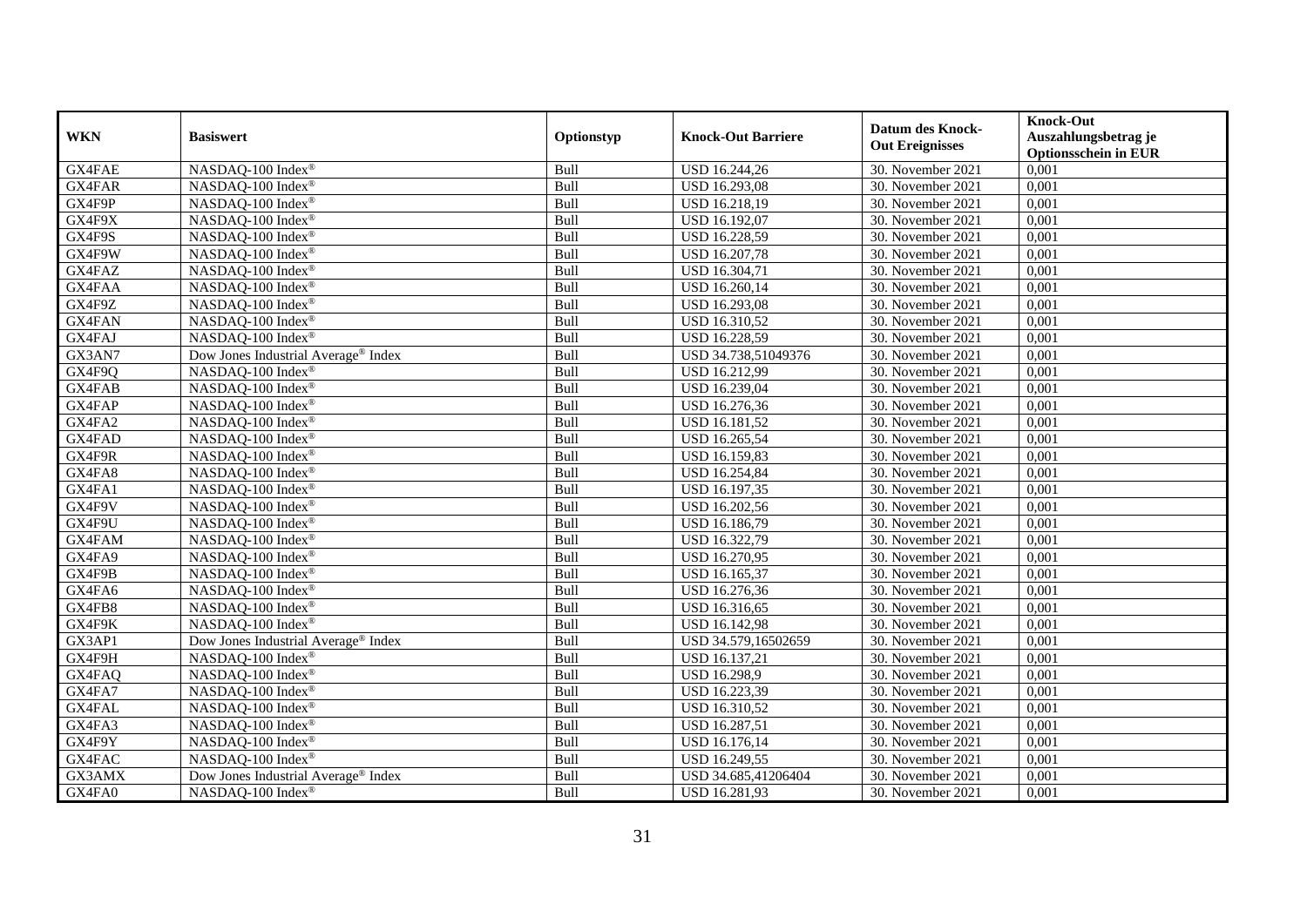|               | <b>Basiswert</b>                                | Optionstyp | <b>Knock-Out Barriere</b> | <b>Datum des Knock-</b><br><b>Out Ereignisses</b> | <b>Knock-Out</b>                                    |
|---------------|-------------------------------------------------|------------|---------------------------|---------------------------------------------------|-----------------------------------------------------|
| <b>WKN</b>    |                                                 |            |                           |                                                   | Auszahlungsbetrag je<br><b>Optionsschein in EUR</b> |
| GX4FA4        | NASDAQ-100 Index®                               | Bull       | USD 16.170,75             | 30. November 2021                                 | 0,001                                               |
| <b>GX488T</b> | Dow Jones Industrial Average® Index             | Bull       | USD 34.642,81515844       | 30. November 2021                                 | 0,001                                               |
| <b>GX4FAK</b> | NASDAQ-100 Index®                               | Bull       | USD 16.244,26             | 30. November 2021                                 | 0,001                                               |
| <b>GX488U</b> | Dow Jones Industrial Average <sup>®</sup> Index | Bull       | USD 34.714,32686001       | 30. November 2021                                 | 0,001                                               |
| GX3DLU        | S&P 500 <sup>®</sup> Index                      | Bull       | USD 4.585,77275218        | 30. November 2021                                 | 0,001                                               |
| GX12QM        | GBP/USD (WM-Fixing)                             | Bull       | <b>USD 1,32275</b>        | 30. November 2021                                 | 0,001                                               |
| GH44XF        | GBP/USD (WM-Fixing)                             | Bull       | <b>USD 1,32679</b>        | 30. November 2021                                 | 0,001                                               |
| GX4P6N        | Chipotle Mexican Grill, Inc.                    | Bull       | USD 1.653,06076344        | 30. November 2021                                 | 0,001                                               |
| GX4F9T        | NASDAQ-100 Index®                               | Bull       | USD 16.131,45             | 30. November 2021                                 | 0,001                                               |
| GX39LZ        | Temenos Group AG                                | Bull       | CHF 117,5890059           | 30. November 2021                                 | 0,001                                               |
| GX2EPG        | Alibaba Group Holding Limited                   | Bull       | <b>USD 128,08</b>         | 30. November 2021                                 | 0,001                                               |
| GX2EP8        | Alibaba Group Holding Limited                   | Bull       | <b>USD 128,797</b>        | 30. November 2021                                 | 0,001                                               |
| GX21PN        | Alibaba Group Holding Limited                   | Bull       | <b>USD 126,95</b>         | 30. November 2021                                 | 0,001                                               |
| GX4EQD        | PayPal Holdings, Inc.                           | Bull       | <b>USD 182,53</b>         | 30. November 2021                                 | 0.001                                               |
| GX4EQP        | PayPal Holdings, Inc.                           | Bull       | <b>USD 183,49</b>         | 30. November 2021                                 | 0,001                                               |
| GX3AMN        | Dow Jones Industrial Average <sup>®</sup> Index | Bull       | USD 34.543,66906251       | 30. November 2021                                 | 0,001                                               |
| GX4F9L        | NASDAQ-100 Index®                               | Bull       | USD 16.125,38             | 30. November 2021                                 | 0,001                                               |
| <b>GX4ENJ</b> | <b>DXC Technology Company</b>                   | Bull       | <b>USD 29,73</b>          | 30. November 2021                                 | 0,001                                               |
| GX39CM        | Altria Group, Inc.                              | Bull       | USD 42,65454728           | 30. November 2021                                 | 0,001                                               |
| GH6R5B        | Charter Communications, Inc.                    | Bull       | USD 657,23510228          | 30. November 2021                                 | 0,001                                               |
| GF535D        | Mercadolibre Inc.                               | Bull       | USD 1.211,17529299        | 30. November 2021                                 | 0,001                                               |
| GX39MX        | Activision Blizzard, Inc.                       | Bull       | USD 58,82519532           | 30. November 2021                                 | 0,001                                               |
| GX21EE        | 1 Feinunze Platin, Feinheit mind. 0,9995        | Bull       | <b>USD 939,621</b>        | 30. November 2021                                 | 0,001                                               |
| <b>GX4ERG</b> | The Walt Disney Company                         | Bull       | <b>USD 144,55</b>         | 30. November 2021                                 | 0,001                                               |
| GX4ET6        | Caterpillar Inc.                                | Bull       | <b>USD 193,53</b>         | 30. November 2021                                 | 0,001                                               |
| GX1QVU        | Beyond Meat, Inc.                               | Bull       | USD 71,38132904           | 30. November 2021                                 | 0,001                                               |
| <b>GX4EVZ</b> | Danone S.A.                                     | Bull       | EUR 51,54                 | 30. November 2021                                 | 0,001                                               |
| GX4F9G        | NASDAQ-100 Index®                               | Bull       | USD 16.154,29             | 30. November 2021                                 | 0,001                                               |
| GH07HL        | Danone S.A.                                     | Bull       | EUR 51,59477978           | 30. November 2021                                 | 0,001                                               |
| GF8BX6        | Snap Inc.                                       | Bull       | USD 47,49598758           | 30. November 2021                                 | 0,001                                               |
| GH81P4        | Emerson Electric Co.                            | Bull       | USD 88,52053846           | 30. November 2021                                 | 0,001                                               |
| GF5S8K        | Activision Blizzard, Inc.                       | Bull       | USD 59,39165758           | 30. November 2021                                 | 0,001                                               |
| GX3DLT        | S&P 500 <sup>®</sup> Index                      | Bull       | USD 4.581,0744011         | 30. November 2021                                 | 0,001                                               |
| GH2URH        | General Electric Company                        | Bull       | USD 95,51773339           | 30. November 2021                                 | 0,001                                               |
| GH6RF2        | <b>Discover Financial Services</b>              | Bull       | USD 108,8636167           | 30. November 2021                                 | 0,001                                               |
| GX2P7V        | Just Eat Takeaway.com N.V.                      | Bull       | EUR 55,4582221            | 30. November 2021                                 | 0,001                                               |
| GX4F9N        | NASDAQ-100 Index®                               | Bull       | USD 16.119,3              | 30. November 2021                                 | 0,001                                               |
| GX15XL        | Morgan Stanley                                  | Bull       | USD 94,31001986           | 30. November 2021                                 | 0,001                                               |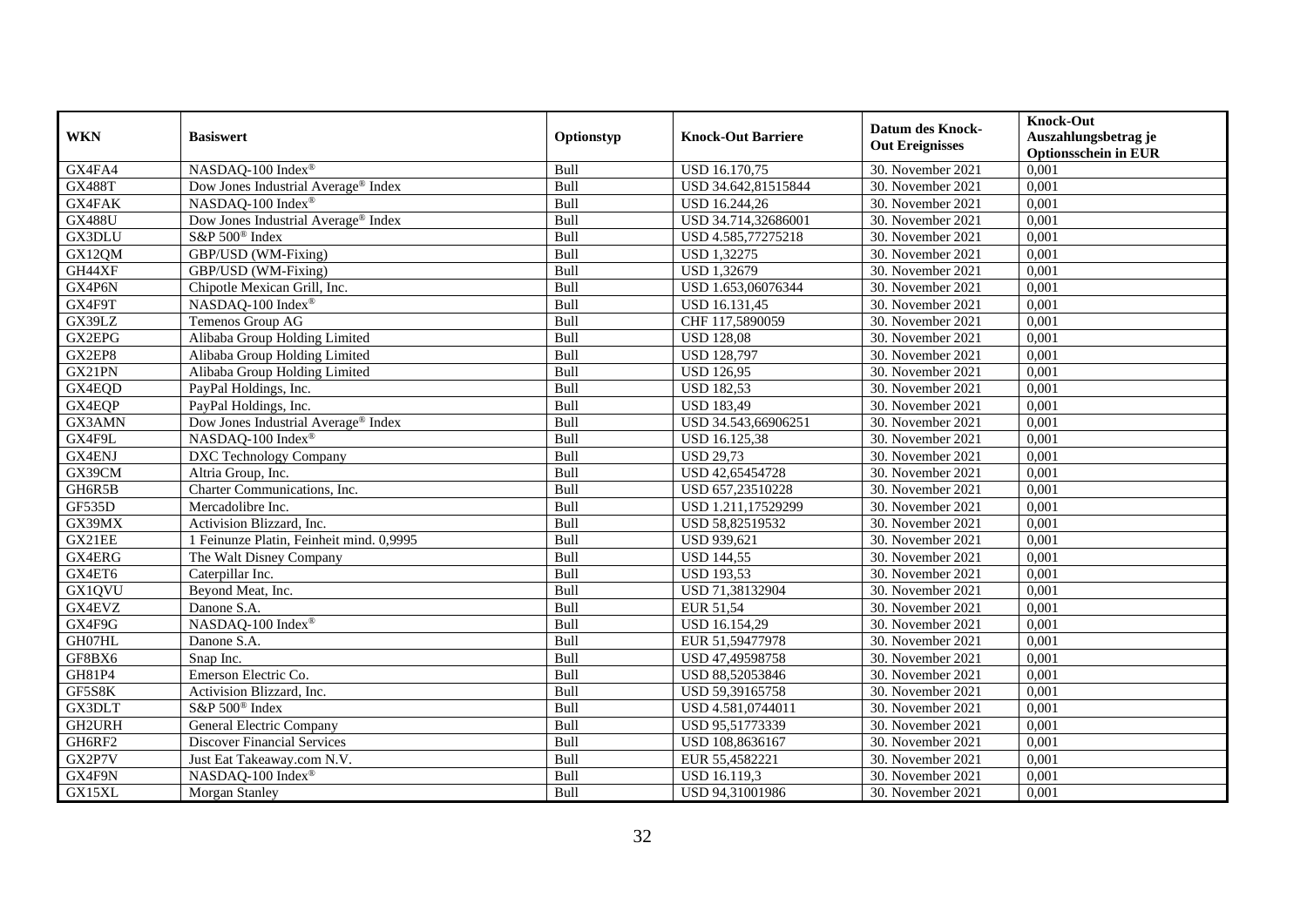| <b>WKN</b>    | <b>Basiswert</b>                                                    | Optionstyp | <b>Knock-Out Barriere</b> | <b>Datum des Knock-</b> | <b>Knock-Out</b>            |
|---------------|---------------------------------------------------------------------|------------|---------------------------|-------------------------|-----------------------------|
|               |                                                                     |            |                           |                         | Auszahlungsbetrag je        |
|               |                                                                     |            |                           | <b>Out Ereignisses</b>  | <b>Optionsschein in EUR</b> |
| GX2GSW        | The Hartford Financial Services Group, Inc.                         | Bull       | USD 66,59548109           | 30. November 2021       | 0,001                       |
| GX3M1H        | Becton, Dickinson and Company                                       | Bull       | USD 240,26509799          | 30. November 2021       | 0,001                       |
| GX4R3U        | 1 Feinunze Palladium, Feinheit mind. 0,9995                         | Bull       | USD 1.723,631             | 30. November 2021       | 0,001                       |
| GX45C6        | The Charles Schwab Corporation                                      | Bull       | USD 77,63204374           | 30. November 2021       | 0,001                       |
| GX4F96        | NASDAQ-100 Index®                                                   | Bull       | USD 16.093,75             | 30. November 2021       | 0,001                       |
| GX4F90        | NASDAQ-100 Index®                                                   | Bull       | USD 16.106,74             | 30. November 2021       | 0,001                       |
| GX4F91        | NASDAQ-100 Index®                                                   | Bull       | USD 16.086,67             | 30. November 2021       | 0,001                       |
| GX4MMR        | <b>Union Pacific Corporation</b>                                    | Bull       | USD 236,25952547          | 30. November 2021       | 0,001                       |
| GX4R3H        | 1 Feinunze Palladium, Feinheit mind. 0,9995                         | Bull       | USD 1.747,009             | 30. November 2021       | 0,001                       |
| GX3AP5        | Dow Jones Industrial Average® Index                                 | Bull       | USD 34.508,37381072       | 30. November 2021       | 0,001                       |
| GX3DLV        | S&P 500 <sup>®</sup> Index                                          | Bull       | USD 4.576,39608565        | 30. November 2021       | 0,001                       |
| GX3RMM        | <b>SGS SA</b>                                                       | Bull       | CHF 2.779,90338528        | 30. November 2021       | 0,001                       |
| GX4FA5        | NASDAQ-100 Index®                                                   | Bull       | <b>USD 16.113.23</b>      | 30. November 2021       | 0,001                       |
| GH1ZN0        | 3M Company                                                          | Bull       | USD 172,82291715          | 30. November 2021       | 0,001                       |
| GX3DLY        | S&P 500 <sup>®</sup> Index                                          | Bull       | USD 4.571,7077524         | 30. November 2021       | 0,001                       |
| GH3L26        | Deutsche Telekom AG                                                 | Bull       | EUR 15,64785762           | 30. November 2021       | 0,001                       |
| GH4VYJ        | Walgreens Boots Alliance, Inc.                                      | Bull       | USD 45,03811908           | 30. November 2021       | 0,001                       |
| <b>GX4EYK</b> | Delta Air Lines, Inc.                                               | Bull       | <b>USD 35.37</b>          | 30. November 2021       | 0,001                       |
| GX4P5T        | Chipotle Mexican Grill, Inc.                                        | Bull       | USD 1.644,30233284        | 30. November 2021       | 0,001                       |
| <b>GH79R1</b> | Sempra Energy                                                       | Bull       | USD 121,28896272          | 30. November 2021       | 0,001                       |
| GF8BX5        | Snap Inc.                                                           | Bull       | USD 46,36929783           | 30. November 2021       | 0,001                       |
| GX3A4Z        | Prudential Financial, Inc.                                          | Bull       | USD 102,13949553          | 30. November 2021       | 0,001                       |
| GX3YUL        | PayPal Holdings, Inc.                                               | Bull       | USD 181,04667001          | 30. November 2021       | 0,001                       |
| GX3422        | <b>VERBUND AG</b>                                                   | Bear       | EUR 92,17750314           | 30. November 2021       | 0,001                       |
| GF6DVT        | Southwest Airlines Co                                               | Bull       | USD 43,54471973           | 30. November 2021       | 0,001                       |
| GX38ML        | <b>Ballard Power Systems Inc</b>                                    | Bull       | USD 14,71243183           | 30. November 2021       | 0,001                       |
| GX12SC        | NYMEX Light, Sweet Crude Oil Future (Generic Front<br>Month Future) | Bull       | <b>USD 66,22</b>          | 30. November 2021       | 0,001                       |
| GX36Y9        | Twitter, Inc.                                                       | Bull       | USD 43,32107948           | 30. November 2021       | 0,001                       |
| GX4F94        | NASDAQ-100 Index®                                                   | Bull       | USD 16.100,24             | 30. November 2021       | 0,001                       |
| GX3RHP        | EUR/GBP (WM-Fixing)                                                 | Bear       | GBP 0,85294               | 30. November 2021       | 0,001                       |
| <b>GX0SBA</b> | NYMEX Light, Sweet Crude Oil Future (Generic Front<br>Month Future) | Bull       | <b>USD 65,23</b>          | 30. November 2021       | 0,001                       |
| GX37CE        | Darden Restaurants                                                  | Bull       | USD 136,67915939          | 30. November 2021       | 0,001                       |
| GX3WSC        | Church & Dwight Co.                                                 | Bull       | USD 91,52314885           | 30. November 2021       | 0,001                       |
| GX4B4D        | Netflix, Inc.                                                       | Bull       | USD 651,19751048          | 30. November 2021       | 0,001                       |
| GX4ET0        | Caterpillar Inc.                                                    | Bull       | <b>USD 192,47</b>         | 30. November 2021       | 0,001                       |
| GX3TBL        | <b>Bumble Inc</b>                                                   | Bull       | USD 33,08613948           | 30. November 2021       | 0,001                       |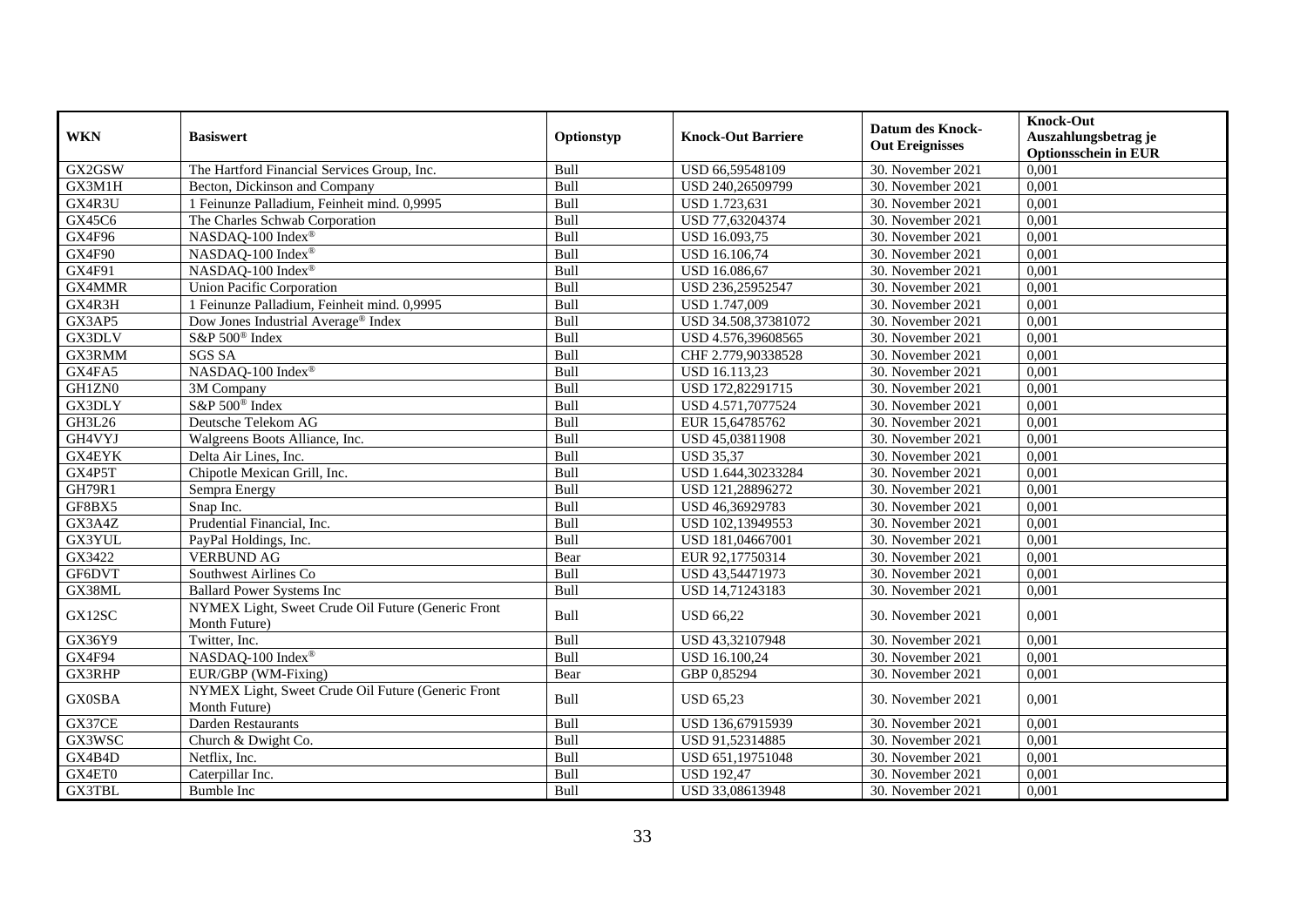| <b>WKN</b>    | <b>Basiswert</b>                                                    |            | <b>Knock-Out Barriere</b> | <b>Datum des Knock-</b> | <b>Knock-Out</b><br>Auszahlungsbetrag je |
|---------------|---------------------------------------------------------------------|------------|---------------------------|-------------------------|------------------------------------------|
|               |                                                                     | Optionstyp |                           | <b>Out Ereignisses</b>  | <b>Optionsschein in EUR</b>              |
| <b>GX4B07</b> | Peloton Interactive Inc.                                            | Bull       | USD 42,62810079           | 30. November 2021       | 0,001                                    |
| GX27KC        | Cummins Inc.                                                        | Bull       | USD 210,9542711           | 30. November 2021       | 0,001                                    |
| GX2ALY        | Kinder Morgan Inc.                                                  | Bull       | USD 15,49998567           | 30. November 2021       | 0,001                                    |
| <b>GX0SBB</b> | NYMEX Light, Sweet Crude Oil Future (Generic Front<br>Month Future) | Bull       | <b>USD 64,73</b>          | 30. November 2021       | 0,001                                    |
| GX4EQM        | <b>BioNTech SE - ADR</b>                                            | Bear       | <b>USD 355,37</b>         | 30. November 2021       | 0,001                                    |
| GH8BD5        | <b>Waters Corporation</b>                                           | Bull       | USD 332,09252827          | 30. November 2021       | 0,001                                    |
| GX10ZY        | <b>General Electric Company</b>                                     | Bull       | USD 94,76509538           | 30. November 2021       | 0,001                                    |
| <b>GH1HCY</b> | Walgreens Boots Alliance, Inc.                                      | Bull       | USD 44,67173065           | 30. November 2021       | 0,001                                    |
| GH27H3        | <b>Comcast Corporation</b>                                          | Bull       | USD 49,93895594           | 30. November 2021       | 0,001                                    |
| GF71Y7        | The Walt Disney Company                                             | Bull       | USD 143,28985427          | 30. November 2021       | 0,001                                    |
| GH8TNN        | Walgreens Boots Alliance, Inc.                                      | Bull       | USD 44,6657011            | 30. November 2021       | 0,001                                    |
| GX1FK7        | Verizon Communications Inc.                                         | Bull       | USD 50,44050516           | 30. November 2021       | 0,001                                    |
| GF6U8E        | Cummins Inc.                                                        | Bull       | USD 211,36289877          | 30. November 2021       | 0,001                                    |
| GX4EWE        | The Walt Disney Company                                             | Bull       | <b>USD 143,81</b>         | 30. November 2021       | 0,001                                    |
| GX3DLW        | S&P 500 <sup>®</sup> Index                                          | Bull       | USD 4.567,00940135        | 30. November 2021       | 0,001                                    |
| GX4F93        | NASDAQ-100 Index®                                                   | Bull       | USD 16.079,59             | 30. November 2021       | 0,001                                    |
| GX4P2C        | Dow Jones Industrial Average <sup>®</sup> Index                     | Bull       | USD 34.479,25312626       | 30. November 2021       | 0,001                                    |
| GX2R92        | Cigna Corporation                                                   | Bull       | USD 193,16117423          | 30. November 2021       | 0,001                                    |
| GX4R4A        | 1 Feinunze Palladium, Feinheit mind. 0,9995                         | Bull       | USD 1.718,932             | 30. November 2021       | 0,001                                    |
| <b>GX0SBN</b> | ICE Brent Crude Oil Future (Generic Front Month<br>Future)          | Bull       | <b>USD 67,82</b>          | 30. November 2021       | 0,001                                    |
| GX0Y3H        | ICE Brent Crude Oil Future (Generic Front Month<br>Future)          | Bull       | <b>USD 68,83</b>          | 30. November 2021       | 0,001                                    |
| GX2Y19        | 1 Feinunze Silber, Feinheit mind. 0,999                             | Bull       | USD 22,70136379           | 30. November 2021       | 0,001                                    |
| GX2GTJ        | The Hartford Financial Services Group, Inc.                         | Bull       | USD 66,0228693            | 30. November 2021       | 0,001                                    |
| GX4EN5        | Teleflex Inc.                                                       | Bull       | <b>USD 299,71</b>         | 30. November 2021       | 0,001                                    |
| GH9HP8        | <b>STRYKER CORP</b>                                                 | Bull       | USD 239,49311205          | 30. November 2021       | 0,001                                    |
| GH9F4J        | <b>Synchrony Financial</b>                                          | Bull       | USD 44,61738666           | 30. November 2021       | 0,001                                    |
| GX4EPZ        | <b>BioNTech SE - ADR</b>                                            | Bear       | <b>USD 357,13</b>         | 30. November 2021       | 0,001                                    |
| GX4EQ5        | BioNTech SE - ADR                                                   | Bear       | <b>USD 358,88</b>         | 30. November 2021       | 0,001                                    |
| <b>GX3ZEP</b> | Apple Inc.                                                          | Bear       | USD 164,86243226          | 30. November 2021       | 0,001                                    |
| GH6R5F        | Charter Communications, Inc.                                        | Bull       | USD 649,74199501          | 30. November 2021       | 0,001                                    |
| GX4B4B        | Netflix. Inc.                                                       | Bull       | USD 647,90529859          | 30. November 2021       | 0,001                                    |
| GX3W5V        | Illinois Tool Works Inc.                                            | Bull       | USD 233,85863917          | 30. November 2021       | 0,001                                    |
| GX4P6G        | Chipotle Mexican Grill, Inc.                                        | Bull       | USD 1.635,49362421        | 30. November 2021       | 0,001                                    |
| GX3APK        | Dow Jones Industrial Average® Index                                 | Bull       | USD 34.455,30548786       | 30. November 2021       | 0,001                                    |
| GX0JA6        | Johnson & Johnson                                                   | Bull       | USD 156,43555837          | 30. November 2021       | 0,001                                    |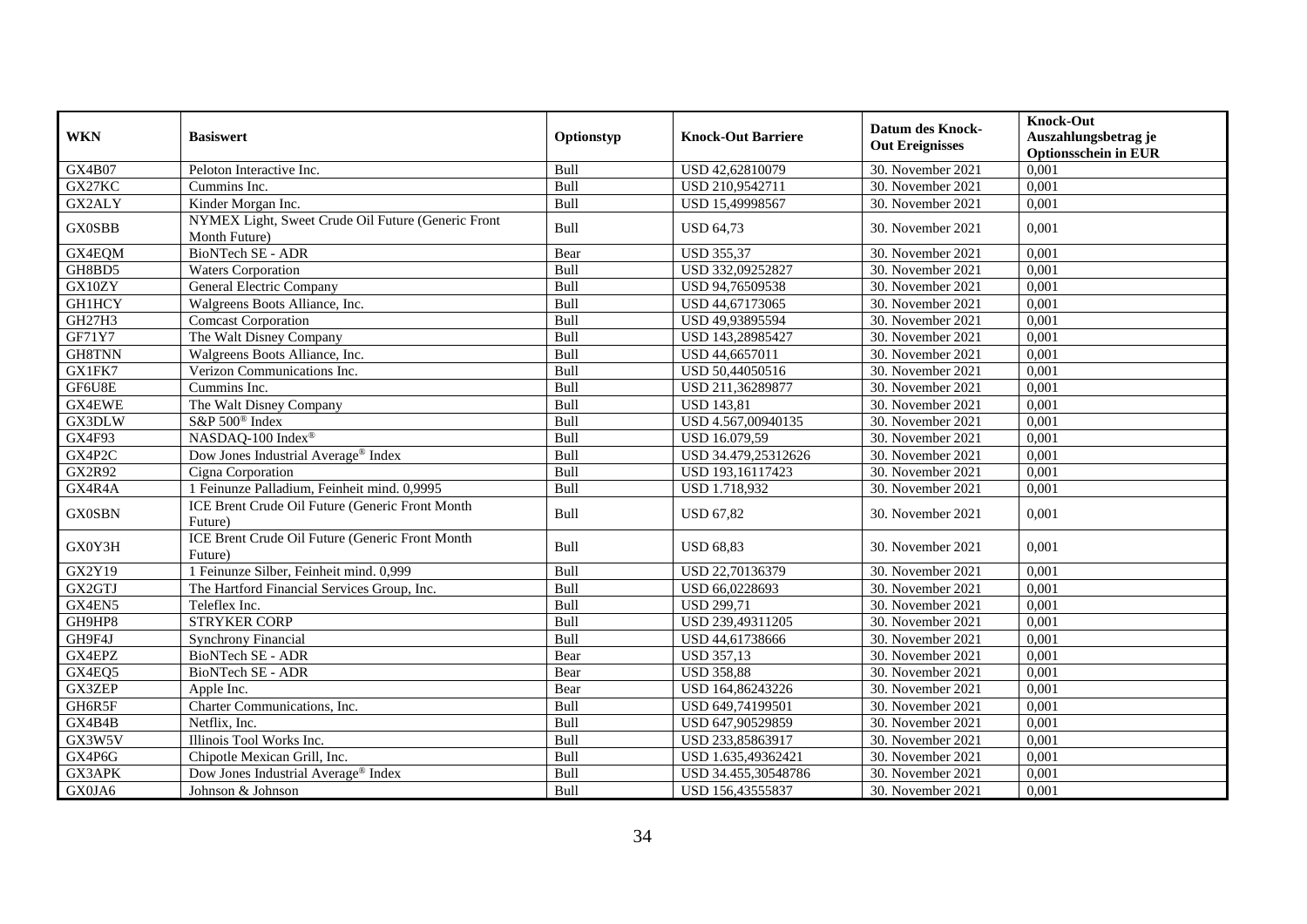| <b>WKN</b>    | <b>Basiswert</b>                                                  | Optionstyp | <b>Knock-Out Barriere</b> | <b>Datum des Knock-</b><br><b>Out Ereignisses</b> | <b>Knock-Out</b><br>Auszahlungsbetrag je<br><b>Optionsschein in EUR</b> |
|---------------|-------------------------------------------------------------------|------------|---------------------------|---------------------------------------------------|-------------------------------------------------------------------------|
| GX3WSG        | Church & Dwight Co.                                               | Bull       | USD 90,9927829            | 30. November 2021                                 | 0,001                                                                   |
| GX4M90        | Netflix. Inc.                                                     | Bull       | USD 641,9670923           | 30. November 2021                                 | 0,001                                                                   |
| GX2YHL        | Sempra Energy                                                     | Bull       | USD 120,08481252          | 30. November 2021                                 | 0,001                                                                   |
| <b>GH1ZMP</b> | 3M Company                                                        | Bull       | USD 170,85909215          | 30. November 2021                                 | 0,001                                                                   |
| GX3WSH        | Church & Dwight Co.                                               | Bull       | USD 89,92204411           | 30. November 2021                                 | 0,001                                                                   |
| GH2K7J        | Amgen Inc.                                                        | Bull       | USD 199,54527881          | 30. November 2021                                 | 0,001                                                                   |
| GX3DXT        | Meta Platforms, Inc.                                              | Bull       | USD 325,32221352          | 30. November 2021                                 | 0,001                                                                   |
| GH2SXR        | The Allstate Corporation                                          | Bull       | USD 110,12375035          | 30. November 2021                                 | 0,001                                                                   |
| GX3WSJ        | Church & Dwight Co.                                               | Bull       | USD 90,45241005           | 30. November 2021                                 | 0,001                                                                   |
| GX3WSF        | Church & Dwight Co.                                               | Bull       | USD 89,38167128           | 30. November 2021                                 | 0,001                                                                   |
| GX04QA        | Intuitive Surgical, Inc.                                          | Bull       | USD 322,6849746           | 30. November 2021                                 | 0,001                                                                   |
| GX3W55        | Illinois Tool Works Inc.                                          | Bull       | USD 231,81742908          | 30. November 2021                                 | 0,001                                                                   |
| GX3W4Y        | CME Group Inc.                                                    | Bull       | USD 219,16863705          | 30. November 2021                                 | 0,001                                                                   |
| GX3DM0        | S&P 500 <sup>®</sup> Index                                        | Bull       | USD 4.562,29101466        | 30. November 2021                                 | 0,001                                                                   |
| <b>GH1PLF</b> | <b>Monster Beverage Corporation</b>                               | Bull       | USD 83,53019617           | 30. November 2021                                 | 0,001                                                                   |
| GX3EB9        | <b>Starbucks Corporation</b>                                      | Bull       | USD 109,18287884          | 30. November 2021                                 | 0,001                                                                   |
| GX4GPF        | DAX <sup>®</sup> (Performance Index)/X-DAX <sup>®</sup>           | Bull       | EUR 15.523,82             | 1. Dezember 2021                                  | 0,001                                                                   |
| GX4GSA        | DAX <sup>®</sup> (Performance Index)/X-DAX <sup>®</sup>           | Bear       | EUR 15.066,84             | 1. Dezember 2021                                  | 0,001                                                                   |
| GX4GQK        | $DAX^{\circledast}$ (Performance Index)/X-DAX <sup>®</sup>        | Bull       | EUR 15.432,55             | 1. Dezember 2021                                  | 0,001                                                                   |
| GX4GRZ        | DAX <sup>®</sup> (Performance Index)/ X-DAX <sup>®</sup>          | Bear       | EUR 14.907,22             | 1. Dezember 2021                                  | 0,001                                                                   |
| GX4GQE        | DAX <sup>®</sup> (Performance Index)/X-DAX <sup>®</sup>           | Bull       | EUR 15.449,77             | 1. Dezember 2021                                  | 0,001                                                                   |
| GX4GNZ        | $DAX^{\circledcirc}$ (Performance Index)/ X- $DAX^{\circledcirc}$ | Bull       | EUR 15.374,96             | 1. Dezember 2021                                  | 0,001                                                                   |
| GX4GRQ        | DAX <sup>®</sup> (Performance Index)/X-DAX <sup>®</sup>           | Bull       | EUR 15.334,77             | 1. Dezember 2021                                  | 0,001                                                                   |
| GX4GNY        | DAX <sup>®</sup> (Performance Index)/ X-DAX <sup>®</sup>          | Bull       | EUR 15.494,75             | 1. Dezember 2021                                  | 0,001                                                                   |
| GX4F7V        | DAX <sup>®</sup> (Performance Index)/ X-DAX <sup>®</sup>          | Bear       | EUR 15.296,87163479       | 1. Dezember 2021                                  | 0,001                                                                   |
| GX4GRG        | DAX <sup>®</sup> (Performance Index)/ X-DAX <sup>®</sup>          | Bull       | EUR 15.326,72             | 1. Dezember 2021                                  | 0,001                                                                   |
| GX4GRJ        | DAX <sup>®</sup> (Performance Index)/X-DAX <sup>®</sup>           | Bear       | EUR 15.277,89             | 1. Dezember 2021                                  | 0,001                                                                   |
| GX4GQ2        | DAX <sup>®</sup> (Performance Index)/X-DAX <sup>®</sup>           | Bull       | EUR 15.399,36             | 1. Dezember 2021                                  | 0,001                                                                   |
| GX4GQR        | DAX <sup>®</sup> (Performance Index)/ X-DAX <sup>®</sup>          | Bull       | EUR 15.589,74             | 1. Dezember 2021                                  | 0,001                                                                   |
| GX4GR3        | $DAX^{\circledcirc}$ (Performance Index)/ X-DAX <sup>®</sup>      | Bull       | EUR 15.342,79             | 1. Dezember 2021                                  | 0.001                                                                   |
| GX4GPP        | DAX <sup>®</sup> (Performance Index)/X-DAX <sup>®</sup>           | Bull       | EUR 15.415,87             | 1. Dezember 2021                                  | 0,001                                                                   |
| GX4GQU        | DAX <sup>®</sup> (Performance Index)/ X-DAX <sup>®</sup>          | Bull       | EUR 15.865,03             | 1. Dezember 2021                                  | 0,001                                                                   |
| GX4GPD        | DAX <sup>®</sup> (Performance Index)/X-DAX <sup>®</sup>           | Bull       | EUR 15.269,58             | 1. Dezember 2021                                  | 0,001                                                                   |
| GX4GPC        | DAX <sup>®</sup> (Performance Index)/X-DAX <sup>®</sup>           | Bull       | EUR 15.252,72             | 1. Dezember 2021                                  | 0,001                                                                   |
| GX4GQ9        | DAX <sup>®</sup> (Performance Index)/X-DAX <sup>®</sup>           | Bull       | EUR 15.318,67             | 1. Dezember 2021                                  | 0,001                                                                   |
| GX4GSJ        | DAX <sup>®</sup> (Performance Index)/X-DAX <sup>®</sup>           | Bear       | EUR 15.081,19             | 1. Dezember 2021                                  | 0,001                                                                   |
| GX4RC1        | Feinunze Palladium, Feinheit mind. 0,9995                         | Bull       | USD 1.760,109             | 1. Dezember 2021                                  | 0,001                                                                   |
| GX4GPQ        | DAX <sup>®</sup> (Performance Index)/ X-DAX <sup>®</sup>          | Bull       | EUR 15.286,2              | 1. Dezember 2021                                  | 0,001                                                                   |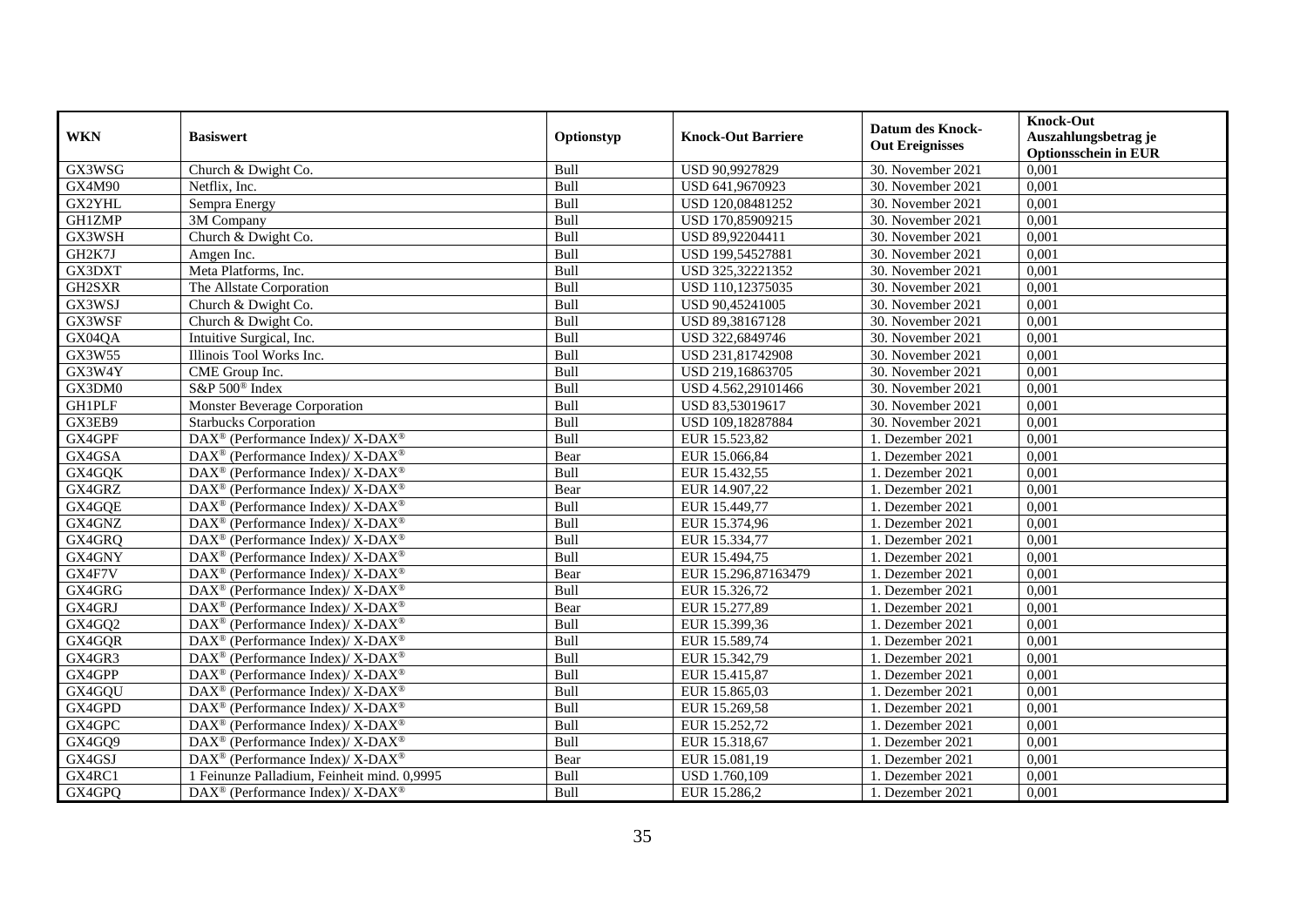| <b>WKN</b> | <b>Basiswert</b>                                                                        | Optionstyp | <b>Knock-Out Barriere</b> | <b>Datum des Knock-</b><br><b>Out Ereignisses</b> | <b>Knock-Out</b><br>Auszahlungsbetrag je<br><b>Optionsschein in EUR</b> |
|------------|-----------------------------------------------------------------------------------------|------------|---------------------------|---------------------------------------------------|-------------------------------------------------------------------------|
| GX4GQP     | DAX <sup>®</sup> (Performance Index)/ X-DAX <sup>®</sup>                                | Bull       | EUR 15.614,58             | 1. Dezember 2021                                  | 0,001                                                                   |
| GX4GPG     | DAX <sup>®</sup> (Performance Index)/ X-DAX <sup>®</sup>                                | Bull       | EUR 15.504,21             | 1. Dezember 2021                                  | 0,001                                                                   |
| GX4GRY     | DAX <sup>®</sup> (Performance Index)/X-DAX <sup>®</sup>                                 | Bear       | EUR 14.533,47             | 1. Dezember 2021                                  | 0,001                                                                   |
| GX4GPM     | DAX <sup>®</sup> (Performance Index)/ X-DAX <sup>®</sup>                                | Bull       | EUR 15.513,68             | 1. Dezember 2021                                  | 0,001                                                                   |
| GX4GQT     | DAX <sup>®</sup> (Performance Index)/X-DAX <sup>®</sup>                                 | Bull       | EUR 15.555,18             | 1. Dezember 2021                                  | 0,001                                                                   |
| GX4GPV     | $\text{DAX}^{\circledast}$ (Performance Index)/ $\overline{\text{X-DAX}^{\circledast}}$ | Bull       | EUR 15.533,96             | 1. Dezember 2021                                  | 0,001                                                                   |
| GX4RCC     | 1 Feinunze Palladium, Feinheit mind. 0,9995                                             | Bull       | <b>USD 1.773,58</b>       | 1. Dezember 2021                                  | 0,001                                                                   |
| GX4F7R     | DAX <sup>®</sup> (Performance Index)/X-DAX <sup>®</sup>                                 | Bear       | EUR 15.287,44257072       | 1. Dezember 2021                                  | 0,001                                                                   |
| GX4GR4     | DAX <sup>®</sup> (Performance Index)/ X-DAX <sup>®</sup>                                | Bull       | EUR 15.467,34             | 1. Dezember 2021                                  | 0,001                                                                   |
| GX4GQS     | DAX <sup>®</sup> (Performance Index)/X-DAX <sup>®</sup>                                 | Bull       | EUR 15.711,73             | 1. Dezember 2021                                  | 0,001                                                                   |
| GX4GRS     | DAX <sup>®</sup> (Performance Index)/X-DAX <sup>®</sup>                                 | Bear       | EUR 15.038,13             | 1. Dezember 2021                                  | 0,001                                                                   |
| GX4GQJ     | DAX <sup>®</sup> (Performance Index)/ X-DAX <sup>®</sup>                                | Bull       | EUR 15.566,25             | 1. Dezember 2021                                  | 0,001                                                                   |
| GX4RBR     | 1 Feinunze Palladium, Feinheit mind. 0,9995                                             | Bull       | USD 1.769,091             | 1. Dezember 2021                                  | 0,001                                                                   |
| GX4GQY     | DAX <sup>®</sup> (Performance Index)/X-DAX <sup>®</sup>                                 | Bull       | EUR 15.942,66             | 1. Dezember 2021                                  | 0,001                                                                   |
| GX4GRU     | DAX <sup>®</sup> (Performance Index)/ X-DAX <sup>®</sup>                                | Bear       | EUR 15.294,34             | 1. Dezember 2021                                  | 0,001                                                                   |
| GX2Y1Q     | 1 Feinunze Silber, Feinheit mind. 0,999                                                 | Bull       | USD 22,6445218            | 1. Dezember 2021                                  | 0,001                                                                   |
| GX4GQG     | DAX <sup>®</sup> (Performance Index)/X-DAX <sup>®</sup>                                 | Bull       | EUR 15.693,8              | 1. Dezember 2021                                  | 0,001                                                                   |
| GX4GPY     | DAX <sup>®</sup> (Performance Index)/X-DAX <sup>®</sup>                                 | Bull       | EUR 15.261,28             | 1. Dezember 2021                                  | 0,001                                                                   |
| GX4GR1     | $DAX^{\circledast}$ (Performance Index)/X-DAX <sup>®</sup>                              | Bull       | EUR 15.602,16             | 1. Dezember 2021                                  | 0,001                                                                   |
| GX4GQL     | $DAX^{\circledast}$ (Performance Index)/X-DAX <sup>®</sup>                              | Bull       | EUR 15.787,4              | 1. Dezember 2021                                  | 0,001                                                                   |
| GX4GR0     | DAX <sup>®</sup> (Performance Index)/ X-DAX <sup>®</sup>                                | Bull       | EUR 15.350,82             | 1. Dezember 2021                                  | 0,001                                                                   |
| GX4GQF     | DAX <sup>®</sup> (Performance Index)/ X-DAX <sup>®</sup>                                | Bull       | EUR 15.310,62             | 1. Dezember 2021                                  | 0,001                                                                   |
| GX4GP4     | DAX <sup>®</sup> (Performance Index)/ X-DAX <sup>®</sup>                                | Bull       | EUR 15.244,17             | 1. Dezember 2021                                  | 0,001                                                                   |
| GX4GQV     | DAX <sup>®</sup> (Performance Index)/ X-DAX <sup>®</sup>                                | Bull       | EUR 15.458,37             | 1. Dezember 2021                                  | 0,001                                                                   |
| GX4GRB     | DAX <sup>®</sup> (Performance Index)/X-DAX <sup>®</sup>                                 | Bear       | EUR 15.235,62             | 1. Dezember 2021                                  | 0,001                                                                   |
| GX4GQW     | DAX <sup>®</sup> (Performance Index)/ X-DAX <sup>®</sup>                                | Bull       | EUR 15.736,95             | 1. Dezember 2021                                  | 0,001                                                                   |
| GX4GPK     | DAX <sup>®</sup> (Performance Index)/X-DAX <sup>®</sup>                                 | Bull       | EUR 15.643,49             | 1. Dezember 2021                                  | 0,001                                                                   |
| GX4GRH     | DAX <sup>®</sup> (Performance Index)/X-DAX <sup>®</sup>                                 | Bear       | EUR 15.020,08             | 1. Dezember 2021                                  | 0,001                                                                   |
| GX4GRV     | $DAX^{\circledast}$ (Performance Index)/X-DAX <sup>®</sup>                              | Bear       | EUR 15.170,79             | 1. Dezember 2021                                  | 0,001                                                                   |
| GX4GPN     | $DAX^{\circledcirc}$ (Performance Index)/X-DAX <sup>®</sup>                             | Bull       | EUR 15.407,52             | 1. Dezember 2021                                  | 0,001                                                                   |
| GX4GQ8     | DAX <sup>®</sup> (Performance Index)/X-DAX <sup>®</sup>                                 | Bull       | EUR 15.424,21             | 1. Dezember 2021                                  | 0,001                                                                   |
| GX4GR9     | DAX <sup>®</sup> (Performance Index)/ X-DAX <sup>®</sup>                                | Bear       | EUR 14.983,96             | 1. Dezember 2021                                  | 0,001                                                                   |
| GX4GRX     | DAX <sup>®</sup> (Performance Index)/X-DAX <sup>®</sup>                                 | Bear       | EUR 15.269,58             | 1. Dezember 2021                                  | 0,001                                                                   |
| GX4GQ5     | DAX <sup>®</sup> (Performance Index)/ X-DAX <sup>®</sup>                                | Bull       | EUR 15.787,4              | 1. Dezember 2021                                  | 0,001                                                                   |
| GX4GSD     | DAX <sup>®</sup> (Performance Index)/X-DAX <sup>®</sup>                                 | Bear       | EUR 15.226,72             | 1. Dezember 2021                                  | 0,001                                                                   |
| GX4GRA     | DAX <sup>®</sup> (Performance Index)/X-DAX <sup>®</sup>                                 | Bear       | EUR 15.244,17             | 1. Dezember 2021                                  | 0,001                                                                   |
| GX4GPZ     | DAX <sup>®</sup> (Performance Index)/ X-DAX <sup>®</sup>                                | Bull       | EUR 15.407,52             | 1. Dezember 2021                                  | 0,001                                                                   |
| GX4GQ6     | DAX <sup>®</sup> (Performance Index)/X-DAX <sup>®</sup>                                 | Bull       | EUR 15.294,34             | 1. Dezember 2021                                  | 0,001                                                                   |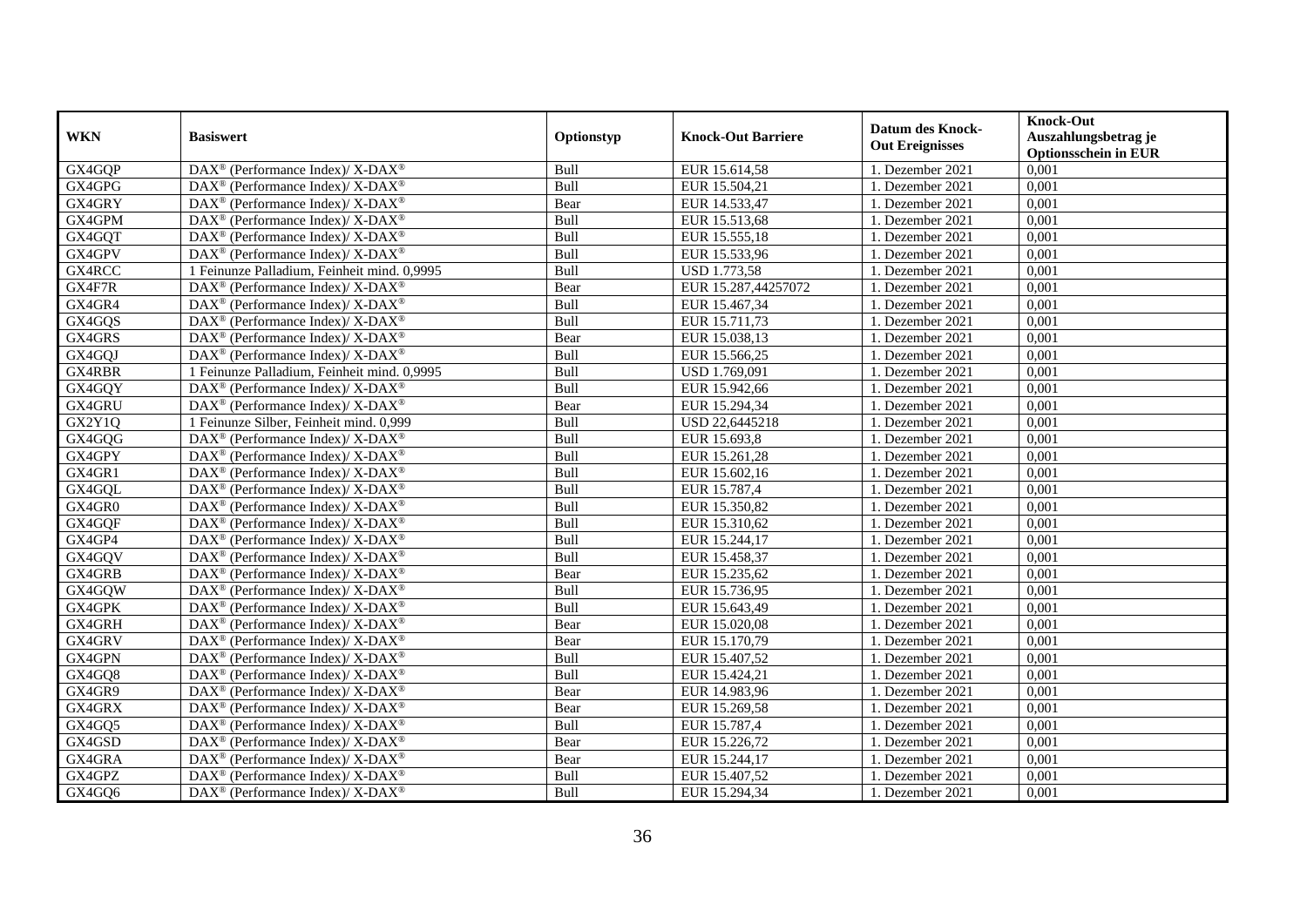| <b>WKN</b> | <b>Basiswert</b>                                                                       | Optionstyp | <b>Knock-Out Barriere</b> | <b>Datum des Knock-</b><br><b>Out Ereignisses</b> | <b>Knock-Out</b><br>Auszahlungsbetrag je<br><b>Optionsschein in EUR</b> |
|------------|----------------------------------------------------------------------------------------|------------|---------------------------|---------------------------------------------------|-------------------------------------------------------------------------|
| GX4GQB     | DAX <sup>®</sup> (Performance Index)/ X-DAX <sup>®</sup>                               | Bull       | EUR 15.485,28             | 1. Dezember 2021                                  | 0,001                                                                   |
| GX4GQM     | $\text{DAX}^{\circledR}$ (Performance Index)/ X-DAX <sup>®</sup>                       | Bull       | EUR 15.302,48             | 1. Dezember 2021                                  | 0,001                                                                   |
| GX4GRK     | $\text{DAX}^{\otimes}$ (Performance Index)/X-DAX <sup>®</sup>                          | Bear       | EUR 15.261,28             | 1. Dezember 2021                                  | 0,001                                                                   |
| GX4GQX     | DAX <sup>®</sup> (Performance Index)/ X-DAX <sup>®</sup>                               | Bull       | EUR 15.432,55             | 1. Dezember 2021                                  | 0,001                                                                   |
| GX4GQC     | $\text{DAX}^{\circledast}$ (Performance Index)/ X-DAX <sup>®</sup>                     | Bull       | EUR 15.441,16             | 1. Dezember 2021                                  | 0,001                                                                   |
| GX4GSB     | $DAX^{\circledcirc}$ (Performance Index)/X-DAX <sup>®</sup>                            | Bear       | EUR 15.093,44             | 1. Dezember 2021                                  | 0,001                                                                   |
| GX4GR6     | $\text{DAX}^{\circledR}$ (Performance Index)/ X-DAX <sup>®</sup>                       | Bear       | EUR 15.117,96             | 1. Dezember 2021                                  | 0,001                                                                   |
| GX4RBZ     | 1 Feinunze Palladium, Feinheit mind. 0,9995                                            | Bull       | USD 1.764,598             | 1. Dezember 2021                                  | 0,001                                                                   |
| GX4GSQ     | $\text{DAX}^{\circledast}$ (Performance Index)/ X-DAX <sup>®</sup>                     | Bear       | EUR 14.958,38             | 1. Dezember 2021                                  | 0,001                                                                   |
| GX4GS4     | DAX <sup>®</sup> (Performance Index)/ X-DAX <sup>®</sup>                               | Bear       | EUR 15.199,55             | 1. Dezember 2021                                  | 0,001                                                                   |
| GX4GR7     | $\text{DAX}^{\circledast}$ (Performance Index)/ X-DAX <sup>®</sup>                     | Bear       | EUR 14.864,47             | 1. Dezember 2021                                  | 0,001                                                                   |
| GX4GPH     | $\text{DAX}^{\circledR}$ (Performance Index)/ X-DAX <sup>®</sup>                       | Bull       | EUR 15.391,19             | 1. Dezember 2021                                  | 0,001                                                                   |
| GX4GQ4     | $\text{DAX}^{\circledast}$ (Performance Index)/ X-DAX <sup>®</sup>                     | Bull       | EUR 15.277,89             | 1. Dezember 2021                                  | 0,001                                                                   |
| GX4GRC     | $\text{DAX}^{\otimes}$ (Performance Index)/X-DAX <sup>®</sup>                          | Bull       | EUR 15.485,28             | 1. Dezember 2021                                  | 0,001                                                                   |
| GX4GR2     | $\text{DAX}^{\circledR}$ (Performance Index)/ X-DAX <sup>®</sup>                       | Bull       | EUR 15.476,31             | 1. Dezember 2021                                  | 0,001                                                                   |
| GX4GRE     | DAX <sup>®</sup> (Performance Index)/ X-DAX <sup>®</sup>                               | Bull       | EUR 15.358,84             | 1. Dezember 2021                                  | 0,001                                                                   |
| GX4GS3     | DAX <sup>®</sup> (Performance Index)/ X-DAX <sup>®</sup>                               | Bear       | EUR 14.821,72             | 1. Dezember 2021                                  | 0,001                                                                   |
| GX4GQN     | $\text{DAX}^{\circledR}$ (Performance Index)/ X-DAX <sup>®</sup>                       | Bull       | EUR 15.657,95             | 1. Dezember 2021                                  | 0,001                                                                   |
| GX4GP9     | $\text{DAX}^{\otimes}$ (Performance Index)/X-DAX <sup>®</sup>                          | Bull       | EUR 15.629,03             | 1. Dezember 2021                                  | 0,001                                                                   |
| GX4GSG     | $\text{DAX}^{\circledast}$ (Performance Index)/ X-DAX <sup>®</sup>                     | Bear       | EUR 15.217,82             | 1. Dezember 2021                                  | 0,001                                                                   |
| GX4GSC     | $\text{DAX}^{\circledast}$ (Performance Index)/ X-DAX <sup>®</sup>                     | Bear       | EUR 15.190,18             | 1. Dezember 2021                                  | 0,001                                                                   |
| GX4GRP     | DAX <sup>®</sup> (Performance Index)/ X-DAX <sup>®</sup>                               | Bull       | EUR 15.577,33             | 1. Dezember 2021                                  | 0,001                                                                   |
| GX4GP1     | $\text{DAX}^{\circledR}$ (Performance Index)/ X-DAX <sup>®</sup>                       | Bull       | EUR 15.366,9              | 1. Dezember 2021                                  | 0,001                                                                   |
| GX4GSR     | $\text{DAX}^{\circledR}$ (Performance Index)/ X-DAX <sup>®</sup>                       | Bear       | EUR 14.697,14             | 1. Dezember 2021                                  | 0,001                                                                   |
| GX4GSH     | $\overline{\text{DAX}^{\textcircled{\tiny 0}}}$ (Performance Index)/X-DAX <sup>®</sup> | Bear       | EUR 15.052,49             | 1. Dezember 2021                                  | 0,001                                                                   |
| GX4GS7     | DAX <sup>®</sup> (Performance Index)/ X-DAX <sup>®</sup>                               | Bear       | EUR 15.160,76             | 1. Dezember 2021                                  | 0,001                                                                   |
| GX4GP7     | $\text{DAX}^{\otimes}$ (Performance Index)/X-DAX <sup>®</sup>                          | Bull       | EUR 16.020,3              | 1. Dezember 2021                                  | 0,001                                                                   |
| GX4GQ7     | $\text{DAX}^{\circledast}$ (Performance Index)/ X-DAX <sup>®</sup>                     | Bull       | EUR 15.675,88             | 1. Dezember 2021                                  | 0,001                                                                   |
| GX4GRR     | DAX <sup>®</sup> (Performance Index)/ X-DAX <sup>®</sup>                               | Bear       | EUR 15.252,72             | 1. Dezember 2021                                  | 0,001                                                                   |
| GX4GRF     | $DAX^{\circledcirc}$ (Performance Index)/ X-DAX <sup>®</sup>                           | Bear       | EUR 15.150,74             | 1. Dezember 2021                                  | 0.001                                                                   |
| GX4RCG     | 1 Feinunze Palladium. Feinheit mind. 0.9995                                            | Bull       | USD 1.755,615             | 1. Dezember 2021                                  | 0,001                                                                   |
| GX4GRL     | $\text{DAX}^{\circledR}$ (Performance Index)/ X-DAX <sup>®</sup>                       | Bear       | EUR 14.615,3              | 1. Dezember 2021                                  | 0,001                                                                   |
| GX4GRT     | $\text{DAX}^{\circledast}$ (Performance Index)/ X-DAX <sup>®</sup>                     | Bear       | EUR 15.128,88             | 1. Dezember 2021                                  | 0,001                                                                   |
| GX4GPL     | $\text{DAX}^{\circledR}$ (Performance Index)/ X-DAX <sup>®</sup>                       | Bull       | EUR 15.544,1              | 1. Dezember 2021                                  | 0,001                                                                   |
| GX4GS5     | DAX <sup>®</sup> (Performance Index)/ X-DAX <sup>®</sup>                               | Bear       | EUR 15.286,2              | 1. Dezember 2021                                  | 0,001                                                                   |
| GX4GS2     | $\text{DAX}^{\otimes}$ (Performance Index)/X-DAX <sup>®</sup>                          | Bear       | EUR 14.778,97             | 1. Dezember 2021                                  | 0,001                                                                   |
| GX4GRW     | DAX <sup>®</sup> (Performance Index)/ X-DAX <sup>®</sup>                               | Bear       | EUR 15.302,48             | 1. Dezember 2021                                  | 0,001                                                                   |
| GX4GR8     | DAX <sup>®</sup> (Performance Index)/ X-DAX <sup>®</sup>                               | Bear       | EUR 15.105,7              | 1. Dezember 2021                                  | 0,001                                                                   |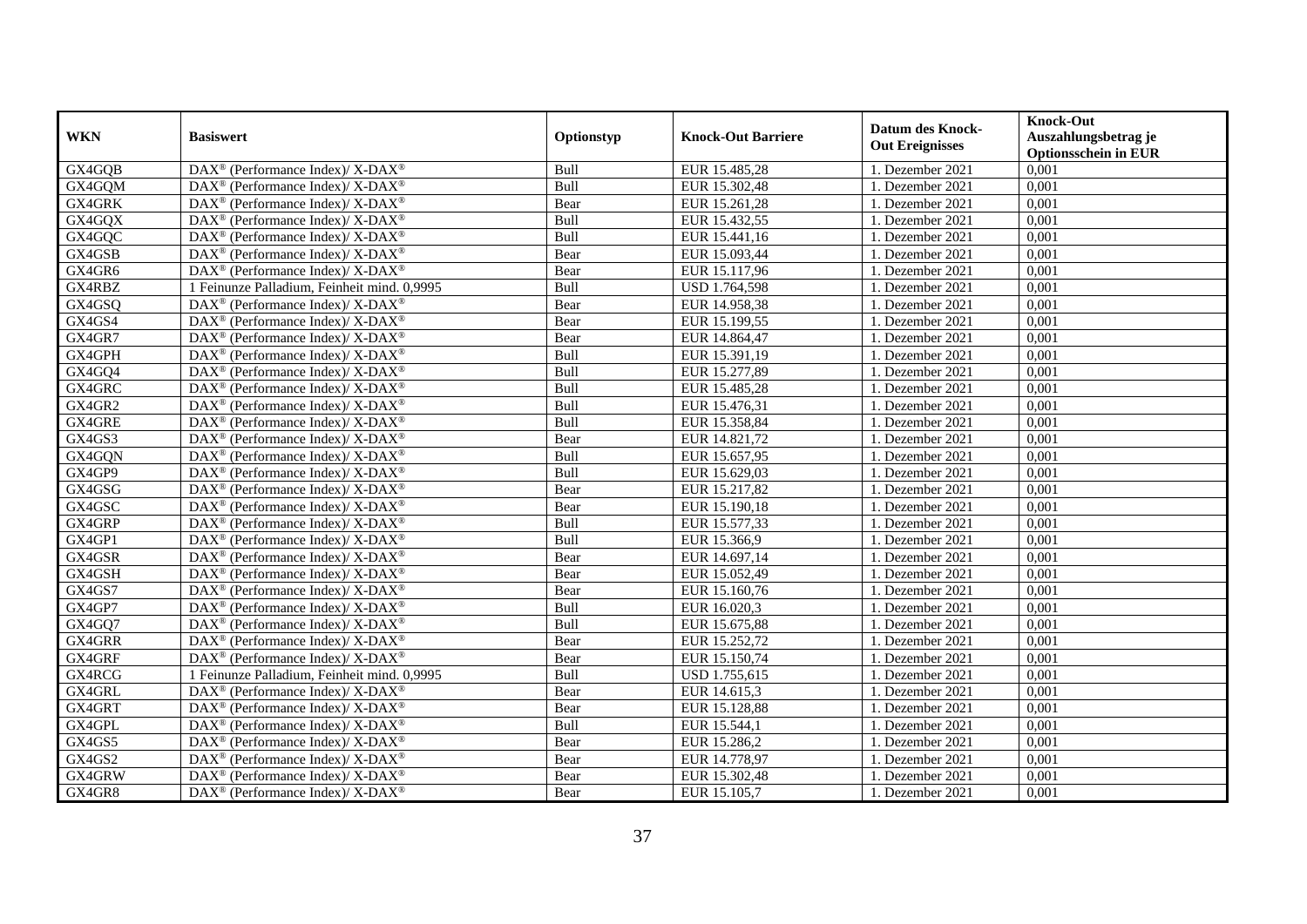| <b>WKN</b>    | <b>Basiswert</b>                                                   | Optionstyp | <b>Knock-Out Barriere</b> | Datum des Knock-<br><b>Out Ereignisses</b> | <b>Knock-Out</b><br>Auszahlungsbetrag je<br><b>Optionsschein in EUR</b> |
|---------------|--------------------------------------------------------------------|------------|---------------------------|--------------------------------------------|-------------------------------------------------------------------------|
| GX4GRM        | $\text{DAX}^{\circledR}$ (Performance Index)/ X-DAX <sup>®</sup>   | Bear       | EUR 15.002,02             | 1. Dezember 2021                           | 0,001                                                                   |
| GX4GPA        | $DAX^{\circledcirc}$ (Performance Index)/ X-DAX <sup>®</sup>       | Bull       | EUR 15.383,02             | 1. Dezember 2021                           | 0,001                                                                   |
| GX4GS0        | $\text{DAX}^{\circledast}$ (Performance Index)/ X-DAX <sup>®</sup> | Bear       | EUR 15.208,92             | 1. Dezember 2021                           | 0,001                                                                   |
| GX4GS8        | $\text{DAX}^{\circledast}$ (Performance Index)/ X-DAX <sup>®</sup> | Bear       | EUR 15.180,81             | 1. Dezember 2021                           | 0,001                                                                   |
| GX4GS6        | DAX <sup>®</sup> (Performance Index)/ X-DAX <sup>®</sup>           | Bear       | EUR 14.932,8              | 1. Dezember 2021                           | 0,001                                                                   |
| GX4GPJ        | DAX <sup>®</sup> (Performance Index)/ X-DAX <sup>®</sup>           | Bull       | EUR 15.762,18             | 1. Dezember 2021                           | 0,001                                                                   |
| GX4GRN        | DAX <sup>®</sup> (Performance Index)/ X-DAX <sup>®</sup>           | Bear       | EUR 15.139,81             | 1. Dezember 2021                           | 0,001                                                                   |
| GX4FPC        | $AEX-Index^{\circledR}$                                            | Bull       | <b>EUR 778,56</b>         | 1. Dezember 2021                           | 0,001                                                                   |
| GX4GNN        | DAX <sup>®</sup> (Performance Index)                               | Bull       | EUR $15.383,02$           | 1. Dezember 2021                           | 0,001                                                                   |
| GX4GNK        | DAX <sup>®</sup> (Performance Index)                               | Bear       | EUR 15.160,76             | 1. Dezember 2021                           | 0,001                                                                   |
| <b>GX4FNX</b> | $AEX-Index^{\circledR}$                                            | Bull       | EUR 781,72                | 1. Dezember 2021                           | 0,001                                                                   |
| GX4GLU        | DAX <sup>®</sup> (Performance Index)                               | Bear       | EUR 14.907,22             | 1. Dezember 2021                           | 0,001                                                                   |
| GX4F00        | Kone OYJ                                                           | Bear       | EUR 59,87322524           | 1. Dezember 2021                           | 0,001                                                                   |
| GX4GNS        | $\text{DAX}^{\textcircled{p}}$ (Performance Index)                 | Bull       | EUR 15.544,1              | 1. Dezember 2021                           | 0,001                                                                   |
| GX4GMM        | $\text{DAX}^{\circledR}$ (Performance Index)                       | Bear       | EUR 15.052,49             | 1. Dezember 2021                           | 0,001                                                                   |
| GX4GMK        | $\text{DAX}^{\circledR}$ (Performance Index)                       | Bull       | EUR 15.566,25             | 1. Dezember 2021                           | 0,001                                                                   |
| GX4GN8        | DAX <sup>®</sup> (Performance Index)                               | Bull       | EUR 15.787,4              | 1. Dezember 2021                           | 0,001                                                                   |
| GX4GM7        | $DAX^{\circledR}$ (Performance Index)                              | Bear       | EUR 15.117,96             | 1. Dezember 2021                           | 0,001                                                                   |
| GX4GPB        | DAX <sup>®</sup> (Performance Index)                               | Bull       | EUR 15.675,88             | 1. Dezember 2021                           | 0,001                                                                   |
| GX0V13        | Eckert & Ziegler Strahlen- und Medizintechnik AG                   | Bull       | EUR 95,2598836            | 1. Dezember 2021                           | 0,001                                                                   |
| GX4GMS        | DAX <sup>®</sup> (Performance Index)                               | Bear       | EUR 14.778,97             | 1. Dezember 2021                           | 0,001                                                                   |
| GX4GL6        | DAX <sup>®</sup> (Performance Index)                               | Bear       | EUR 15.128,88             | 1. Dezember 2021                           | $0,\overline{001}$                                                      |
| GX4GQZ        | DAX <sup>®</sup> (Performance Index)/X-DAX <sup>®</sup>            | Bull       | EUR 15.217,82             | 1. Dezember 2021                           | 0,001                                                                   |
| GX4GMU        | $\text{DAX}^{\circledR}$ (Performance Index)                       | Bull       | EUR 15.294,34             | 1. Dezember 2021                           | 0,001                                                                   |
| GX4GNP        | $\overline{\text{DAX}^{\otimes}}$ (Performance Index)              | Bull       | EUR 15.657,95             | 1. Dezember 2021                           | 0,001                                                                   |
| GX4GMB        | DAX <sup>®</sup> (Performance Index)                               | Bull       | EUR 15.350,82             | 1. Dezember 2021                           | 0,001                                                                   |
| GX4FR3        | $AEX-Index^{\circledR}$                                            | Bull       | EUR 776,97                | 1. Dezember 2021                           | $0,\overline{001}$                                                      |
| GX4GPR        | DAX <sup>®</sup> (Performance Index)                               | Bull       | EUR 15.432,55             | 1. Dezember 2021                           | 0,001                                                                   |
| GX4GLE        | DAX <sup>®</sup> (Performance Index)                               | Bull       | EUR 15.269,58             | 1. Dezember 2021                           | 0,001                                                                   |
| GX4GM2        | DAX <sup>®</sup> (Performance Index)                               | Bear       | EUR 14.932,8              | 1. Dezember 2021                           | 0,001                                                                   |
| GX4GMT        | DAX <sup>®</sup> (Performance Index)                               | Bear       | EUR 15.105,7              | 1. Dezember 2021                           | 0,001                                                                   |
| GX4FR2        | $AEX-Index^{\circledR}$                                            | Bull       | EUR 780,14                | 1. Dezember 2021                           | 0,001                                                                   |
| GX4FNZ        | $AEX-Index^{\circledR}$                                            | Bull       | EUR 779,35                | 1. Dezember 2021                           | 0,001                                                                   |
| GX4GMN        | $\text{DAX}^{\circledR}$ (Performance Index)                       | Bear       | EUR 15.150,74             | 1. Dezember 2021                           | 0,001                                                                   |
| GX4GLJ        | $\text{DAX}^{\circledR}$ (Performance Index)                       | Bear       | EUR 14.533,47             | 1. Dezember 2021                           | 0,001                                                                   |
| GX4GLK        | $\text{DAX}^{\circledR}$ (Performance Index)                       | Bull       | EUR 15.494,75             | 1. Dezember 2021                           | 0,001                                                                   |
| GX4GQ0        | $\text{DAX}^{\otimes}$ (Performance Index)                         | Bull       | EUR 15.629,03             | 1. Dezember 2021                           | 0,001                                                                   |
| GX4GMJ        | $\text{DAX}^{\circledR}$ (Performance Index)                       | Bear       | EUR 14.615,3              | 1. Dezember 2021                           | 0,001                                                                   |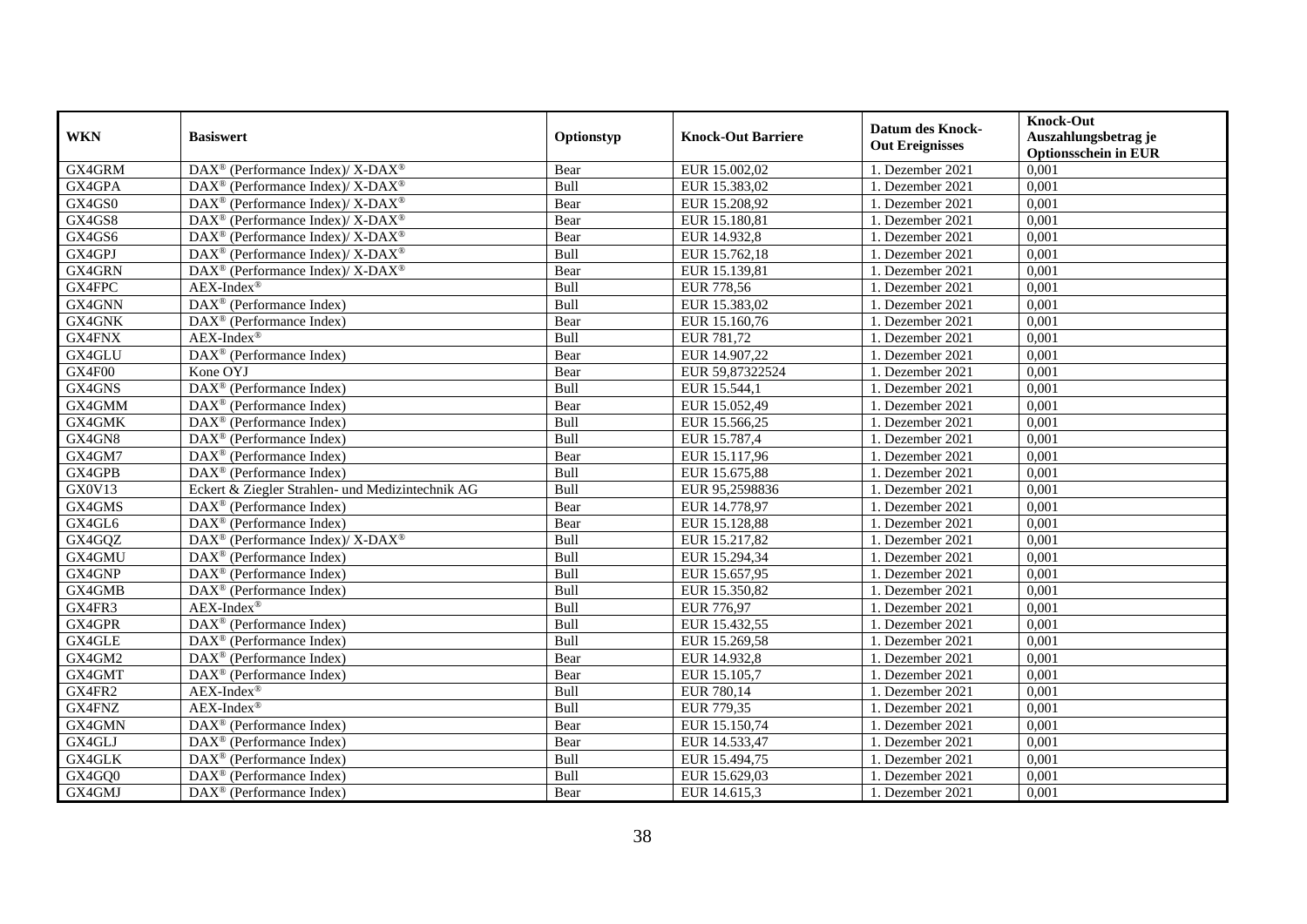| <b>WKN</b>    | <b>Basiswert</b>                                             | Optionstyp | <b>Knock-Out Barriere</b> | <b>Datum des Knock-</b><br><b>Out Ereignisses</b> | <b>Knock-Out</b><br>Auszahlungsbetrag je<br><b>Optionsschein in EUR</b> |
|---------------|--------------------------------------------------------------|------------|---------------------------|---------------------------------------------------|-------------------------------------------------------------------------|
| GX4GNQ        | $\overline{\text{DAX}}^{\textcirc}$ (Performance Index)      | Bull       | EUR 15.504,21             | 1. Dezember 2021                                  | 0,001                                                                   |
| GX4GE9        | Zalando SE                                                   | Bull       | EUR 79,73                 | 1. Dezember 2021                                  | 0,001                                                                   |
| GX4GMZ        | DAX <sup>®</sup> (Performance Index)                         | Bull       | EUR 15.261,28             | 1. Dezember 2021                                  | 0,001                                                                   |
| GX4GNR        | $\text{DAX}^{\circledR}$ (Performance Index)                 | Bull       | EUR 15.693,8              | 1. Dezember 2021                                  | 0,001                                                                   |
| GX4GLG        | DAX <sup>®</sup> (Performance Index)                         | Bull       | EUR 15.577,33             | 1. Dezember 2021                                  | 0,001                                                                   |
| GX4GL9        | $\text{DAX}^{\textcircled{p}}$ (Performance Index)           | Bull       | EUR 15.762,18             | 1. Dezember 2021                                  | 0,001                                                                   |
| GX4GLF        | $\overline{\text{DAX}}^{\textcircled{}}$ (Performance Index) | Bull       | EUR 16.020,3              | 1. Dezember 2021                                  | 0,001                                                                   |
| <b>GX4ENE</b> | Proximus S.A.                                                | Bear       | EUR 16,66788244           | 1. Dezember 2021                                  | 0,001                                                                   |
| GX4FR6        | $AEX-Index^{\circledR}$                                      | Bull       | EUR 780,93                | 1. Dezember 2021                                  | 0,001                                                                   |
| GX4GMW        | DAX <sup>®</sup> (Performance Index)                         | Bull       | EUR 15.602,16             | 1. Dezember 2021                                  | 0,001                                                                   |
| GX4GNE        | DAX <sup>®</sup> (Performance Index)                         | Bull       | EUR 15.407,52             | 1. Dezember 2021                                  | 0,001                                                                   |
| GX4GN9        | DAX <sup>®</sup> (Performance Index)                         | Bull       | EUR 15.310,62             | 1. Dezember 2021                                  | 0,001                                                                   |
| GX4GL8        | $\text{DAX}^{\circledR}$ (Performance Index)                 | Bear       | EUR 15.180,81             | 1. Dezember 2021                                  | 0,001                                                                   |
| GX4GML        | $DAX^{\circledR}$ (Performance Index)                        | Bear       | EUR 15.199,55             | 1. Dezember 2021                                  | 0,001                                                                   |
| GX4GL7        | DAX <sup>®</sup> (Performance Index)                         | Bear       | EUR 15.139,81             | 1. Dezember 2021                                  | 0,001                                                                   |
| GX4GN5        | DAX <sup>®</sup> (Performance Index)                         | Bull       | EUR 15.476,31             | 1. Dezember 2021                                  | 0,001                                                                   |
| GX4GQ3        | $\text{DAX}^{\textcircled{p}}$ (Performance Index)           | Bull       | EUR 15.415,87             | 1. Dezember 2021                                  | 0,001                                                                   |
| GX4GM5        | $\overline{\text{DAX}^{\otimes}(\text{Performance Index})}$  | Bear       | EUR 15.066,84             | 1. Dezember 2021                                  | 0,001                                                                   |
| GX4GLP        | $\overline{\text{DAX}^{\otimes}}$ (Performance Index)        | Bear       | EUR 15.038,13             | 1. Dezember 2021                                  | 0,001                                                                   |
| GX4EN0        | Proximus S.A.                                                | Bear       | EUR 16,36792055           | 1. Dezember 2021                                  | 0,001                                                                   |
| GX4GND        | DAX <sup>®</sup> (Performance Index)                         | Bull       | EUR 15.217,82             | 1. Dezember 2021                                  | 0,001                                                                   |
| GX4GLH        | $\text{DAX}^{\circledR}$ (Performance Index)                 | Bull       | EUR 15.399,36             | 1. Dezember 2021                                  | 0,001                                                                   |
| GX4GMP        | DAX <sup>®</sup> (Performance Index)                         | Bull       | EUR 15.942,66             | 1. Dezember 2021                                  | 0,001                                                                   |
| GX4GLR        | DAX <sup>®</sup> (Performance Index)                         | Bull       | EUR 15.286,2              | 1. Dezember 2021                                  | 0,001                                                                   |
| GX4GNA        | $DAX^{\circledR}$ (Performance Index)                        | Bull       | EUR 15.865,03             | 1. Dezember 2021                                  | 0,001                                                                   |
| GX4GNV        | $\text{DAX}^{\otimes}$ (Performance Index)                   | Bear       | EUR 15.081,19             | 1. Dezember 2021                                  | 0,001                                                                   |
| GX4GN1        | DAX <sup>®</sup> (Performance Index)                         | Bear       | EUR 15.244,17             | 1. Dezember 2021                                  | 0,001                                                                   |
| GX4GME        | $\text{DAX}^{\circledR}$ (Performance Index)                 | Bear       | EUR 15.170,79             | 1. Dezember 2021                                  | 0,001                                                                   |
| GX4GM1        | DAX <sup>®</sup> (Performance Index)                         | Bear       | EUR 15.235,62             | 1. Dezember 2021                                  | 0,001                                                                   |
| GX4GM3        | $DAX^{\circledR}$ (Performance Index)                        | Bull       | EUR 15.374,96             | 1. Dezember 2021                                  | 0.001                                                                   |
| GX4GLB        | $\text{DAX}^{\textcircled{p}}$ (Performance Index)           | Bull       | EUR 15.533,96             | 1. Dezember 2021                                  | 0,001                                                                   |
| GX4GLZ        | $\text{DAX}^{\textcircled{p}}$ (Performance Index)           | Bull       | EUR 15.736,95             | 1. Dezember 2021                                  | 0,001                                                                   |
| GX4GM8        | DAX <sup>®</sup> (Performance Index)                         | Bull       | EUR 15.523,82             | 1. Dezember 2021                                  | 0,001                                                                   |
| <b>GX4FPW</b> | $AEX-Index^{\circledR}$                                      | Bull       | EUR 776,18                | 1. Dezember 2021                                  | 0,001                                                                   |
| GX4GM9        | DAX <sup>®</sup> (Performance Index)                         | Bull       | EUR 15.424,21             | 1. Dezember 2021                                  | 0,001                                                                   |
| GX4GNF        | DAX <sup>®</sup> (Performance Index)                         | Bear       | EUR 15.002,02             | 1. Dezember 2021                                  | 0,001                                                                   |
| GX4GLY        | $\text{DAX}^{\otimes}$ (Performance Index)                   | Bull       | EUR 15.513,68             | 1. Dezember 2021                                  | 0,001                                                                   |
| GX4GP2        | DAX <sup>®</sup> (Performance Index)/X-DAX <sup>®</sup>      | Bull       | EUR 15.235,62             | 1. Dezember 2021                                  | 0,001                                                                   |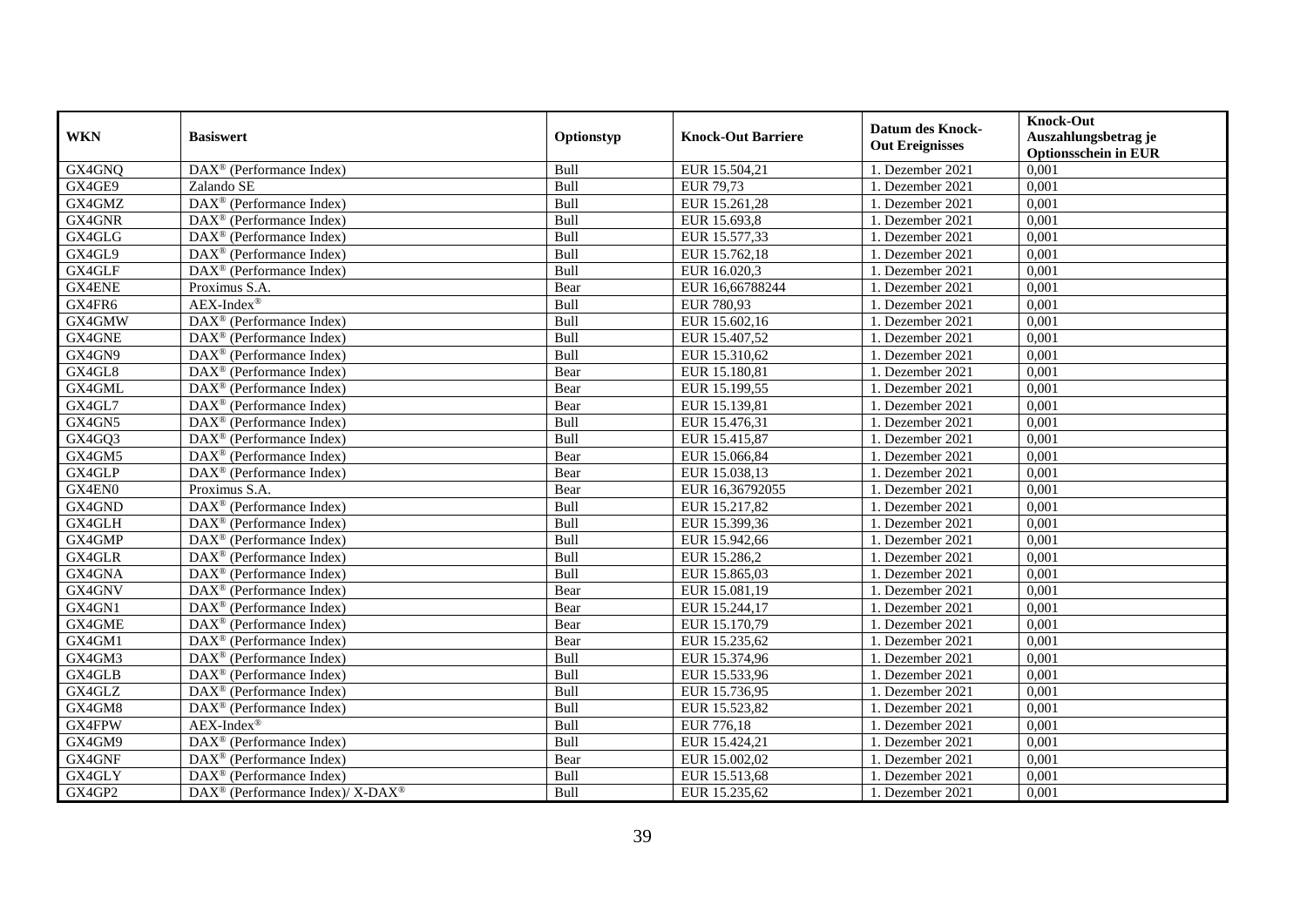| <b>WKN</b>    | <b>Basiswert</b>                                        | Optionstyp | <b>Knock-Out Barriere</b> | <b>Datum des Knock-</b><br><b>Out Ereignisses</b> | <b>Knock-Out</b><br>Auszahlungsbetrag je<br><b>Optionsschein in EUR</b> |
|---------------|---------------------------------------------------------|------------|---------------------------|---------------------------------------------------|-------------------------------------------------------------------------|
| GX4GP6        | $\overline{\text{DAX}^{\otimes}}$ (Performance Index)   | Bull       | EUR 15.711,73             | 1. Dezember 2021                                  | 0,001                                                                   |
| GX4GMY        | $DAX^{\circledast}$ (Performance Index)                 | Bear       | EUR 14.864,47             | 1. Dezember 2021                                  | 0,001                                                                   |
| GX4GGG        | Zalando SE                                              | Bull       | EUR 80,14                 | 1. Dezember 2021                                  | 0,001                                                                   |
| GX4GLC        | DAX <sup>®</sup> (Performance Index)                    | Bull       | EUR 15.589,74             | 1. Dezember 2021                                  | 0,001                                                                   |
| GX4GMD        | DAX <sup>®</sup> (Performance Index)                    | Bull       | EUR 15.391,19             | 1. Dezember 2021                                  | 0,001                                                                   |
| GX4GLS        | DAX <sup>®</sup> (Performance Index)                    | Bull       | EUR 15.485,28             | 1. Dezember 2021                                  | 0,001                                                                   |
| GX4GLQ        | $\overline{\text{DAX}^{\otimes}}$ (Performance Index)   | Bull       | EUR 15.235,62             | 1. Dezember 2021                                  | 0,001                                                                   |
| GX4GMQ        | $DAX^{\circledast}$ (Performance Index)                 | Bull       | EUR 15.226,72             | 1. Dezember 2021                                  | 0,001                                                                   |
| GX4GMV        | $DAX^{\circledast}$ (Performance Index)                 | Bull       | EUR 15.643,49             | 1. Dezember 2021                                  | 0,001                                                                   |
| GX4GLV        | $DAX^{\circledast}$ (Performance Index)                 | Bull       | EUR 15.366,9              | 1. Dezember 2021                                  | 0,001                                                                   |
| GX4GLT        | $\overline{\text{DAX}}^{\textcirc}$ (Performance Index) | Bull       | EUR 15.441,16             | 1. Dezember 2021                                  | 0,001                                                                   |
| GX4GM0        | $\overline{\text{DAX}^{\otimes}}$ (Performance Index)   | Bull       | EUR 15.449,77             | 1. Dezember 2021                                  | 0,001                                                                   |
| GX4GN0        | DAX <sup>®</sup> (Performance Index)                    | Bull       | EUR 15.458,37             | 1. Dezember 2021                                  | 0,001                                                                   |
| GX4GP8        | DAX <sup>®</sup> (Performance Index)                    | Bear       | EUR 15.093,44             | 1. Dezember 2021                                  | 0,001                                                                   |
| GX4GDL        | Commerzbank AG                                          | Bear       | EUR 6,35                  | 1. Dezember 2021                                  | 0,001                                                                   |
| GX4GN6        | $\overline{\text{DAX}^{\otimes}}$ (Performance Index)   | Bull       | EUR 15.208,92             | 1. Dezember 2021                                  | 0,001                                                                   |
| GX4GNW        | DAX <sup>®</sup> (Performance Index)                    | Bear       | EUR 15.208,92             | 1. Dezember 2021                                  | 0,001                                                                   |
| GX4GP5        | DAX <sup>®</sup> (Performance Index)                    | Bear       | EUR 15.226.72             | 1. Dezember 2021                                  | 0,001                                                                   |
| <b>GX44R9</b> | Henkel AG & Co KGaA                                     | Bull       | EUR 69,6848276            | 1. Dezember 2021                                  | 0,001                                                                   |
| GX4EUM        | <b>OMV AG</b>                                           | Bear       | EUR 47,55197689           | 1. Dezember 2021                                  | 0,001                                                                   |
| GX4GCY        | Commerzbank AG                                          | Bear       | EUR 6,29                  | 1. Dezember 2021                                  | 0,001                                                                   |
| GX4GNG        | DAX <sup>®</sup> (Performance Index)                    | Bull       | EUR 15.302,48             | 1. Dezember 2021                                  | 0,001                                                                   |
| GX4G6V        | Daimler AG                                              | Bear       | EUR 83,99                 | 1. Dezember 2021                                  | 0,001                                                                   |
| GX4GN3        | DAX <sup>®</sup> (Performance Index)                    | Bull       | EUR 15.318,67             | 1. Dezember 2021                                  | 0,001                                                                   |
| GX4GNX        | $\overline{\text{DAX}^{\otimes}}$ (Performance Index)   | Bear       | EUR 15.020,08             | 1. Dezember 2021                                  | 0,001                                                                   |
| <b>GX342D</b> | <b>VERBUND AG</b>                                       | Bear       | EUR 93,01428974           | 1. Dezember 2021                                  | 0,001                                                                   |
| GX4GPW        | $\overline{\text{DAX}^{\otimes}}$ (Performance Index)   | Bear       | EUR 14.697,14             | 1. Dezember 2021                                  | 0,001                                                                   |
| GX4FQ7        | $AEX-Index^{\circledR}$                                 | Bull       | EUR 777,76                | 1. Dezember 2021                                  | 0,001                                                                   |
| GX4GQA        | $DAX^{\circledast}$ (Performance Index)                 | Bull       | EUR 15.334,77             | 1. Dezember 2021                                  | 0,001                                                                   |
| GX4GLX        | DAX <sup>®</sup> (Performance Index)                    | Bull       | EUR 15.277,89             | 1. Dezember 2021                                  | 0,001                                                                   |
| GX4G93        | Deutsche Lufthansa AG                                   | Bull       | <b>EUR 5,52</b>           | 1. Dezember 2021                                  | 0,001                                                                   |
| GX4G9M        | Deutsche Lufthansa AG                                   | Bull       | <b>EUR 5,46</b>           | 1. Dezember 2021                                  | 0,001                                                                   |
| GX4GP0        | DAX <sup>®</sup> (Performance Index)                    | Bear       | EUR 14.958,38             | 1. Dezember 2021                                  | 0,001                                                                   |
| GX4GNH        | DAX <sup>®</sup> (Performance Index)                    | Bull       | EUR 15.358,84             | 1. Dezember 2021                                  | 0,001                                                                   |
| GX4GC8        | Continental AG                                          | Bear       | EUR 95,89                 | 1. Dezember 2021                                  | 0,001                                                                   |
| GX4GCH        | Commerzbank AG                                          | Bear       | <b>EUR 6,26</b>           | 1. Dezember 2021                                  | 0,001                                                                   |
| GX4GCJ        | Commerzbank AG                                          | Bear       | EUR 6,32                  | 1. Dezember 2021                                  | 0,001                                                                   |
| GX4EZP        | <b>Barclays PLC</b>                                     | Bear       | GBP 1,86979463            | 1. Dezember 2021                                  | 0,001                                                                   |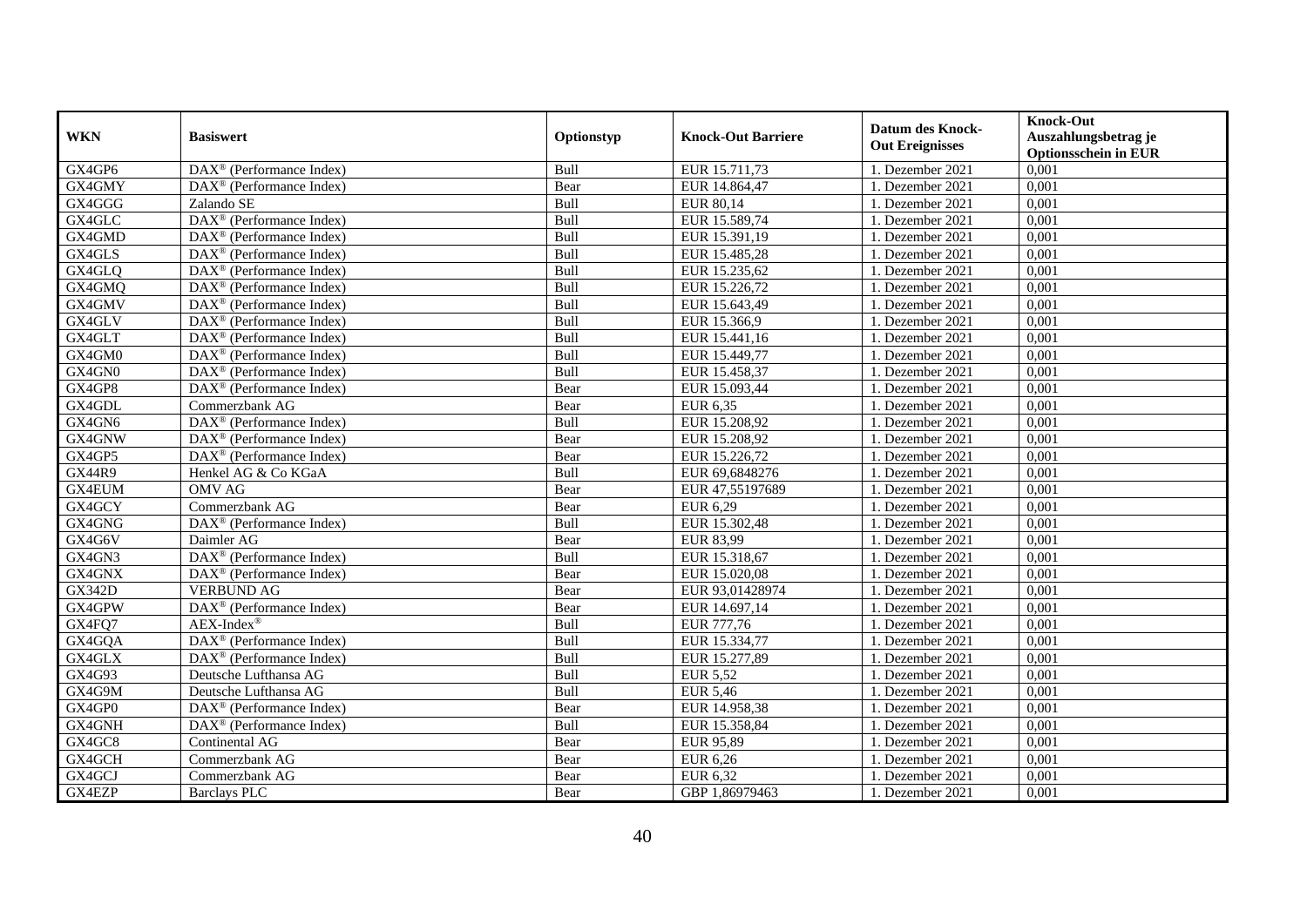| <b>WKN</b> | <b>Basiswert</b>                                              | Optionstyp  | <b>Knock-Out Barriere</b> | <b>Datum des Knock-</b><br><b>Out Ereignisses</b> | <b>Knock-Out</b><br>Auszahlungsbetrag je<br><b>Optionsschein in EUR</b> |
|------------|---------------------------------------------------------------|-------------|---------------------------|---------------------------------------------------|-------------------------------------------------------------------------|
| GX4GN4     | $\text{DAX}^{\textcircled{p}}$ (Performance Index)            | Bull        | EUR 15.326,72             | 1. Dezember 2021                                  | 0,001                                                                   |
| GX4GLN     | $\text{DAX}^{\textcircled{p}}$ (Performance Index)            | Bear        | EUR 14.983,96             | 1. Dezember 2021                                  | 0,001                                                                   |
| GX4GRD     | $\text{DAX}^{\otimes}$ (Performance Index)/X-DAX <sup>®</sup> | Bull        | EUR 15.226,72             | 1. Dezember 2021                                  | 0,001                                                                   |
| GX4GEB     | ThyssenKrupp AG                                               | Bull        | <b>EUR 9,85</b>           | 1. Dezember 2021                                  | 0,001                                                                   |
| GX4GNL     | DAX <sup>®</sup> (Performance Index)                          | Bear        | EUR 15.190,18             | 1. Dezember 2021                                  | 0,001                                                                   |
| GX4GR5     | DAX <sup>®</sup> (Performance Index)/ X-DAX <sup>®</sup>      | Bull        | EUR 15.208,92             | 1. Dezember 2021                                  | 0,001                                                                   |
| GX4GLD     | $\text{DAX}^{\circledR}$ (Performance Index)                  | Bull        | EUR 15.614,58             | 1. Dezember 2021                                  | 0,001                                                                   |
| GX4G92     | Deutsche Lufthansa AG                                         | Bull        | <b>EUR 5,43</b>           | 1. Dezember 2021                                  | 0,001                                                                   |
| GX4GMA     | $\text{DAX}^{\textcircled{p}}$ (Performance Index)            | Bull        | EUR 15.467,34             | 1. Dezember 2021                                  | 0,001                                                                   |
| GX4GPE     | $\text{DAX}^{\otimes}$ (Performance Index)                    | Bear        | EUR 15.217,82             | 1. Dezember 2021                                  | 0,001                                                                   |
| GX4G9B     | Deutsche Lufthansa AG                                         | Bull        | <b>EUR 5,49</b>           | 1. Dezember 2021                                  | 0,001                                                                   |
| GX4GC4     | Continental AG                                                | Bear        | EUR 94,95                 | 1. Dezember 2021                                  | 0,001                                                                   |
| GX4GLL     | $\overline{\text{DAX}^{\otimes}}$ (Performance Index)         | Bull        | EUR 15.555,18             | 1. Dezember 2021                                  | 0,001                                                                   |
| GX4GF8     | Zalando SE                                                    | Bull        | EUR 79,32                 | 1. Dezember 2021                                  | 0,001                                                                   |
| GX4GC9     | Continental AG                                                | Bear        | EUR 95,42                 | 1. Dezember 2021                                  | 0,001                                                                   |
| GX4GLM     | DAX <sup>®</sup> (Performance Index)                          | Bull        | EUR 15.342,79             | 1. Dezember 2021                                  | 0,001                                                                   |
| GX3WNY     | Erste Group Bank AG                                           | Bear        | EUR 38,82962852           | 1. Dezember 2021                                  | 0,001                                                                   |
| GX4GN7     | $\text{DAX}^{\textcircled{p}}$ (Performance Index)            | <b>Bull</b> | EUR 15.244.17             | 1. Dezember 2021                                  | 0.001                                                                   |
| GX4EZ1     | Veolia Environnement S.A.                                     | Bear        | EUR 28,70635303           | 1. Dezember 2021                                  | 0,001                                                                   |
| GX4G9A     | adidas AG                                                     | Bear        | <b>EUR 258,95</b>         | 1. Dezember 2021                                  | 0,001                                                                   |
| GX4GMH     | DAX <sup>®</sup> (Performance Index)                          | Bull        | EUR 15.199,55             | 1. Dezember 2021                                  | 0,001                                                                   |
| GX4GQD     | DAX <sup>®</sup> (Performance Index)/X-DAX <sup>®</sup>       | Bull        | EUR 15.190,18             | 1. Dezember 2021                                  | 0,001                                                                   |
| GX4GNU     | $\text{DAX}^{\textcircled{p}}$ (Performance Index)            | Bear        | EUR 14.821,72             | 1. Dezember 2021                                  | 0,001                                                                   |
| GX4GNM     | DAX <sup>®</sup> (Performance Index)                          | Bull        | EUR 15.190,18             | 1. Dezember 2021                                  | 0,001                                                                   |
| GX4EX6     | ENI S.p.A.                                                    | Bear        | EUR 11,89815781           | 1. Dezember 2021                                  | 0,001                                                                   |
| GX4GQQ     | DAX <sup>®</sup> (Performance Index)/ X-DAX <sup>®</sup>      | Bull        | EUR 15.199,55             | 1. Dezember 2021                                  | 0,001                                                                   |
| GX4GM4     | DAX <sup>®</sup> (Performance Index)                          | Bull        | EUR 15.252,72             | 1. Dezember 2021                                  | 0,001                                                                   |
| GX4GCG     | Commerzbank AG                                                | Bear        | <b>EUR 6,38</b>           | 1. Dezember 2021                                  | 0,001                                                                   |
| GX4GL5     | $\text{DAX}^{\textcircled{p}}$ (Performance Index)            | Bear        | EUR 15.286,2              | 1. Dezember 2021                                  | 0,001                                                                   |
| GX4GPT     | $\text{DAX}^{\textcircled{p}}$ (Performance Index)            | Bear        | EUR 15.269,58             | 1. Dezember 2021                                  | 0,001                                                                   |
| GX3Z6D     | Eckert & Ziegler Strahlen- und Medizintechnik AG              | Bull        | EUR 94,42964697           | 1. Dezember 2021                                  | 0,001                                                                   |
| GX4GPS     | DAX <sup>®</sup> (Performance Index)                          | Bear        | EUR 15.302,48             | 1. Dezember 2021                                  | 0,001                                                                   |
| GX4GD0     | Commerzbank AG                                                | Bear        | <b>EUR 6,41</b>           | 1. Dezember 2021                                  | 0,001                                                                   |
| GX4GNJ     | $\text{DAX}^{\circledR}$ (Performance Index)                  | Bear        | EUR 15.277,89             | 1. Dezember 2021                                  | 0,001                                                                   |
| GX4G6X     | Daimler AG                                                    | Bear        | EUR 85,24                 | 1. Dezember 2021                                  | 0,001                                                                   |
| GX4EUW     | Talanx AG                                                     | Bear        | EUR 39,9754767            | 1. Dezember 2021                                  | 0,001                                                                   |
| GX4G9Q     | <b>AIXTRON SE</b>                                             | Bear        | EUR 18,19                 | 1. Dezember 2021                                  | 0,001                                                                   |
| GX4G80     | <b>AIXTRON SE</b>                                             | Bear        | EUR 18,37                 | 1. Dezember 2021                                  | 0,001                                                                   |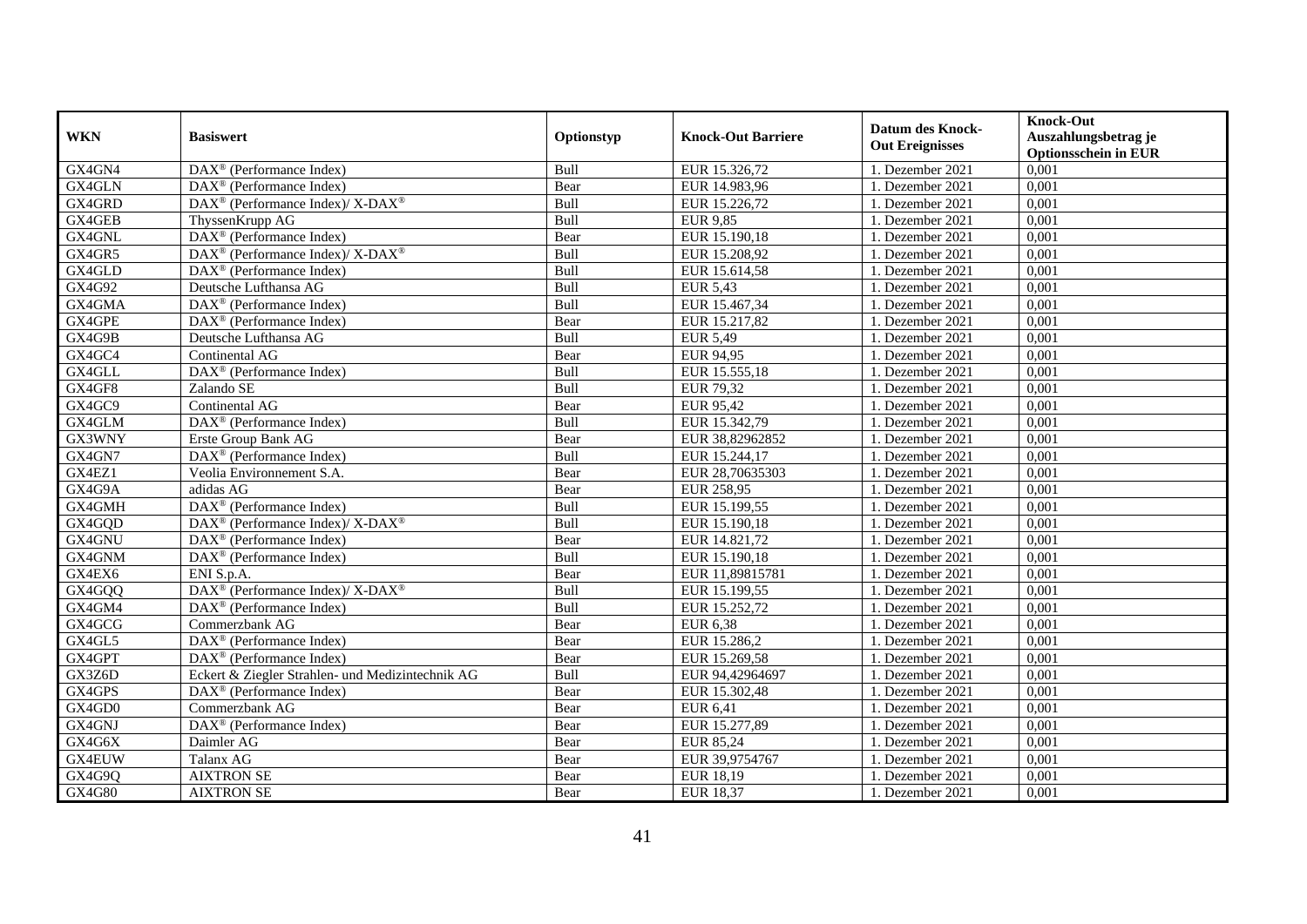| <b>WKN</b>    | <b>Basiswert</b>                                                   | Optionstyp | <b>Knock-Out Barriere</b> | Datum des Knock-<br><b>Out Ereignisses</b> | <b>Knock-Out</b><br>Auszahlungsbetrag je<br><b>Optionsschein in EUR</b> |
|---------------|--------------------------------------------------------------------|------------|---------------------------|--------------------------------------------|-------------------------------------------------------------------------|
| GX4GDK        | Continental AG                                                     | Bear       | EUR 96,35                 | 1. Dezember 2021                           | 0,001                                                                   |
| GX4GMG        | $\overline{\text{DAX}^{\textcircled{a}}}$ (Performance Index)      | Bull       | EUR 15.407,52             | 1. Dezember 2021                           | 0,001                                                                   |
| GX4GMF        | DAX <sup>®</sup> (Performance Index)                               | Bull       | EUR 15.787,4              | 1. Dezember 2021                           | 0,001                                                                   |
| GX4GMR        | $\text{DAX}^{\otimes}$ (Performance Index)                         | Bear       | EUR 15.261,28             | 1. Dezember 2021                           | 0,001                                                                   |
| GX4G8L        | Daimler AG                                                         | Bear       | EUR 84,41                 | 1. Dezember 2021                           | 0,001                                                                   |
| GX4GM6        | DAX <sup>®</sup> (Performance Index)                               | Bull       | EUR 15.432,55             | 1. Dezember 2021                           | 0,001                                                                   |
| GX4GLA        | $\text{DAX}^{\circledR}$ (Performance Index)                       | Bull       | EUR 15.485,28             | 1. Dezember 2021                           | 0,001                                                                   |
| GX4G7G        | <b>AIXTRON SE</b>                                                  | Bear       | <b>EUR 18,28</b>          | 1. Dezember 2021                           | 0,001                                                                   |
| <b>GX4EVH</b> | Koninklijke Philips N.V.                                           | Bull       | EUR 30,80250422           | 1. Dezember 2021                           | 0,001                                                                   |
| GX4F21        | $\text{DAX}^{\textcircled{p}}$ (Performance Index)                 | Bear       | EUR 15.287,44257072       | 1. Dezember 2021                           | 0,001                                                                   |
| GX4G8H        | Daimler AG                                                         | Bear       | EUR 84,82                 | 1. Dezember 2021                           | 0,001                                                                   |
| <b>GX4EVK</b> | <b>OMV AG</b>                                                      | Bear       | EUR 48,10188411           | 1. Dezember 2021                           | 0,001                                                                   |
| GX4G58        | <b>TUI AG</b>                                                      | Bear       | EUR 2,42                  | 1. Dezember 2021                           | 0,001                                                                   |
| GX4GNC        | $\overline{\text{DAX}^{\otimes}}$ (Performance Index)              | Bear       | EUR 15.252,72             | 1. Dezember 2021                           | 0,001                                                                   |
| GX4GCU        | Commerzbank AG                                                     | Bear       | <b>EUR 6,44</b>           | 1. Dezember 2021                           | 0,001                                                                   |
| GX4EMT        | Proximus S.A.                                                      | Bear       | EUR 16,96784433           | 1. Dezember 2021                           | 0,001                                                                   |
| GX4EWV        | Vodafone Group Plc                                                 | Bear       | GBP 1,10987809            | 1. Dezember 2021                           | 0,001                                                                   |
| <b>GX4F70</b> | $DAX^{\circledR}$ (Performance Index)                              | Bear       | EUR 15.334,05794368       | 1. Dezember 2021                           | 0.001                                                                   |
| GX4F43        | $\text{DAX}^{\textcircled{p}}$ (Performance Index)                 | Bear       | EUR 15.306,30069886       | 1. Dezember 2021                           | 0,001                                                                   |
| GX4GPX        | $\text{DAX}^{\textcircled{p}}$ (Performance Index)                 | Bear       | EUR 15.334,77             | 1. Dezember 2021                           | 0,001                                                                   |
| GX4GPU        | DAX <sup>®</sup> (Performance Index)                               | Bear       | EUR 15.326,72             | 1. Dezember 2021                           | 0,001                                                                   |
| GX4GNB        | $\text{DAX}^{\textcircled{p}}$ (Performance Index)                 | Bear       | EUR 15.310,62             | 1. Dezember 2021                           | $0,\overline{001}$                                                      |
| GX4F3W        | $\overline{\text{DAX}^{\otimes}}$ (Performance Index)              | Bear       | EUR 15.315,73976194       | 1. Dezember 2021                           | 0,001                                                                   |
| GX4GMX        | DAX <sup>®</sup> (Performance Index)                               | Bear       | EUR 15.318,67             | 1. Dezember 2021                           | 0,001                                                                   |
| <b>GX4F89</b> | DAX <sup>®</sup> (Performance Index)/ X-DAX <sup>®</sup>           | Bear       | EUR 15.324,89885281       | 1. Dezember 2021                           | 0,001                                                                   |
| GX4F1W        | $\text{DAX}^{\circledR}$ (Performance Index)                       | Bear       | EUR 15.296,87163479       | 1. Dezember 2021                           | 0,001                                                                   |
| GX4GNT        | DAX <sup>®</sup> (Performance Index)                               | Bear       | EUR 15.342,79             | 1. Dezember 2021                           | 0,001                                                                   |
| GX4F7X        | $DAX^{\circledcirc}$ (Performance Index)/ X-DAX <sup>®</sup>       | Bear       | EUR 15.334,05794368       | 1. Dezember 2021                           | 0,001                                                                   |
| GX4F3S        | $\text{DAX}^{\textcircled{p}}$ (Performance Index)                 | Bear       | EUR 15.324,89885281       | 1. Dezember 2021                           | 0,001                                                                   |
| GX4GN2        | $\text{DAX}^{\textcircled{p}}$ (Performance Index)                 | Bear       | EUR 15.294,34             | 1. Dezember 2021                           | 0,001                                                                   |
| GX4GS1        | DAX <sup>®</sup> (Performance Index)/ X-DAX <sup>®</sup>           | Bear       | EUR 15.334,77             | 1. Dezember 2021                           | 0,001                                                                   |
| GX4GSP        | $\text{DAX}^{\circledast}$ (Performance Index)/ X-DAX <sup>®</sup> | Bear       | EUR 15.342,79             | 1. Dezember 2021                           | 0,001                                                                   |
| GX4GS9        | DAX <sup>®</sup> (Performance Index)/ X-DAX <sup>®</sup>           | Bear       | EUR 15.310,62             | 1. Dezember 2021                           | 0,001                                                                   |
| GX4F4E        | DAX <sup>®</sup> (Performance Index)                               | Bear       | EUR 15.343,21703455       | 1. Dezember 2021                           | 0,001                                                                   |
| GX4F8A        | $\text{DAX}^{\otimes}$ (Performance Index)/X-DAX <sup>®</sup>      | Bear       | EUR 15.343,21703455       | 1. Dezember 2021                           | 0,001                                                                   |
| GX4G5C        | <b>TUI AG</b>                                                      | Bear       | <b>EUR 2,44</b>           | 1. Dezember 2021                           | 0,001                                                                   |
| GX4GDR        | Commerzbank AG                                                     | Bear       | EUR 6,47                  | 1. Dezember 2021                           | 0,001                                                                   |
| GX4GFB        | Deutsche Lufthansa AG                                              | Bear       | <b>EUR 5,66</b>           | 1. Dezember 2021                           | 0,001                                                                   |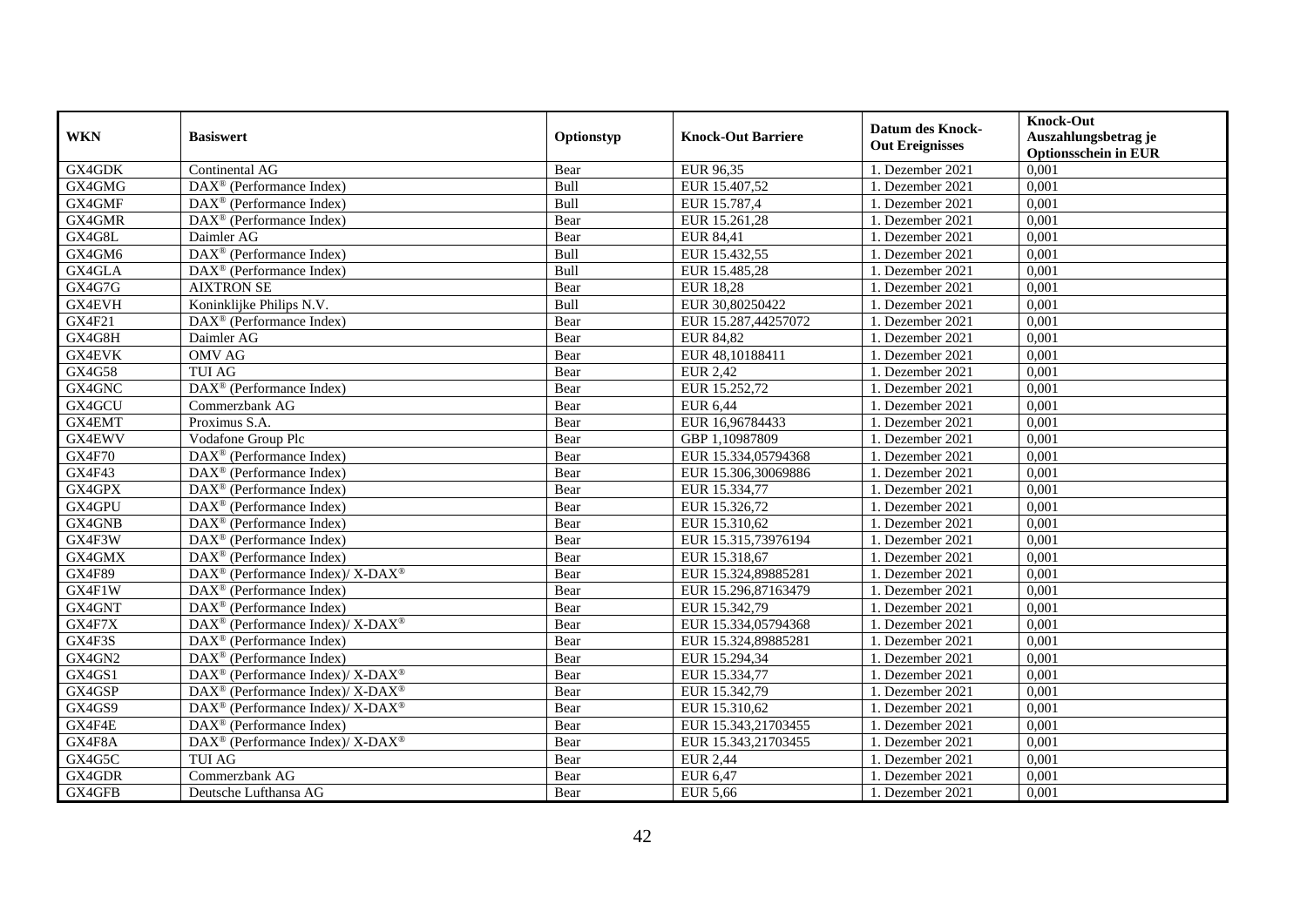|               |                                                                    |            |                           | <b>Datum des Knock-</b> | <b>Knock-Out</b>            |
|---------------|--------------------------------------------------------------------|------------|---------------------------|-------------------------|-----------------------------|
| <b>WKN</b>    | <b>Basiswert</b>                                                   | Optionstyp | <b>Knock-Out Barriere</b> | <b>Out Ereignisses</b>  | Auszahlungsbetrag je        |
|               |                                                                    |            |                           |                         | <b>Optionsschein in EUR</b> |
| GX4GG3        | Deutsche Lufthansa AG                                              | Bear       | <b>EUR 5,68</b>           | 1. Dezember 2021        | 0,001                       |
| GX4G6W        | Daimler AG                                                         | Bear       | EUR 85,65                 | 1. Dezember 2021        | 0,001                       |
| GX4GC6        | Continental AG                                                     | Bear       | EUR 96,82                 | 1. Dezember 2021        | 0,001                       |
| GX4GT6        | DAX <sup>®</sup> (Performance Index)/ X-DAX <sup>®</sup>           | Bear       | EUR 15.318,67             | 1. Dezember 2021        | 0,001                       |
| GX4F7Q        | DAX <sup>®</sup> (Performance Index)/ X-DAX <sup>®</sup>           | Bear       | EUR 15.306,30069886       | 1. Dezember 2021        | 0,001                       |
| GX4F8E        | DAX <sup>®</sup> (Performance Index)/ X-DAX <sup>®</sup>           | Bear       | EUR 15.315,73976194       | 1. Dezember 2021        | 0,001                       |
| <b>GX4ETX</b> | <b>OMV AG</b>                                                      | Bear       | EUR 48,64179301           | 1. Dezember 2021        | 0,001                       |
| GX4GSF        | DAX <sup>®</sup> (Performance Index)/X-DAX <sup>®</sup>            | Bear       | EUR 15.326,72             | 1. Dezember 2021        | 0,001                       |
| GX4EUF        | Talanx AG                                                          | Bear       | EUR 40,3254371            | 1. Dezember 2021        | 0,001                       |
| <b>GX4EVN</b> | Vodafone Group Plc                                                 | Bear       | GBP 1,11987699            | 1. Dezember 2021        | 0,001                       |
| GX4G8A        | Airbus SE                                                          | Bear       | EUR 101,87                | 1. Dezember 2021        | 0,001                       |
| GX4GGK        | Deutsche Lufthansa AG                                              | Bear       | EUR 5,71                  | 1. Dezember 2021        | 0,001                       |
| GX0Q98        | Heineken N.V.                                                      | Bull       | EUR 87,92530475           | 1. Dezember 2021        | 0,001                       |
| <b>GX4F86</b> | $DAX^{\circledcirc}$ (Performance Index)/X-DAX <sup>®</sup>        | Bear       | EUR 15.352,19614329       | 1. Dezember 2021        | 0.001                       |
| GX4F4D        | $DAX^{\otimes}$ (Performance Index)                                | Bear       | EUR 15.352,19614329       | 1. Dezember 2021        | 0,001                       |
| GX4GD4        | ThyssenKrupp AG                                                    | Bear       | <b>EUR 10,15</b>          | 1. Dezember 2021        | 0,001                       |
| GX4GDQ        | ThyssenKrupp AG                                                    | Bear       | <b>EUR 10,1</b>           | 1. Dezember 2021        | 0,001                       |
| GX4G6U        | Daimler AG                                                         | Bear       | EUR 86,07                 | 1. Dezember 2021        | 0,001                       |
| GX4EZ8        | <b>Barclays PLC</b>                                                | Bear       | GBP 1,89979133            | 1. Dezember 2021        | 0,001                       |
| GX4F6M        | DAX <sup>®</sup> (Performance Index)/ X-DAX <sup>®</sup>           | Bear       | EUR 15.370,15436076       | 1. Dezember 2021        | 0,001                       |
| GX4F6S        | DAX <sup>®</sup> (Performance Index)/ X-DAX <sup>®</sup>           | Bear       | EUR 15.361,17525202       | 1. Dezember 2021        | 0,001                       |
| GX2WAT        | $K+SAG$                                                            | Bear       | EUR 15,84300497           | 1. Dezember 2021        | 0,001                       |
| GX4F3L        | DAX <sup>®</sup> (Performance Index)                               | Bear       | EUR 15.361,17525202       | 1. Dezember 2021        | 0,001                       |
| GX4F24        | $\text{DAX}^{\textcircled{p}}$ (Performance Index)                 | Bear       | EUR 15.379,03347942       | 1. Dezember 2021        | 0,001                       |
| GX4F7B        | DAX <sup>®</sup> (Performance Index)/ X-DAX <sup>®</sup>           | Bear       | EUR 15.379,03347942       | 1. Dezember 2021        | 0,001                       |
| GX4G8Y        | adidas AG                                                          | Bear       | EUR 260,23                | 1. Dezember 2021        | 0,001                       |
| GX4EXB        | ENI S.p.A.                                                         | Bear       | EUR 12,04813459           | 1. Dezember 2021        | 0,001                       |
| GX4F4Q        | DAX <sup>®</sup> (Performance Index)                               | Bear       | EUR 15.370,15436076       | 1. Dezember 2021        | 0,001                       |
| GX4F2X        | $\text{DAX}^{\textcircled{n}}$ (Performance Index)                 | Bear       | EUR 15.387,91259808       | 1. Dezember 2021        | 0,001                       |
| GX4F7A        | $\text{DAX}^{\circledast}$ (Performance Index)/ X-DAX <sup>®</sup> | Bear       | EUR 15.387,91259808       | 1. Dezember 2021        | 0,001                       |
| GX4G9Z        | adidas AG                                                          | Bear       | EUR 261,5                 | 1. Dezember 2021        | 0,001                       |
| GX4EU9        | Talanx AG                                                          | Bear       | EUR 40,66539864           | 1. Dezember 2021        | 0,001                       |
| GX4G77        | Daimler AG                                                         | Bear       | <b>EUR 86,48</b>          | 1. Dezember 2021        | 0,001                       |
| GX4GDM        | Continental AG                                                     | Bear       | EUR 97,29                 | 1. Dezember 2021        | 0,001                       |
| GX4GEU        | Deutsche Bank AG                                                   | Bear       | <b>EUR 11</b>             | 1. Dezember 2021        | 0,001                       |
| GX4G3S        | <b>TUI AG</b>                                                      | Bear       | <b>EUR 2,46</b>           | 1. Dezember 2021        | 0,001                       |
| GX4F35        | DAX <sup>®</sup> (Performance Index)                               | Bear       | EUR 15.396,79171674       | 1. Dezember 2021        | 0,001                       |
| GX4GEC        | Deutsche Lufthansa AG                                              | Bear       | EUR 5,74                  | 1. Dezember 2021        | 0,001                       |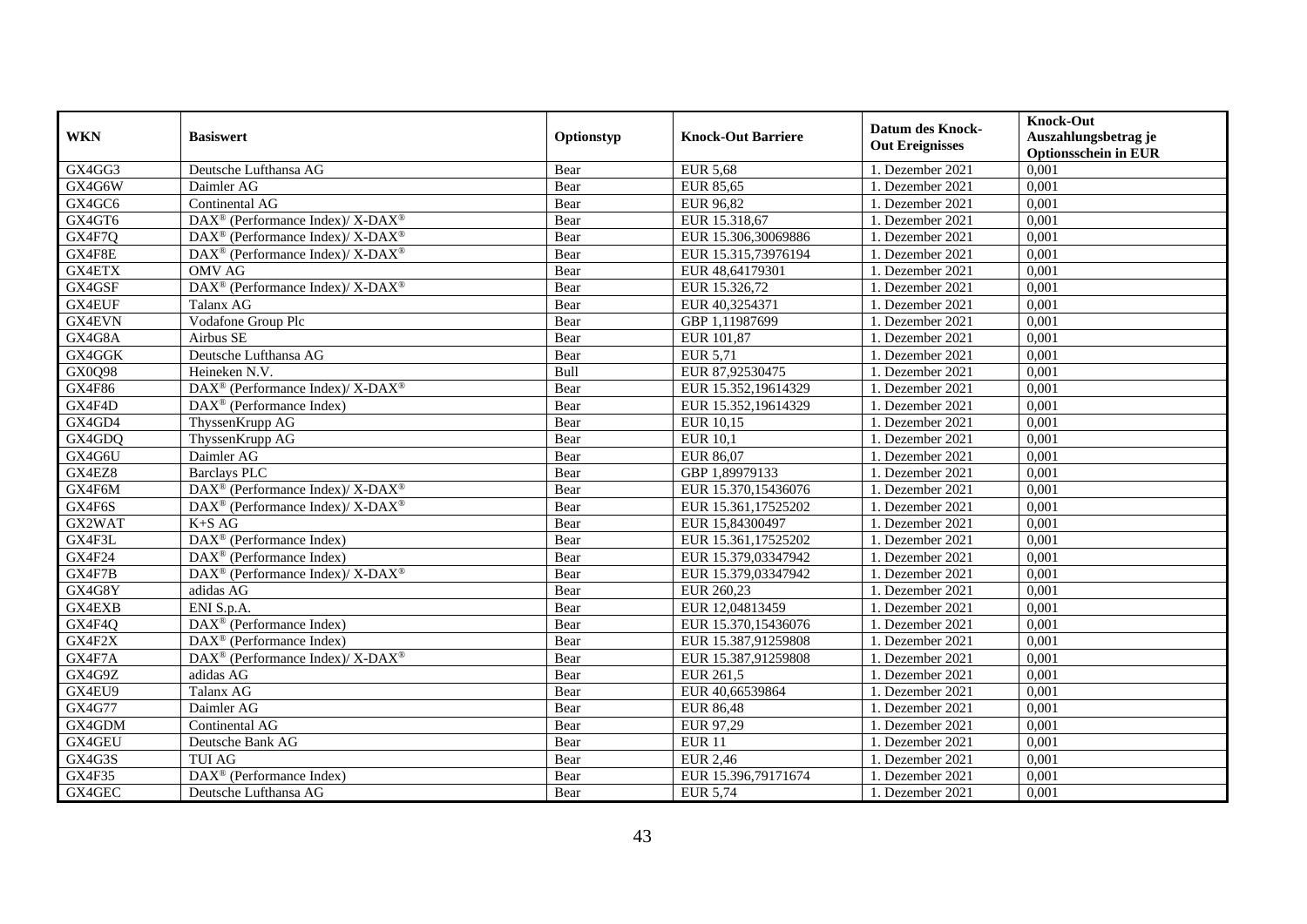| <b>WKN</b>    | <b>Basiswert</b>                                         | Optionstyp  | <b>Knock-Out Barriere</b> | <b>Datum des Knock-</b><br><b>Out Ereignisses</b> | <b>Knock-Out</b><br>Auszahlungsbetrag je<br><b>Optionsschein in EUR</b> |
|---------------|----------------------------------------------------------|-------------|---------------------------|---------------------------------------------------|-------------------------------------------------------------------------|
| GX4F6Z        | DAX <sup>®</sup> (Performance Index)/ X-DAX <sup>®</sup> | Bear        | EUR 15.396,79171674       | 1. Dezember 2021                                  | 0,001                                                                   |
| <b>GX4F22</b> | DAX <sup>®</sup> (Performance Index)                     | Bear        | EUR 15.405,63083937       | 1. Dezember 2021                                  | 0,001                                                                   |
| GX4RCF        | 1 Feinunze Palladium, Feinheit mind. 0,9995              | Bull        | USD 1.742,144             | 1. Dezember 2021                                  | $0,\overline{001}$                                                      |
| GX4GST        | NASDAQ-100 Index®                                        | Bull        | USD 16.443,48             | 1. Dezember 2021                                  | 0,001                                                                   |
| GX4G68        | <b>BioNTech SE - ADR</b>                                 | Bull        | <b>USD 356,99</b>         | 1. Dezember 2021                                  | 0,001                                                                   |
| GX4GUF        | NASDAQ-100 Index®                                        | Bear        | USD 16.286,16             | 1. Dezember 2021                                  | 0,001                                                                   |
| GX40GF        | Salesforce.com, Inc.                                     | Bull        | USD 271,50889478          | 1. Dezember 2021                                  | 0,001                                                                   |
| GX4G65        | BioNTech SE - ADR                                        | Bull        | <b>USD 338,92</b>         | 1. Dezember 2021                                  | 0,001                                                                   |
| GX4GT5        | NASDAQ-100 Index®                                        | Bull        | USD 16.424,28             | 1. Dezember 2021                                  | 0,001                                                                   |
| GX4GUQ        | NASDAQ-100 Index®                                        | Bear        | USD 16.221,91             | 1. Dezember 2021                                  | 0,001                                                                   |
| GX4GV0        | NASDAQ-100 Index®                                        | Bear        | USD 16.247,72             | 1. Dezember 2021                                  | 0,001                                                                   |
| GX4GDH        | Moderna Inc                                              | Bull        | <b>USD 354,9</b>          | 1. Dezember 2021                                  | 0,001                                                                   |
| GX4GAS        | Moderna Inc                                              | Bull        | <b>USD 338,39</b>         | 1. Dezember 2021                                  | 0,001                                                                   |
| GX4GAF        | Moderna Inc                                              | Bull        | <b>USD 360,41</b>         | 1. Dezember 2021                                  | 0,001                                                                   |
| GX4GU0        | NASDAQ-100 Index®                                        | Bear        | <b>USD 16.278,78</b>      | 1. Dezember 2021                                  | 0,001                                                                   |
| GX4GUX        | NASDAQ-100 Index®                                        | Bear        | USD 16.076,11             | 1. Dezember 2021                                  | 0,001                                                                   |
| GX4GTV        | NASDAQ-100 Index®                                        | Bull        | USD 16.489,95             | 1. Dezember 2021                                  | 0,001                                                                   |
| GX4GSE        | NASDAQ-100 Index®                                        | Bull        | USD 16.647,11             | 1. Dezember 2021                                  | 0,001                                                                   |
| <b>GX137H</b> | Apple Inc.                                               | Bear        | USD 166,93632577          | 1. Dezember 2021                                  | 0,001                                                                   |
| GX40FA        | Salesforce.com, Inc.                                     | Bull        | USD 268,58512287          | 1. Dezember 2021                                  | 0,001                                                                   |
| GX4GAL        | Moderna Inc                                              | Bull        | <b>USD 332,89</b>         | 1. Dezember 2021                                  | 0,001                                                                   |
| GX4GSM        | NASDAQ-100 Index®                                        | Bull        | USD 16.417,93             | 1. Dezember 2021                                  | 0,001                                                                   |
| GX4GV8        | NASDAQ-100 Index®                                        | Bear        | USD 16.341,3              | 1. Dezember 2021                                  | 0,001                                                                   |
| GX4GT3        | NASDAQ-100 Index®                                        | Bull        | USD 16.661,22             | 1. Dezember 2021                                  | 0,001                                                                   |
| GX40HG        | Salesforce.com, Inc.                                     | Bull        | USD 274,44271402          | 1. Dezember 2021                                  | 0,001                                                                   |
| GX4G6H        | <b>BioNTech SE - ADR</b>                                 | <b>Bull</b> | <b>USD 346,15</b>         | 1. Dezember 2021                                  | 0,001                                                                   |
| GX4GTL        | NASDAQ-100 Index®                                        | Bull        | USD 16.583,62             | 1. Dezember 2021                                  | 0,001                                                                   |
| GX4GSL        | NASDAQ-100 Index®                                        | Bull        | USD 16.541,49             | 1. Dezember 2021                                  | 0,001                                                                   |
| GX4GSY        | NASDAQ-100 Index®                                        | Bull        | USD 16.574,9              | 1. Dezember 2021                                  | 0,001                                                                   |
| GX4GAN        | Moderna Inc                                              | Bull        | <b>USD 342,06</b>         | 1. Dezember 2021                                  | 0,001                                                                   |
| GX4GT0        | NASDAQ-100 Index®                                        | Bull        | USD 16.533,5              | 1. Dezember 2021                                  | 0,001                                                                   |
| GX4GAT        | Moderna Inc                                              | Bull        | <b>USD 347,57</b>         | 1. Dezember 2021                                  | 0,001                                                                   |
| GX4GUU        | NASDAQ-100 Index®                                        | Bear        | USD 15.826,11             | 1. Dezember 2021                                  | 0,001                                                                   |
| GX4GV6        | NASDAQ-100 Index®                                        | Bear        | <b>USD 15.988,64</b>      | 1. Dezember 2021                                  | 0,001                                                                   |
| GX4GU1        | NASDAQ-100 Index®                                        | Bear        | <b>USD 16.271,4</b>       | 1. Dezember 2021                                  | 0,001                                                                   |
| GX4GTK        | NASDAQ-100 Index®                                        | Bull        | USD 16.456,48             | 1. Dezember 2021                                  | 0,001                                                                   |
| GX4G4A        | Lam Research Corporation                                 | Bear        | <b>USD 692,2</b>          | 1. Dezember 2021                                  | 0,001                                                                   |
| GX4GSZ        | NASDAQ-100 Index®                                        | Bull        | USD 16.437,05             | 1. Dezember 2021                                  | 0,001                                                                   |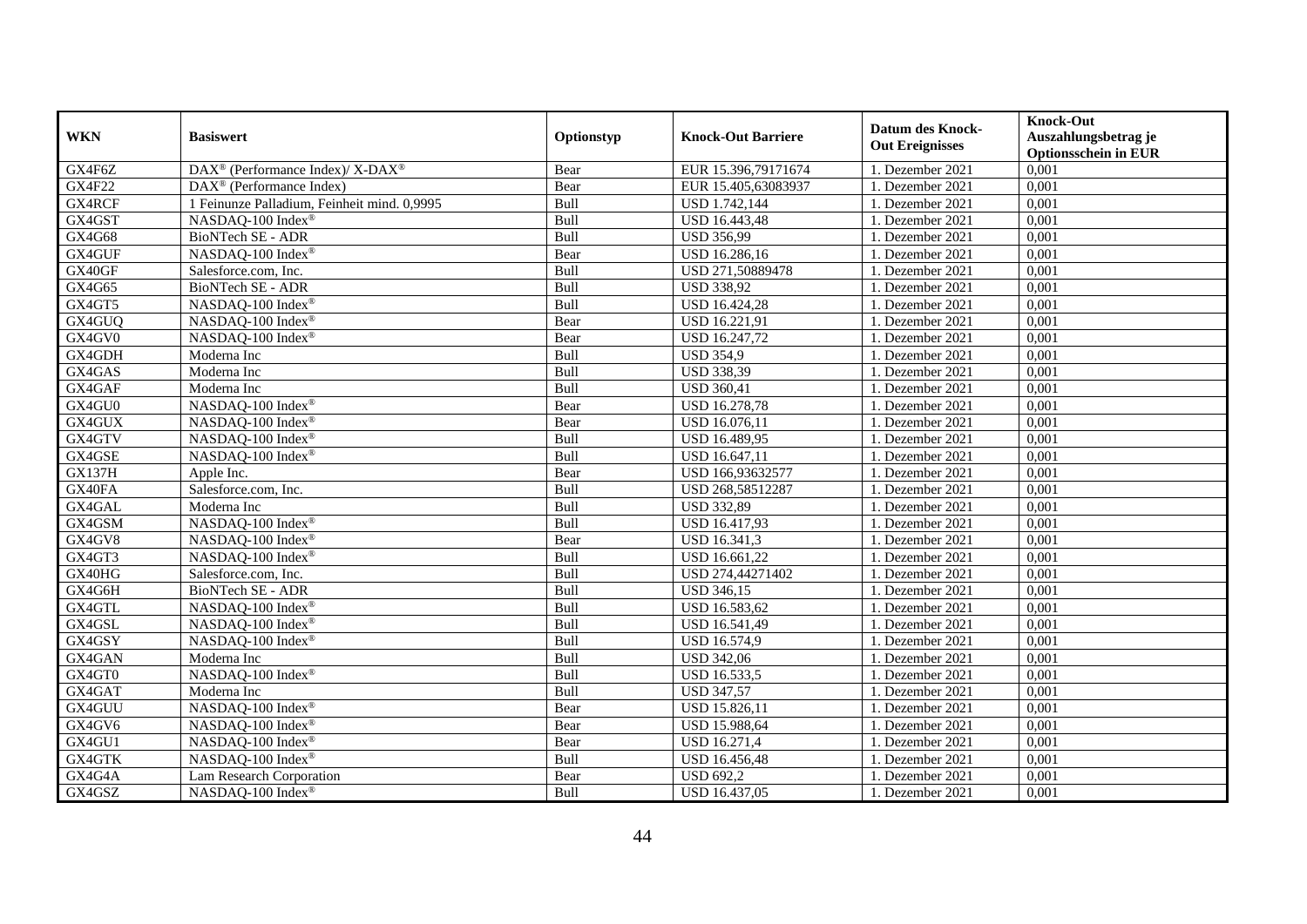|                                                                           | <b>Knock-Out</b><br><b>Datum des Knock-</b>    |  |
|---------------------------------------------------------------------------|------------------------------------------------|--|
| <b>WKN</b><br><b>Basiswert</b><br>Optionstyp<br><b>Knock-Out Barriere</b> | Auszahlungsbetrag je<br><b>Out Ereignisses</b> |  |
|                                                                           | <b>Optionsschein in EUR</b>                    |  |
| GX4GV1<br>NASDAQ-100 Index®<br>USD 16.255,61<br>Bear                      | 0,001<br>1. Dezember 2021                      |  |
| GX4GTJ<br>NASDAQ-100 Index®<br>Bull<br>USD 16.518,6                       | 0,001<br>1. Dezember 2021                      |  |
| GH8BD2<br><b>Waters Corporation</b><br>USD 327,04966604<br>Bull           | 1. Dezember 2021<br>0,001                      |  |
| GX4G9X<br>Moderna Inc<br>Bull<br><b>USD 327,21</b>                        | 0,001<br>1. Dezember 2021                      |  |
| GX4GUA<br>NASDAQ-100 Index®<br>USD 16.300,54<br>Bear                      | 0,001<br>1. Dezember 2021                      |  |
| GX4EMC<br>USD 71,54314312<br>The TJX Companies, Inc.<br>Bear              | 0,001<br>1. Dezember 2021                      |  |
| GX4GUZ<br>NASDAQ-100 Index®<br>USD 16.321,29<br>Bear                      | 0,001<br>1. Dezember 2021                      |  |
| GX4GTQ<br>NASDAQ-100 Index®<br>USD 16.497,02<br>Bull                      | 0,001<br>1. Dezember 2021                      |  |
| GX4GSK<br>Bull<br>USD 16.675,33<br>NASDAQ-100 Index®                      | 0,001<br>1. Dezember 2021                      |  |
| GX4GU7<br>USD 15.761,68<br>NASDAQ-100 Index®<br>Bear                      | 0,001<br>1. Dezember 2021                      |  |
| <b>USD 362,24</b><br>GX4GAU<br>Moderna Inc<br>Bull                        | 0,001<br>1. Dezember 2021                      |  |
| GX4GTS<br>Bull<br>USD 16.749,04<br>NASDAQ-100 Index®                      | 0,001<br>1. Dezember 2021                      |  |
| GX4GTN<br>NASDAQ-100 Index®<br>Bull<br>USD 16.504,08                      | 0,001<br>1. Dezember 2021                      |  |
| GX4GV2<br>NASDAQ-100 Index®<br>USD 16.328,02<br>Bear                      | 1. Dezember 2021<br>0.001                      |  |
| GX4GTF<br>Bull<br>USD 16.463,05<br>NASDAQ-100 Index®                      | 1. Dezember 2021<br>0,001                      |  |
| GX4G6B<br>BioNTech SE - ADR<br><b>USD 344,34</b><br>Bull                  | 0,001<br>1. Dezember 2021                      |  |
| GX4GTG<br>NASDAQ-100 Index®<br>Bull<br>USD 16.549,47                      | 0,001<br>1. Dezember 2021                      |  |
| GX4GSS<br>NASDAQ-100 Index®<br>Bull<br>USD 16.526,05                      | 1. Dezember 2021<br>0,001                      |  |
| GX4GAV<br>Moderna Inc<br>Bull<br><b>USD 345,73</b>                        | 0,001<br>1. Dezember 2021                      |  |
| GX4GAH<br>Moderna Inc<br>Bull<br><b>USD 356,74</b>                        | 0,001<br>1. Dezember 2021                      |  |
| GX4GUC<br>NASDAQ-100 Index®<br>USD 16.181,65<br>Bear                      | 0,001<br>1. Dezember 2021                      |  |
| GX4GUK<br>NASDAO-100 Index®<br>USD 16.230,51<br>Bear                      | 0,001<br>1. Dezember 2021                      |  |
| GX4GTZ<br>NASDAQ-100 Index®<br>USD 15.890,55<br>Bear                      | 0,001<br>1. Dezember 2021                      |  |
| GX4GVA<br>NASDAQ-100 Index®<br><b>USD 15.954,98</b><br>Bear               | 0,001<br>1. Dezember 2021                      |  |
| <b>BioNTech SE - ADR</b><br>GX4G6Q<br>Bull<br><b>USD 355,18</b>           | 1. Dezember 2021<br>0,001                      |  |
| GX4GTP<br>Bull<br>NASDAQ-100 Index®<br>USD 16.624,34                      | 0,001<br>1. Dezember 2021                      |  |
| GX4GAJ<br><b>USD 353,07</b><br>Moderna Inc<br>Bull                        | 0,001<br>1. Dezember 2021                      |  |
| GX4GB3<br>Bull<br><b>USD 343,9</b><br>Moderna Inc                         | 0,001<br>1. Dezember 2021                      |  |
| GX4F0B<br>TransDigm Group Incorporated<br>USD 587,69734509<br>Bear        | 0,001<br>1. Dezember 2021                      |  |
| GX4GUR<br>NASDAQ-100 Index®<br>Bear<br>USD 16.159,05                      | 0,001<br>1. Dezember 2021                      |  |
| GX3ZCD<br>Tesla Inc<br>USD 1.168,09338935<br>Bear                         | 1. Dezember 2021<br>0,001                      |  |
| GX4GU2<br>NASDAQ-100 Index®<br>USD 16.263,5<br>Bear                       | 0,001<br>1. Dezember 2021                      |  |
| GX4GU4<br>NASDAQ-100 Index®<br>USD 16.307,55<br>Bear                      | 0,001<br>1. Dezember 2021                      |  |
| GX4GTY<br>NASDAQ-100 Index®<br>Bull<br>USD 16.871,29                      | 0,001<br>1. Dezember 2021                      |  |
| GX4G6D<br>BioNTech SE - ADR<br>Bull<br><b>USD 349,76</b>                  | 1. Dezember 2021<br>0,001                      |  |
| <b>BioNTech SE - ADR</b><br>GX4G6G<br>Bull<br><b>USD 353,38</b>           | 0,001<br>1. Dezember 2021                      |  |
| GX4GAP<br>Bull<br><b>USD 334,73</b><br>Moderna Inc                        | 1. Dezember 2021<br>0,001                      |  |
| GX4G4F<br><b>USD 683,09</b><br>Lam Research Corporation<br>Bear           | 0,001<br>1. Dezember 2021                      |  |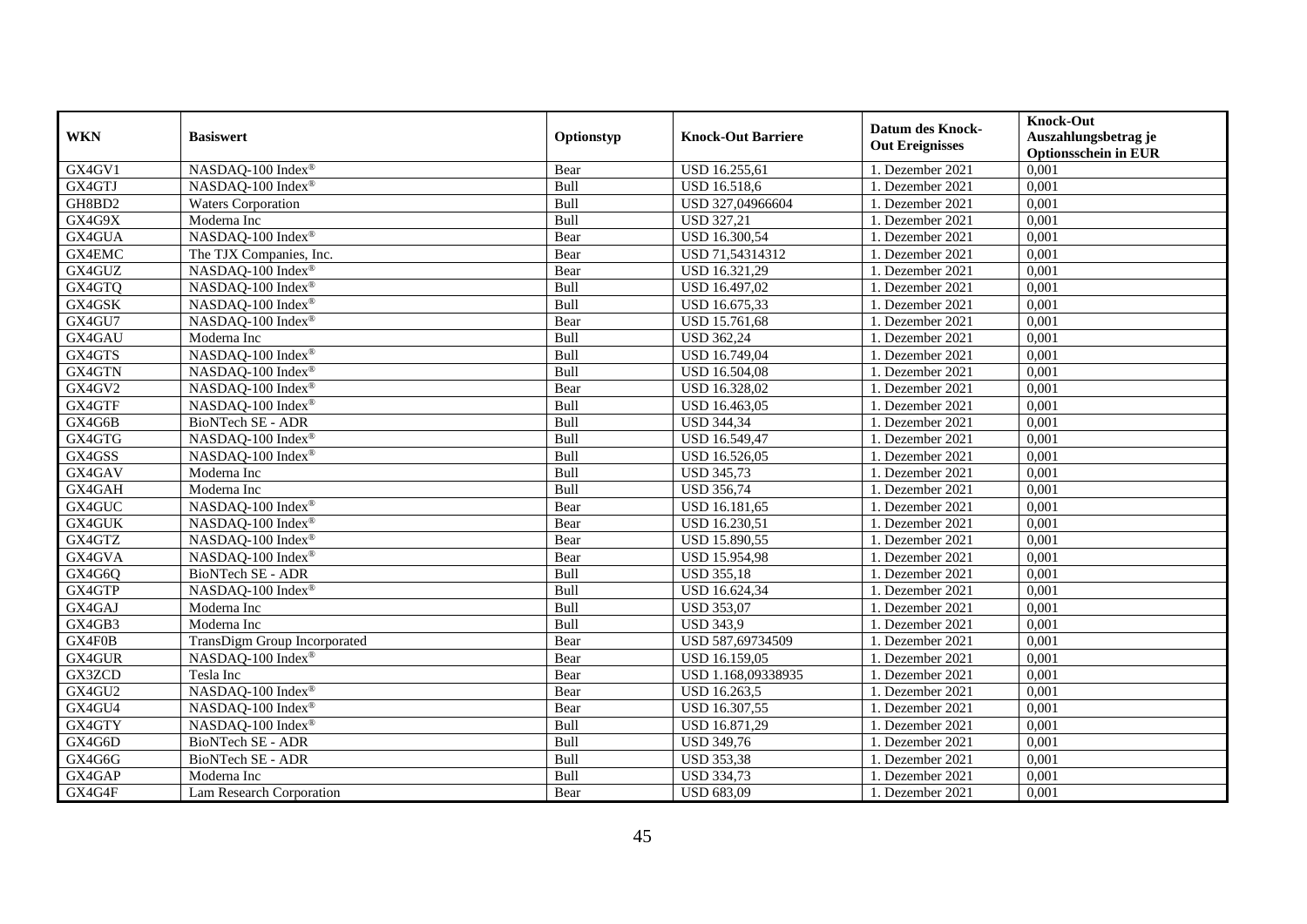|               | <b>Basiswert</b>                 | Optionstyp |                           | <b>Datum des Knock-</b><br><b>Out Ereignisses</b> | <b>Knock-Out</b>            |
|---------------|----------------------------------|------------|---------------------------|---------------------------------------------------|-----------------------------|
| <b>WKN</b>    |                                  |            | <b>Knock-Out Barriere</b> |                                                   | Auszahlungsbetrag je        |
|               |                                  |            |                           |                                                   | <b>Optionsschein in EUR</b> |
| GX4GTU        | NASDAQ-100 Index®                | Bear       | USD 16.130,61             | 1. Dezember 2021                                  | 0,001                       |
| GX4GU5        | NASDAQ-100 Index®                | Bear       | USD 16.192,95             | 1. Dezember 2021                                  | 0,001                       |
| GX4GSW        | NASDAQ-100 Index®                | Bull       | USD 16.689,45             | 1. Dezember 2021                                  | 0,001                       |
| GX4GUD        | NASDAQ-100 Index®                | Bear       | USD 16.293,54             | 1. Dezember 2021                                  | 0,001                       |
| GX4GUE        | NASDAQ-100 Index®                | Bear       | USD 16.170,35             | 1. Dezember 2021                                  | 0,001                       |
| GX4GT8        | NASDAQ-100 Index®                | Bull       | USD 16.557,46             | 1. Dezember 2021                                  | 0,001                       |
| GX4GTE        | NASDAQ-100 Index®                | Bull       | <b>USD 16.476,4</b>       | 1. Dezember 2021                                  | 0,001                       |
| GX4GV3        | NASDAQ-100 Index®                | Bear       | <b>USD 16.116,4</b>       | 1. Dezember 2021                                  | 0,001                       |
| GX4GTW        | NASDAQ-100 Index®                | Bull       | USD 16.511,14             | 1. Dezember 2021                                  | 0,001                       |
| GX4GV9        | NASDAQ-100 Index®                | Bear       | USD 16.239,12             | 1. Dezember 2021                                  | 0,001                       |
| GX4GT1        | NASDAQ-100 Index®                | Bull       | USD 16.398,95             | 1. Dezember 2021                                  | 0,001                       |
| GX4G67        | <b>BioNTech SE - ADR</b>         | Bull       | <b>USD 342,53</b>         | 1. Dezember 2021                                  | 0,001                       |
| GX4GUL        | NASDAQ-100 Index®                | Bear       | USD 16.212,25             | 1. Dezember 2021                                  | 0,001                       |
| GX4GUS        | NASDAQ-100 Index®                | Bear       | USD 16.096,25             | 1. Dezember 2021                                  | 0,001                       |
| GX4GU3        | NASDAQ-100 Index®                | Bear       | USD 16.022,31             | 1. Dezember 2021                                  | 0,001                       |
| GX4GAR        | Moderna Inc                      | Bull       | USD 336,56                | 1. Dezember 2021                                  | 0,001                       |
| GX4GU8        | NASDAQ-100 Index®                | Bear       | USD 16.055,97             | 1. Dezember 2021                                  | 0,001                       |
| GX4GA3        | Moderna Inc                      | Bull       | <b>USD 324,95</b>         | 1. Dezember 2021                                  | 0,001                       |
| GX4G6T        | BioNTech SE - ADR                | Bull       | <b>USD 347,96</b>         | 1. Dezember 2021                                  | 0,001                       |
| GX4GAM        | Moderna Inc                      | Bull       | <b>USD 340,22</b>         | 1. Dezember 2021                                  | 0,001                       |
| GX4GTX        | NASDAQ-100 Index®                | Bear       | USD 16.144,83             | 1. Dezember 2021                                  | 0,001                       |
| GX4GTA        | NASDAQ-100 Index®                | Bull       | USD 16.483,18             | 1. Dezember 2021                                  | 0,001                       |
| GX40FH        | Salesforce.com. Inc.             | Bull       | USD 280,29025785          | 1. Dezember 2021                                  | 0,001                       |
| GX4GB5        | Moderna Inc                      | Bull       | <b>USD 329,24</b>         | 1. Dezember 2021                                  | 0,001                       |
| GX4GAK        | Moderna Inc                      | Bull       | <b>USD 351,24</b>         | 1. Dezember 2021                                  | 0,001                       |
| GX4MMU        | <b>Union Pacific Corporation</b> | Bull       | USD 235,06594884          | 1. Dezember 2021                                  | 0,001                       |
| GX4GUY        | NASDAQ-100 Index®                | Bear       | USD 16.202,6              | 1. Dezember 2021                                  | 0,001                       |
| GX4GAE        | Moderna Inc                      | Bull       | USD 358,57                | 1. Dezember 2021                                  | 0,001                       |
| <b>GX40H2</b> | Salesforce.com, Inc.             | Bull       | USD 277,36648591          | 1. Dezember 2021                                  | 0,001                       |
| GX4GUT        | NASDAQ-100 Index®                | Bear       | USD 16.334,76             | 1. Dezember 2021                                  | 0,001                       |
| GX4GA0        | Moderna Inc                      | Bull       | <b>USD 331,07</b>         | 1. Dezember 2021                                  | 0,001                       |
| GX4GT7        | NASDAQ-100 Index®                | Bull       | USD 16.430,62             | 1. Dezember 2021                                  | 0,001                       |
| GX4GT2        | NASDAQ-100 Index®                | Bull       | USD 16.810,16             | 1. Dezember 2021                                  | 0,001                       |
| GX4GT9        | NASDAQ-100 Index®                | Bull       | USD 16.603,17             | 1. Dezember 2021                                  | 0,001                       |
| GX4GUP        | NASDAQ-100 Index®                | Bear       | USD 16.347,84             | 1. Dezember 2021                                  | 0,001                       |
| GX4GTT        | NASDAQ-100 Index®                | Bull       | USD 16.635,72             | 1. Dezember 2021                                  | 0,001                       |
| GX4GBS        | Moderna Inc                      | Bull       | <b>USD 349,4</b>          | 1. Dezember 2021                                  | 0,001                       |
| GX40HT        | Salesforce.com, Inc.             | Bull       | USD 281,75716747          | 1. Dezember 2021                                  | 0,001                       |
|               |                                  |            |                           |                                                   |                             |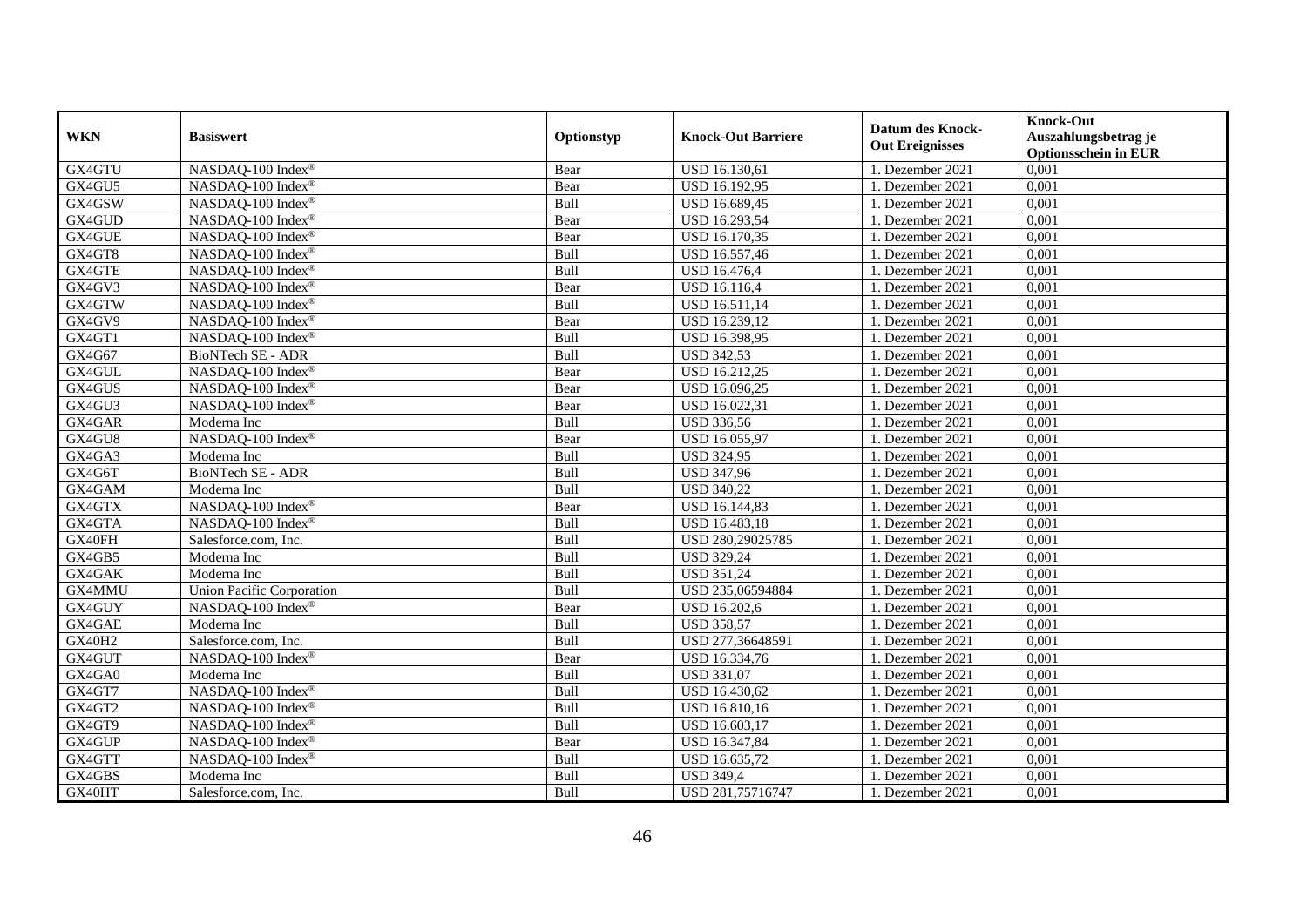| <b>WKN</b>    | <b>Basiswert</b>                      | Optionstyp | <b>Knock-Out Barriere</b> | <b>Datum des Knock-</b><br><b>Out Ereignisses</b> | <b>Knock-Out</b><br>Auszahlungsbetrag je<br><b>Optionsschein in EUR</b> |
|---------------|---------------------------------------|------------|---------------------------|---------------------------------------------------|-------------------------------------------------------------------------|
| GX4G6J        | BioNTech SE - ADR                     | Bull       | <b>USD 351,57</b>         | 1. Dezember 2021                                  | 0,001                                                                   |
| GX4GTD        | NASDAQ-100 Index®                     | Bull       | <b>USD 16.729,17</b>      | 1. Dezember 2021                                  | 0,001                                                                   |
| GX4GT4        | NASDAQ-100 Index®                     | Bull       | USD 16.612,95             | 1. Dezember 2021                                  | 0,001                                                                   |
| GX40F6        | Salesforce.com, Inc.                  | Bull       | USD 272,96575707          | 1. Dezember 2021                                  | 0,001                                                                   |
| GX4GUB        | NASDAQ-100 Index®                     | Bear       | USD 16.314,56             | 1. Dezember 2021                                  | 0,001                                                                   |
| GX4G5W        | BioNTech SE - ADR                     | Bull       | <b>USD 337,1</b>          | 1. Dezember 2021                                  | 0,001                                                                   |
| GX40GN        | Salesforce.com, Inc.                  | Bull       | USD 275,89957632          | 1. Dezember 2021                                  | 0,001                                                                   |
| GX4GSV        | NASDAQ-100 Index®                     | Bull       | USD 16.405,26             | 1. Dezember 2021                                  | 0,001                                                                   |
| GX4G5Z        | BioNTech SE - ADR                     | Bull       | <b>USD 335,29</b>         | 1. Dezember 2021                                  | 0,001                                                                   |
| GX4GSU        | NASDAQ-100 Index®                     | Bull       | <b>USD 16.411,58</b>      | 1. Dezember 2021                                  | 0,001                                                                   |
| GX4GSX        | NASDAQ-100 Index®                     | Bull       | USD 16.566,18             | 1. Dezember 2021                                  | 0,001                                                                   |
| GX4G62        | <b>BioNTech SE - ADR</b>              | Bull       | <b>USD 340,72</b>         | 1. Dezember 2021                                  | 0,001                                                                   |
| GX4GSN        | NASDAQ-100 Index®                     | Bull       | USD 16.932,42             | 1. Dezember 2021                                  | 0,001                                                                   |
| GX4GTH        | NASDAQ-100 Index®                     | Bull       | USD 16.709,31             | 1. Dezember 2021                                  | 0.001                                                                   |
| GX4GTC        | NASDAQ-100 Index®                     | Bull       | USD 16.593,4              | 1. Dezember 2021                                  | 0,001                                                                   |
| GX40G7        | Salesforce.com, Inc.                  | Bull       | USD 270,04198515          | 1. Dezember 2021                                  | 0,001                                                                   |
| GX4GTR        | NASDAQ-100 Index®                     | Bull       | USD 16.449,91             | 1. Dezember 2021                                  | 0,001                                                                   |
| GX40FX        | Salesforce.com, Inc.                  | Bull       | USD 278,82334823          | 1. Dezember 2021                                  | 0,001                                                                   |
| GX4GTB        | NASDAQ-100 Index®                     | Bull       | USD 16.469,62             | 1. Dezember 2021                                  | 0,001                                                                   |
| GX40EZ        | Salesforce.com, Inc.                  | Bull       | USD 262,73757903          | 1. Dezember 2021                                  | 0,001                                                                   |
| GX3RLX        | Microchip Technology Incorporated     | Bear       | USD 86,44096592           | 1. Dezember 2021                                  | 0,001                                                                   |
| GX40J3        | Salesforce.com, Inc.                  | Bull       | USD 264,20448867          | 1. Dezember 2021                                  | 0,001                                                                   |
| GX40GS        | Salesforce.com, Inc.                  | Bull       | USD 265,65130362          | 1. Dezember 2021                                  | 0,001                                                                   |
| GX40HA        | Salesforce.com, Inc.                  | Bull       | USD 267,11821324          | 1. Dezember 2021                                  | 0,001                                                                   |
| GX4EU1        | HP Inc.                               | Bear       | USD 36,18552651           | 1. Dezember 2021                                  | 0,001                                                                   |
| GX341X        | <b>Texas Instruments Incorporated</b> | Bear       | USD 197,46986205          | 1. Dezember 2021                                  | 0,001                                                                   |
| GX1KS1        | Microchip Technology Incorporated     | Bear       | USD 87,97544253           | 1. Dezember 2021                                  | 0,001                                                                   |
| GX4GCK        | Continental AG                        | Bear       | EUR 97,76                 | 1. Dezember 2021                                  | 0,001                                                                   |
| <b>GX4ETU</b> | HP Inc.                               | Bear       | USD 36,58547706           | 1. Dezember 2021                                  | 0,001                                                                   |
| GX3RM1        | Microchip Technology Incorporated     | Bear       | USD 87,40940825           | 1. Dezember 2021                                  | 0.001                                                                   |
| GX4G91        | adidas AG                             | Bear       | EUR 262,78                | 1. Dezember 2021                                  | 0,001                                                                   |
| GX4GUM        | NASDAQ-100 Index®                     | Bear       | USD 16.354,38             | 1. Dezember 2021                                  | 0,001                                                                   |
| <b>GH7ZEV</b> | Heineken N.V.                         | Bull       | EUR 87,11185252           | 1. Dezember 2021                                  | 0,001                                                                   |
| GX3YTH        | Infineon Technologies AG              | Bear       | EUR 41,76815299           | 1. Dezember 2021                                  | 0,001                                                                   |
| GH8YNZ        | Apple Inc.                            | Bear       | USD 168,1249213           | 1. Dezember 2021                                  | 0,001                                                                   |
| GX33ZB        | Texas Instruments Incorporated        | Bear       | USD 198,67747621          | 1. Dezember 2021                                  | 0,001                                                                   |
| GX4GUJ        | NASDAQ-100 Index®                     | Bear       | USD 16.360,79             | 1. Dezember 2021                                  | 0,001                                                                   |
| GX4F41        | DAX <sup>®</sup> (Performance Index)  | Bear       | EUR 15.432,21820031       | 1. Dezember 2021                                  | 0,001                                                                   |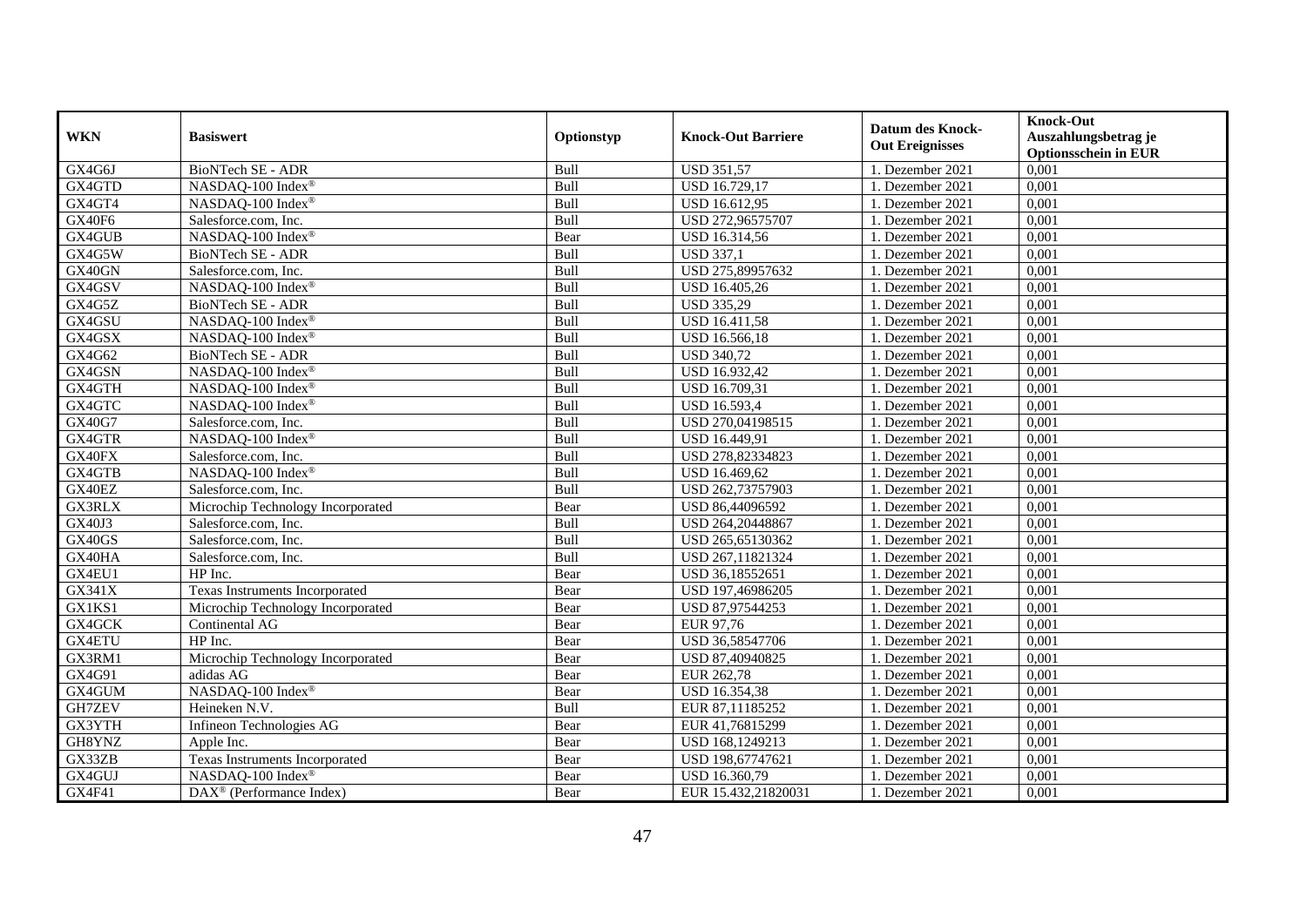| <b>WKN</b>    | <b>Basiswert</b>                                                         | Optionstyp | <b>Knock-Out Barriere</b> | <b>Datum des Knock-</b><br><b>Out Ereignisses</b> | <b>Knock-Out</b><br>Auszahlungsbetrag je<br><b>Optionsschein in EUR</b> |
|---------------|--------------------------------------------------------------------------|------------|---------------------------|---------------------------------------------------|-------------------------------------------------------------------------|
| GX4F17        | $\overline{\text{DAX}^{\otimes}}$ (Performance Index)                    | Bear       | EUR 15.504,63101262       | 1. Dezember 2021                                  | 0,001                                                                   |
| GX4F5A        | $\text{DAX}^{\textcircled{}}$ (Performance Index)                        | Bear       | EUR 15.468,01464716       | 1. Dezember 2021                                  | 0,001                                                                   |
| GX4GV4        | NASDAQ-100 Index®                                                        | Bear       | USD 16.367,2              | 1. Dezember 2021                                  | 0,001                                                                   |
| GX4GTM        | NASDAQ-100 Index®                                                        | Bear       | USD 16.386,29             | 1. Dezember 2021                                  | 0,001                                                                   |
| GX4GV7        | NASDAQ-100 Index®                                                        | Bear       | USD 16.398,95             | 1. Dezember 2021                                  | 0,001                                                                   |
| GX4GUN        | NASDAQ-100 Index®                                                        | Bear       | USD 16.411,58             | 1. Dezember 2021                                  | 0,001                                                                   |
| GX4F7H        | $\overline{\text{DAX}^{\otimes}}$ (Performance Index)/X-DAX <sup>®</sup> | Bear       | EUR 15.441,11731698       | 1. Dezember 2021                                  | 0,001                                                                   |
| GX4F7N        | DAX <sup>®</sup> (Performance Index)/ X-DAX <sup>®</sup>                 | Bear       | EUR 15.423,32908264       | 1. Dezember 2021                                  | 0,001                                                                   |
| GX4GU6        | NASDAO-100 Index®                                                        | Bear       | USD 16.392,63             | 1. Dezember 2021                                  | 0,001                                                                   |
| GX4F8B        | DAX <sup>®</sup> (Performance Index)/ X-DAX <sup>®</sup>                 | Bear       | EUR 15.450,00643465       | 1. Dezember 2021                                  | 0,001                                                                   |
| GX4F31        | DAX <sup>®</sup> (Performance Index)                                     | Bear       | EUR 15.495,42192672       | 1. Dezember 2021                                  | 0,001                                                                   |
| GX4GUH        | NASDAQ-100 Index®                                                        | Bear       | USD 16.405,26             | 1. Dezember 2021                                  | 0,001                                                                   |
| GX4GUV        | NASDAQ-100 Index®                                                        | Bear       | USD 16.417,93             | 1. Dezember 2021                                  | 0,001                                                                   |
| GX4GUW        | NASDAQ-100 Index®                                                        | Bear       | USD 16.379,95             | 1. Dezember 2021                                  | 0,001                                                                   |
| GX4GV5        | NASDAQ-100 Index®                                                        | Bear       | USD 16.373,61             | 1. Dezember 2021                                  | 0,001                                                                   |
| GX4F7W        | DAX <sup>®</sup> (Performance Index)/ X-DAX <sup>®</sup>                 | Bear       | EUR 15.468,01464716       | 1. Dezember 2021                                  | 0,001                                                                   |
| GX4F6W        | DAX <sup>®</sup> (Performance Index)/ X-DAX <sup>®</sup>                 | Bear       | EUR 15.495,42192672       | 1. Dezember 2021                                  | 0,001                                                                   |
| GX4F5C        | $DAX^{\circledcirc}$ (Performance Index)                                 | Bear       | EUR 15.486.22283982       | 1. Dezember 2021                                  | 0,001                                                                   |
| GX4F98        | DAX <sup>®</sup> (Performance Index)/ X-DAX <sup>®</sup>                 | Bear       | EUR 15.477,02375292       | 1. Dezember 2021                                  | 0,001                                                                   |
| <b>GX341A</b> | Texas Instruments Incorporated                                           | Bear       | USD 199,88509033          | 1. Dezember 2021                                  | 0,001                                                                   |
| <b>GX4RBU</b> | 1 Feinunze Palladium, Feinheit mind. 0,9995                              | Bull       | USD 1.737,66              | 1. Dezember 2021                                  | 0,001                                                                   |
| GX4F1S        | DAX <sup>®</sup> (Performance Index)                                     | Bear       | EUR 15.414,479961         | 1. Dezember 2021                                  | 0,001                                                                   |
| GX3WMB        | Workday, Inc.                                                            | Bull       | USD 268,73137022          | 1. Dezember 2021                                  | 0,001                                                                   |
| GX4EZ5        | Veolia Environnement S.A.                                                | Bear       | EUR 29,05630857           | 1. Dezember 2021                                  | 0,001                                                                   |
| GX4EU0        | HP Inc.                                                                  | Bear       | USD 36,98542762           | 1. Dezember 2021                                  | 0,001                                                                   |
| GX4F8T        | DAX <sup>®</sup> (Performance Index)/ X-DAX <sup>®</sup>                 | Bear       | EUR 15.477,02375292       | 1. Dezember 2021                                  | 0,001                                                                   |
| GX4G7N        | <b>AIXTRON SE</b>                                                        | Bear       | <b>EUR 18,55</b>          | 1. Dezember 2021                                  | 0,001                                                                   |
| <b>GX115C</b> | Apple Inc.                                                               | Bear       | USD 169,72189712          | 1. Dezember 2021                                  | 0,001                                                                   |
| GX4F4J        | DAX <sup>®</sup> (Performance Index)                                     | Bear       | EUR 15.459,0055414        | 1. Dezember 2021                                  | 0,001                                                                   |
| GX4F0S        | Engie                                                                    | Bear       | EUR 13,01870776           | 1. Dezember 2021                                  | 0,001                                                                   |
| GX4G49        | Lam Research Corporation                                                 | Bear       | <b>USD 701,32</b>         | 1. Dezember 2021                                  | 0,001                                                                   |
| GX4F83        | DAX <sup>®</sup> (Performance Index)/ X-DAX <sup>®</sup>                 | Bear       | EUR 15.486,22283982       | 1. Dezember 2021                                  | 0,001                                                                   |
| GX4F44        | $\overline{\text{DAX}}^{\textcirc}$ (Performance Index)                  | Bear       | EUR 15.450,00643465       | 1. Dezember 2021                                  | 0,001                                                                   |
| GX4G6Y        | Daimler AG                                                               | Bear       | <b>EUR 86,9</b>           | 1. Dezember 2021                                  | 0,001                                                                   |
| GX4G7P        | <b>AIXTRON SE</b>                                                        | Bear       | <b>EUR 18,64</b>          | 1. Dezember 2021                                  | 0,001                                                                   |
| GX4GEX        | Siemens AG                                                               | Bear       | EUR 147,3                 | 1. Dezember 2021                                  | 0,001                                                                   |
| GX4GUG        | NASDAQ-100 Index®                                                        | Bear       | USD 16.424,28             | 1. Dezember 2021                                  | 0,001                                                                   |
| GX4G7M        | <b>AIXTRON SE</b>                                                        | Bear       | <b>EUR 18,46</b>          | 1. Dezember 2021                                  | 0,001                                                                   |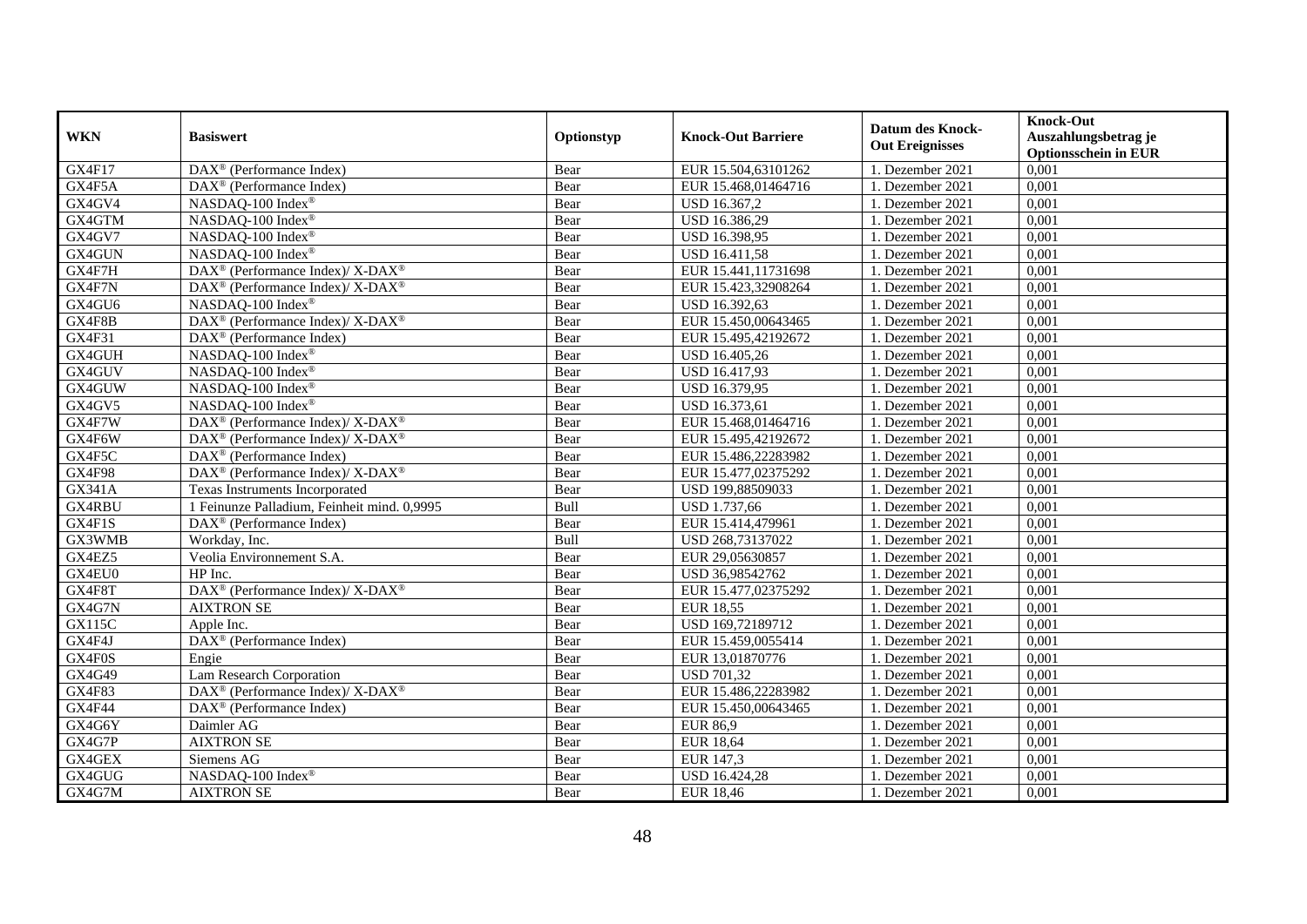| <b>WKN</b> | <b>Basiswert</b>                                            | Optionstyp | <b>Knock-Out Barriere</b> | <b>Datum des Knock-</b><br><b>Out Ereignisses</b> | <b>Knock-Out</b>            |
|------------|-------------------------------------------------------------|------------|---------------------------|---------------------------------------------------|-----------------------------|
|            |                                                             |            |                           |                                                   | Auszahlungsbetrag je        |
|            |                                                             |            |                           |                                                   | <b>Optionsschein in EUR</b> |
| GX4F49     | $\overline{\text{DAX}^{\otimes}(\text{Performance Index})}$ | Bear       | EUR 15.477,02375292       | 1. Dezember 2021                                  | 0,001                       |
| GX04AC     | Ubisoft Entertainment S.A.                                  | Bull       | EUR 42,78099056           | 1. Dezember 2021                                  | 0,001                       |
| GX4F3X     | $DAX^{\circledast}$ (Performance Index)                     | Bear       | EUR 15.441,11731698       | 1. Dezember 2021                                  | 0,001                       |
| GX4F84     | DAX <sup>®</sup> (Performance Index)/ X-DAX <sup>®</sup>    | Bear       | EUR 15.459,0055414        | 1. Dezember 2021                                  | 0,001                       |
| GX4GBT     | Continental AG                                              | Bear       | EUR 98,23                 | 1. Dezember 2021                                  | 0,001                       |
| GX4F8R     | DAX <sup>®</sup> (Performance Index)/ X-DAX <sup>®</sup>    | Bear       | EUR 15.450,00643465       | 1. Dezember 2021                                  | 0,001                       |
| GX4F7P     | DAX <sup>®</sup> (Performance Index)/X-DAX <sup>®</sup>     | Bear       | EUR 15.432,21820031       | 1. Dezember 2021                                  | 0,001                       |
| GX4G9Y     | Moderna Inc                                                 | Bull       | <b>USD 322,42</b>         | 1. Dezember 2021                                  | 0,001                       |
| GX3YTA     | Infineon Technologies AG                                    | Bear       | EUR 42,17784062           | 1. Dezember 2021                                  | 0,001                       |
| GX4GG6     | Siemens AG                                                  | Bear       | EUR 148,03                | 1. Dezember 2021                                  | 0,001                       |
| GX3YVC     | Infineon Technologies AG                                    | Bear       | EUR 41,96800062           | 1. Dezember 2021                                  | 0,001                       |
| GX3ZFZ     | ASML Holding N.V.                                           | Bear       | EUR 724,43720334          | 1. Dezember 2021                                  | 0,001                       |
| GX3ZG1     | ASML Holding N.V.                                           | Bear       | EUR 731,56117721          | 1. Dezember 2021                                  | 0,001                       |
| GX3ZG2     | <b>ASML Holding N.V.</b>                                    | Bear       | EUR 728,00418604          | 1. Dezember 2021                                  | 0.001                       |
| GX4G3T     | Carnival Corporation                                        | Bull       | <b>USD 17,79</b>          | 1. Dezember 2021                                  | 0,001                       |
| GX4G5T     | Carnival Corporation                                        | Bull       | <b>USD 17,57</b>          | 1. Dezember 2021                                  | 0,001                       |
| GX4M8Z     | Netflix, Inc.                                               | Bull       | USD 638,74545491          | 1. Dezember 2021                                  | 0,001                       |
| GX37JX     | Meta Platforms, Inc.                                        | Bull       | USD 322,43831472          | 1. Dezember 2021                                  | 0,001                       |
| GX4G4Q     | Carnival Corporation                                        | Bull       | <b>USD 17,35</b>          | 1. Dezember 2021                                  | 0,001                       |
| GX4G6R     | BioNTech SE - ADR                                           | Bull       | <b>USD 331,68</b>         | 1. Dezember 2021                                  | 0,001                       |
| GX2KAQ     | Activision Blizzard, Inc.                                   | Bull       | USD 58,28278042           | 1. Dezember 2021                                  | 0,001                       |
| GX2EPC     | Alibaba Group Holding Limited                               | Bull       | <b>USD 125.92</b>         | 1. Dezember 2021                                  | 0,001                       |
| GX4G52     | Pfizer Inc.                                                 | Bear       | <b>USD 54.52</b>          | 1. Dezember 2021                                  | 0,001                       |
| GH6TE4     | Square Inc                                                  | Bull       | USD 201,54569982          | 1. Dezember 2021                                  | 0,001                       |
| GX37JJ     | Meta Platforms, Inc.                                        | Bull       | USD 320,81277763          | 1. Dezember 2021                                  | 0,001                       |
| GX4M97     | Netflix, Inc.                                               | Bull       | USD 635,40587239          | 1. Dezember 2021                                  | 0,001                       |
| GF3LGY     | Mercadolibre Inc.                                           | Bull       | USD 1.146,76968642        | 1. Dezember 2021                                  | 0,001                       |
| GH6TDV     | Square Inc                                                  | Bull       | USD 204,20261115          | 1. Dezember 2021                                  | 0,001                       |
| GX2Y0L     | 1 Feinunze Silber, Feinheit mind. 0,999                     | Bull       | USD 22,52647532           | 1. Dezember 2021                                  | 0,001                       |
| GX3TAG     | NextEra Energy, Inc.                                        | Bear       | USD 89,66161038           | 1. Dezember 2021                                  | 0,001                       |
| GX37JL     | Meta Platforms, Inc.                                        | Bull       | USD 319,17720645          | 1. Dezember 2021                                  | 0,001                       |
| GX2QUY     | 1 Feinunze Silber, Feinheit mind. 0,999                     | Bull       | USD 22,454357             | 1. Dezember 2021                                  | 0,001                       |
| GX3ZF4     | <b>Microsoft Corporation</b>                                | Bear       | USD 339,12148767          | 1. Dezember 2021                                  | 0,001                       |
| GH6TDX     | Square Inc                                                  | Bull       | USD 202,95109305          | 1. Dezember 2021                                  | 0,001                       |
| GH6TDT     | Square Inc                                                  | Bull       | USD 205,34128734          | 1. Dezember 2021                                  | 0,001                       |
| GX4G4T     | Lam Research Corporation                                    | Bear       | <b>USD 710,44</b>         | 1. Dezember 2021                                  | 0,001                       |
| GX4G9W     | Moderna Inc                                                 | Bull       | <b>USD 319,55</b>         | 1. Dezember 2021                                  | 0,001                       |
| GX4G4G     | Pfizer Inc.                                                 | Bear       | <b>USD 54,79</b>          | 1. Dezember 2021                                  | 0,001                       |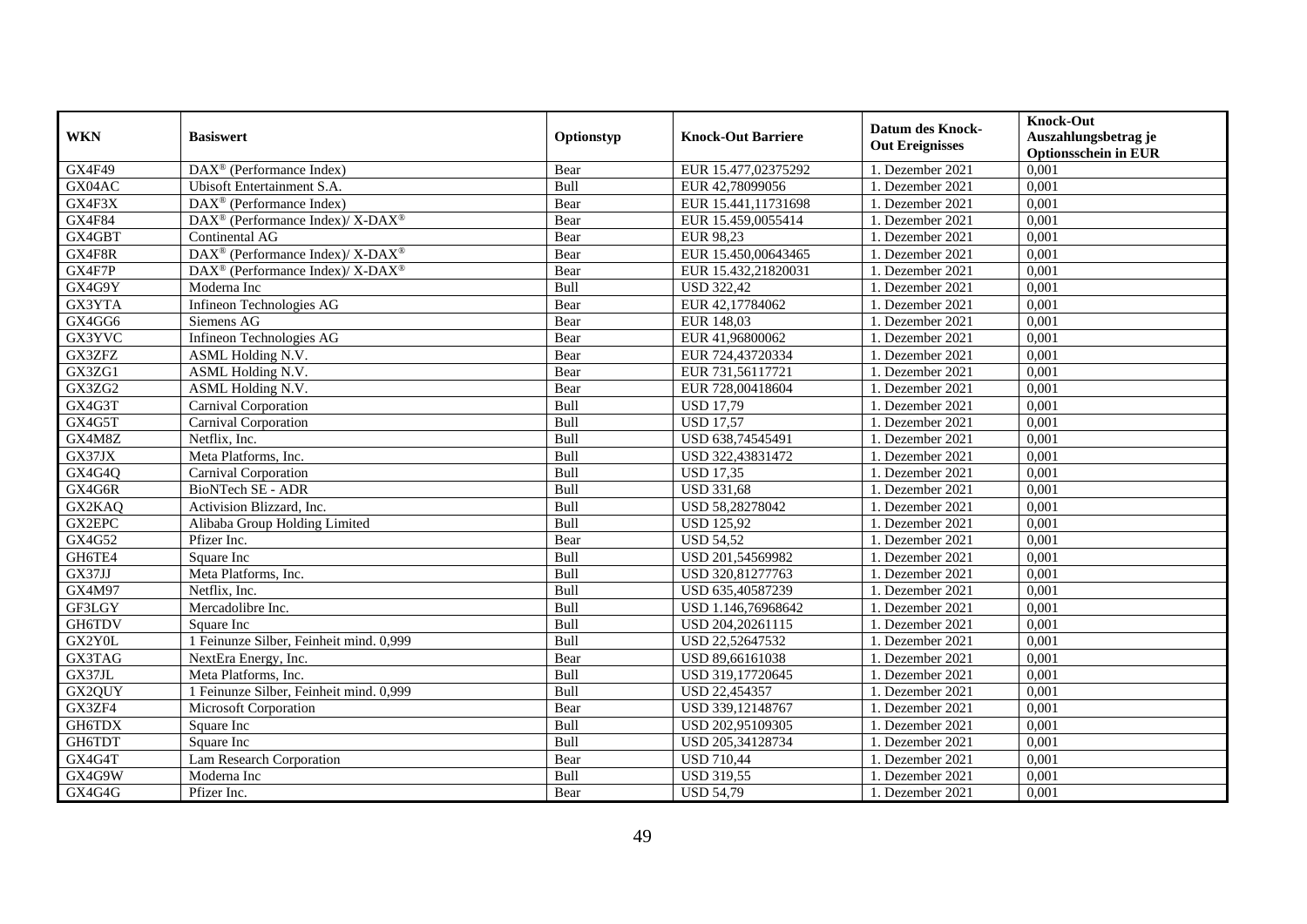| <b>WKN</b>    | <b>Basiswert</b>                                 | Optionstyp | <b>Knock-Out Barriere</b> | <b>Datum des Knock-</b><br><b>Out Ereignisses</b> | <b>Knock-Out</b><br>Auszahlungsbetrag je<br><b>Optionsschein in EUR</b> |
|---------------|--------------------------------------------------|------------|---------------------------|---------------------------------------------------|-------------------------------------------------------------------------|
| GX40GG        | Salesforce.com, Inc.                             | Bull       | USD 261,11995955          | 1. Dezember 2021                                  | 0,001                                                                   |
| GX3WME        | Workday, Inc.                                    | Bull       | USD 266,68907988          | 1. Dezember 2021                                  | 0,001                                                                   |
| GX37JN        | Meta Platforms, Inc.                             | Bull       | USD 317,54163523          | 1. Dezember 2021                                  | 0,001                                                                   |
| GX4G3M        | Carnival Corporation                             | Bull       | <b>USD 17,12</b>          | 1. Dezember 2021                                  | 0,001                                                                   |
| GH9F6X        | Alibaba Group Holding Limited                    | Bull       | <b>USD 124,672</b>        | 1. Dezember 2021                                  | 0,001                                                                   |
| GX4EXN        | Delta Air Lines, Inc.                            | Bull       | USD 34,67390038           | 1. Dezember 2021                                  | 0,001                                                                   |
| GH6TE1        | Square Inc                                       | Bull       | USD 199,97617308          | 1. Dezember 2021                                  | 0,001                                                                   |
| GX40H4        | Salesforce.com, Inc.                             | Bull       | USD 259,32148816          | 1. Dezember 2021                                  | 0,001                                                                   |
| GX3W7D        | FleetCor Technologies, Inc.                      | Bull       | <b>USD 205,022</b>        | 1. Dezember 2021                                  | 0,001                                                                   |
| GX4M91        | Netflix. Inc.                                    | Bull       | USD 632,07634881          | 1. Dezember 2021                                  | 0,001                                                                   |
| GX40ET        | Salesforce.com, Inc.                             | Bull       | USD 257,29192827          | 1. Dezember 2021                                  | 0,001                                                                   |
| GX4G3L        | Carnival Corporation                             | Bull       | <b>USD 16,9</b>           | 1. Dezember 2021                                  | 0,001                                                                   |
| GX2QVJ        | 1 Feinunze Silber, Feinheit mind. 0,999          | Bull       | USD 22,39724118           | 1. Dezember 2021                                  | 0,001                                                                   |
| GF71HM        | AT&T Inc.                                        | Bull       | USD 22,48971874           | 1. Dezember 2021                                  | 0.001                                                                   |
| GX4QMV        | Cotton No. 2 Future (Generic Front Month Future) | Bull       | <b>USD 1,05</b>           | 1. Dezember 2021                                  | 0,001                                                                   |
| GX4EXS        | Delta Air Lines, Inc.                            | Bull       | USD 33,98382275           | 1. Dezember 2021                                  | 0,001                                                                   |
| GX3E93        | <b>Barrick Gold Corporation</b>                  | Bull       | USD 18,85574372           | 1. Dezember 2021                                  | 0,001                                                                   |
| GX3WJ5        | The Boeing Company                               | Bull       | USD 191,89260871          | 1. Dezember 2021                                  | 0,001                                                                   |
| GX4B4E        | Alibaba Group Holding Limited                    | Bull       | <b>USD 123,779</b>        | 1. Dezember 2021                                  | 0,001                                                                   |
| GH2ZZA        | Square Inc                                       | Bull       | USD 197,5261759           | 1. Dezember 2021                                  | 0,001                                                                   |
| GX4G3X        | Pfizer Inc.                                      | Bear       | <b>USD 55,06</b>          | 1. Dezember 2021                                  | 0,001                                                                   |
| GX2K5P        | 1 Feinunze Silber, Feinheit mind. 0,999          | Bull       | USD 22,31744591           | 1. Dezember 2021                                  | 0,001                                                                   |
| <b>GX358B</b> | Plug Power Inc                                   | Bull       | USD 37,87946657           | 1. Dezember 2021                                  | 0,001                                                                   |
| GH8YFM        | Delta Air Lines, Inc.                            | Bull       | USD 34,23727132           | 1. Dezember 2021                                  | 0,001                                                                   |
| GH8ZP5        | Discovery Inc.                                   | Bull       | USD 21,92139545           | 1. Dezember 2021                                  | 0,001                                                                   |
| GX3LYY        | Beyond Meat, Inc.                                | Bull       | USD 69,29342088           | 1. Dezember 2021                                  | 0,001                                                                   |
| GX3WMH        | Workday, Inc.                                    | Bull       | USD 264,65680078          | 1. Dezember 2021                                  | 0,001                                                                   |
| GX3E99        | <b>Barrick Gold Corporation</b>                  | Bull       | USD 18,76554827           | 1. Dezember 2021                                  | 0,001                                                                   |
| GX3EA2        | <b>Barrick Gold Corporation</b>                  | Bull       | USD 18,66533112           | 1. Dezember 2021                                  | 0,001                                                                   |
| GX4M9A        | Netflix. Inc.                                    | Bull       | USD 628,72670731          | 1. Dezember 2021                                  | 0.001                                                                   |
| GF71TB        | The Boeing Company                               | Bull       | USD 193,10833184          | 1. Dezember 2021                                  | 0,001                                                                   |
| GX37K9        | Meta Platforms, Inc.                             | Bull       | USD 315,90606403          | 1. Dezember 2021                                  | 0,001                                                                   |
| GX4EZD        | TransDigm Group Incorporated                     | Bull       | USD 557,350434            | 1. Dezember 2021                                  | 0,001                                                                   |
| GX4P5V        | Chipotle Mexican Grill, Inc.                     | Bull       | USD 1.627,00857549        | 1. Dezember 2021                                  | 0,001                                                                   |
| GX4G56        | Carnival Corporation                             | Bull       | <b>USD 16,68</b>          | 1. Dezember 2021                                  | 0,001                                                                   |
| GX2R5S        | Southwest Airlines Co                            | Bull       | USD 42,84932054           | 1. Dezember 2021                                  | 0,001                                                                   |
| GH8TNC        | Walgreens Boots Alliance, Inc.                   | Bull       | USD 44,38634926           | 1. Dezember 2021                                  | 0,001                                                                   |
| GH6R5G        | Charter Communications, Inc.                     | Bull       | USD 642,2409475           | 1. Dezember 2021                                  | 0,001                                                                   |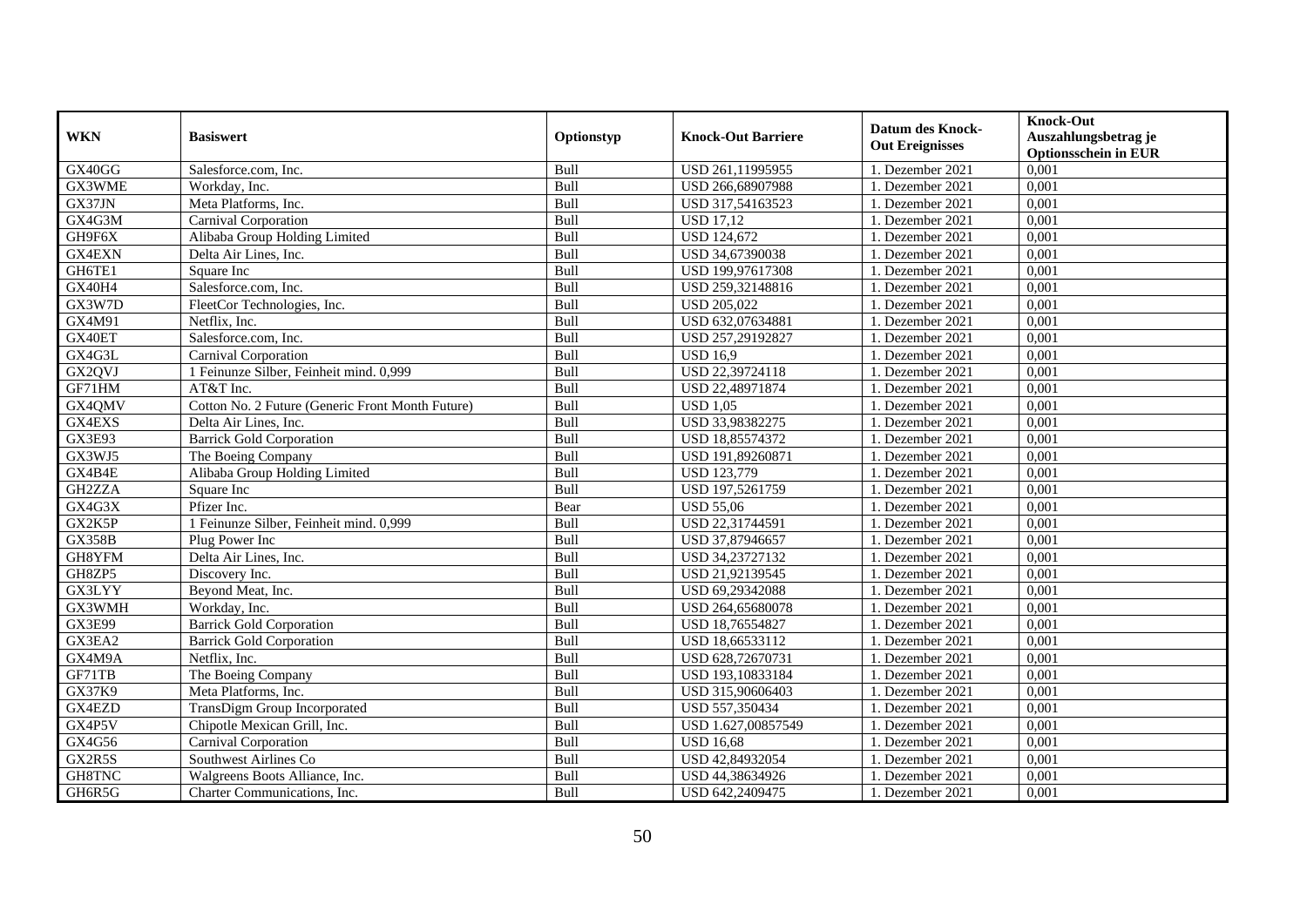| <b>WKN</b>    | <b>Basiswert</b>                                | Optionstyp  | <b>Knock-Out Barriere</b> | <b>Datum des Knock-</b><br><b>Out Ereignisses</b> | <b>Knock-Out</b><br>Auszahlungsbetrag je<br><b>Optionsschein in EUR</b> |
|---------------|-------------------------------------------------|-------------|---------------------------|---------------------------------------------------|-------------------------------------------------------------------------|
| GX3KFK        | NASDAQ-100 Index®                               | Bull        | USD 15.978,84             | 1. Dezember 2021                                  | 0,001                                                                   |
| GX4FAH        | NASDAQ-100 Index®                               | Bull        | USD 16.049,27             | 1. Dezember 2021                                  | 0,001                                                                   |
| GX4F9J        | NASDAQ-100 Index®                               | Bull        | USD 16.030,67             | 1. Dezember 2021                                  | $0,\overline{001}$                                                      |
| GX4F99        | NASDAQ-100 Index®                               | Bull        | USD 16.065,15             | 1. Dezember 2021                                  | 0,001                                                                   |
| GX4F8L        | NASDAQ-100 Index®                               | Bull        | USD 16.009,67             | 1. Dezember 2021                                  | 0,001                                                                   |
| GX4F9D        | NASDAQ-100 Index®                               | Bull        | USD 16.039,97             | 1. Dezember 2021                                  | 0,001                                                                   |
| GX3KFC        | NASDAQ-100 Index®                               | Bull        | USD 15.991,93             | 1. Dezember 2021                                  | 0,001                                                                   |
| GX3AP6        | Dow Jones Industrial Average® Index             | Bull        | USD 34.260,71349016       | 1. Dezember 2021                                  | 0,001                                                                   |
| GX4F9F        | NASDAQ-100 Index®                               | Bull        | USD 16.021,37             | 1. Dezember 2021                                  | 0,001                                                                   |
| GX3APU        | Dow Jones Industrial Average <sup>®</sup> Index | Bull        | USD 34.402,3882088        | 1. Dezember 2021                                  | 0,001                                                                   |
| <b>GX2Y13</b> | 1 Feinunze Silber, Feinheit mind. 0,999         | Bull        | USD 22,23162924           | 1. Dezember 2021                                  | 0,001                                                                   |
| GX3M0J        | Beyond Meat, Inc.                               | Bull        | USD 67,36525612           | 1. Dezember 2021                                  | 0,001                                                                   |
| GX4M94        | Netflix, Inc.                                   | Bull        | USD 625,39718375          | 1. Dezember 2021                                  | 0,001                                                                   |
| GX4M2X        | Citigroup Inc.                                  | Bull        | USD 63,09987744           | 1. Dezember 2021                                  | 0,001                                                                   |
| GX4G4E        | Carnival Corporation                            | Bull        | <b>USD 16,46</b>          | 1. Dezember 2021                                  | 0,001                                                                   |
| GX4P61        | Chipotle Mexican Grill, Inc.                    | Bull        | USD 1.609,47871317        | 1. Dezember 2021                                  | 0,001                                                                   |
| GX2EP9        | Alibaba Group Holding Limited                   | Bull        | <b>USD 122,982</b>        | 1. Dezember 2021                                  | 0,001                                                                   |
| GF7H6F        | Electronic Arts Inc.                            | <b>Bull</b> | USD 122,68637912          | 1. Dezember 2021                                  | 0,001                                                                   |
| GX3596        | Plug Power Inc                                  | Bull        | USD 37,66773679           | 1. Dezember 2021                                  | 0,001                                                                   |
| GX4EPD        | Citizens Financial Group, Inc.                  | Bull        | USD 47,0246367            | 1. Dezember 2021                                  | 0,001                                                                   |
| GX3DLZ        | S&P 500 <sup>®</sup> Index                      | Bull        | USD 4.543,58977044        | 1. Dezember 2021                                  | 0,001                                                                   |
| GH1PM0        | <b>Monster Beverage Corporation</b>             | Bull        | USD 81,7362089            | 1. Dezember 2021                                  | 0,001                                                                   |
| GX4P6C        | Chipotle Mexican Grill, Inc.                    | Bull        | USD 1.618,22855836        | 1. Dezember 2021                                  | 0,001                                                                   |
| GX3DM1        | S&P 500 <sup>®</sup> Index                      | Bull        | USD 4.552,96723138        | 1. Dezember 2021                                  | 0,001                                                                   |
| <b>GF7H18</b> | Square Inc                                      | Bull        | USD 196,40190516          | 1. Dezember 2021                                  | 0,001                                                                   |
| GX4M92        | Netflix, Inc.                                   | Bull        | USD 622,04754224          | 1. Dezember 2021                                  | 0,001                                                                   |
| GX35A0        | Plug Power Inc                                  | Bull        | USD 37,05271217           | 1. Dezember 2021                                  | 0,001                                                                   |
| GF621A        | Visa Inc. - Class A                             | Bull        | USD 191,26457761          | 1. Dezember 2021                                  | 0,001                                                                   |
| <b>GX3ECP</b> | <b>Barrick Gold Corporation</b>                 | Bull        | USD 18,56511396           | 1. Dezember 2021                                  | 0,001                                                                   |
| GX3WMG        | Workday, Inc.                                   | Bull        | USD 262,6345329           | 1. Dezember 2021                                  | 0,001                                                                   |
| GX3E94        | <b>Barrick Gold Corporation</b>                 | Bull        | USD 18,46489678           | 1. Dezember 2021                                  | 0,001                                                                   |
| GX359T        | Plug Power Inc                                  | Bull        | USD 37,46608937           | 1. Dezember 2021                                  | 0,001                                                                   |
| GX37HL        | Visa Inc. - Class A                             | Bull        | USD 191,08268363          | 1. Dezember 2021                                  | 0,001                                                                   |
| GF6HVK        | Electronic Arts Inc.                            | Bull        | USD 122,27482451          | 1. Dezember 2021                                  | 0,001                                                                   |
| GX44NB        | Dow Jones Industrial Average® Index             | Bull        | USD 34.317,15920475       | 1. Dezember 2021                                  | 0,001                                                                   |
| GH8TP5        | Walgreens Boots Alliance, Inc.                  | Bull        | USD 44,0911737            | 1. Dezember 2021                                  | 0,001                                                                   |
| GX3TB8        | Bumble Inc                                      | Bull        | USD 32,17014883           | 1. Dezember 2021                                  | 0,001                                                                   |
| <b>GX358P</b> | Plug Power Inc                                  | Bull        | USD 37,25435958           | 1. Dezember 2021                                  | 0,001                                                                   |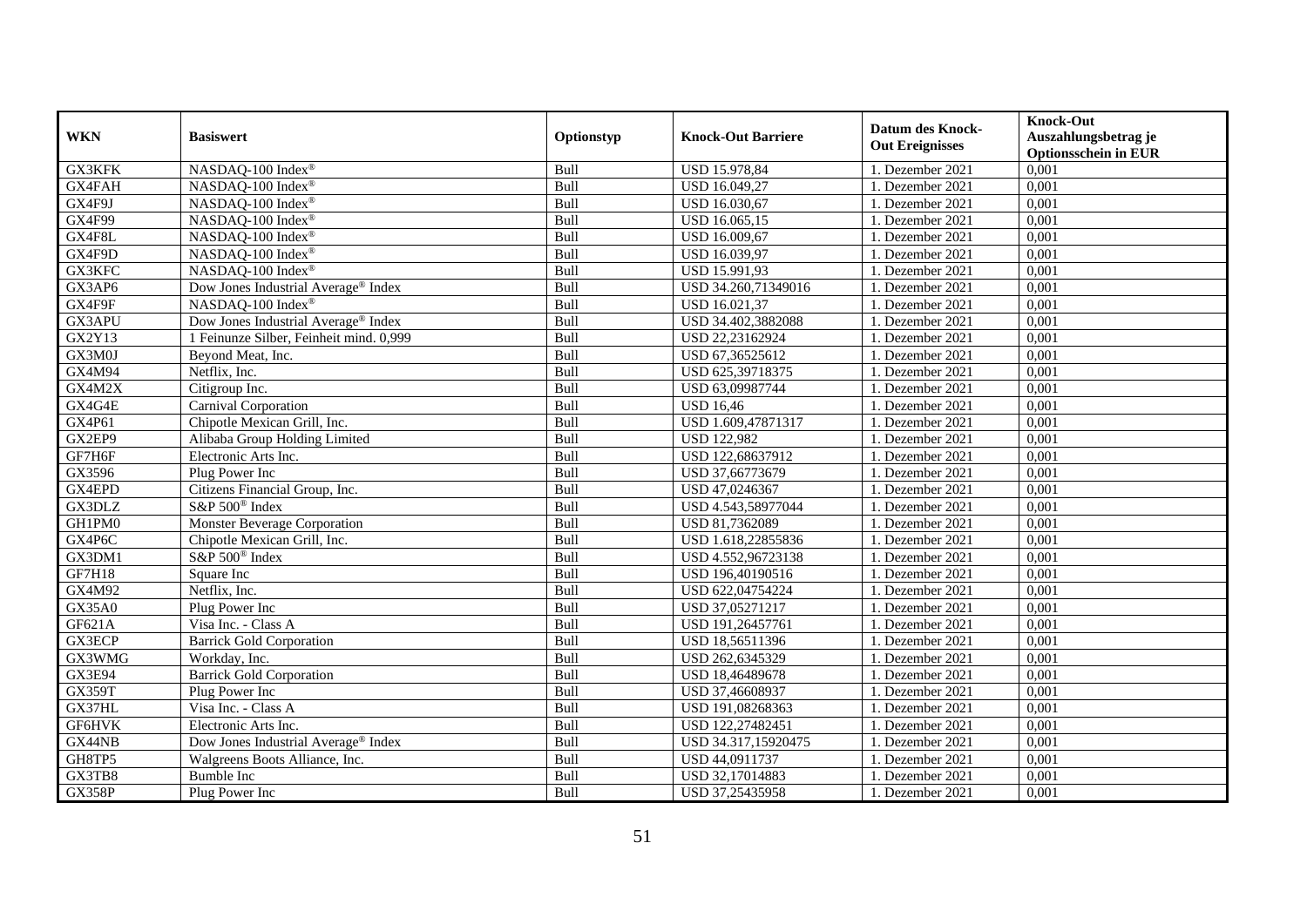| <b>WKN</b>    | <b>Basiswert</b>                                | Optionstyp | <b>Knock-Out Barriere</b> | <b>Datum des Knock-</b><br><b>Out Ereignisses</b> | <b>Knock-Out</b><br>Auszahlungsbetrag je<br><b>Optionsschein in EUR</b> |
|---------------|-------------------------------------------------|------------|---------------------------|---------------------------------------------------|-------------------------------------------------------------------------|
| GF7H1B        | Square Inc                                      | Bull       | USD 194,67409092          | 1. Dezember 2021                                  | 0,001                                                                   |
| GX37JP        | Meta Platforms, Inc.                            | Bull       | USD 314,28052699          | 1. Dezember 2021                                  | 0,001                                                                   |
| GX3DLX        | S&P 500 <sup>®</sup> Index                      | Bull       | USD 4.557,66598049        | 1. Dezember 2021                                  | 0,001                                                                   |
| GX37HK        | Visa Inc. - Class A                             | Bull       | USD 192,13469353          | 1. Dezember 2021                                  | 0,001                                                                   |
| <b>GX110U</b> | Salesforce.com, Inc.                            | Bull       | USD 254,23005586          | 1. Dezember 2021                                  | 0,001                                                                   |
| <b>GX358Y</b> | Plug Power Inc                                  | Bull       | USD 36,56875835           | 1. Dezember 2021                                  | 0,001                                                                   |
| GX3DM2        | S&P 500 <sup>®</sup> Index                      | Bull       | USD 4.548,27850093        | 1. Dezember 2021                                  | 0,001                                                                   |
| GX3AP2        | Dow Jones Industrial Average® Index             | Bull       | USD 34.349,25517112       | 1. Dezember 2021                                  | 0,001                                                                   |
| GX10ZS        | General Electric Company                        | Bull       | USD 94,03950937           | 1. Dezember 2021                                  | 0,001                                                                   |
| GX37JA        | Meta Platforms, Inc.                            | Bull       | USD 312,6449558           | 1. Dezember 2021                                  | 0,001                                                                   |
| GX3APG        | Dow Jones Industrial Average <sup>®</sup> Index | Bull       | USD 34.296,13216981       | 1. Dezember 2021                                  | 0,001                                                                   |
| GX44MU        | Dow Jones Industrial Average® Index             | Bull       | USD 34.370,65005433       | 1. Dezember 2021                                  | 0,001                                                                   |
| GX3DM7        | S&P 500 <sup>®</sup> Index                      | Bull       | USD 4.538,88100269        | 1. Dezember 2021                                  | 0,001                                                                   |
| <b>GX358D</b> | Plug Power Inc                                  | Bull       | USD 36,82081764           | 1. Dezember 2021                                  | 0,001                                                                   |
| GX3WNE        | Workday, Inc.                                   | Bull       | USD 260,59224256          | 1. Dezember 2021                                  | 0,001                                                                   |
| GH9D60        | Booking Holdings Inc.                           | Bull       | USD 2.068,9977973         | 1. Dezember 2021                                  | $0,\overline{001}$                                                      |
| GH6RFA        | <b>Discover Financial Services</b>              | Bull       | USD 106,84451896          | 1. Dezember 2021                                  | 0,001                                                                   |
| GX36NW        | Dow Jones Industrial Average® Index             | Bull       | USD 34.235,57655493       | 1. Dezember 2021                                  | 0,001                                                                   |
| GF71Y8        | The Walt Disney Company                         | Bull       | USD 142,66180484          | 1. Dezember 2021                                  | 0,001                                                                   |
| GX3JXA        | NASDAQ-100 Index®                               | Bull       | USD 15.959,42             | 1. Dezember 2021                                  | 0,001                                                                   |
| GX04NU        | Intuitive Surgical, Inc.                        | Bull       | USD 320,9574958           | 1. Dezember 2021                                  | 0,001                                                                   |
| GX4EMS        | Teleflex Inc.                                   | Bull       | USD 291,07678423          | 1. Dezember 2021                                  | 0,001                                                                   |
| <b>GX1FLD</b> | Verizon Communications Inc.                     | Bull       | USD 49,96138618           | 1. Dezember 2021                                  | 0,001                                                                   |
| <b>GX2RFS</b> | M&T Bank Corporation                            | Bull       | USD 144,68508172          | 1. Dezember 2021                                  | 0,001                                                                   |
| <b>GX112X</b> | Salesforce.com. Inc.                            | Bull       | USD 252,88652676          | 1. Dezember 2021                                  | $0,\overline{001}$                                                      |
| GX45F3        | Parker-Hannifin Corporation                     | Bull       | USD 294,27107252          | 1. Dezember 2021                                  | 0,001                                                                   |
| GX3APB        | Dow Jones Industrial Average <sup>®</sup> Index | Bull       | USD 34.207,61056186       | 1. Dezember 2021                                  | 0,001                                                                   |
| GX2P77        | Dow Jones Industrial Average <sup>®</sup> Index | Bull       | USD 34.152,32353219       | 1. Dezember 2021                                  | 0,001                                                                   |
| GX2GT5        | The Hartford Financial Services Group, Inc.     | Bull       | USD 65,445756             | 1. Dezember 2021                                  | 0,001                                                                   |
| GX2YE2        | ConocoPhillips                                  | Bull       | USD 69.39622563           | 1. Dezember 2021                                  | 0.001                                                                   |
| GX2GMQ        | Netflix. Inc.                                   | Bull       | USD 618,61882055          | 1. Dezember 2021                                  | 0,001                                                                   |
| GX3A3C        | Prudential Financial, Inc.                      | Bull       | USD 100,58294414          | 1. Dezember 2021                                  | 0,001                                                                   |
| GX45FS        | The Charles Schwab Corporation                  | Bull       | USD 76,85661819           | 1. Dezember 2021                                  | 0,001                                                                   |
| GX3JXW        | NASDAQ-100 Index®                               | Bull       | USD 15.943,22             | 1. Dezember 2021                                  | 0,001                                                                   |
| GX3DM4        | S&P 500 <sup>®</sup> Index                      | Bull       | USD 4.529,5135604         | 1. Dezember 2021                                  | 0,001                                                                   |
| GF7H6H        | Electronic Arts Inc.                            | Bull       | USD 121,60622801          | 1. Dezember 2021                                  | 0,001                                                                   |
| GX4MNP        | <b>Union Pacific Corporation</b>                | Bull       | USD 233,86238553          | 1. Dezember 2021                                  | 0,001                                                                   |
| GX3DM3        | S&P 500 <sup>®</sup> Index                      | Bull       | USD 4.534,17223491        | 1. Dezember 2021                                  | 0,001                                                                   |